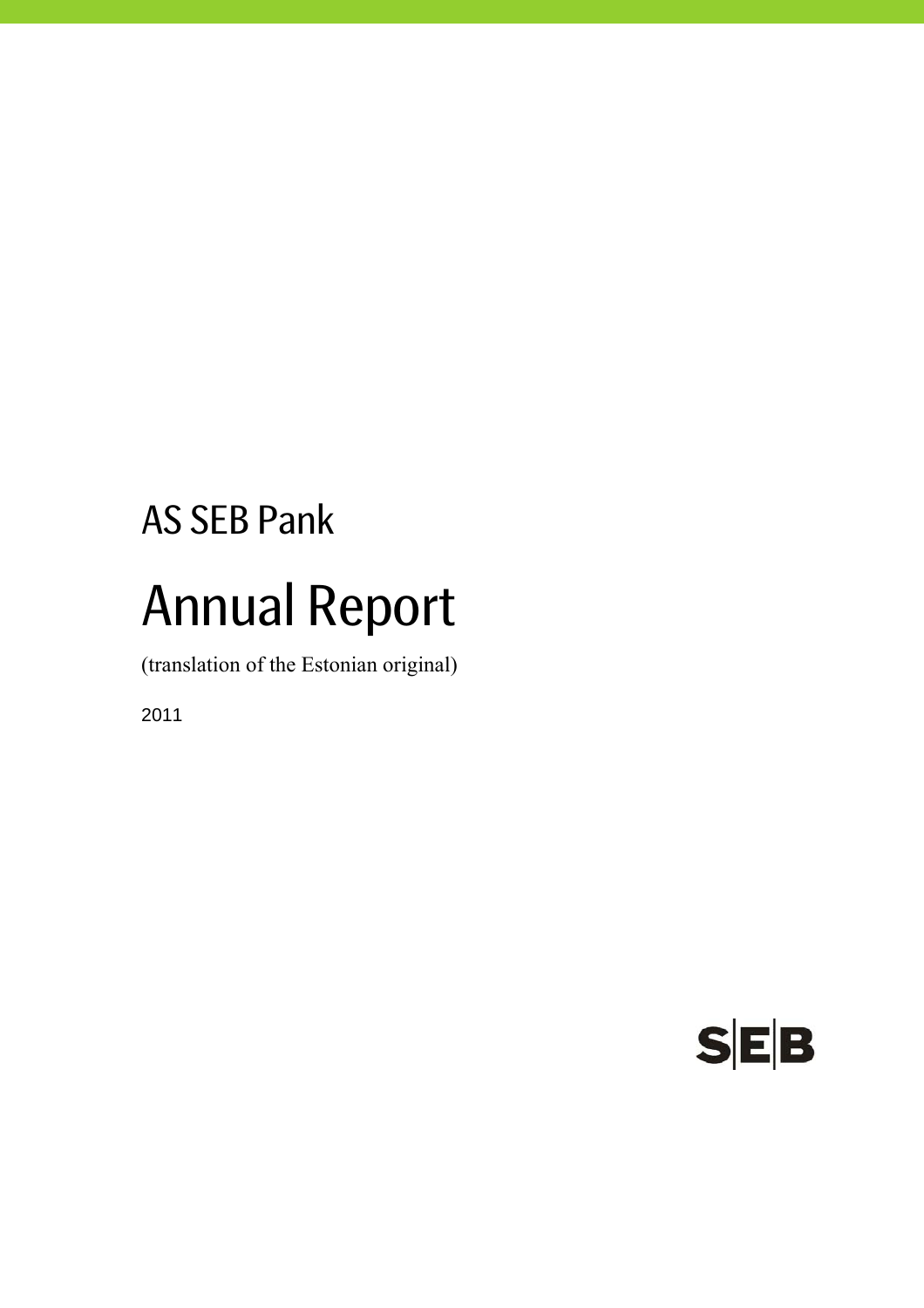#### **Contents** P. P.

j

|    |       |                                                                           | $\overline{2}$ |     |                                                              |
|----|-------|---------------------------------------------------------------------------|----------------|-----|--------------------------------------------------------------|
|    |       |                                                                           | 3              |     | Risk policy and structure<br>2.1.                            |
|    |       |                                                                           | $\overline{3}$ |     | 2.2.                                                         |
|    |       |                                                                           | 3              |     | 2.3.                                                         |
|    |       |                                                                           |                |     |                                                              |
| Ι. |       |                                                                           | $\overline{4}$ |     | 2.3.2.                                                       |
|    |       | 1. Credit institution's group as defined in Credit Institutions Law_      | $\overline{4}$ |     | 2.3.3.                                                       |
|    | 1.1.  |                                                                           | $\overline{4}$ |     | 2.4.                                                         |
|    | 1.2.  | Members of Management and Supervisory Board                               |                |     | 2.5.                                                         |
|    |       |                                                                           | -5             |     | 2.6.                                                         |
|    | 1.3.  |                                                                           | 5              |     | Fair value of financial assets and liabilities_<br>2.7.      |
|    |       | 2. Highlights 2.                                                          | -6             |     | 2.8.<br>Capital management                                   |
|    |       | 3. Statement of remuneration in SEB Pank Group_______________             | 8              |     | 2.9.<br>Internal control system                              |
|    |       |                                                                           |                |     | 2.10. Control functions                                      |
|    |       |                                                                           |                |     | 3. Interest and similar income                               |
|    |       |                                                                           |                |     | 4. Interest expenses and similar charges                     |
|    |       |                                                                           |                |     | 5. Fee and commission income                                 |
|    |       |                                                                           |                |     | 6. Fee and commission expense                                |
|    |       |                                                                           |                |     | 7. Net income from foreign exchange                          |
|    |       |                                                                           |                |     | 8. Gains less losses from financial assets                   |
|    |       | 5. Consolidated statement of changes in shareholders' equity_______ 17    |                |     |                                                              |
|    |       |                                                                           |                |     |                                                              |
|    |       |                                                                           |                |     |                                                              |
|    |       |                                                                           |                |     |                                                              |
|    | 1.1.  |                                                                           |                |     | 12. Impairment losses on loans and advances                  |
|    | 1.2.  |                                                                           |                |     |                                                              |
|    | 1.3.  |                                                                           |                |     | 14. Loans and advances to credit institutions                |
|    | 1.4.  | Foreign currency transactions and assets and                              |                |     |                                                              |
|    |       |                                                                           |                |     | 16. Financial investments                                    |
|    | 1.5.  |                                                                           |                |     |                                                              |
|    | 1.6.  |                                                                           |                |     |                                                              |
|    |       |                                                                           |                |     |                                                              |
|    |       | 1.6.2. Financial assets at fair value through profit or loss__________ 26 |                |     | 20. Property, plant and equipment                            |
|    |       |                                                                           |                |     | 21. Investment properties                                    |
|    | 1.7.  |                                                                           |                |     |                                                              |
|    | 1.8.  | Tangible and intangible assets other than goodwill_________ 28            |                |     |                                                              |
|    | 1.9.  |                                                                           |                |     |                                                              |
|    | 1.10. |                                                                           |                |     |                                                              |
|    |       | 1.11. Leases - the group is the lessee 30                                 |                |     |                                                              |
|    | 1.12. |                                                                           |                |     | 27. Financial liabilities at fair value through profit or lo |
|    | 1.13. |                                                                           |                |     |                                                              |
|    |       |                                                                           |                |     |                                                              |
|    | 1.14. |                                                                           |                |     |                                                              |
|    | 1.15. |                                                                           |                |     |                                                              |
|    | 1.16. |                                                                           |                |     |                                                              |
|    | 1.17. |                                                                           |                |     |                                                              |
|    | 1.18. |                                                                           |                |     | 33. Contingent assets and liabilities and commitments        |
|    | 1.19. |                                                                           |                |     |                                                              |
|    | 1.20. |                                                                           |                |     |                                                              |
|    | 1.21. |                                                                           |                |     | 36. Primary statements of parent company as a separa         |
|    | 1.22. | New International Financial Reporting Standards,                          |                |     |                                                              |
|    |       | amendments to published standards and interpretations                     |                | IV. | Independent Auditor's Report_________________                |
|    |       | by the International Financial Reporting Interpretations                  |                | V.  | Proposal of the Management Board regarding the               |
|    |       |                                                                           |                |     |                                                              |

|        |                                                                        |              |    | VI. Signatures of Supervisory Board to annual report_________________                                                                                                                                                                  |  |
|--------|------------------------------------------------------------------------|--------------|----|----------------------------------------------------------------------------------------------------------------------------------------------------------------------------------------------------------------------------------------|--|
|        |                                                                        |              |    |                                                                                                                                                                                                                                        |  |
|        | by the International Financial Reporting Interpretations               |              | V. | Proposal of the Management Board regarding the                                                                                                                                                                                         |  |
|        | amendments to published standards and interpretations                  |              |    |                                                                                                                                                                                                                                        |  |
| 1.22.  | New International Financial Reporting Standards,                       |              |    |                                                                                                                                                                                                                                        |  |
| 1.21.  |                                                                        |              |    | 36. Primary statements of parent company as a separate entity__________                                                                                                                                                                |  |
| 1.20.  |                                                                        |              |    |                                                                                                                                                                                                                                        |  |
| 1.19.  |                                                                        |              |    |                                                                                                                                                                                                                                        |  |
| 1.18.  |                                                                        |              |    | 33. Contingent assets and liabilities and commitments                                                                                                                                                                                  |  |
| 1.17.  |                                                                        |              |    |                                                                                                                                                                                                                                        |  |
| 1.16.  |                                                                        |              |    |                                                                                                                                                                                                                                        |  |
| 1.15.  |                                                                        |              |    |                                                                                                                                                                                                                                        |  |
| 1.14.  |                                                                        |              |    |                                                                                                                                                                                                                                        |  |
| 1.13.  |                                                                        |              |    | 28. Provisions                                                                                                                                                                                                                         |  |
| 1.12.  |                                                                        |              |    |                                                                                                                                                                                                                                        |  |
| 1.11.  |                                                                        | 30           |    |                                                                                                                                                                                                                                        |  |
| 1.10.  |                                                                        |              |    | 25. Loan funds                                                                                                                                                                                                                         |  |
| 1.9.   |                                                                        |              |    |                                                                                                                                                                                                                                        |  |
| 1.8.   | Tangible and intangible assets other than goodwill_________ 28         |              |    |                                                                                                                                                                                                                                        |  |
| 1.7.   |                                                                        |              |    |                                                                                                                                                                                                                                        |  |
|        |                                                                        |              |    |                                                                                                                                                                                                                                        |  |
| 1.6.2. |                                                                        |              |    |                                                                                                                                                                                                                                        |  |
| 1.6.1. |                                                                        |              |    |                                                                                                                                                                                                                                        |  |
| 1.6.   |                                                                        |              |    |                                                                                                                                                                                                                                        |  |
| 1.5.   |                                                                        |              |    |                                                                                                                                                                                                                                        |  |
|        |                                                                        |              |    |                                                                                                                                                                                                                                        |  |
| 1.4.   | Foreign currency transactions and assets and                           |              |    |                                                                                                                                                                                                                                        |  |
| 1.3.   |                                                                        |              |    |                                                                                                                                                                                                                                        |  |
| 1.2.   |                                                                        |              |    |                                                                                                                                                                                                                                        |  |
| 1.1.   |                                                                        |              |    |                                                                                                                                                                                                                                        |  |
|        |                                                                        |              |    |                                                                                                                                                                                                                                        |  |
|        |                                                                        |              |    |                                                                                                                                                                                                                                        |  |
|        |                                                                        |              |    |                                                                                                                                                                                                                                        |  |
|        | 5. Consolidated statement of changes in shareholders' equity_______ 17 |              |    |                                                                                                                                                                                                                                        |  |
|        |                                                                        |              |    | 8. Gains less losses from financial assets                                                                                                                                                                                             |  |
|        |                                                                        |              |    |                                                                                                                                                                                                                                        |  |
|        |                                                                        |              |    |                                                                                                                                                                                                                                        |  |
|        |                                                                        |              |    |                                                                                                                                                                                                                                        |  |
|        |                                                                        |              |    |                                                                                                                                                                                                                                        |  |
|        |                                                                        |              |    |                                                                                                                                                                                                                                        |  |
|        |                                                                        |              |    | 2.10.                                                                                                                                                                                                                                  |  |
|        |                                                                        |              |    | 2.8.<br>2.9.                                                                                                                                                                                                                           |  |
| 1.3.   |                                                                        |              |    | 2.7.                                                                                                                                                                                                                                   |  |
|        |                                                                        |              |    |                                                                                                                                                                                                                                        |  |
|        |                                                                        |              |    | 2.6.<br>Operational risk contract to the contract of the contract of the contract of the contract of the contract of the contract of the contract of the contract of the contract of the contract of the contract of the contract of t |  |
| 1.2.   | Members of Management and Supervisory Board                            |              |    | 2.5.                                                                                                                                                                                                                                   |  |
| 1.1.   |                                                                        |              |    | 2.4.                                                                                                                                                                                                                                   |  |
|        | 1. Credit institution's group as defined in Credit Institutions Law 4  |              |    | 2.3.3.                                                                                                                                                                                                                                 |  |
|        |                                                                        |              |    | 2.3.1.<br>Foreign exchange risk<br>2.3.2.                                                                                                                                                                                              |  |
|        |                                                                        |              |    |                                                                                                                                                                                                                                        |  |
|        |                                                                        |              |    | 2.3.                                                                                                                                                                                                                                   |  |
|        | Introduction - general information                                     | $\mathbf{3}$ |    | 2.1.<br>2.2.                                                                                                                                                                                                                           |  |
| I.     |                                                                        |              |    |                                                                                                                                                                                                                                        |  |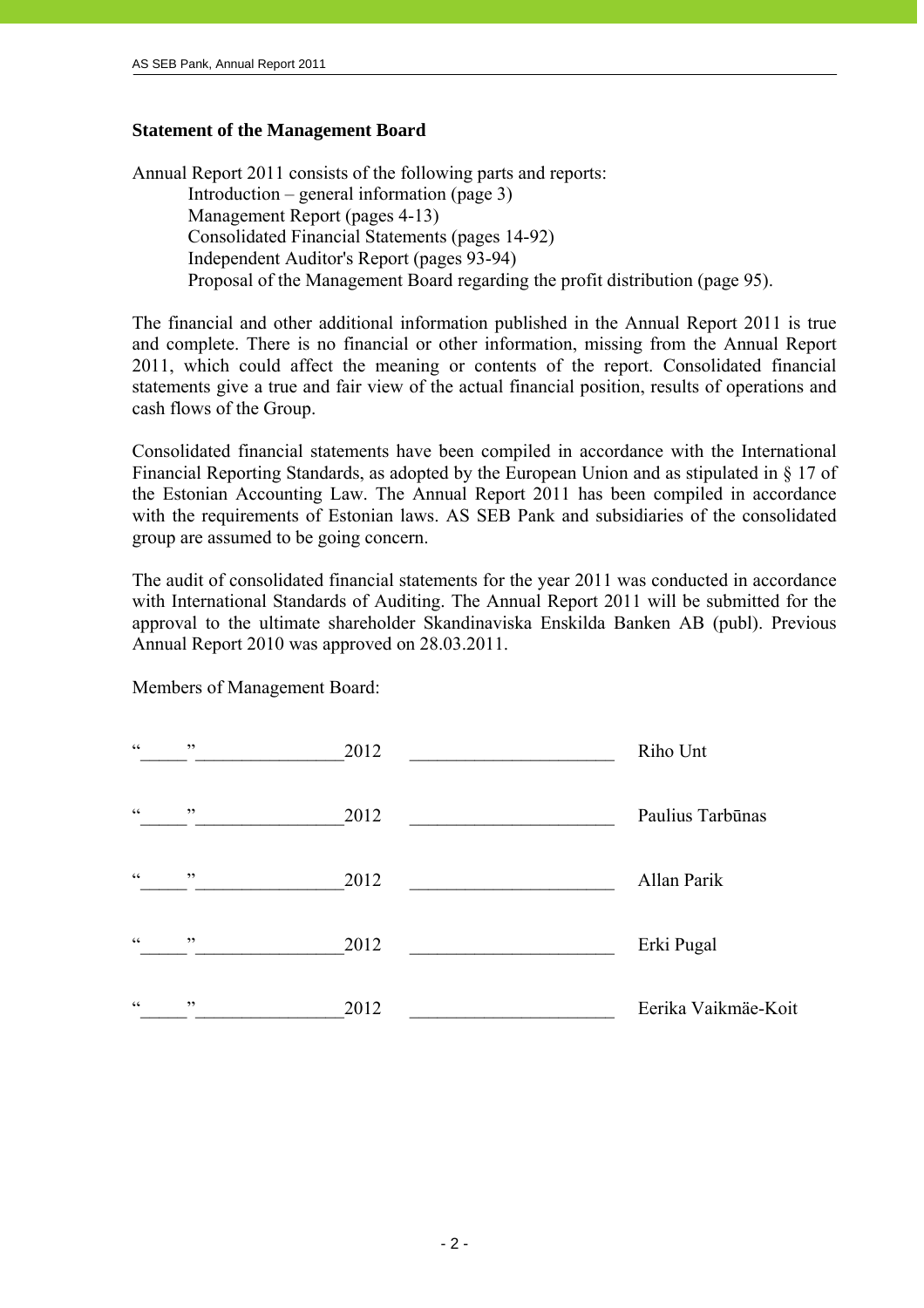# **I. Introduction - general information**

# **1. Credit institution**

Company name AS SEB Pank Registry date 08.12.1995 Phone  $+3726655100$ Fax  $+3726655102$ SWIFT EEUHEE2X e-mail info@seb.ee

#### **2. Auditor**

Reporting date 31.12.2011

Address Tornimäe Str. 2, Tallinn 15010, Estonia Registered in Republic of Estonia Registry code 10004252 (Estonian Commercial Register) Internet homepage http://www.seb.ee

Audit company AS PricewaterhouseCoopers Registry code 10142876 (Estonian Commercial Register) Address Pärnu Str. 15, 10141 Tallinn, Estonia

Reporting period 01.01.2011 - 31.12.2011 Reporting currency Euro (EUR), millions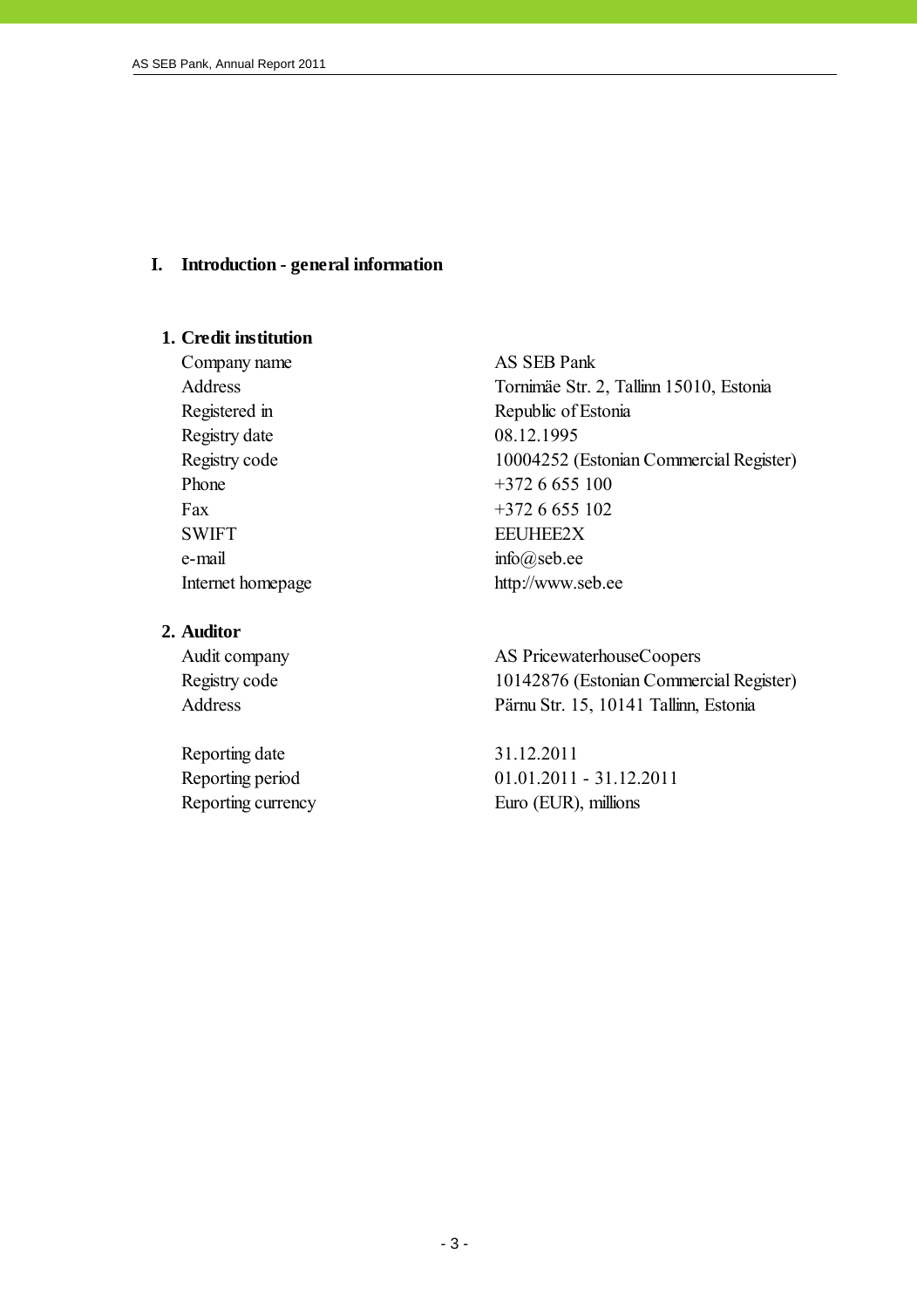# **II. Management Report**

# **1. Credit institution's group as defined in Credit Institutions Law**

# **1.1.Consolidated group**

| Company name                            | <b>Registry</b><br>code | Reg.date | Address                | Activity                                             | Holding<br>(%)<br>*** | At an<br>acqui-<br>sition<br>cost<br>(EUR<br>mio) |
|-----------------------------------------|-------------------------|----------|------------------------|------------------------------------------------------|-----------------------|---------------------------------------------------|
| AS SEB Liising                          | 10281767                | 03.10.97 | Tallinn, Tornimäe 2    | Leasing                                              | 100.0%                | 1.5                                               |
| AS SEB Kindlustusmaakler*               | 10723587                | 16.01.01 | Tallinn, Tornimäe 2    | Insurance brokerage                                  | 100.0%                | 0.0                                               |
| AS Rentacar*                            | 10303546                | 20.10.97 | Haapsalu, Karja 27     | Leasing                                              | 100.0%                | 0.0                                               |
| AS SEB Varahaldus                       | 10035169                | 22.05.96 | Tallinn. Tornimäe 2    | Asset management                                     | 100.0%                | 2.7                                               |
| AS Bangalo                              | 10088272                | 18.10.96 | Tallinn, Tornimäe 2    | Rental of computers                                  | 100.0%                | 0.3                                               |
| AS Sertifits eerimis kes kus **         | 10747013                | 27.03.01 | Tallinn. Pärnu mnt 141 | Data communication services                          | 25.0%                 | 1.0                                               |
| Tieto Estonia Services OÜ <sup>**</sup> | 11065244                | 30.08.04 |                        | Tallinn, Tammsaare tee 47 Information processing and | $20.0\%$              | 0.0                                               |
|                                         |                         |          |                        | network management                                   |                       |                                                   |
|                                         |                         |          |                        |                                                      |                       | 5.5                                               |

All enterprises are registered in Estonian Commercial Register.

\* Consolidated subsidiaries of AS SEB Liising.

\*\* Associates.

\*\*\* For all investments the percentage of holding equals to both, the holding from the number of shares as well as from the number of votes.

Investments which were disposed in 2011 (Note 18). Investments which were disposed in 2010 (Note 22).

Parent company of the Group is AS SEB Pank, its activity is banking (information on page 3).

The "consolidated group" in the meaning of Credit Institutions Law in Estonia and the "Group" for IFRS consolidation purposes are identical.

Non-profit association SEB Heategevusfond is an association, not belonging to the consolidation group, registered on 06.01.2006. The founders of the association are AS SEB Pank and AS SEB Elu- ja Pensionikindlustus. The association is aimed at raising and distributing funds for charitable cause to organisations, dealing with children, who have been deprived of parental care. Upon dissolution of the association, the assets remaining after satisfaction of the claims of creditors shall be transferred to a non-profit association or foundation with similar objectives, entered to the list of associations subject to income tax incentive of the Government of the Estonian Republic, or a legal person in public law, state or local government.

Non-profit association Spordiklubi United is an association, not belonging to the consolidation group, which started activity from September 2008. The association is founded by AS SEB Pank. The association is aimed at organising on hobby and competition level sport events and organising promotions for advertising of own and supporter´s activities. Upon dissolution of the association, the assets shall be transferred to a non-profit association, foundation or other persons filling the objectives by articles in public interests.

 $-4-$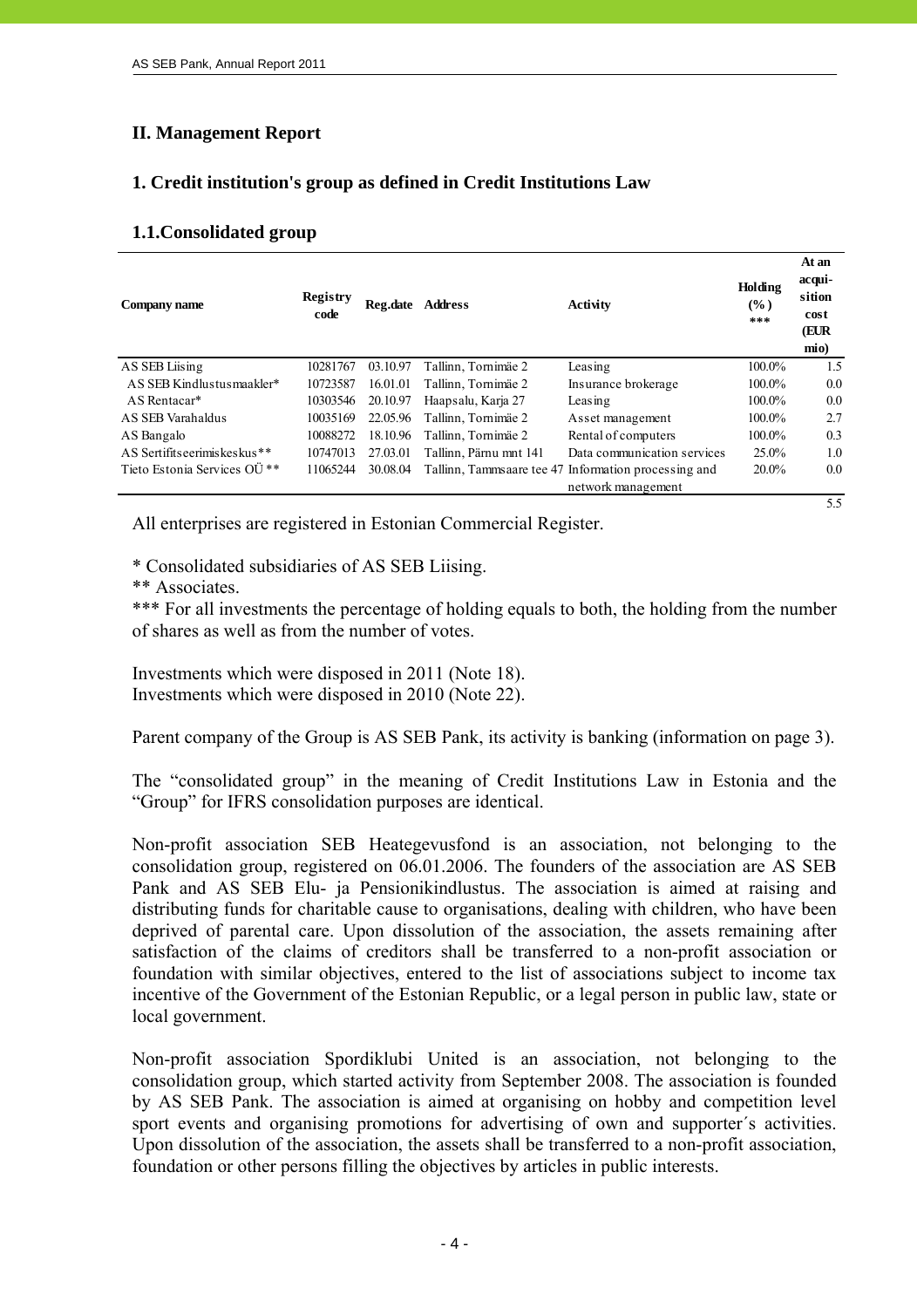Changes in the consolidated group during the accounting period and plans for year 2012 On March 3, 2011 the subsidiary AS SEB Enskilda was sold (100% of the shares held by AS SEB Pank).

Developments in financial markets known as the credit crisis that has caused tensions in advanced economies since the autumn of 2008 and entered into the new phase in 2011, related geopolitical implications, consequences on Estonian private and public sectors and related expectations for 2012 are described in Note 1.2 on page 18-20. No such events or trends have occurred by the time of publishing the report, which would affect the strategy of the group in 2012.

# **1.2. Members of Management and Supervisory Board and shares held by them**

Members of the Management Board: Riho Unt, Paulius Tarbūnas, Allan Parik, Erki Pugal, Eerika Vaikmäe-Koit.

Members of the Supervisory Board: Martin Johansson, Stefan Stignäs, Mark Payne, Stefan Davill, Tony Kylberg.

The members of AS SEB Pank Management and Supervisory Board and their confidants, as well as the commercial undertakings controlled jointly or severally by the mentioned persons did not hold any shares of AS SEB Pank as of 31.12.2011.

# **1.3. Strategy and organisation**

AS SEB Pank is 100% owned by ultimate shareholder Skandinaviska Enskilda Banken AB (publ) – parent company, which belongs to a financial group with a remarkable history of business. SEB Pank Group, a member of SEB Group, is an Estonian financial group that serves private individuals, companies and the public sector. The bank is a universal bank that offers its customers a wide range of financial services.

SEB is a leading Nordic financial services group. As a relationship bank, SEB in Sweden and the Baltic countries offers financial advice and a wide range of financial services. In Denmark, Finland, Norway and Germany the bank's operations have a strong focus on corporate and investment banking based on a full-service offering to corporate and institutional clients. The international nature of SEB's business is reflected in its presence in 20 countries worldwide. The Group has about 17,000 employees.

SEB Pank Group brings the vision of the SEB Group, which is to be the leading bank in Northern Europe based on entrepreneurship, an international presence and long-term relationships, to life in Estonia. We promise our customers a rewarding relationship and keep this promise by always taking an innovative approach. AS SEB Pank is a leading universal bank in Estonia. We are leading within a number of areas including cash management, asset management and life insurance. AS SEB Pank acts as a Centre of Excellence within the SEB Group for Asset Management activities concerning Eastern Europe.

More than 833 900 customers of SEB Pank Group are served by 1210 employees. The customers are served through many different channels such as 36 branch offices, 240 on-line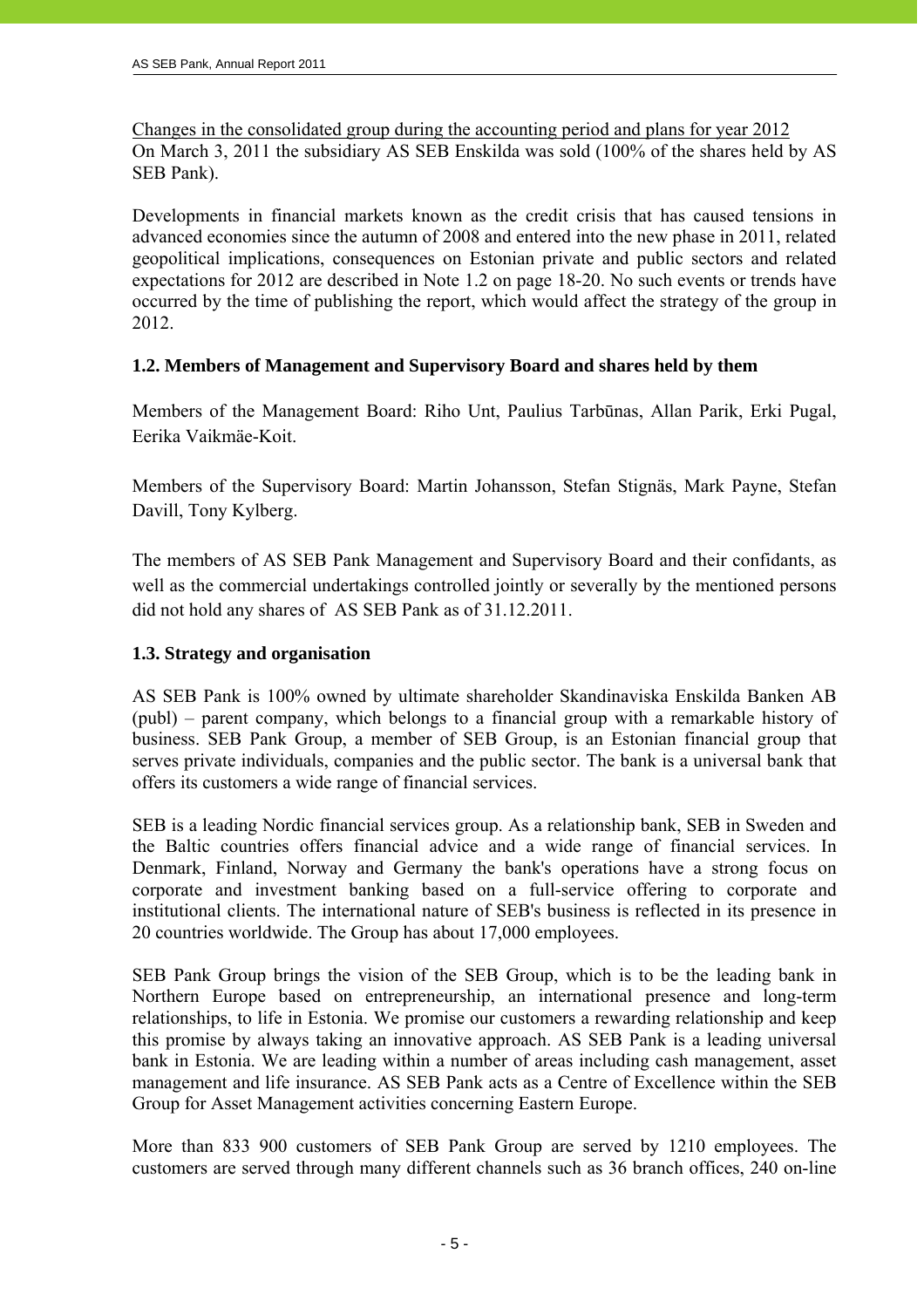post offices, 353 ATMs, 6684 POS-terminals. There are more than 510 500 debit and credit cards in use. In addition, over 75% of our customers use our Internet Bank for Private services and Internet Bank for Business services.

# **2. Highlights**

j

# Efficiency and development

2011 was a first year for Estonia to use euro. Adaption of the euro was the biggest project in the history of Estonian banking and SEB Pank played leading role in the banking sector in order to ensure shift to euro. Conversion of the SEB's Estonian banking system to the euro was completed successfully. All processes in SEB Pank were transferred to the new currency and our customers were well kept.

SEB Pank has taken a leading role in the development and popularisation of e-channels. At the end of the 2010, SEB Pank opened the most modern internet bank in Estonia with a novel Financial Planner function. In the first quarter of 2011, SEB Pank introduced a POS terminal solution for small merchants, that added several hundreds of new points-of-sale in rural areas. In spring SEB Pank launched a new mobile bank, which can be operated with a modern smartphone as well as ordinary mobile phone. SEB Pank has also become the first bank in Estonia to offer a special Internet bank application for iPhone, while also providing a special application for Android smartphones. In November SEB Pank introduced thoroughly renewed internetbank for businesses. Within one year, SEB Pank has renewed all of its echannels.

In 2011 SEB Pank started selling exclusive property insurance products of RSA Kindlustus through the bank's service network. From 16 May the following products of RSA Kindlustus are available in the service network of SEB Pank: motor third party liability insurance and full coverage car insurance, home and travel insurance, and business property insurance. The cooperation has proved to be very successful. RSA's turnover raised in 2011 66%.

Starting from June SEB Pank clients will no longer need to come into a branch to collect their new bank cards – they will be sent to them free of charge by post. SEB Pank is first bank in Estonia to offer that kind of service to whole client base. In future 80% of clients' will receive new bankcard by post, which will save at least 120,000 clients the worry of having to come into a branch just to collect their new bankcard.

In autumn SEB Leasing introduced special leasing for vehicles with low CO2 emission, thus being the first in Estonia to offer more favourable leasing terms to retail banking customers, if the new car purchased is environmentally friendly (i.e. the vehicle's CO2 emissions are up to 130g/km). SEB Pank also combats carbon footprint in the selection of company cars. All new SEB Pank company cars must have an emission level below 130g/km.

SEB Pank was chosen to the partner to pay out insurance indemnities to the clients of the Estonian branch of AB Bankas Snoras that's bankrupted in November in Lithuania.

# **Organisation**

SEB Pank changed the current structure of retail banking and divided the network of branches into four regions. Operations in the northern, southern, western and eastern Estonian regions are headed by regional directors with expanded decision-making power who will be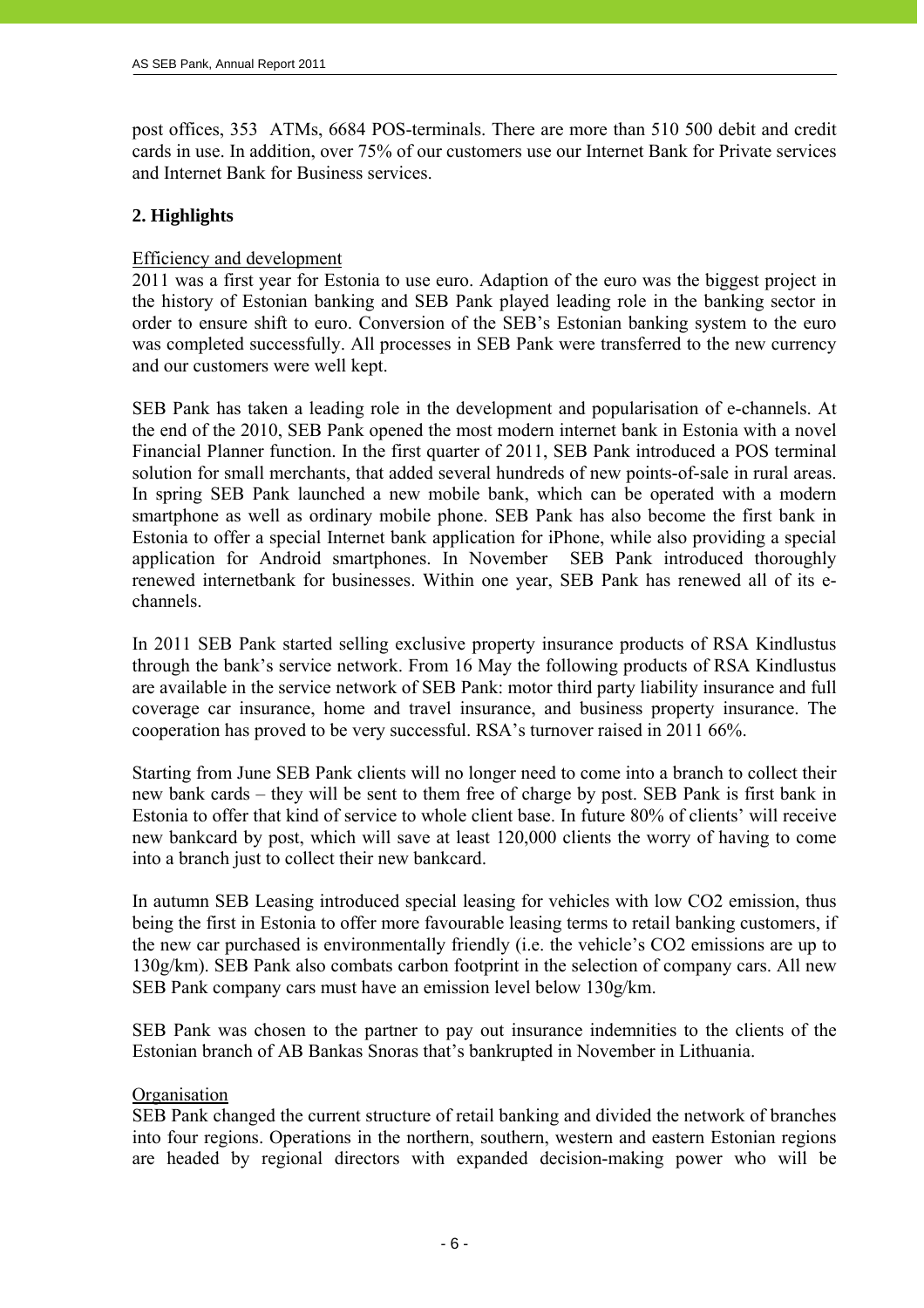responsible for developing and managing customer relationships in their respective regions. With a change SEB Pank directed more attention at business opportunities in the counties and that is why SEB's pan-Estonian operating model was improved.

SEB Pank got several awards during 2011:

The global finance monthly magazine The Banker named SEB Pank the Best Bank in Estonia for 2011.

Euromoney named SEB Pank the Best Bank in the Baltic States and the Nordic countries. In addition to the titles obtained in the competition Euromoney's Awards for Excellence 2011, SEB Pank was also a nominee in a number of other categories: best performer of M&A transactions and best provider of cash management services in the Baltic States and Nordic countries.

Based on the activities made on 2011, Global Finance named SEB Pank the Best Trade Finance Bank in Estonia for 2012.

Baltic E-Banking Report 2011 compiled by Metasite ranked SEB's internetbank as number 1 in Estonia.

The Estonian Security Association issued its '2010 Security Solution of the Year' award to SEB Pank, which installed antiskimmers in all of its cash machines during the year in order to thwart attempts to copy bankcard data. The devices were supplied and installed by AS Hansab.

# Customer relations and customer satisfaction

According to a survey conducted by EPSI Baltic in 2011, clients consider SEB Pank to be the leading bank in Estonia. Among main players and main competitors SEB Pank got highest ranking in not only in private and business segment, but also in CSR activity.

# Social responsibility and sponsorship

SEB Pank and the Tartu Marathon Club signed a sponsorship deal which will see the bank continuing to support the club's events from 2011 to 2015. Tartu Marathon Club is organizing the complex event that consists of the most professionally organised mass sports events in the Baltic States, which attract considerable attention and large numbers of participants.

SEB Pank is a sponsor of several sports events that are also biggest in our region. In 2011 more than 17,000 runners participated in SEB Tallinn Marathon, which was biggest sporting event ever held in the Baltics. 1,400 people took part in the 5th SEB Tartu Rollerblading Marathon. More than 7,000 riders participated in the SEB 14th Tartu Cycling Marathon.

AS SEB Pank and AS Tallink Grupp laid the foundations for a non-profit organisation called the SEB Tallink Tennis Team in first quarter of 2011, which will develop a professional preparatory system for talented young tennis players and help them achieve their goals at the world level. The strategic goal of the team, which has been designed as a long-term undertaking, is to develop a pool of young talent with the potential to break through in the international game.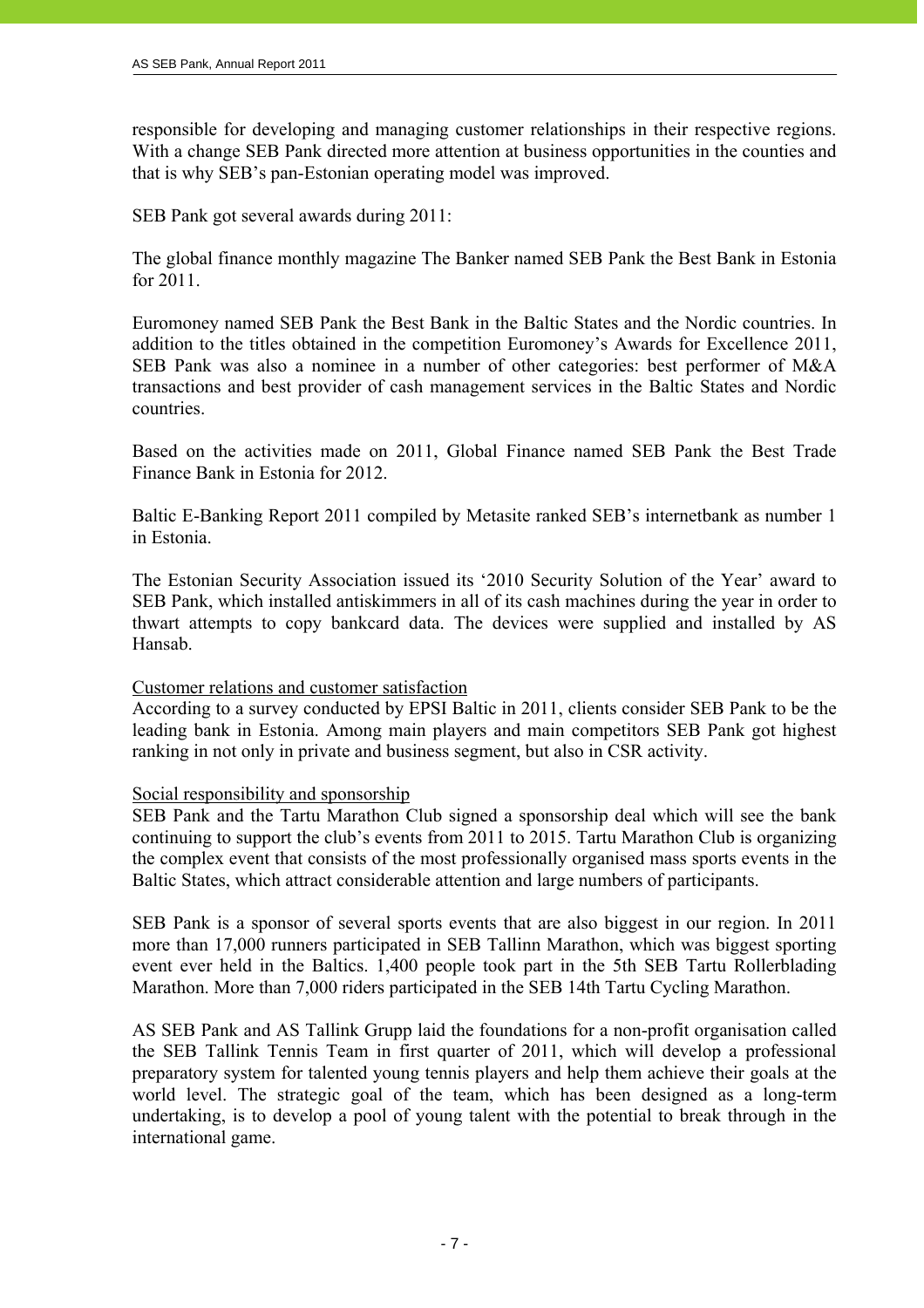SEB Pank supports Estonia's leading business plan competition 'Ajujaht', which is designed to contribute to the creation of new knowledge-based companies and to boost the business skills of students and young scientists. The winner of the 2011 competition was announced in May and it was company Virtual Garden. More than 300 business plans were issued in October for 2012 competition and 20 finalists were announced in December. Winner will be announced in spring 2012.

SEB Pank has been engaged in charity for years, paying special attention to the next generation. Until now, one of the most distressing social problems in our country is children without parental care. To help these children, SEB Pank founded in 2005 a non-profit association – SEB Charity Fund (SEB Heategevusfond). Already for the third year in a row, SEB Charity Fund asked before Christmas for the help of the employees of substitute homes and shelters to forward children's Christmas wishes. The Fund posted the wishes on a Christmas tree in most popular portal where people across Estonia had the opportunity to make a personal donation and give a gift to one or more children. The list of wishes of 1060 children was very diverse, but it did not take more than a week for good people to find the wishes and help a dream become reality. During a period of one week, more than a thousand people made a donation. Thanks to these donations, on the Christmas Eve, we were able to fulfil precisely those wishes that were whispered into the ears of educators.

Starting from 2003 SEB Pank is a gold sponsor of the Estonian National Opera. In 2011 SEB Pank introduced SEB Public Choice Award and visitors to the Estonia National Opera picked opera soloists Helen Lokuta and Oliver Kuusik as the winners of the SEB Public Choice Awards for 2011.

# **3. Statement of remuneration in SEB Pank Group**

# Remuneration policy

SEB Pank Group vision is to be the trusted partner for customers with aspirations. To drive and support the achievement of this vision, it is of vital importance that SEB Pank Group is able to attract, retain, develop and reward the right talents.

The Remuneration Policy of SEB Pank Group provides a framework for rewarding sustainable long-term value creation in line with shareholders interest. It is based on the efficient performance culture in combination with sound risk management, also taking into account sufficient capital and the necessary liquidity.

SEB Pank Group believes in and promotes a sound and dynamic performance culture as a means for achieving long-term success and encourages performance and the right behaviors. A cornerstone in the performance culture is the performance management process with transparent and aligned target setting, evaluation and rewards.

SEB Pank Group remuneration structure consists of three components:

- a) base pay or hourly rate (the fixed component of the remuneration);
- b) variable pay:
	- a. short-term cash-based variable compensation;
	- b. long-term equity-based variable compensation;
	- c. one-off bonuses;
- c) other benefits.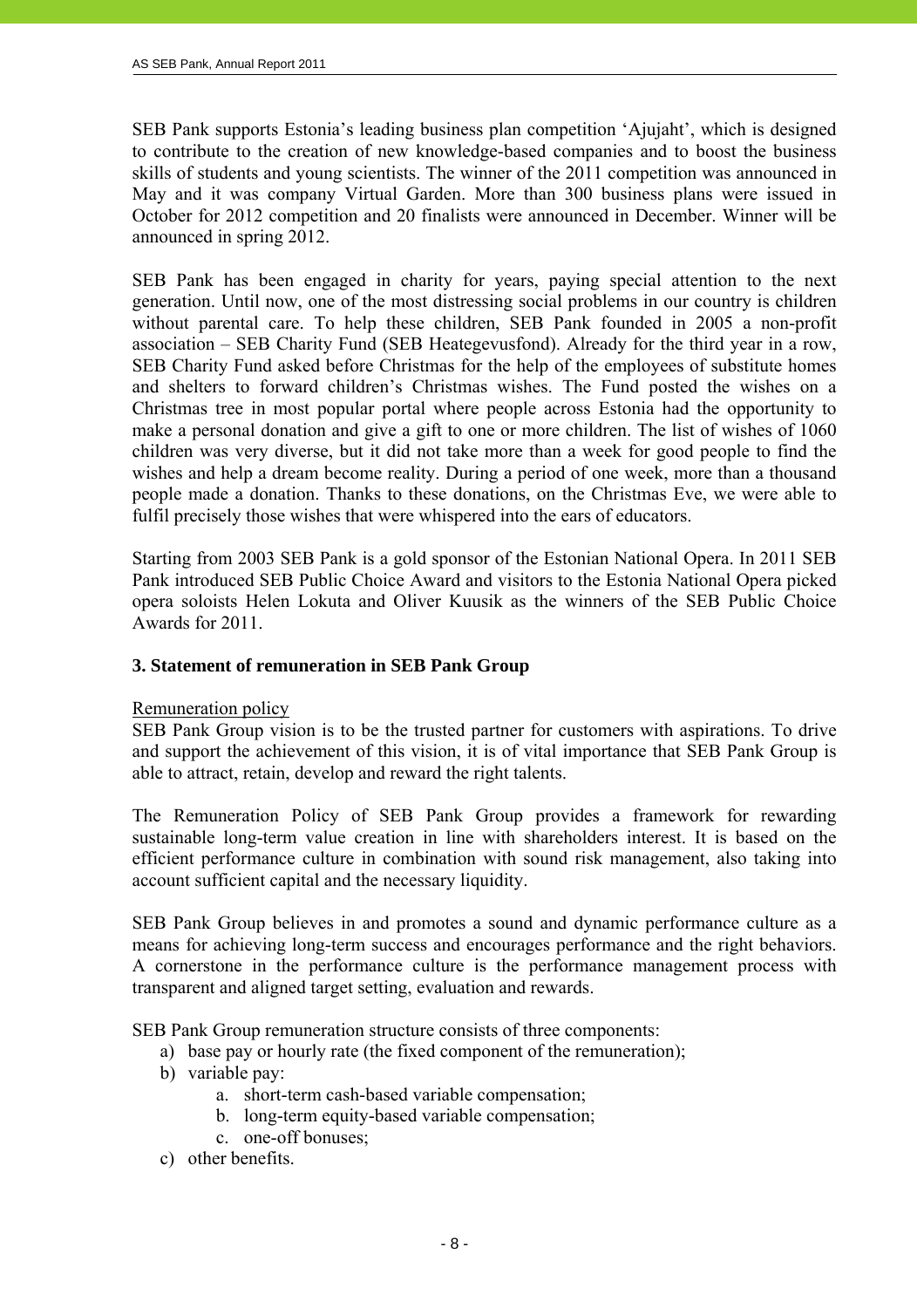The Remuneration and Human Resources Committee of the SEB Group is responsible for monitoring the remuneration policy and remuneration practice within the SEB Group, which includes SEB Pank Group.

SEB Pank has established Remuneration Committee. The Remuneration and Human Resources Committee consists of four members, of which three members are also members of the supervisory board of AS SEB Pank. The remuneration committee is responsible for the preparation of decisions regarding remuneration, including those which have implications for the risk and risk management of the SEB Pank Group. The Chair and the members of the remuneration committee are persons who do not perform any executive functions in the SEB Pank Group. When preparing such decisions, the remuneration committee takes into account the long-term interests of shareholders, investors and other stakeholders in the credit institution.

The remuneration policy is adopted by the Supervisory Board of AS SEB Pank. The Head of HR and Training Division conducts a yearly review of the Remuneration policy and can, after having consulted among others the bank's control functions propose amendments to the policy. The Head of HR and Training Division gives a proposal to the Management Board and the Remuneration Committee, who prepares the proposal for final adoption by the Supervisory Board.

# Performance measurement and risk management

Financial performance is measured on group, divisional and business unit level in the SEB Pank Group. Skandinaviska Enskilda Banken AB (publ) has an established model for calculating and allocating risk capital in the business. The allocation of risk capital reflects the risk exposure of each line of business. The risk adjustment of financial performance is based on this allocation model, further the competitive situation and estimated current and future risks are taken into account. Individual performance and behaviour are also important parameters in the remuneration model. Skandinaviska Enskilda Banken AB (publ) has a group wide process for evaluating and documenting the performance and behaviour of each employee, in which setting and evaluating qualitative as well as quantitative individual targets is of major importance.

# Purpose and parameters for variable pay

SEB Pank Group believes in encouraging strong performance, desired behaviours and balanced risk-taking. Variable pay aims to drive and reward performance and behaviours that create short and long term shareholder value, and is also an essential way of achieving flexibility in the remuneration cost.

Short-term variable cash-based compensation in SEB Pank Group is based on the annual performance and behaviours of the individual as well as the team/business unit and the SEB Pank Group and SEB Group as a whole.

# Statement of remuneration of the specially regulated staff

The Estonian Parliament has in 2011 implemented a new law "Law of Changes in the Law of Investment Funds and other related legislation" which came into force as of 3 April 2011. This law sets new regulations on remuneration to secure that all financial institutions in Estonia have a sound and controlled risk taking and that the remuneration systems support such sound risk taking. These regulations are in line with the European Union legislation and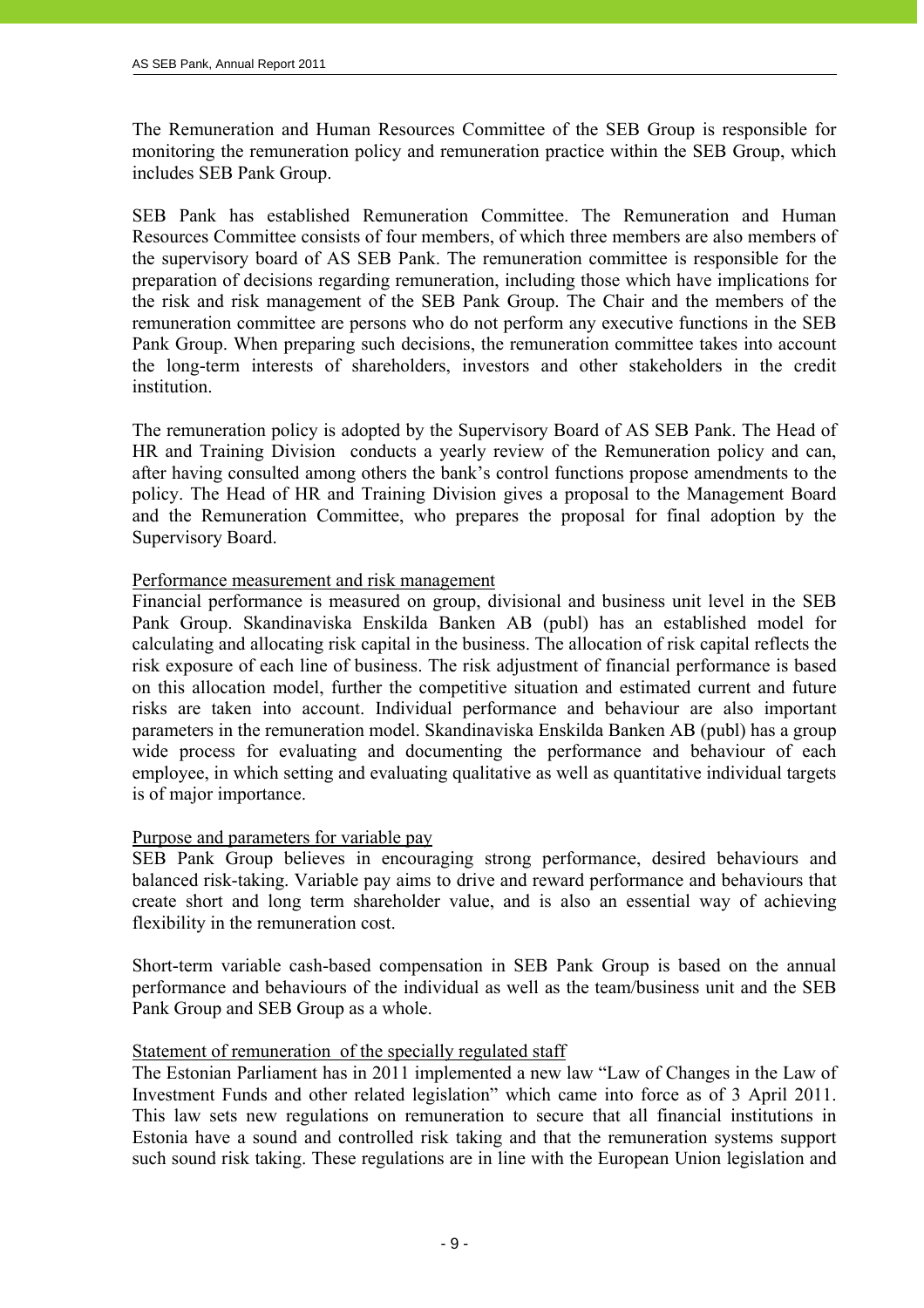CEBS (the Committee of European Banking Supervisors) guidelines on Remuneration Policies and Practices.

In accordance with the new regulations, SEB Pank has defined specially regulated staff according to the four categories given in the regulations:

- A. Senior management (including members of Management Board).
- B. Responsible persons within control functions.
- C. Risk takers; i.e. employees having material impact on the risk profile of the credit institution (taking decisions that effect the risk positions of the bank), incl. risk managers or compliance employees.
- D. Employees within the same remuneration bracket as members of Management Board.

Supervisory Board of AS SEB Pank shall approve the list of specially regulated staff according to Management Board proposal. The list shall be compiled by Compliance Department and Risk Control Department.

The remuneration shall consist of base pay and variable pay. Variable pay shall be linked to operational performance and may be awarded and paid out on a cash and/or non-cash basis.

# Maximum variable pay levels

SEB Pank Group shall provide a sound balance between fixed and variable remuneration and align the payout horizon of variable pay with the risk horizon. This implies that certain maximum levels and deferral arrangements apply for specially regulated staff. Variable pay shall not exceed 100% of annual base salary.

A certain part of variable pay shall be deferred for three to five years in order to evaluate the operational performance used in determining the variable pay, as well as the sustainability thereof and any risks associated with it.

SEB Pank Group reserves the right to withhold a part of or the whole deferred variable payment or demand partial or full repayment of the disbursed variable remuneration following the evaluation of the performance in the accounting year, should the performance of SEB Pank Group fall short of the business targets set.

# Deferral structure

Based on Credit Institutions Act, Article 57', subsection 2, considering the nature, scope and complexity of the bank's business operations and the fact that for practical reasons it was not considered as possible to develop a programme for issuing the shares of SEB Pank (the 100% owner of the shares of which is Skandinaviska Enskilda Banken AB) to the SEB Pank employees, the SEB Pank group has decided not to implement payment of variable pay in the form of the shares of the credit institution, stock options or other similar rights and establish the following procedure for the payment of variable pay.

Employees in categories referred to as specially regulated staff, with an annual variable pay of:

a) 10,000 EUR or more and;

b) exceeds 40% of employee's total compensation annually (not applied on employees included in Skandinaviska Enskilda Banken AB's List of Specially Regulated Staff, as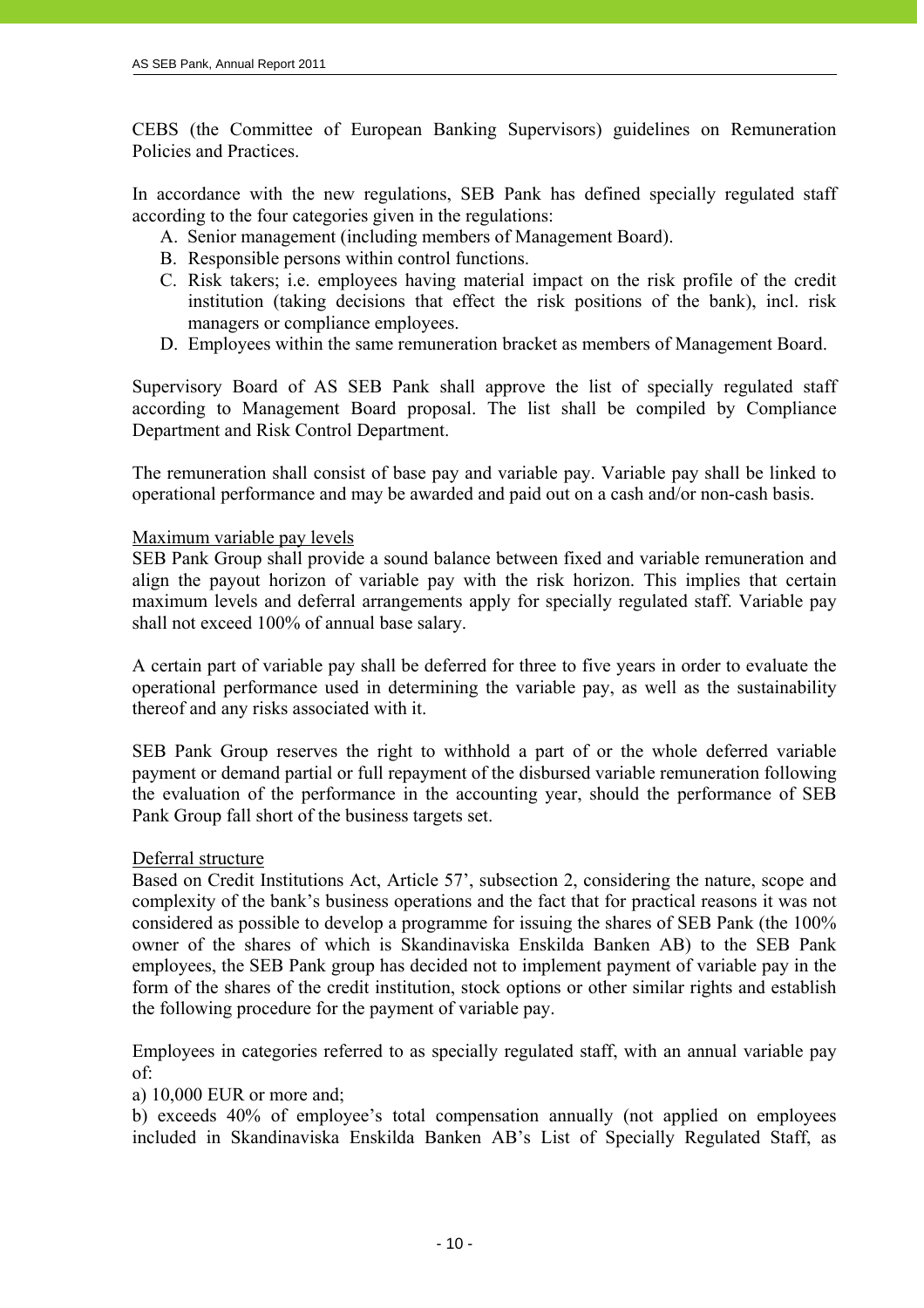defined by Skandinaviska Enskilda Banken AB's policies), will be subject to a deferral of the variable pay.

The required deferral is at least 40 per cent. SEB Pank has defined 103 employees as specially regulated staff including the Management Board.The long-term share-based variable pay system, established in the SEB Group is a programme based on the shares of Skandinaviska Enskilda Banken AB, established throughout the SEB Group and this is applicable to the selected managers and key employees.

| wumuntumon m sori<br>(millions of EUR) |                                        | <b>Remuneration</b>       |              | <b>Number of employees</b>             |                           |              |
|----------------------------------------|----------------------------------------|---------------------------|--------------|----------------------------------------|---------------------------|--------------|
|                                        | <b>Specially</b><br>regulated<br>staff | <b>Other</b><br>employees | <b>TOTAL</b> | <b>Specially</b><br>regulated<br>staff | <b>Other</b><br>employees | <b>TOTAL</b> |
| Fixed remuneration                     | 4.1                                    | 17.5                      | 21.7         | 97                                     | 1306                      | $1403*$      |
| Variable Pay                           | 0.7                                    | 1.6                       | 2.2          | 90                                     | 1140                      | 1230         |
| whereof:                               |                                        |                           |              |                                        |                           |              |
| Short-term cash-based                  | 0.5                                    | 1.5                       | 2.0          |                                        |                           |              |
| Long-term equity-based                 | 0.2                                    | 0.1                       | 0.2          |                                        |                           |              |
| Deferred variable pay                  | 0.4                                    | 0.2                       | 0.6          |                                        |                           |              |
| Accrued and paid remuneration          | 0.5                                    | 0.0                       | 0.5          |                                        |                           |              |
| Severance pay **                       |                                        |                           | 0.5          |                                        |                           | 97           |
| Agreed but not yet paid severance pay  |                                        |                           |              |                                        |                           |              |

# **Remuneration in 2011**

\* 193 of them were non-active employees.

\*\* Highest single amount was 32 988 euros.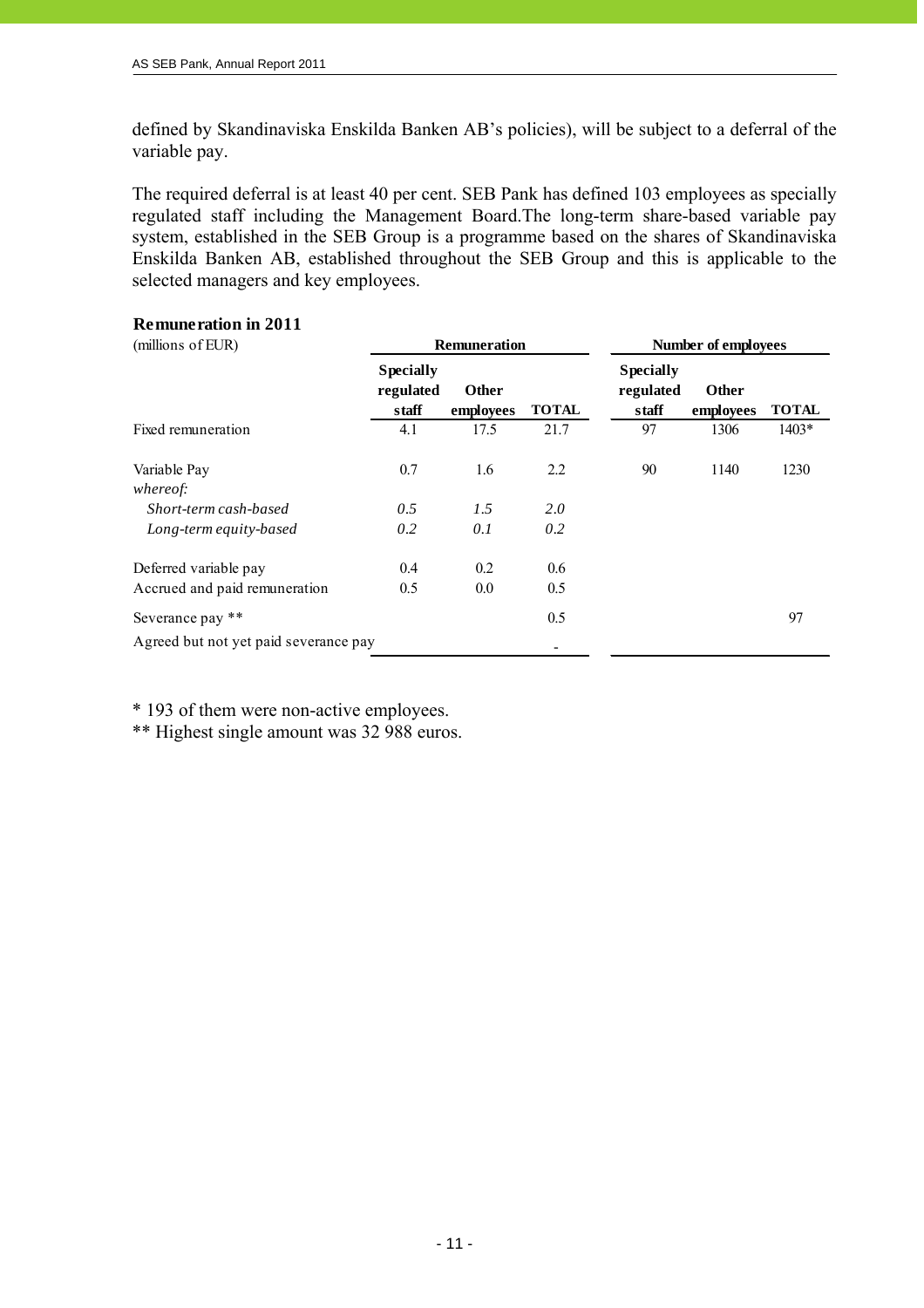#### **4. Key figures**

j

(millions of EUR)

|                                               | 31.12.11 | 31.12.10 |
|-----------------------------------------------|----------|----------|
| Net profit                                    | 98.1     | 54.5     |
| Average equity                                | 581.1    | 504.4    |
| Return on equity (ROE), %                     | 16.88    | 10.81    |
| Average assets                                | 4,214.9  | 4,540.3  |
| Return on assets (ROA), %                     | 2.33     | 1.20     |
| Net interest income                           | 88.7     | 75.2     |
| Average interest earning assets               | 4,101.7  | 4,375.9  |
| Net interest margin (NIM), %                  | 2.16     | 1.72     |
| Credit losses adjusted net interest income    | 113.5    | 66.1     |
| Average interest earning assets               | 4,101.7  | 4,375.9  |
| Credit losses adjusted net interest margin, % | 2.77     | 1.51     |
| Interest income                               | 129.8    | 124.5    |
| Average interest earning assets               | 4,101.7  | 4,375.9  |
| Yield on interest earning assets, %           | 3.16     | 2.85     |
| Interest expense                              | 41.1     | 49.3     |
| Interest bearing liabilities, average         | 3,537.8  | 3,896.5  |
| Cost of interest bearing liabilities, %       | 1.16     | 1.27     |
| Spread, %                                     | 2.00     | 1.58     |
| Cost / Income ratio, %                        | 45.1     | 49.1     |
| Ratio of individually impaired loans, %       | 2.25     | 3.51     |

#### **Explanations**

Return on equity (ROE) = Net profit/Average equity  $*$  100 Average equity = (Equity of current year end + Equity of previous year end)/2 Return on assets  $(ROA)$  = Net profit/Average assets  $* 100$ Average assets =  $(Assets of current year end + Assets of previous year end)/2$ Spread = Yield on interest earning assets - Cost of interest bearing liabilities Cost/Income Ratio = Total Operating Expenses/Total Income \* 100 Cost of interest bearing liabilities = Interest expenses/Average interest bearing liabilities \*100 Ratio of individually impaired loans = Individually impaired loans/Loans to customers \* 100 Net interest margin (NIM) = Net interest income/Average interest earning assets \* 100 Yield on interest earning assets = Interest income/Average interest earning assets \*100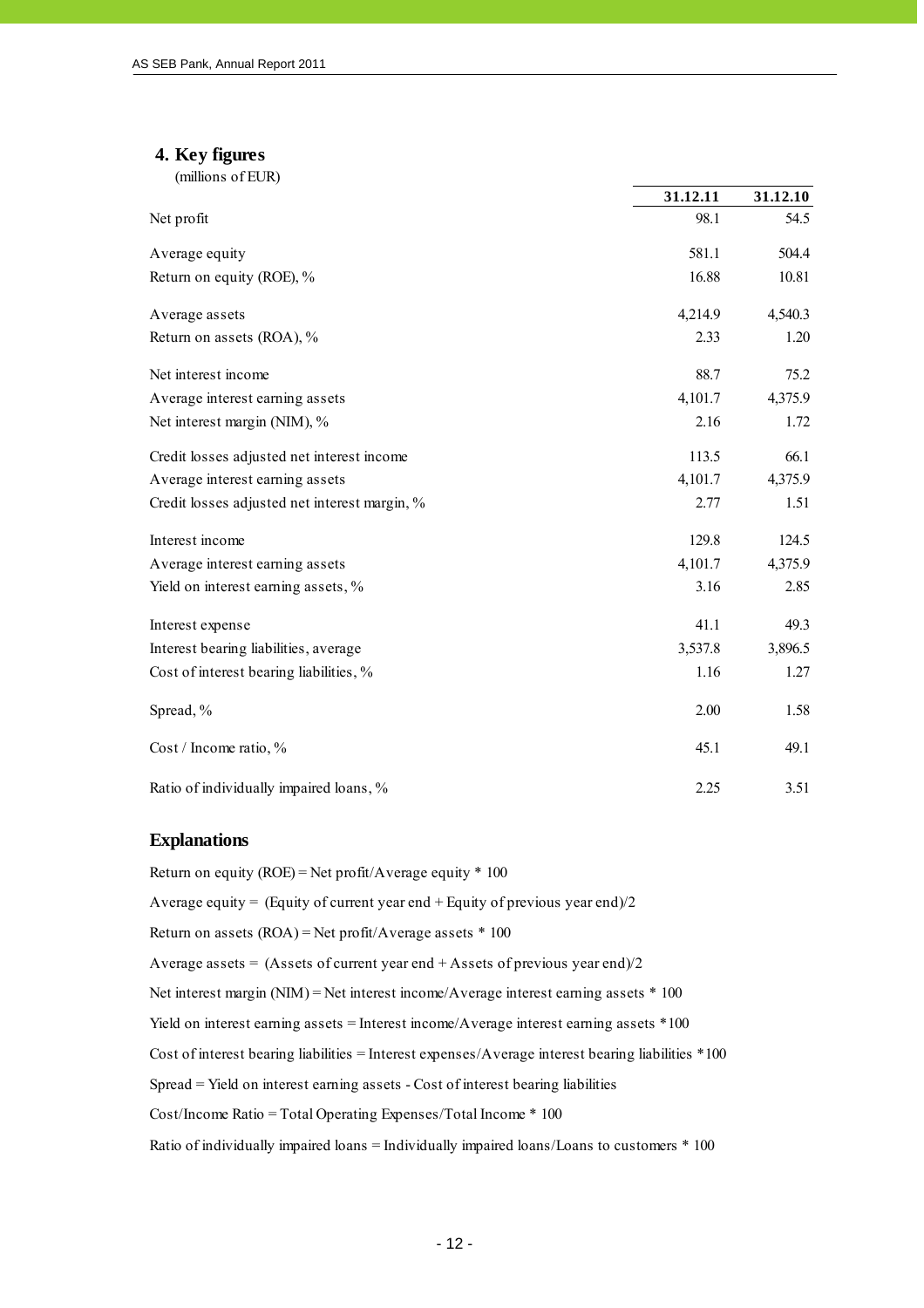Interest earning assets: Balances with central bank Loans and advances to credit institutions (all without accrued interests) Loans and advances to customers

Interest bearing liabilities: Due to credit institutions Due to customers Loan funds Subordinated loans (all without accrued interests)

Total Operating Expenses: Personnel expenses Other expenses Depreciation, amortisation and impairment of tangible and intangible assets

#### Total Income:

Net Interest Income Net fee and commission income Net income from foreign exchange Gains less losses from financial assets at fair value through profit or loss Income from dividends Gains less losses from investment securities Share of profit of associates Other income

| <b>Assets quality</b>                                                       |          |          |
|-----------------------------------------------------------------------------|----------|----------|
| (millions of EUR)                                                           | 31.12.11 | 31.12.10 |
| Total assets                                                                | 4.104.0  | 4.325.8  |
| Overdue loans and receivables*                                              | 166.4    | 205.3    |
| Overdue/Total assets, $\%$                                                  | 4.05     | 4.75     |
| Allowances for losses on amounts due from customers and credit institutions | 131.0    | 179.5    |

\* This part of the loan principal that has become overdue.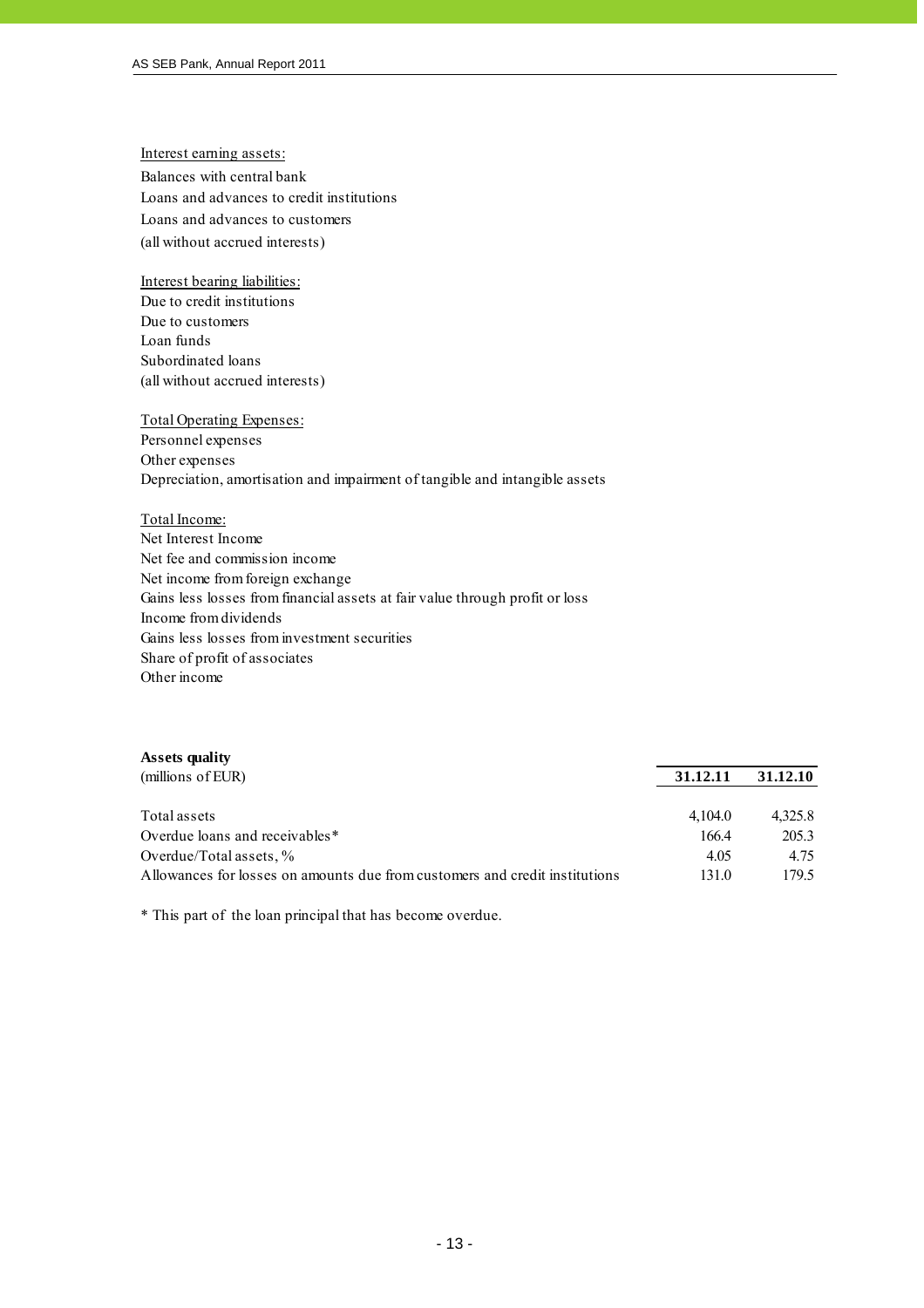# **III. Consolidated Financial Statements**

#### **1. Consolidated income statement**

| (millions of EUR)                                                            | Note       | 2011    | 2010    |
|------------------------------------------------------------------------------|------------|---------|---------|
| Interest and similar income                                                  | 3          | 129.8   | 124.5   |
| Interest expenses and similar charges                                        | 4          | $-41.1$ | $-49.3$ |
| Net Interest Income                                                          |            | 88.7    | 75.2    |
| Fee and commission income                                                    | 5          | 51.1    | 52.9    |
| Fee and commission expense                                                   | 6          | $-13.9$ | $-14.3$ |
| Net fee and commission income                                                |            | 37.2    | 38.6    |
| Net income from foreign exchange                                             | 7          | 4.9     | 7.7     |
| Gains less losses from financial assets at fair value through profit or loss | 8          | 2.2     | $-2.2$  |
| Gains less losses from investment securities                                 | 16         | $-0.2$  | 0.1     |
| Share of profit of associates                                                | 18         | 0.1     | 0.0     |
| Other income                                                                 | 9          | 0.5     | 2.3     |
| Personnel expenses                                                           | 10         | $-34.8$ | $-34.1$ |
| Other expenses                                                               | 11         | $-22.3$ | $-23.7$ |
| Depreciation, amortisation and impairment of tangible and intangible assets  | 19, 20, 21 | $-3.0$  | $-3.6$  |
| Profit before impairment losses on loans and advances                        |            | 73.3    | 60.3    |
| Impairment losses on loans and advances                                      | 12         | 24.8    | $-9.1$  |
| Profit before income tax                                                     |            | 98.1    | 51.2    |
| Income tax                                                                   |            | 0.0     | 0.0     |
| Net profit from continued operations                                         |            | 98.1    | 51.2    |
| Net profit from discontinued operations                                      | 22         | 0.0     | 3.3     |
| Net profit                                                                   |            | 98.1    | 54.5    |
| Profit attributable to the sole equity holder                                |            | 98.1    | 54.5    |
| 2. Consolidated statement of comprehensive income                            |            |         |         |
|                                                                              |            | 2011    | 2010    |
| Net profit                                                                   |            | 98.1    | 54.5    |
| Other comprehensive income/expense                                           |            |         |         |
| Revaluation of available-for-sale financial assets                           |            | $-0.1$  | 0.0     |
| Total other comprehensive income/expense                                     |            | $-0.1$  | 0.0     |
| <b>Total comprehensive income</b>                                            |            | 98.0    | 54.5    |
| Sole equity holder of the parent entity (total)                              |            | 98.0    | 54.5    |
| -Total comprehensive income from continued operations                        |            | 98.0    | 51.2    |
| -Total comprehensive income from discontinued operations                     |            | 0.0     | 3.3     |
|                                                                              |            | 98.0    | 54.5    |

The notes on pages 18 - 92 are integral part of these consolidated financial statements.

| Initsiaalid/initials | Initsialiseeritud ainult identifitseerimiseks<br>Initialled for the purpose of identification only |
|----------------------|----------------------------------------------------------------------------------------------------|
| Kuupäev/date         | 09.03<br>PricewaterhouseCoopers, Tallinn                                                           |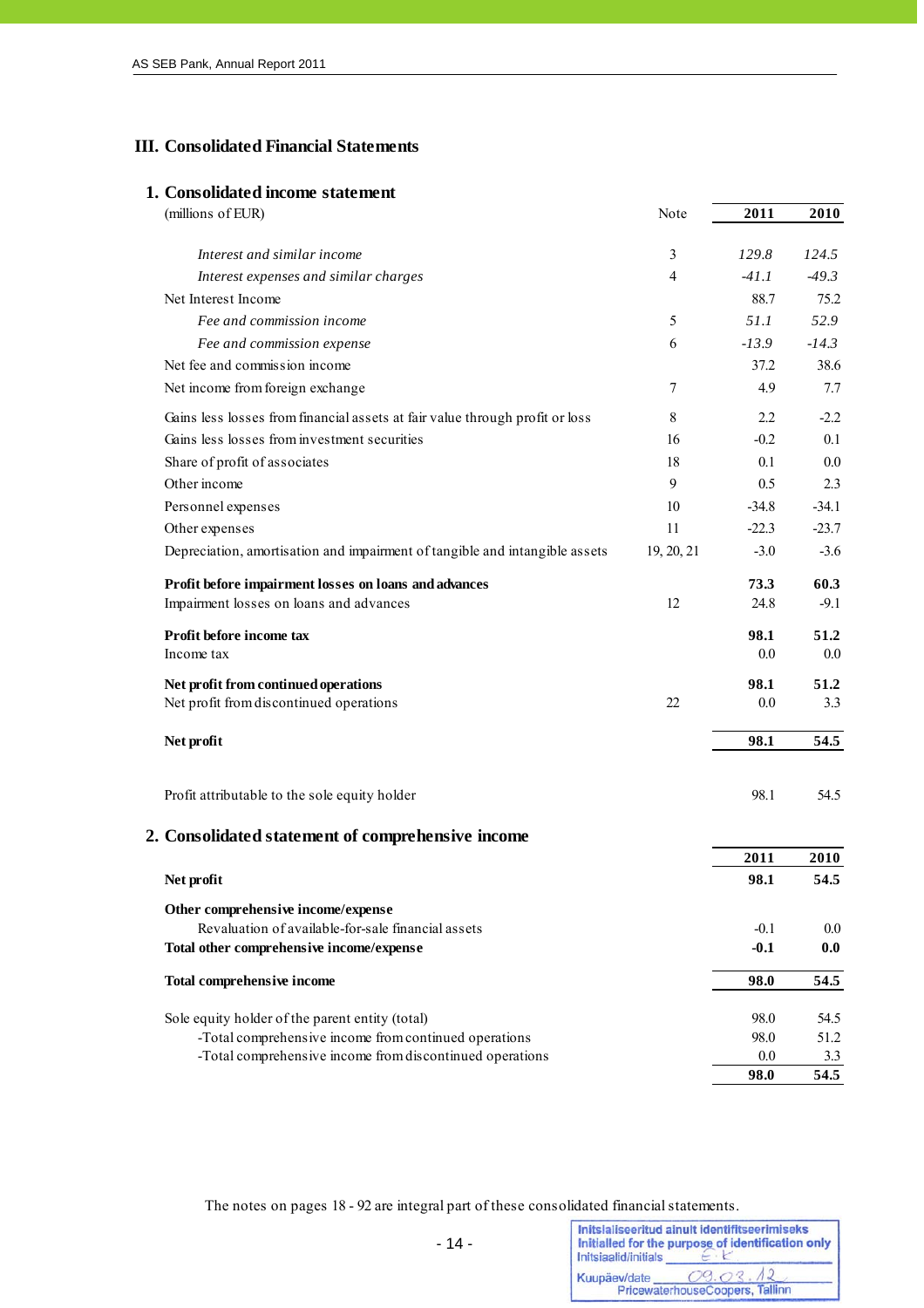# **3. Consolidated statement of financial position**

| (millions of EUR)                                          | Note | 31.12.11 | 31.12.10 |
|------------------------------------------------------------|------|----------|----------|
| <b>ASSETS</b>                                              |      |          |          |
| Cash                                                       |      | 38.7     | 38.9     |
| Balances with central bank                                 | 13   | 49.5     | 316.2    |
| Loans and advances to credit institutions                  | 14   | 423.0    | 279.5    |
| Loans and advances to customers                            | 15   | 3,540.5  | 3,606.7  |
| Financial assets held for trading                          | 16   | 21.0     | 21.9     |
| Available-for-sale financial assets                        | 16   | 4.9      | 5.0      |
| Other assets                                               | 17   | 18.0     | 47.8     |
| Investments in associates                                  | 18   | 0.5      | 0.4      |
| Intangible assets                                          | 19   | 0.4      | 0.5      |
| Property, plant and equipment                              | 20   | 7.5      | 7.3      |
| Investment properties                                      | 21   | 0.0      | 1.6      |
| <b>TOTAL ASSETS</b>                                        |      | 4,104.0  | 4,325.8  |
| <b>LIABILITIES AND SHAREHOLDERS' EQUITY</b>                |      |          |          |
| Due to credit institutions                                 | 23   | 948.5    | 1,419.4  |
| Due to customers                                           | 24   | 2,378.8  | 2,149.4  |
| Loan funds                                                 | 25   | 18.1     | 13.3     |
| Other liabilities                                          | 26   | 54.8     | 72.1     |
| Financial liabilities at fair value through profit or loss | 27   | 20.5     | 22.3     |
| Provisions                                                 | 28   | 2.9      | 0.3      |
| Subordinated loans                                         | 29   | 50.1     | 117.2    |
| <b>Total Liabilities</b>                                   |      | 3,473.7  | 3,794.0  |
|                                                            | 30   |          |          |
| Share capital                                              |      | 42.5     | 42.5     |
| Share premium                                              |      | 86.1     | 86.1     |
| Other reserves                                             | 32   | 19.8     | 19.9     |
| Retained earnings                                          |      | 481.9    | 383.3    |
| Total shareholders' equity                                 |      | 630.3    | 531.8    |
| TOTAL LIABILITIES AND SHAREHOLDERS' EQUITY                 |      | 4,104.0  | 4,325.8  |

The notes on pages 18 - 92 are integral part of these consolidated financial statements.

| Initsiaalid/initials | Initsialiseeritud ainult identifitseerimiseks<br>Initialled for the purpose of identification only |
|----------------------|----------------------------------------------------------------------------------------------------|
| Kuupäev/date         | 09.03<br>PricewaterhouseCoopers, Tallinn                                                           |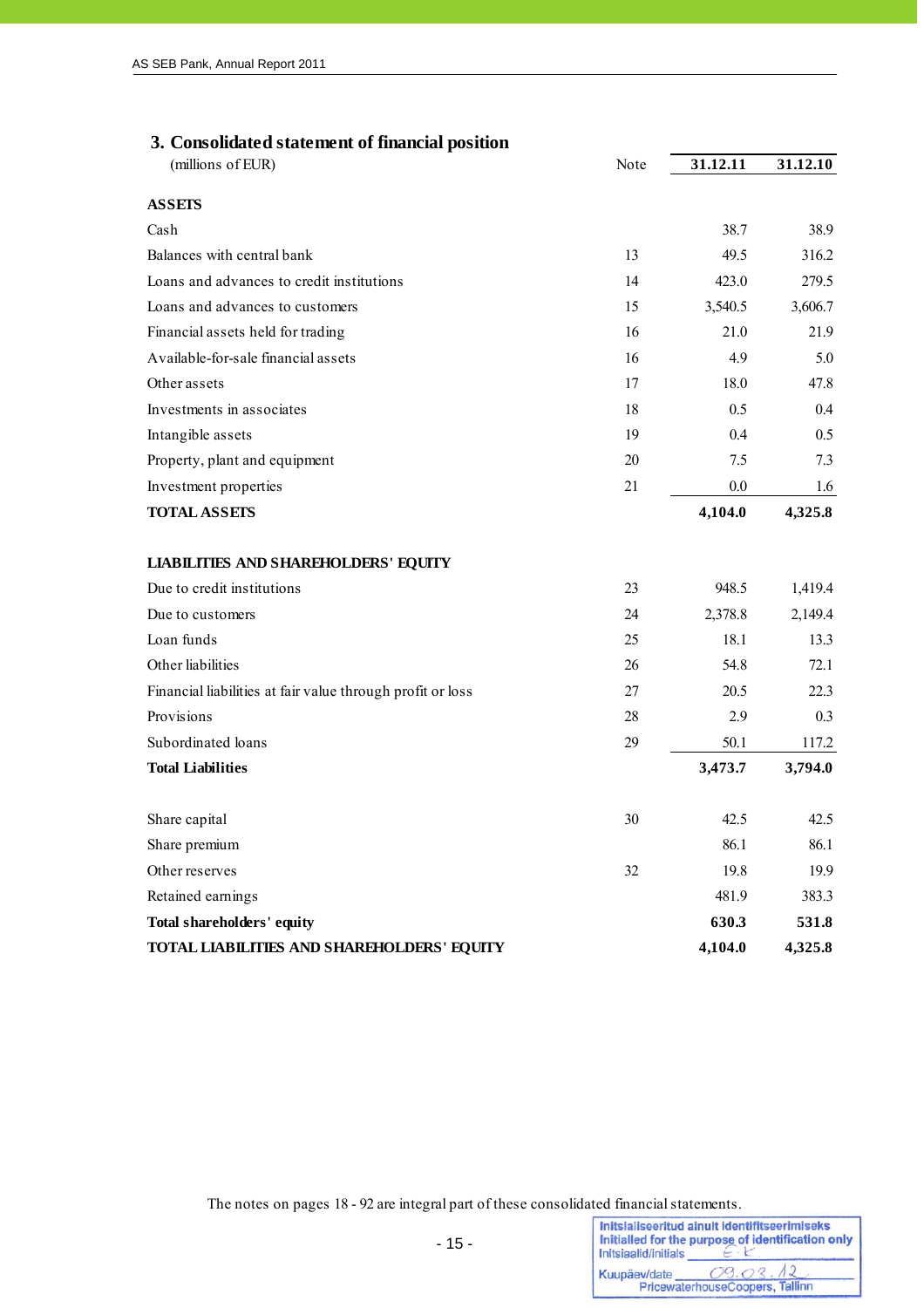#### **4. Consolidated statement of cash flows**

| (millions of EUR) |  |
|-------------------|--|

j

|                                                                                 | Note       | 2011     | 2010     |
|---------------------------------------------------------------------------------|------------|----------|----------|
| <b>I.</b> Cash flows from operating activities                                  |            |          |          |
| Interest received                                                               |            | 128.9    | 126.4    |
| Interest paid                                                                   |            | $-41.8$  | $-53.3$  |
| Fee and commission received                                                     | 5          | 51.1     | 52.9     |
| Fee and commission paid                                                         | 6          | $-13.9$  | $-14.4$  |
| Net trading income and other operating income                                   |            | 4.3      | 79.1     |
| Personnel expenses and other operating expenses                                 |            | $-53.1$  | $-53.0$  |
| Revaluation adjustments                                                         |            | 0.0      | $-0.1$   |
| Cash flows from operating activities before changes in the operating assets     |            |          |          |
| and liabilities                                                                 |            | 75.5     | 137.6    |
| Changes in operating assets:                                                    |            |          |          |
| Loans and advances to credit institutions and mandatory reserve in central bank |            | $-322.1$ | 165.3    |
| Loans and advances to customers                                                 |            | 91.0     | 259.8    |
| Other assets                                                                    |            | 1.9      | 2.9      |
| Changes of operating liabilities:                                               |            | 0.0      |          |
| Due to credit institutions                                                      |            | $-481.7$ | $-508.2$ |
| Due to customers                                                                |            | 228.7    | 118.8    |
| Loan funds                                                                      |            | 4.8      | 1.3      |
| Other liabilities                                                               |            | $-4.4$   | $-41.1$  |
| Cash flow from (used in) operating activities                                   |            | $-406.3$ | 136.4    |
| II. Cash flows from investing activities                                        |            |          |          |
| Net increase-/decrease+ of investment portfolio securities                      |            | $-0.3$   | 69.0     |
| Proceeds from sale and liquidation of associates and subsidiaries               |            | 0.4      | 0.2      |
| Purchase of investment properties, tangible and intangible assets               | 19, 20, 21 | $-3.4$   | $-3.2$   |
| Proceeds from sale of investment properties, tangible and intangible assets     | 19, 20, 21 | 1.9      | 1.9      |
| Cash flow from (used in) investing activities, continued operations             |            | $-1.4$   | 67.9     |
| Cash flow from (used in) investing activities, discontinued operations          |            | 0.0      | 3.3      |
| III. Cash flows from financing activities                                       |            |          |          |
| Repurchasing of debt securities                                                 |            | 0.0      | $-0.5$   |
| Repayments of subordinated loans                                                |            | $-67.0$  | $-50.0$  |
| Cash used in financing activities                                               |            | $-67.0$  | $-50.5$  |
| Net decrease/increase in cash and cash equivalents                              |            | -474.7   | 157.1    |
| Cash and cash equivalents at the beginning of period                            |            | 562.0    | 405.3    |
| Effect of exchange rate changes on cash and cash equivalents                    |            | 0.0      | $-0.4$   |
| Cash and cash equivalents at the end of period                                  |            | 87.3     | 562.0    |
| Cash and cash equivalents includes:                                             |            | 31.12.11 | 31.12.10 |
| Cash on hand                                                                    |            | 38.7     | 38.9     |
| Balances with the central bank without mandatory reserve                        |            | 0.0      | 272.8    |
| Liquid deposits in other credit institutions                                    |            | 47.4     | 248.9    |
| Trading portfolio                                                               |            | 1.2      | 1.4      |
|                                                                                 |            | 87.3     | 562.0    |
|                                                                                 |            |          |          |

All cash eqivalents are freely available for use by the Group with maturity of less than 3 months.

The notes on pages 18 - 92 are integral part of these consolidated financial statements.

Initsialiseeritud ainult identifitseerimiseks Initialled for the purpose of identification only

Kuupäev/date 09.03./2<br>PricewaterhouseCoopers, Tallinn

 $E E$ 

Initsiaalid/initials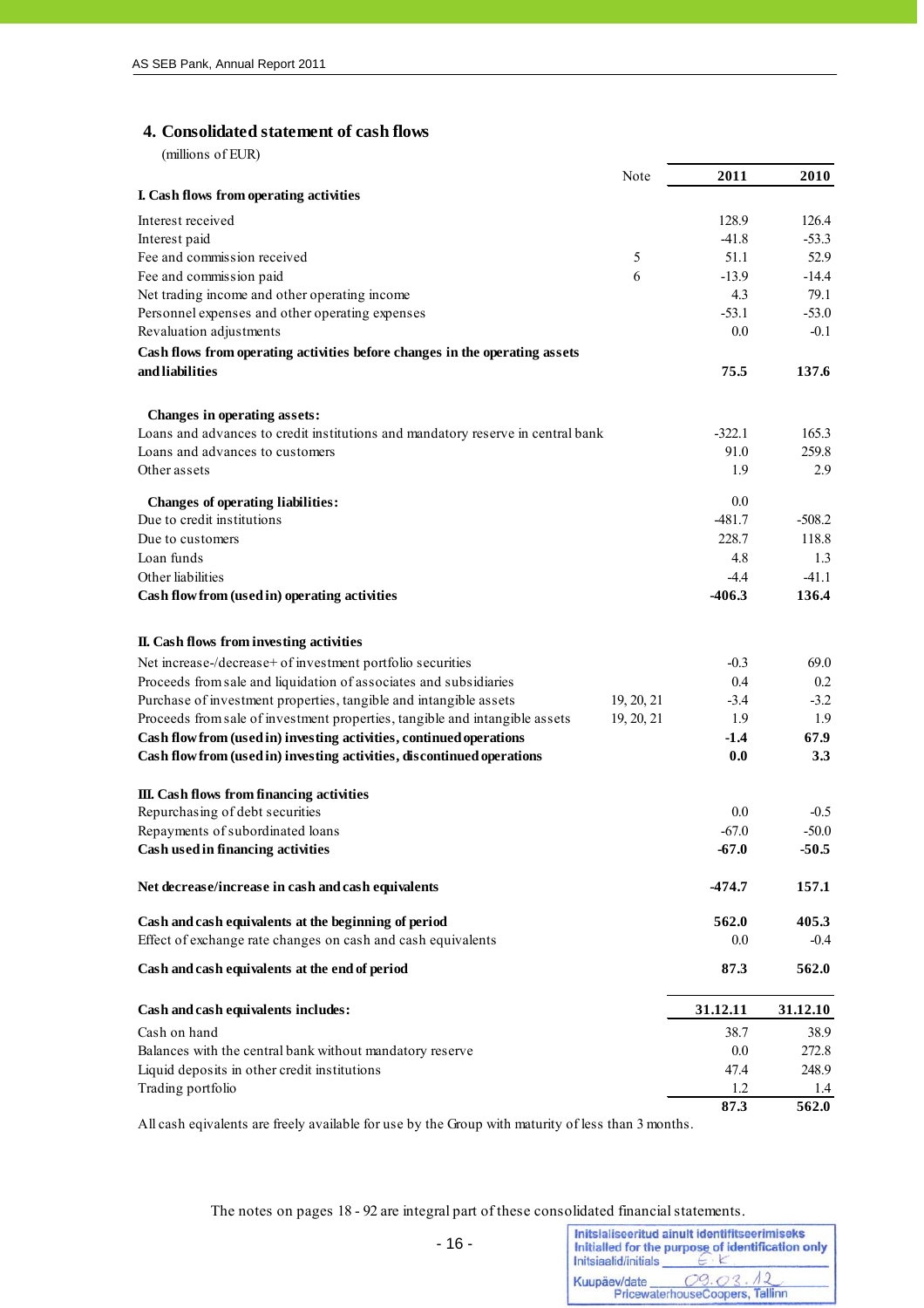#### **5. Consolidated statement of changes in shareholders' equity**

(millions of EUR)

|                                                                       | <b>Share</b><br>capital<br>(Note 30) | <b>Share</b><br>premium | <b>Other</b><br>reserves<br>(Note 32) | <b>Retained</b><br>earnings | <b>Total share-</b><br>holders'<br>equity |
|-----------------------------------------------------------------------|--------------------------------------|-------------------------|---------------------------------------|-----------------------------|-------------------------------------------|
| Year beginning $01.01.2010$                                           | 42.5                                 | 86.1                    | 21.2                                  | 327.2                       | 477.0                                     |
| Statutory reserve                                                     | 0.0                                  | 0.0                     | $-1.2$                                | 1.2                         | $0.0\,$                                   |
| Other                                                                 | 0.0                                  | $0.0\,$                 | 0.0                                   | 0.3                         | 0.3                                       |
| Net profit                                                            | 0.0                                  | 0.0                     | 0.0                                   | 54.5                        | 54.5                                      |
| Total comprehensive income                                            | 0.0                                  | 0.0                     | 0.0                                   | 54.5                        | 54.5                                      |
| <b>Final balance 31.12.2010</b>                                       | 42.5                                 | 86.1                    | 20.0                                  | 383.2                       | 531.8                                     |
| Year beginning 01.01.2011<br>Statutory reserve<br>Other               | 42.5<br>0.0<br>0.0                   | 86.1<br>0.0<br>0.0      | 20.0<br>$-0.1$<br>0.0                 | 383.2<br>0.1<br>0.5         | 531.8<br>$0.0\,$<br>0.5                   |
| Net profit                                                            | 0.0                                  | 0.0                     | 0.0                                   | 98.1                        | 98.1                                      |
| Other comprehensive expense:                                          |                                      |                         |                                       |                             |                                           |
| Net change in available-for-sale<br>financial assets                  | $0.0\,$                              | 0.0                     | $-0.1$                                | 0.0                         | $-0.1$                                    |
| Total other comprehensive expense                                     | 0.0                                  | 0.0                     | $-0.1$                                | 0.0                         | $-0.1$                                    |
| Total comprehensive income/expense<br><b>Final balance 31.12.2011</b> | 0.0<br>42.5                          | 0.0                     | $-0.1$                                | 98.1                        | 98.0                                      |
|                                                                       |                                      | 86.1                    | 19.8                                  | 481.9                       | 630.3                                     |

The notes on pages 18 - 92 are integral part of these consolidated financial statements.<br>  $-17$  -<br>  $\begin{array}{|l|l|}\n\hline\n\text{Initialiseeritud ainult identifies}}\n\hline\n\text{Initialled for the purpose of identification only } \n\hline\n\end{array}$ 

Initsiaalid/initials

Kuupäev/date

ev/date 09.03.12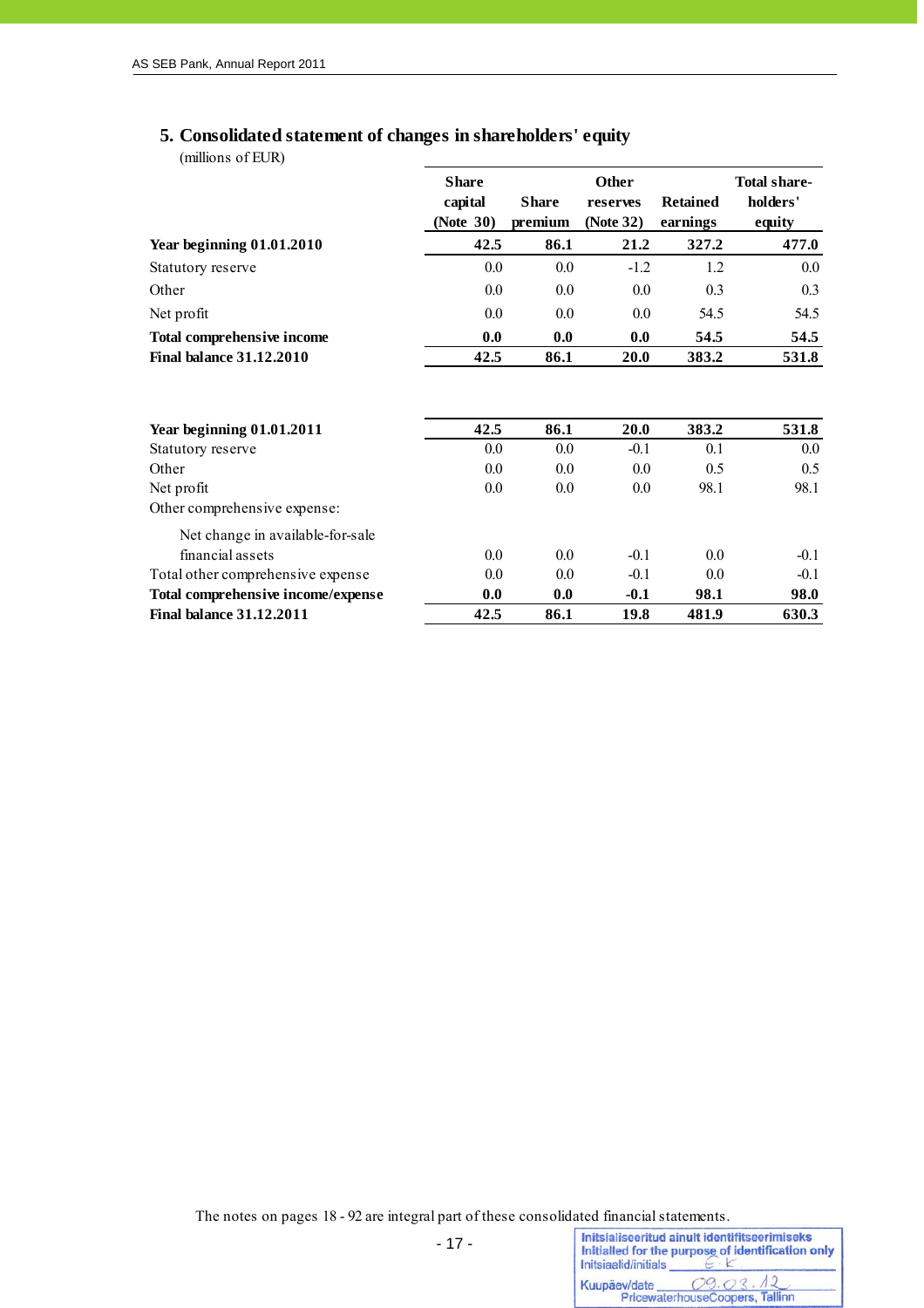# **Note 1**

j

# **ACCOUNTING PRINCIPLES**

AS SEB Pank (Reg. No. 10004252) is a credit institution registered in Tallinn (Estonia), Tornimäe Street 2, the sole shareholder of which is Skandinaviska Enskilda Banken AB (publ), who is also the ultimate controlling party, registered in Sweden (Note 30).

As at the end of year 2011 SEB Pank Group employed 1,210 people (2010 1,322). These consolidated financial statements for the year ended 31 December 2011 have been approved for issue by the Management Board and are subject to approval by the ultimate shareholder.

# Functional and presentation currency

On 1 January 2011, the Republic of Estonia joined the Euro area and adopted the Euro as its national currency, replacing the Estonian kroon. Consequently, the functional currency of the parent company AS SEB Pank and the subsidiaries since 1 January 2011 is Euro. Change in the functional currency has been accounted for prospectively. The parent company and its subsidiary have translated the balances on their accounts as of 1 January 2011 by applying the currency rate of 15,6466 kroon/euro.

2011 consolidated financial statements have been presented in euros. Comparative figures presented in the financial statements have been translated from Estonian kroons to euros using the conversion rate of 15.6466 kroon/euro. As the exchange rate has been the same during previous periods, no differences in currency arose in translation.

For the convenience of the users, these financial statements have been presented in millions of euros, unless stated otherwise.

# **1.1. Basis of preparation**

These consolidated financial statements of SEB Pank Group (the Group) are prepared in accordance with International Financial Reporting Standards (IFRS) as adopted by the EU. The principal accounting policies applied in the preparation of these consolidated financial statements are set out below. These policies have been consistently applied to all the years presented, unless otherwise stated.

These financial statements have been prepared under the historical cost convention, except as disclosed in some of the accounting policies below (i.e. financial assets at fair value). Financial statements have been prepared according to accrual principle of accounting. The group classifies its expenses by nature of expense method.

When the presentation or classification of items in the consolidated financial statements is amended, comparative amounts for the previous period are also reclassified, if not referred differently in specific accounting principle.

Certain new standards, amendments and interpretations to existing standards have been published by the time of compiling these financial statements that are mandatory for the company's accounting periods beginning after 1 January 2011 or later periods. The overview of these standards and the Group management estimate of the potential impact of applying the

| Initsiaalid/initials | Initsialiseeritud ainult identifitseerimiseks<br>Initialled for the purpose of identification only |
|----------------------|----------------------------------------------------------------------------------------------------|
| Kuupäev/date         | 09.03<br>PricewaterhouseCoopers, Tallinn                                                           |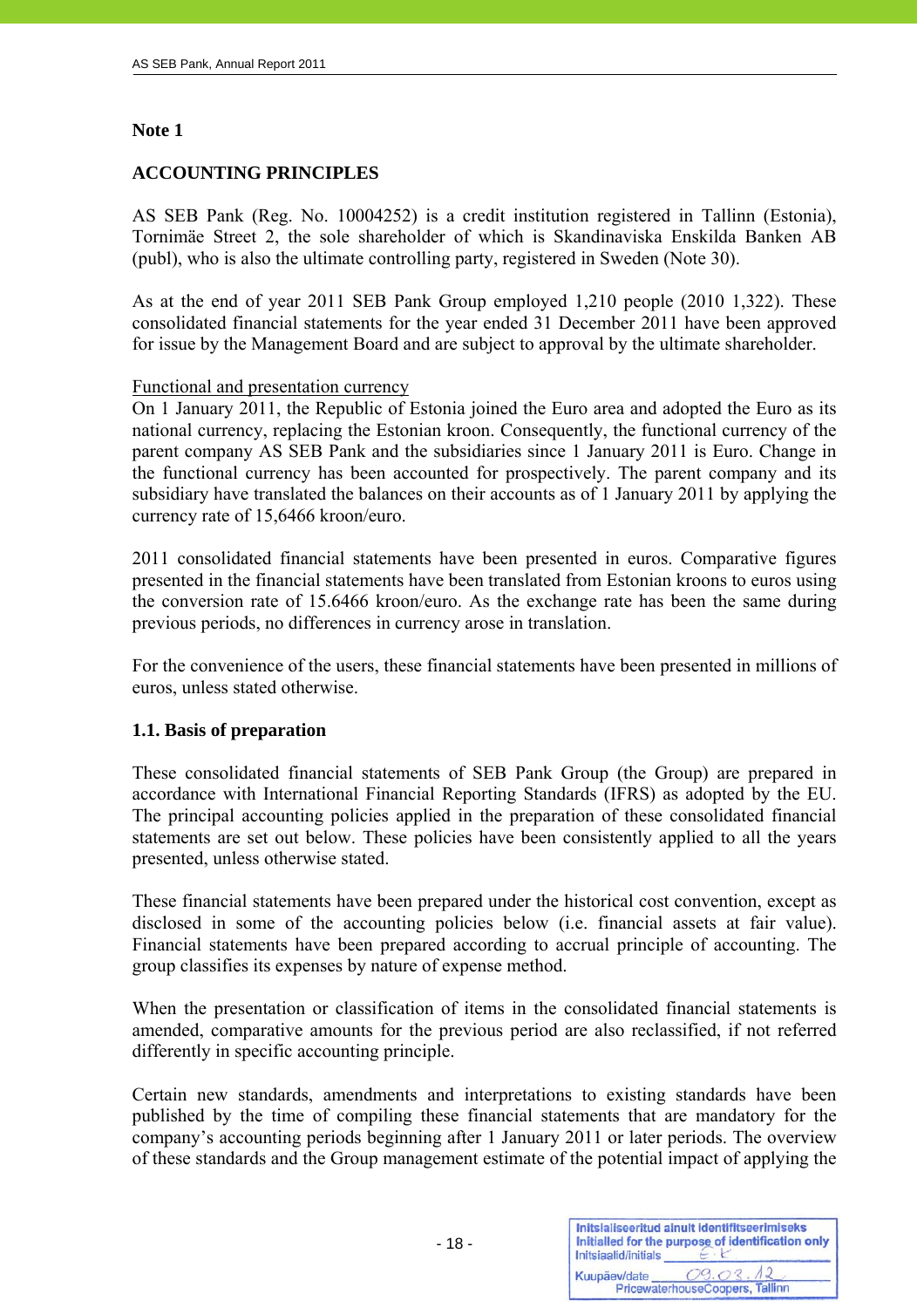new standards and interpretations is given at the end of this section (Note 1.22). Note 1.22 gives also overview of the new IFRS standards, amendments and interpretations that became effective for the Group's annual periods beginning on or after 1.01.2012 and which the Group has not early adopted.

# **1.2. Critical accounting estimates and judgments**

The preparation of the consolidated financial statements in accordance with the International Financial Reporting Standards as adopted by the EU requires the use of certain critical accounting estimates and assumptions that affect the reported amounts of assets and liabilities and disclosure of contingent assets and liabilities at the date of the financial statements and the reported amounts of revenues and expenses for the reporting period. Although these estimates are based on management's best knowledge and judgement of current events and actions, the actual outcome and the results ultimately may significantly differ from those estimates. More detailed overview of the estimates made is provided under accounting principles or disclosures set out below.

Critical estimates and judgement are specifically used in the following areas:

- a) Impairment losses on loans and advances, including assessment of financial impact of fair value of collateral (Note 2.2)
- b) Fair value of financial assets and liabilities (Note 2.7)

Estimates and judgments are continually evaluated based on historical experience and other factors, including expectations of future events that are believed to be reasonable under these circumstances. Changes in assumptions may have a significant impact on the financial statements in the period assumptions change. Management believes that the underlying assumptions are appropriate and the Group´s financial statements therefore present the financial position and results fairly.

# Developments in global financial markets

The credit crisis that has hampered the developed part of the world economy since the autumn 2008 entered a new phase in 2011. The predicament that started from the US housing market has now transformed into European sovereign credit crisis that has subsequently started to threaten the stability of the eurozone and some of the founding structures of European integration. We now expect eurozone to report a 0.4 per cent decline in real output in 2012 (a year ago anticipated a real growth of 1.5 per cent).

On a global scale, the credit crisis will very likely sooner or later have certain geopolitical implications. Year 2012 is a good candidate for some of these implications to emerge, as this is a year in which we have presidential elections in Russia and in the US, and the intergenerational transfer of power in China. Each of these are equally capable of affecting the global or regional balance of power.

Notwithstanding the adverse developments in the eurozone, the Baltic Sea region – driven as it is by Germany and Sweden – has endured rather robustly so far. Indeed, it is a fairly telling fact that the five most optimistic countries are Germany, Sweden and the three Baltic states, if all the countries of the EU were ranked according to their index of economic sentiment. However, it is worth following the developments in Swedish real estate market. For it is fairly

| Initsiaalid/initials | Initsialiseeritud ainult identifitseerimiseks<br>Initialled for the purpose of identification only |
|----------------------|----------------------------------------------------------------------------------------------------|
| Kuupäev/date         | 09.02<br>PricewaterhouseCoopers, Tallinn                                                           |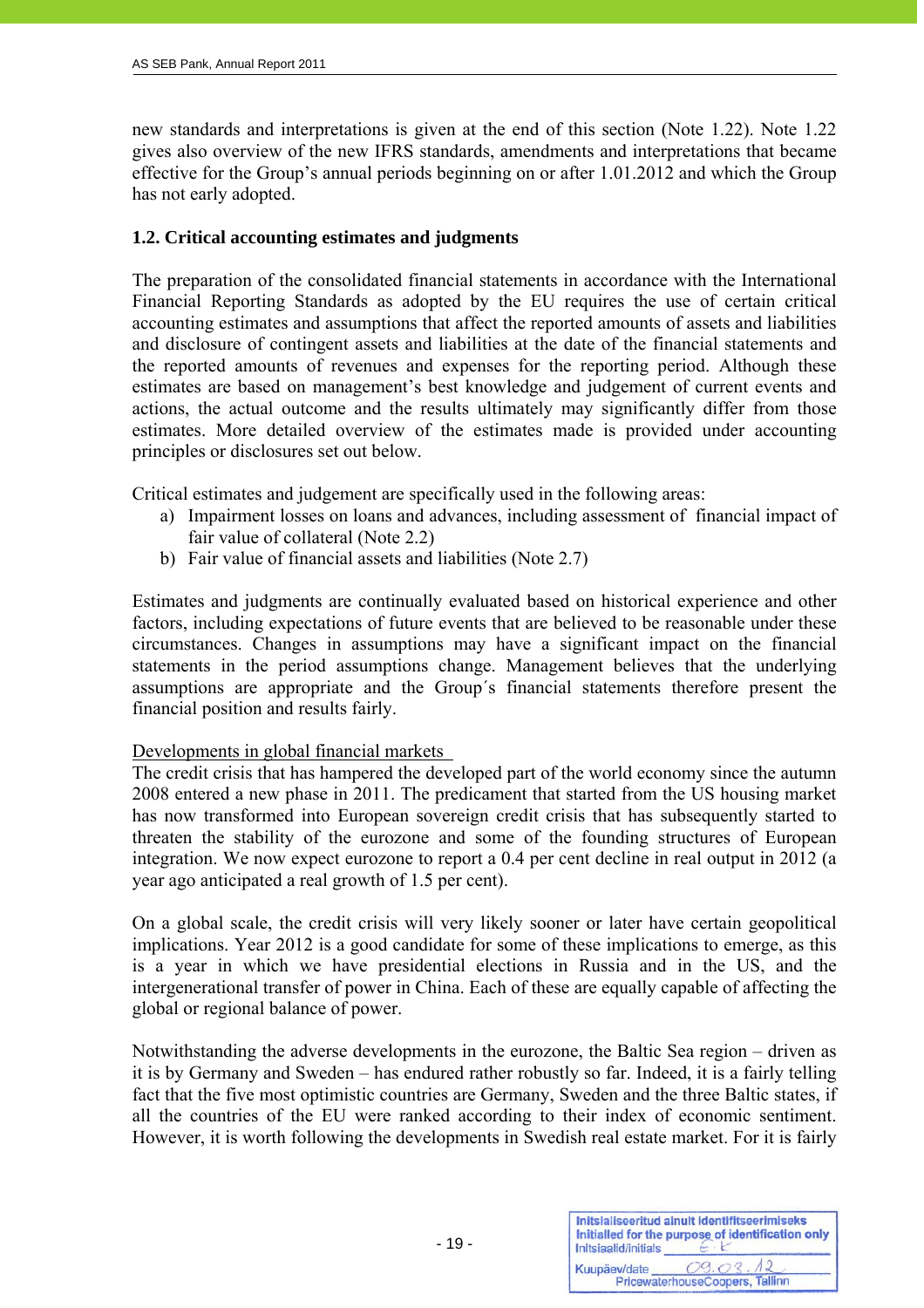obvious that unexpectedly unfavourable outcome there may have profound consequences on Estonian economy.

#### Impact on customers / borrowers

Continuously unstable financial markets, slow recovery of recession and general uncertainty has negative impact on borrowers confidence but ability to repay the amounts owed based on real financial results have improved. Management's cash flow forecasts and assessment of the impairment of financial and non-financial assets confirm general stable outlook. To the extent that information is available, management has identified main risk position in several industries and is performing special regular observation. Management has properly reflected revised estimates of expected future cash flows in its impairment assessments.

# Impact on collateral (especially real estate)

The amount of provision for impaired loans is based on management's appraisals of these assets at the reporting date after taking into consideration the cash flows that may result from foreclosure less costs for obtaining and selling the collateral. The market in Estonia for many types of collateral, especially real estate, has been still affected by the general macroeconomic decline and uncertainty in Estonia and other markets resulting there being a low level of liquidity for certain types of assets. Majority of assets sellable have been sold on estimated levels. Assets experiencing temporary low market liquidity or assets potentially under realization have been evaluated case by case in accordance to the cash flow model approved by Group.

# **1.3. Consolidation**

These consolidated financial statements of the SEB Pank Group comprise of the financial statements of the parent company AS SEB Pank and its subsidiaries as of 31 December 2011. The subsidiaries being consolidated are listed on page 4 (see Table 1.1).

In the group's consolidated financial statements, the financial statements of the parent bank and its subsidiaries have been combined on a line-by-line basis. Intra-group balances and intra-group transactions and unrealised gains on transactions between group companies have been eliminated in full. Unrealised losses are also eliminated unless the transaction provides evidence of impairment of the asset transferred. All the subsidiaries that are controlled by AS SEB Pank have been consolidated. The accounts of the subsidiaries used for consolidation have been prepared in conformity with the accounting principles of the parent company.

# Subsidiaries

Subsidiary is an entity controlled by the parent company. Control is presumed to exist when the parent owns, directly or indirectly, more than 50% of the voting power of an enterprise or otherwise has power to govern the financial and operating policies and is able to exercise control over them in order to benefit from their activities. Subsidiaries are consolidated from the date on which control is transferred to the Group and are no longer consolidated from the date that control ceases to exist.

The group uses the acquisition method of accounting to account for business combinations. The consideration transferred for the acquisition of a subsidiary is the fair values of the assets transferred, the liabilities incurred and the equity interests issued by the group. The consideration transferred includes the fair value of any asset or liability resulting from a

| Initsiaalid/initials | Initsialiseeritud ainult identifitseerimiseks<br>Initialled for the purpose of identification only |
|----------------------|----------------------------------------------------------------------------------------------------|
| Kuupäev/date         | 09.03<br>PricewaterhouseCoopers, Tallinn                                                           |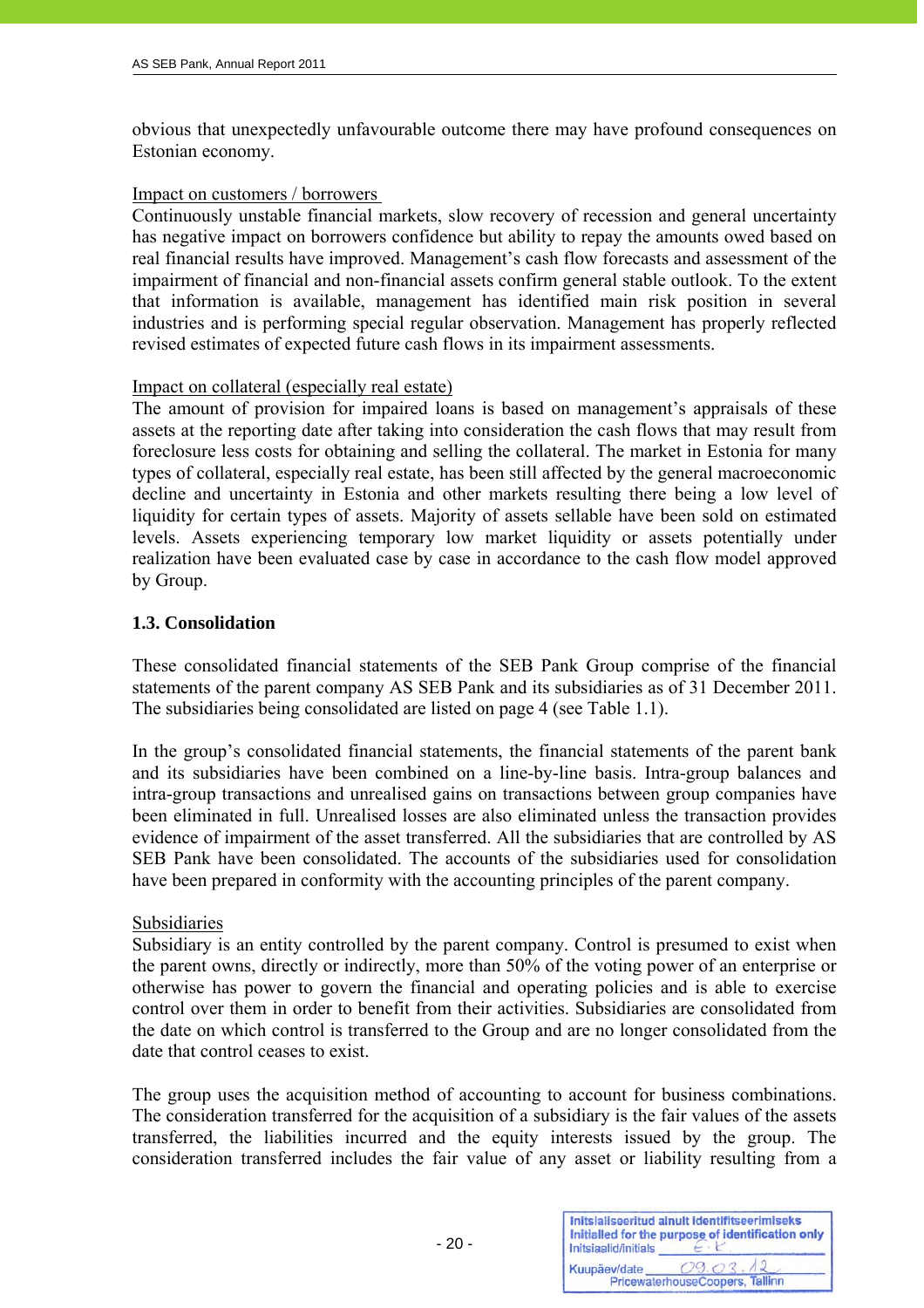contingent consideration arrangement. Acquisition-related costs are expensed as incurred. Identifiable assets acquired and liabilities and contingent liabilities assumed in a business combination are measured initially at their fair values at the acquisition date. On an acquisition-by-acquisition basis, the group recognises any non-controlling interest in the acquiree either at fair value or at the non-controlling interest's proportionate share of the acquiree's net assets.

The excess of the consideration transferred, the amount of any non-controlling interest in the acquiree and the acquisition-date fair value of any previous equity interest in the acquiree over the fair value of the group's share of the identifiable net assets acquired is recorded as goodwill. If this is less than the fair value of the net assets of the subsidiary acquired in the case of a bargain purchase, the difference is recognised directly in the income statement.

Revenues and expenses of the subsidiaries acquired within the financial year are consolidated into the Group income statement starting from the date of acquisition to the end of the financial year. Result of operations of subsidiaries disposed of during the year is consolidated into Group income statement from the beginning of the financial year until the date of disposal.

# Associates

Associate is an entity over which the Group has significant influence, but which it does not control. Generally, significant influence is presumed to exist when the Group holds between 20% and 50% of the voting rights.

Investments in associates are initially recognised at cost. The Group's investment in associates includes goodwill (net of any accumulated impairment loss) identified on acquisition. Investments in associates are accounted for under the equity method of accounting. Under this method, the investment in Group financial statements is increased by the share of post-acquisition profit and reduced by the share of loss or distribution of profit received from the associated company and attributable to the Group and any goodwill impairment. The Group's share of profits or losses of associates is recorded in the consolidated profit or loss for the year as share of result of associates. The Group's share of post-acquisition movements in other comprehensive income is recognised in other comprehensive income and presented separately. When the Group's share of losses in an associate equals or exceeds its interest in the associate, including any other unsecured receivables, the Group does not recognise further losses, unless it has incurred obligations or made payments on behalf of the associate.

Unrealised gains on transactions between the Group and its associates are eliminated to the extent of the Group's interest in the associates. Unrealised losses are also eliminated unless the transaction provides evidence of an impairment of the asset transferred. Accounting policies have been changed where necessary to ensure consistency with the policies adopted by the Group.

#### Parent company separate financial statements – primary statements

In the parent separate primary financial statements, disclosed to these consolidated financial statements (see Note 36), the investments into the shares of subsidiaries and associated companies are accounted for at cost less any impairment recognised.

| Initsiaalid/initials | Initsialiseeritud ainult identifitseerimiseks<br>Initialled for the purpose of identification only |
|----------------------|----------------------------------------------------------------------------------------------------|
| Kuupäev/date         | 09.03<br>PricewaterhouseCoopers, Tallinn                                                           |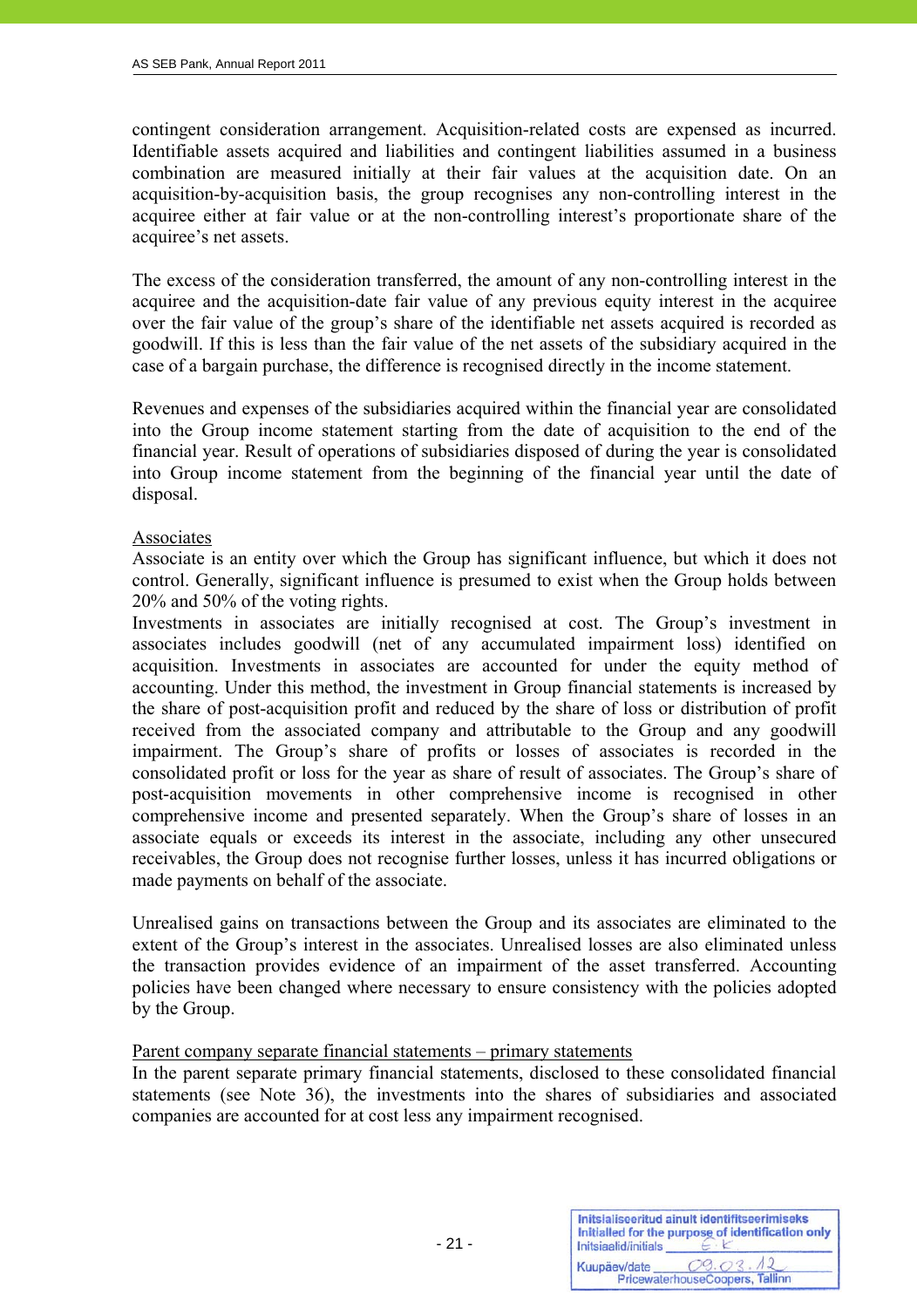# **1.4. Foreign currency transactions and assets and liabilities denominated in a foreign currency**

All other currencies except for the functional currency (the functional currency of the parent company and subsidiaries is Euro (Estonian kroon until 31 December 2010)) constitute foreign currencies. Foreign currency transactions have been translated to functional currencies based on the foreign currency exchange rates of the European Central Bank prevailing on the transaction date (until 31 December 2010 the currency exchange rates of the Bank of Estonia). Monetary assets and liabilities denominated in a foreign currency have been translated into functional currency based on the foreign currency exchange rates of the European Central Bank (until 31 December 2010 the currency exchange rates of the Bank of Estonia) prevailing on the balance sheet date. Foreign exchange gains and losses are recognised in the income statement as income or expenses of that period. Non-monetary assets and liabilities denominated in a foreign currency measured at fair value, have been translated into functional currency based on the foreign currency exchange rates of the European Central Bank (until 31 December 2010 the currency exchange rates of the Bank of Estonia) prevailing on the balance sheet date.

# **1.5. Cash and cash equivalents**

For the purposes of the cash flow statement, cash and cash equivalents are cash at hand, available for use deposits due from Central Bank and readily available deposits in other credit institutions and also less than 3-month maturity liquid securities acquired for trading purpose.

# **1.6. Financial assets**

The SEB Pank Group classifies the financial instruments into classes that reflect the nature of information and take into account the characteristics of those financial instruments. The classification made can be seen in the table below:

|           | Category (as defined by $14000$ )<br>Crass (as determined by the Group) |                                  |                                           |                        |  |
|-----------|-------------------------------------------------------------------------|----------------------------------|-------------------------------------------|------------------------|--|
|           |                                                                         |                                  | Loans and advances to credit institutions |                        |  |
|           |                                                                         |                                  |                                           | Housing loans          |  |
|           |                                                                         |                                  | Loans to                                  | Other loans to Private |  |
|           | Loans and<br>receivables                                                | Loans and advances to            | individuals                               | individuals            |  |
|           |                                                                         | customers                        | Loans to                                  | Loans to Corporates    |  |
|           |                                                                         |                                  | corporate                                 | Leases to Corporates   |  |
| Financial |                                                                         |                                  | entities                                  | Loans to Public sector |  |
| assets    | Financial assets at                                                     | Financial assets held for        | Debt securities                           |                        |  |
|           | fair value through                                                      | trading                          | Equity securities                         |                        |  |
|           | profit or loss                                                          |                                  | Derivatives $-$ non-hedging               |                        |  |
|           |                                                                         | Investment securities – debt     | Listed                                    |                        |  |
|           | Available-for-sale                                                      | securities                       | Unlisted                                  |                        |  |
|           | financial assets                                                        | Investment securities $-$ equity | Listed                                    |                        |  |
|           |                                                                         | securities                       | Unlisted                                  |                        |  |

**Category (as defined by IAS 39) Class (as determined by the Group)**

Financial assets are any assets that are cash, a contractual right to receive cash or another financial asset from another party, a contractual right to exchange financial instruments with another party under conditions that are potentially favourable or an equity instrument of another party.

| Initsiaalid/initials | Initsialiseeritud ainult identifitseerimiseks<br>Initialled for the purpose of identification only |
|----------------------|----------------------------------------------------------------------------------------------------|
| Kuupäev/date         | 09.03<br>PricewaterhouseCoopers, Tallinn                                                           |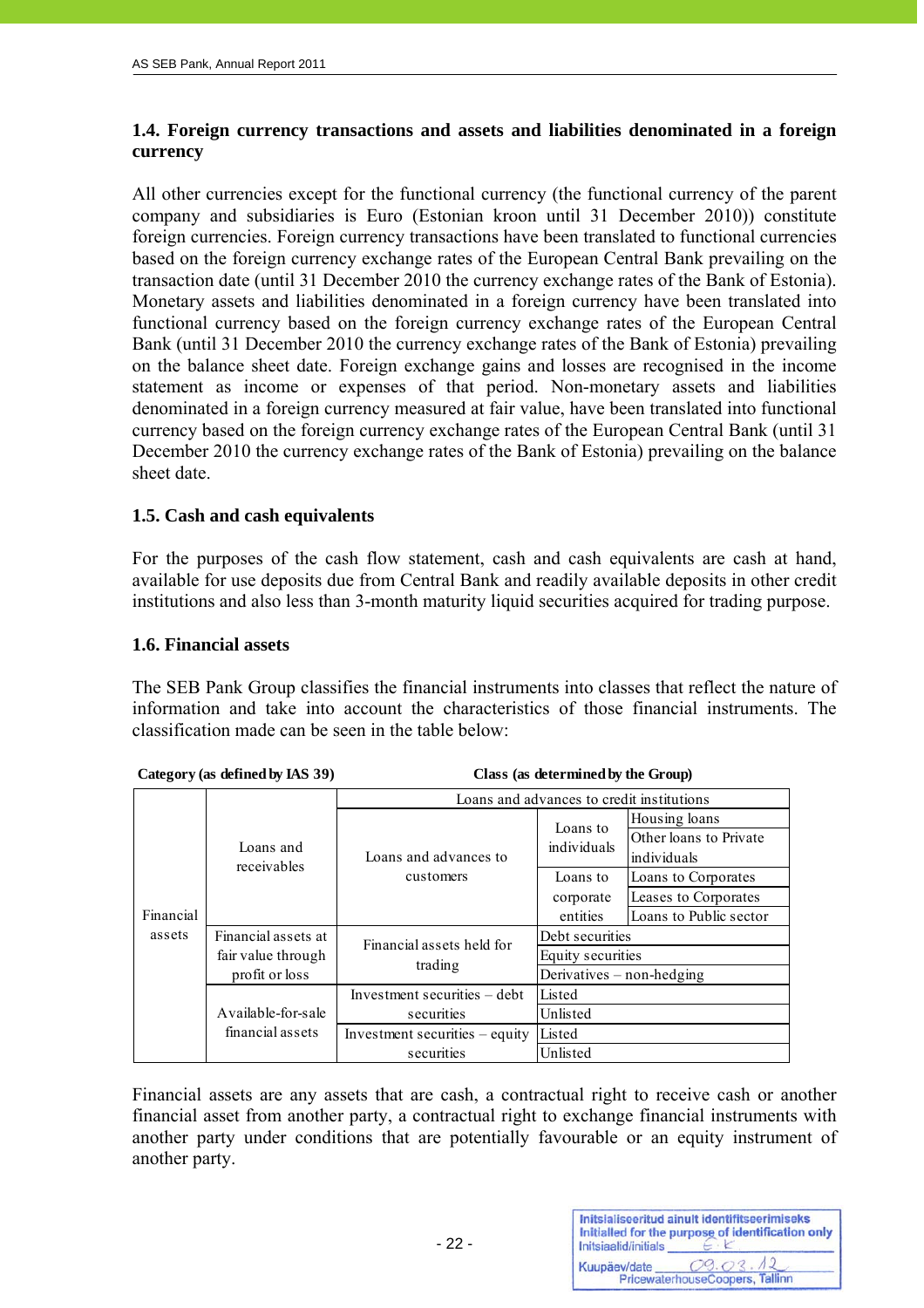Management determines the classification of its investments at initial recognition.

The SEB Pank Group has not classified any financial assets to the category "Held to maturity" and "Financial assets designated at fair value through profit or loss at inception" in the reporting period.

# **1.6.1. Loans and receivables**

# Loans and receivables

Loans and receivables are non-derivative financial assets with fixed or determinable payments that are not quoted in an active market. They arise when the SEB Pank Group provides money, goods or services directly to a debtor with no intention of trading the resulting receivable.

Loans and receivables are initially recognised in the consolidated statement of financial position at fair value including any transaction costs, when the cash is paid to the borrower or right to demand payment has arisen and are derecognised only when they are repaid or written-off, regardless of the fact that part of them may be recognised as costs through providing allowances for loans. The loan allowances are presented on the respective line of statement of financial position at negative value. Loans have been recognised in the statement of financial position at amortised cost using the effective interest rate method. Accrued interest on the loans is recorded in the respective line of statement of financial position. For overdrafts and credit cards, the actual use of the limit by the borrower is stated in the statement of financial position. The unused credit limit is recognised as loan commitment.

# Repurchase agreements

Securities purchased under agreements to resell ("reverse repos") are recorded as loans and advances to other banks or customers, as appropriate. The difference between sale and repurchase price is treated as interest and accrued over the life of the agreements using the effective interest method. Securities lent to counterparties are also retained in the financial statements.

# Leasing receivables

Financial lease claims include receivables from financial lease, consumer factoring and instalment sale and agreements of payments. A financial lease is a lease transaction where all major risks and rights deriving from the use of the leased assets are transferred from the leasing firm to the lessee. Legal ownership to the property may be transferred to the lessee at the end of the lease period.

The receivables from the financial lease agreements are recognised in net present value of the minimum lease payments, from which the payments of principal received have been deducted, plus unguaranteed residual value at the end of contract. Lease payments collected are allocated between repayment of principal and financial income. Financial income is recognised over the rental period based on the pattern reflecting a constant periodic rate of return on the lessor's net investment in the financial lease. Initial service fees collected at issuance are included into the calculation of effective interest rate and lessor's net investment. Lessor's direct expenses, related to the contract, are part of effective interest rate and are booked as decrease of leasing income over the period of leasing contract. Allowances for lease receivables are presented on the respective line of statement of financial position at negative value.

| Initsiaalid/initials | Initsialiseeritud ainult identifitseerimiseks<br>Initialled for the purpose of identification only |
|----------------------|----------------------------------------------------------------------------------------------------|
| Kuupäev/date         | 09.02<br>PricewaterhouseCoopers, Tallinn                                                           |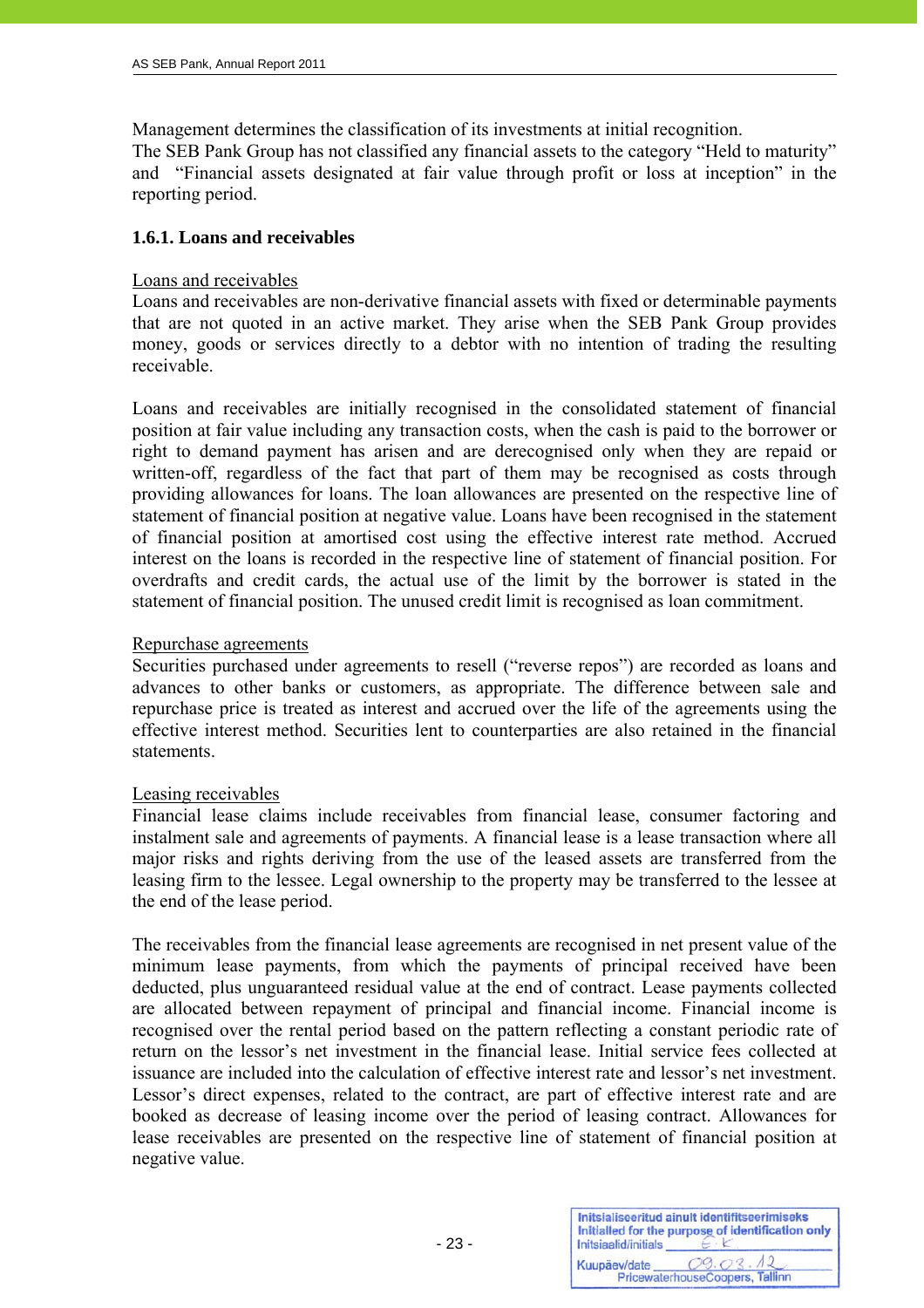The lease receivable to the client is recognised in the statement of financial position as of the moment of delivering the assets being the object of the agreement to the client. In case of transactions, in which the assets being the object of the agreement having a long delivery term have not yet been delivered to the client, the payments received from the lessees under these agreements are recognised in the statement of financial position as prepayments of buyers in on line "Accrued expenses and deferred income". The amounts paid by the leasing firm for the assets under lease agreements not yet delivered are recognise in the statement of financial position as prepayments to suppliers on line "Accrued income and prepaid expenses".

# Factoring and warehouse receipt financing receivables

Factoring transactions are considered to be financing transactions where the leasing firm provides the financial resources to its selling partners through transfer of the rights to the receivables from these sales transactions. The leasing firm acquires the right for the receivables payable by the buyer subject to the sales contract.

Factoring is the transfer of receivables. Depending on the terms of the factoring contract the buyer either accepts the transfer of substantially all the risks and rewards of the ownership of the receivable (non-recourse factoring) or retains the right to transfer the risks and rewards back to the seller during a pre-specified term (recourse factoring). Transaction is booked as financing in case the leasing company does not own all the rights related to claim. The claim is booked in statement of financial position until payment is received or recourse is expired. If contract does not include seller's guarantee and leasing company acquires control of all rights at the moment of selling the claim, the transactions is booked as acquisition of claim in fair value. Subsequently on it is booked in acquisition cost. Derecognition of factoring assets and liabilities follows the regulation in IAS 39 and the assessment is made based on each specific agreement type and status.

Warehouse receipt financing transactions are financing transactions, where the lease firm finances its partners, by granting them a loan against pledged stock reserves.

Factoring and warehouse receipt financing receivables are recorded in the statement of financial position at amortised cost, from which the payments of principal claim collected have been deducted. Allowances for factoring receivables are presented on the respective line of statement of financial position at negative value. The receivable to the client is recognised as of the moment of factoring the purchase-sale agreement, i.e. as of assuming the receivable.

# Valuation of loans and receivables

The Group assesses consistently whether there is objective evidence that a financial asset or group of financial assets is impaired. A financial asset or a group of financial assets is impaired and impairment losses are incurred only if there is objective evidence of impairment as a result of one or more events that occurred after the initial recognition of the asset (a "loss event") and that loss event (or events) has an impact on the estimated future cash flows of the financial asset or group of financial assets that can be reliably estimated.

For valuation of loans and receivables several risks are prudently considered. AS SEB Pank introduced a customer rating system for evaluating corporate loans, corresponding to the principles used in Skandinaviska Enskilda Banken AB (publ), the parent bank of AS SEB Pank. Valuation of the customer receivables is based on the legal entities financial position, situation of the industry, trustworthiness of the borrower, competence of the management of

| Initsiaalid/initials | Initsialiseeritud ainult identifitseerimiseks<br>Initialled for the purpose of identification only |
|----------------------|----------------------------------------------------------------------------------------------------|
| Kuupäev/date         | 09.02<br>PricewaterhouseCoopers, Tallinn                                                           |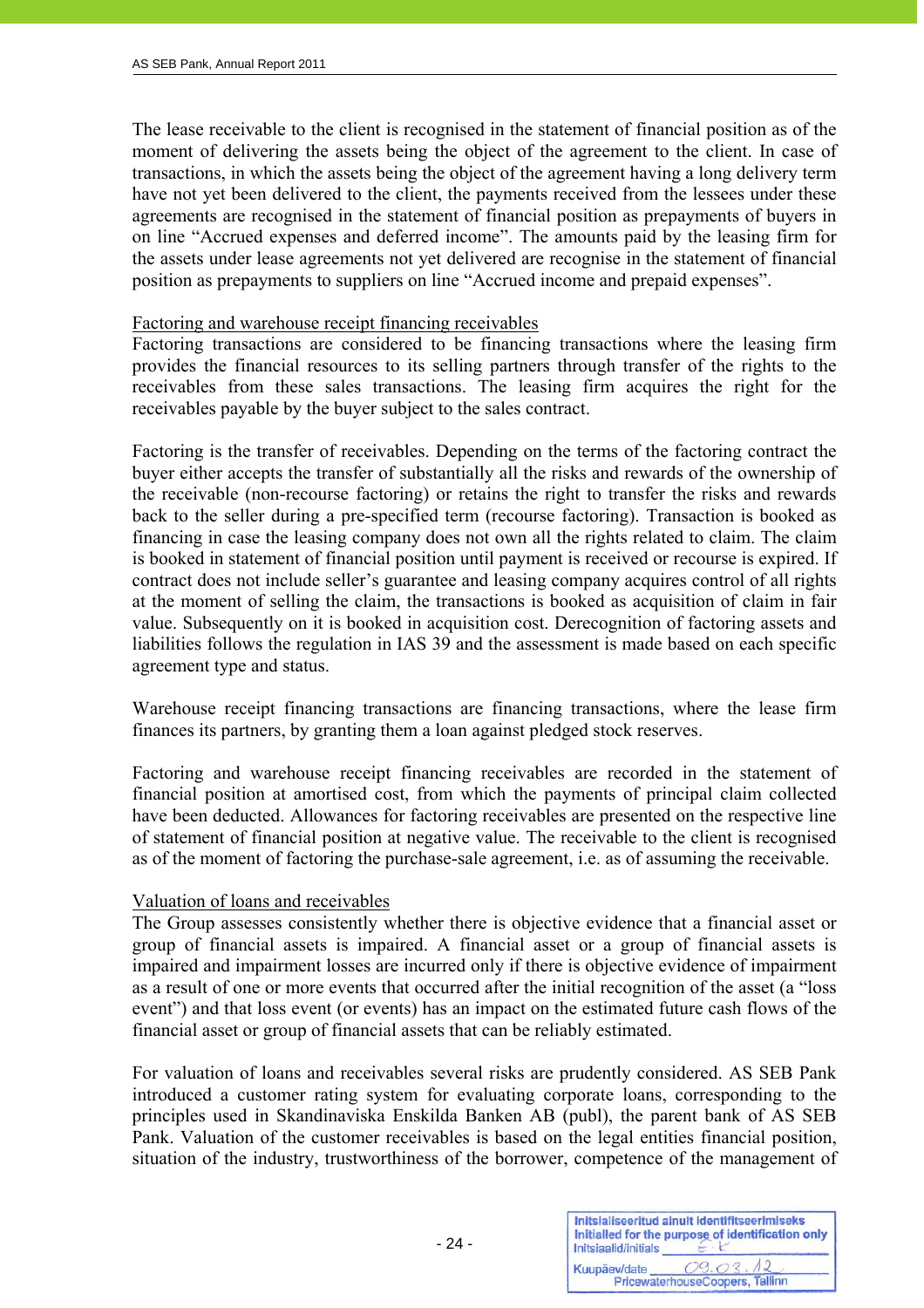the client, timely fulfilment of contractual obligations and other factors, all of which together help to assess the value of the receivable and the amount of incurred loss in the portfolio of loans. Valuation of loans to private individuals is based on timely fulfilment of contractual obligations, solvency and collateral, age, educational status, length of employment, saving practices and other factors, affecting the credit risk.

The Group first assesses whether objective evidence of impairment exists individually for financial assets that are individually significant, and individually or collectively for financial assets that are not individually significant. If the Group determines that no objective evidence of impairment exists for an individually assessed financial asset, whether significant or not, it includes the asset in a group of financial assets with similar credit risk characteristics and collectively assesses them for impairment. Assets that are individually assessed for impairment and for which an impairment loss is or continues to be recognised are not included in a collective assessment of impairment. For the purposes of a collective evaluation of impairment, financial assets are grouped on the basis of similar credit risk characteristics (i.e. on the basis of the Group's grading process that considers asset type, industry, collateral type, past-due status and other relevant factors). Those characteristics are relevant to the estimation of future cash flows for groups of such assets.

Future cash flows in a group of financial assets that are collectively evaluated for impairment are estimated on the basis of the contractual cash flows of the assets in the Group and historical loss experience for assets with credit risk characteristics similar to those in the Group. Historical loss experience is adjusted on the basis of current observable data to reflect the effects of current conditions that did not affect the period on which the historical loss experience is based and to remove the effects of conditions in the historical period that do not currently exist. The methodology and assumptions used for estimating future cash flows are reviewed regularly by the Group to reduce any differences between loss estimates and actual loss experience.

For assessment of loan losses, the expected collections from the loan and interest payments over the coming periods are considered, as well as expected collections and anticipated proceeds from the realisation of collateral, discounted at the financial asset's original effective interest rate (excluding future credit losses that have not been incurred), which together form a recoverable amount of the loan and help to assess the amount of loss incurred of the loan. The amount of the loss is measured as the difference between the asset's carrying amount and the present value of estimated future cash flows (recoverable amount). For these assessed incurred loan losses, the relevant allowance has been established. The carrying amount of the asset is reduced through the use of an allowance account and the amount of the loss is recognised in the income statement. Specific and collective (based on incurred loss estimation on the group basis) allowances are provided for individually assessed loans, and group based allowances for homogenous loan groups.

In a subsequent period, if the amount of the impairment loss decreases and the decrease can be related objectively to an event occurring after the impairment was recognised (such as an improvement in the debtor's credit rating), the previously recognised impairment loss is reversed by adjusting the allowance account. The amount of the reversal is recognised in the income statement in "Impairment losses on loans and advances".

 $-$  25 -  $-$  25 -

| Initsiaalid/initials | Initsialiseeritud ainult identifitseerimiseks<br>Initialled for the purpose of identification only |
|----------------------|----------------------------------------------------------------------------------------------------|
| Kuupäev/date         | 09.03.<br>PricewaterhouseCoopers, Tallinn                                                          |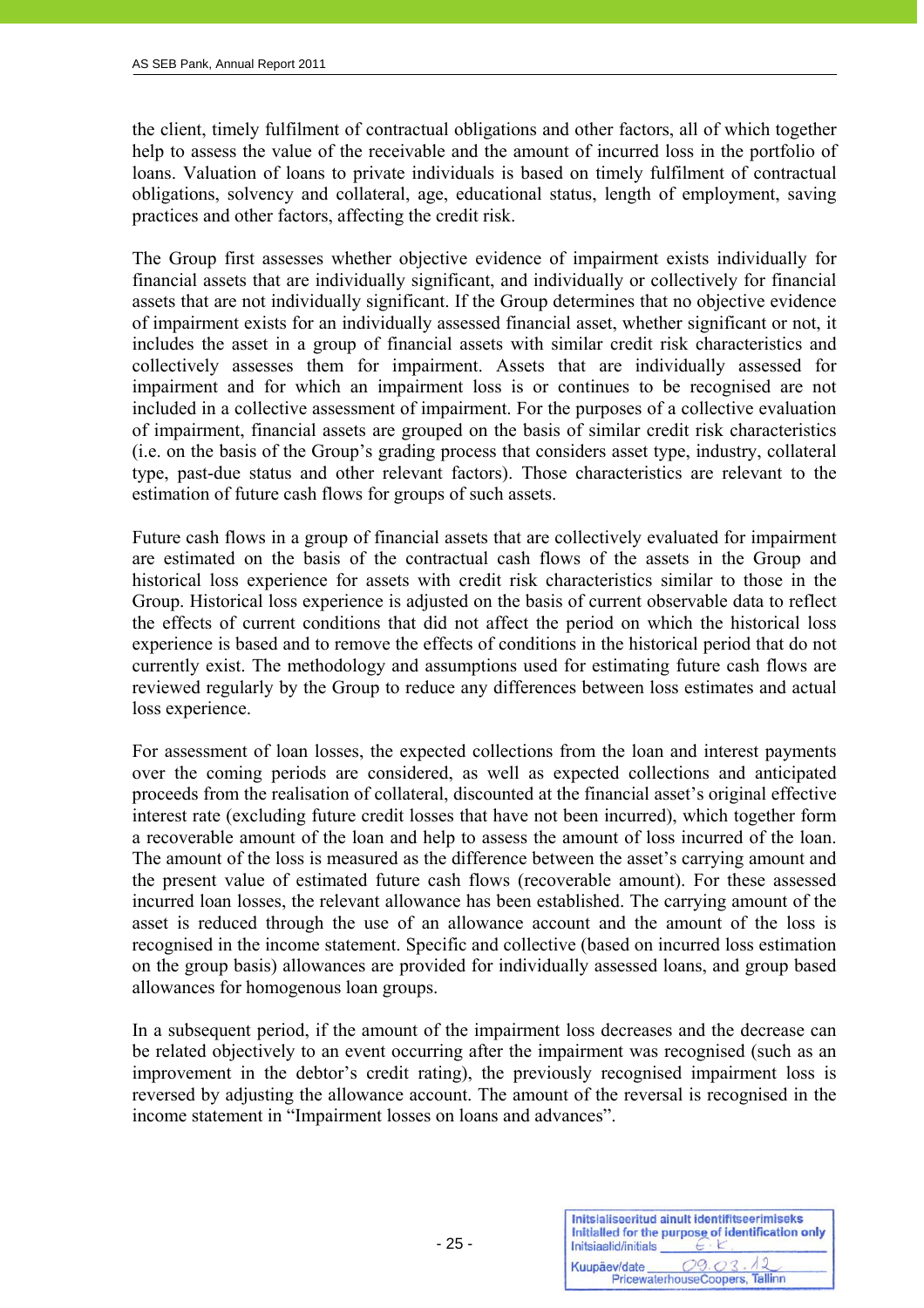When a loan is uncollectible, it is written off against the related allowance for loan impairment. Such loans are written off after all the necessary procedures have been completed and the amount of the loss has been determined. Loans that are either subject to collective impairment assessment or individually significant and whose terms have been renegotiated are no longer considered to be past due and are treated as normal loans.

More detailed overview of the credit risk management principles is given in Note 2 "Risk policy and management" (see page 38).

Interest income on loans is presented on the income statement on line "Interest and similar income".

# **1.6.2. Financial assets at fair value through profit or loss**

Financial assets at fair value through profit or loss include: • financial assets held for trading

# Financial assets held for trading

This group of financial assets includes securities acquired or incurred principally for the purpose of selling or repurchasing in the near term or if it is part of a portfolio of identified financial instruments that are managed together and for which there is evidence of a recent actual pattern of short-term profit-taking, and derivatives.

# *Securities acquired or incurred principally for the purpose of selling or repurchasing in the near term*

This group includes shares and bonds acquired for trading purpose. Trading securities are initially recognised at fair value excluding transaction costs on the trade date and are subsequently presented in fair value.

The fair value of held for trading securities quoted on an active market are based on current mid-prices, because trading portfolio is maintained to enable client trading and assets and liabilities to have an offsetting market risk.

The shares and debt securities not actively traded on an active market are valued in fair value according to the last quotation from an acknowledged provider with a presumption that there have been regular quotations available for the shares / debt securities and the price volatility has been in normal range for similar instruments. If the price is not available from quotations or there is no sufficient regularity of the quotations or the volatility of the instrument price quotations is outside the normal range, the shares / debt securities are revaluated into fair value based on all available information regarding the issuer to benchmark the financial instrument price against similar instruments available on active market to determine the fair value. For held for trading debt securities, for which the quoted prices from an active market are not available, cash flows are discounted at market interest rates, issuer's risk added. For fund participations (units) NAV bid quotation is used for fair value assessment.

In any case, if the market for a financial asset is not active, the Group establishes fair value by using valuation techniques. These include the use of recent arm's length transactions, discounted cash flow analysis, and other valuation techniques commonly used by market participants.

| Initsiaalid/initials | Initsialiseeritud ainult identifitseerimiseks<br>Initialled for the purpose of identification only |
|----------------------|----------------------------------------------------------------------------------------------------|
| Kuupäev/date         | 09.03<br>PricewaterhouseCoopers, Tallinn                                                           |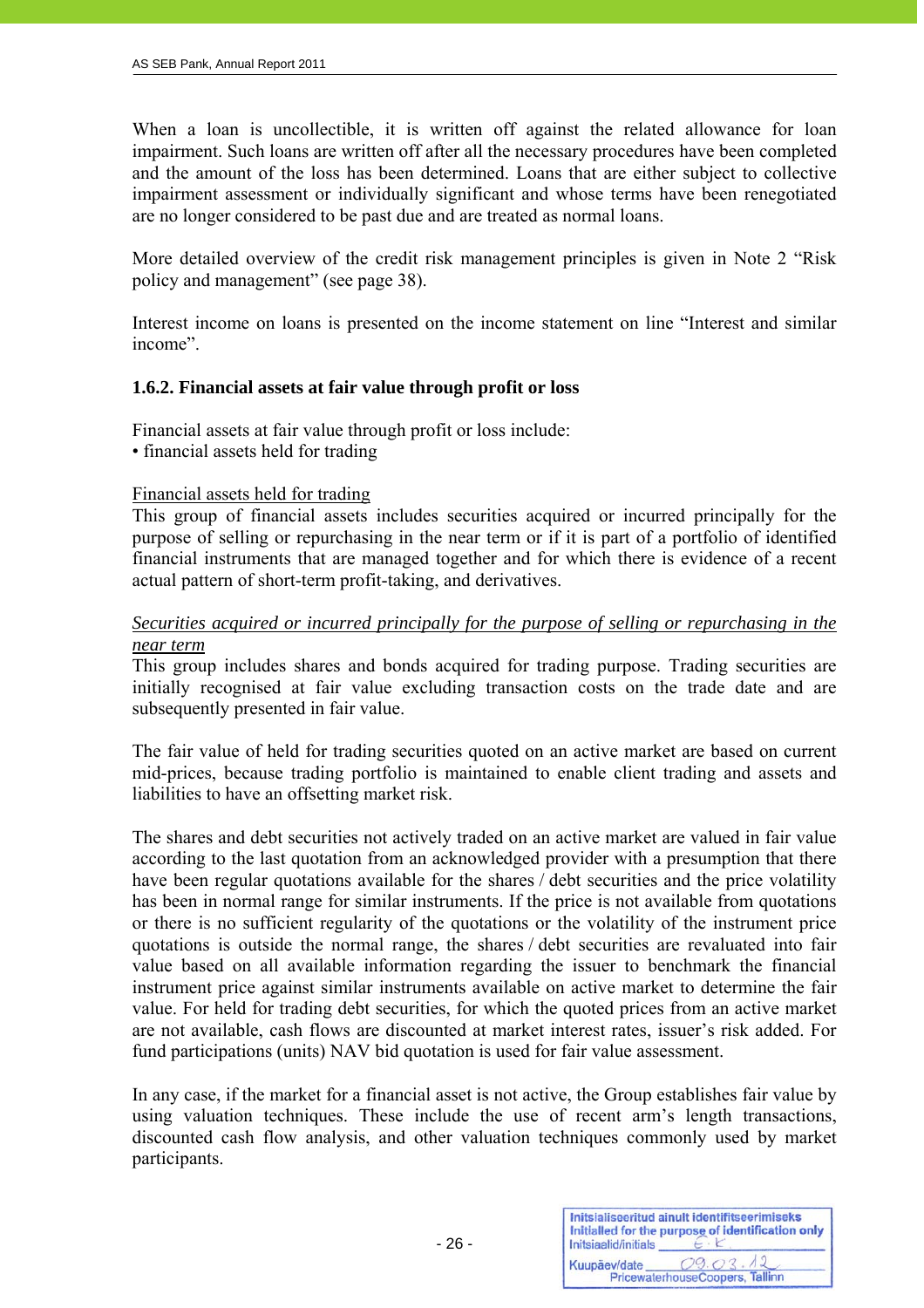The unrealised and realised result of the trading securities is recorded in income statement under "Gains less losses from financial assets at fair value through profit or loss".

Dividend income from financial assets that are classified as held for trading, is recognised in income statement on line "Gains less losses from financial assets at fair value through profit or loss" when the entity's right to receive payment is established.

#### *Derivatives*

j

Derivatives (forward-, swap- and option transactions) are initially recognised at fair value excluding transaction costs on the trade date and are subsequently presented at fair value. If derivatives are quoted on an active market, market value is used as a fair value. If not, the valuation techniques are used to find the fair value.

These transactions are booked in the statement of financial position as assets, if their fair value is positive and as liabilities, if the fair value is negative. The fair values of derivative assets and liabilities recorded in the statement of financial position are not netted. The Group does not apply hedge accounting principles for the accounting of derivative financial instruments.

Currency forward and swap transactions are valued by discounting future cash flows using market interest rate. Respective interest income and the realised profit and unrealised gain / loss from the revaluation of derivatives is recorded in the income statement under "Gains less losses from financial assets at fair value through profit or loss".

Currency and equity options are revalued to market value, if active market exists. If a reliable market value can not be obtained, the fair value of options is calculated by using the Black-Scholes model.

# **1.6.3. Available-for-sale financial assets**

Securities are classified as available-for-sale financial assets, if they do not belong to one of the aforementioned categories: financial assets held for trading or other financial assets designated at fair value through profit or loss. Available-for-sale investments are intended to be held for an indefinite period of time, which may be sold in response to needs for liquidity or changes in interest rates, exchange rates or equity prices; or investments with strategic purpose for long-term holding.

Available-for-sale financial assets are recorded at fair value plus transaction costs on their settlement date. Subsequently they are carried at fair value. If the assessment of fair value is not reliable, the securities will be presented at cost. The gains and losses arising from changes in the fair value of available for sale financial assets are recognised in the consolidated statement of comprehensive income on line "revaluation of available-for-sale financial assets".

The Group assesses consistently whether there is objective evidence that a financial asset available-for-sale is impaired. In the case of equity investments classified as available-forsale, a significant or prolonged decline in the fair value of the security below its cost is considered in determining whether the assets are impaired. Debt instrument is considered to be impaired when there is a change in expected cash flows to be collected from the

| Initsiaalid/initials | Initsialiseeritud ainult identifitseerimiseks<br>Initialled for the purpose of identification only |
|----------------------|----------------------------------------------------------------------------------------------------|
| Kuupäev/date         | 09.03<br>PricewaterhouseCoopers, Tallinn                                                           |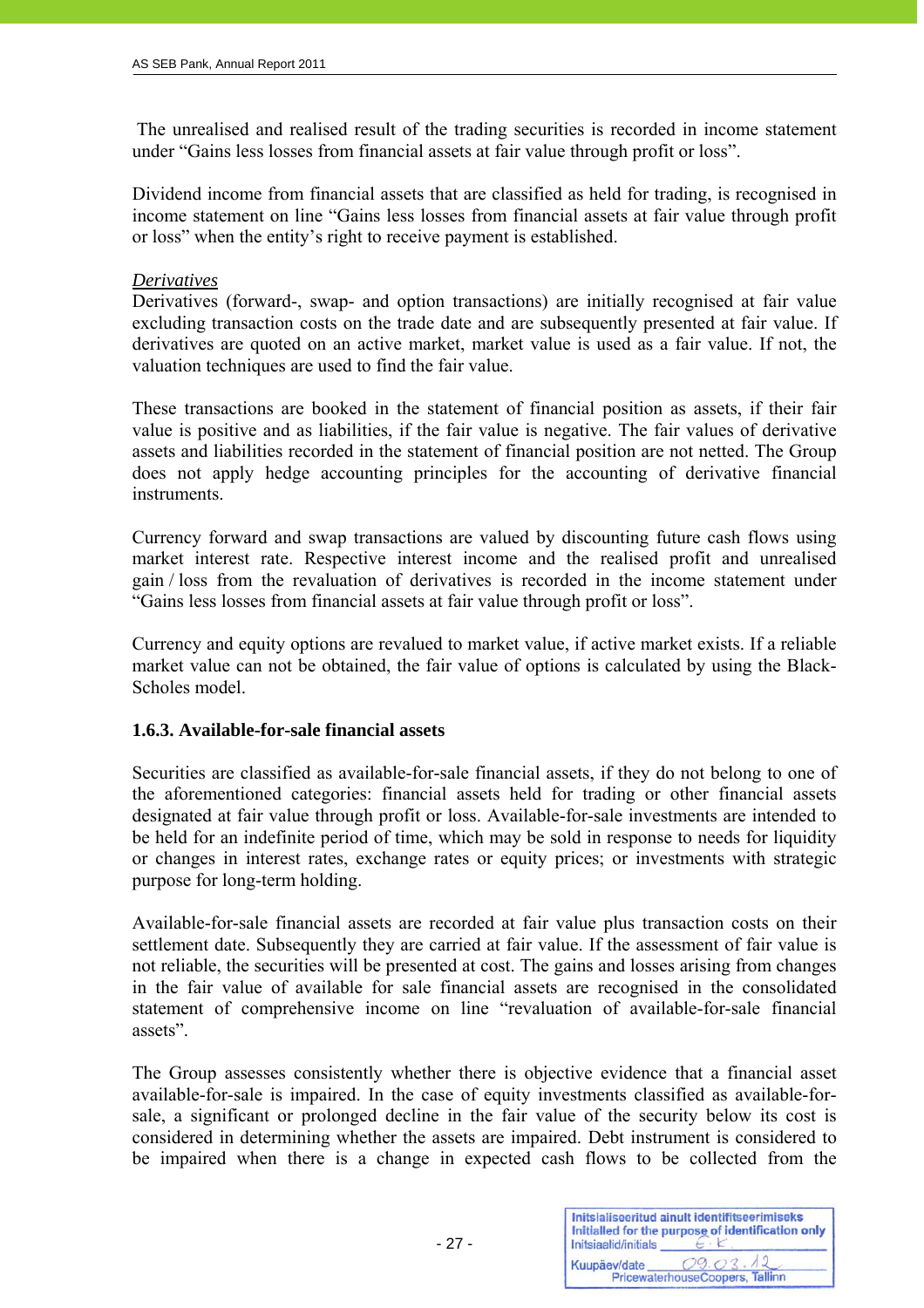instrument. If any such evidence exists for available-for-sale financial assets, the cumulative loss – measured as the difference between the acquisition cost and the current fair value, less any impairment loss on that financial asset previously recognised in profit or loss – is removed from statement of comprehensive income and recognised in the income statement. Impairment losses recognised in the income statement on equity instruments are not reversed through the income statement. In a subsequent period, if the fair value of a debt instrument classified as available-for-sale increases and the increase can be objectively related to an event occurring after the impairment loss was recognised in profit or loss, the impairment loss is reversed through the income statement.

When the financial asset is derecognised the cumulative gain previously recognised in statement of comprehensive income on that specific instrument is to the extent reversed from the statement of comprehensive income and the remaining portion is recognised in income statement.

Interest calculated using the effective interest method and foreign currency gains and losses on monetary assets classified as available for sale are recognised in the income statement. Dividends on available-for-sale equity instruments are recognised in the income statement when the entity's right to receive payment is established.

# **1.7. Offsetting financial instruments**

Financial assets and liabilities are offset and the net amount reported in the statement of financial position only, when there is a legally enforceable right to offset and there is an intention to settle on net basis or realise the asset and settle the liability simultaneously.

# **1.8. Tangible and intangible assets other than goodwill**

Land, buildings, IT equipment, office equipment and other assets of long-term use are recognised in the statement of financial position as tangible non-current assets. Intangible assets are identifiable, non-monetary assets without physical substance and currently comprise of acquired software.

Tangible non-current assets and intangible assets are initially recognised at acquisition cost, consisting of the purchase price, non-refundable taxes and other direct costs related to taking the asset into use.

The subsequent expenditure of an item of property, plant and equipment shall be recognised as an asset if these are in accordance with definition of fixed assets and if it is probable that future economic benefits associated with the item will flow to the entity. All other repairs and maintenance are charged to other operating expenses during the financial period in which they are incurred.

Tangible non-current assets and intangible assets with finite useful lives are subsequently stated at historical cost less depreciation / amortisation and any impairment losses. Depreciation / amortisation is calculated starting from the month of acquisition until the carrying value reaches the residual value of the asset or if that is considered being insignificant the asset is fully depreciated. For assets having a substantial residual value, only

| Initsialiseeritud ainult identifitseerimiseks<br>Initialled for the purpose of identification only<br>Initsiaalid/initials |                                          |
|----------------------------------------------------------------------------------------------------------------------------|------------------------------------------|
| Kuupäev/date                                                                                                               | 09.03<br>PricewaterhouseCoopers, Tallinn |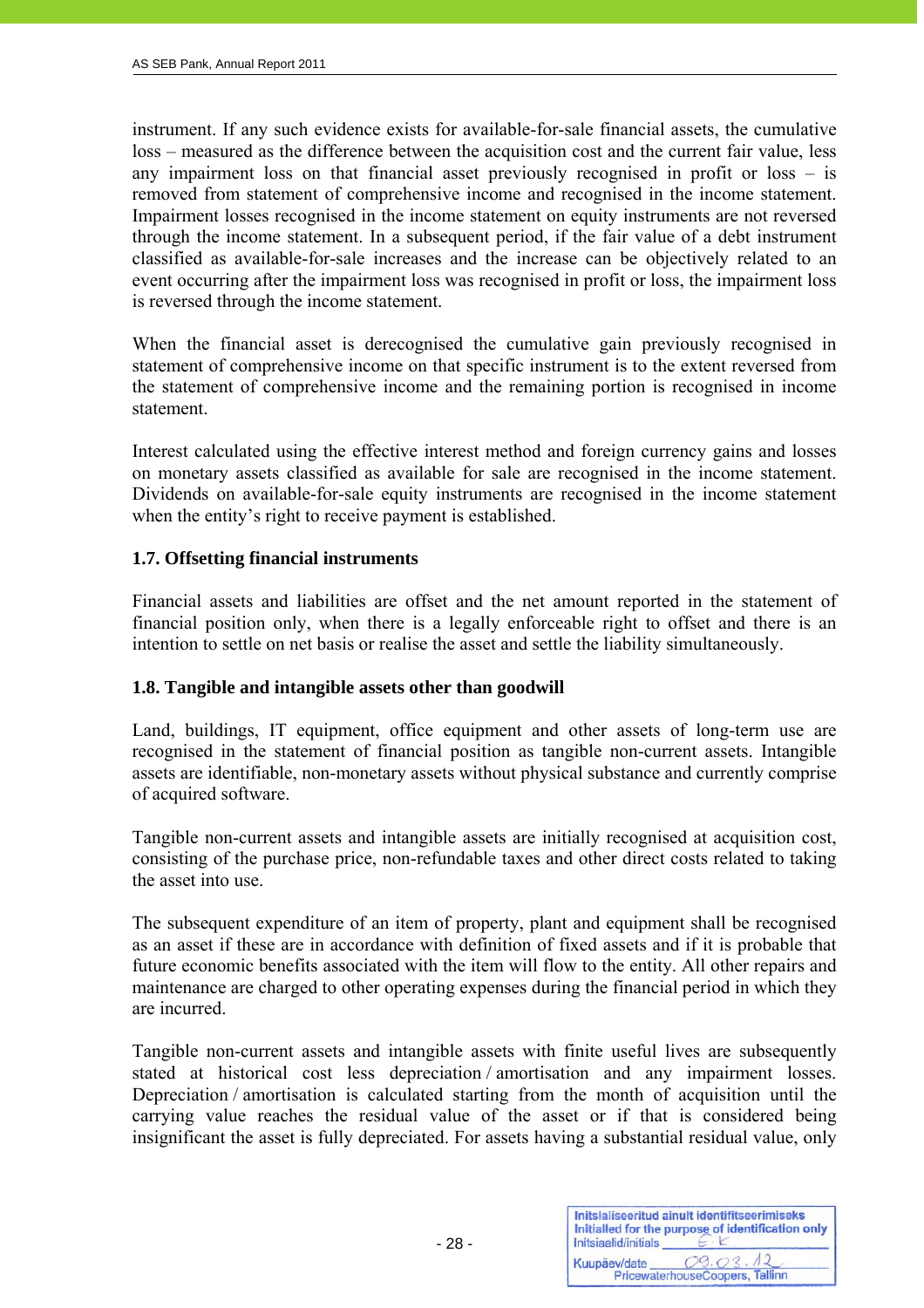the difference between the acquisition cost and the residual value is depreciated to expense over the useful lifetime of the asset. Assets are depreciated / amortised on straight-line basis.

Depreciation / amortisation calculation is based on useful life of the asset, which serves as basis for forming the depreciation / amortisation rates. Buildings are depreciated over 20-50 years, intangible assets with limited lifetime are amortised over 3-5 years, and other noncurrent tangible assets are depreciated over 3-7 years. Land is not depreciated and intangible assets with indefinite useful life are not amortised. The appropriateness of depreciation / amortisation rates, methods and residual values are each reporting date assessed.

Depreciation, amortisation and impairment is recorded in the income statement on line "Depreciation, amortisation and impairment losses of tangible and intangible assets".

Gains and losses on disposals are determined by comparing proceeds with carrying amount. These are included in other operating income / expenses in the income statement.

#### Capitalisation of expenses

Reconstruction expenditures of bank offices are capitalised as tangible assets and are subsequently charged to the income statement on a straight-line basis over five years or over the period of the lease (if period of the lease is less than five years).

#### Development costs

Costs associated with developing or maintaining computer software programmes are recognised as an expense as incurred.

Advertising expenses and the expenses for launching of new products, services and processes are recognised as an expense as incurred. Expenditures related to trademarks etc., developed by the company itself, are also recorded as expense as incurred.

# **1.9. Investment properties**

Investment properties comprise property (land, buildings, inc. subsequent costs), which is held for the purposes to earn rental income or gain from the growth in its market value (capital appreciation), and which is not occupied by the Group for its own business activities. Investment properties are initially recorded at acquisition cost, consisting of the purchase price and other direct costs related to its acquisition. Subsequently investment property is carried at cost less any accumulated depreciation and any accumulated impairment losses. Depreciation is allocated over the useful life of the asset which normally for a building is considered to be maximum 50 years. Land is considered to have an unlimited useful life and is therefore not depreciated. The appropriateness of depreciation / amortisation rates, methods and residual values are each reporting date assessed.

Subsequent costs to be capitalized include improvements and costs of replacing parts of the property. Subsequent costs of day-to-day servicing are expensed as incurred.

Depreciation and impairment is recorded in the income statement on line "Depreciation, amortisation and impairment losses of tangible and intangible assets".

| Initsiaalid/initials | Initsialiseeritud ainult identifitseerimiseks<br>Initialled for the purpose of identification only |
|----------------------|----------------------------------------------------------------------------------------------------|
| Kuupäev/date         | 09.03                                                                                              |
|                      | PricewaterhouseCoopers, Tallinn                                                                    |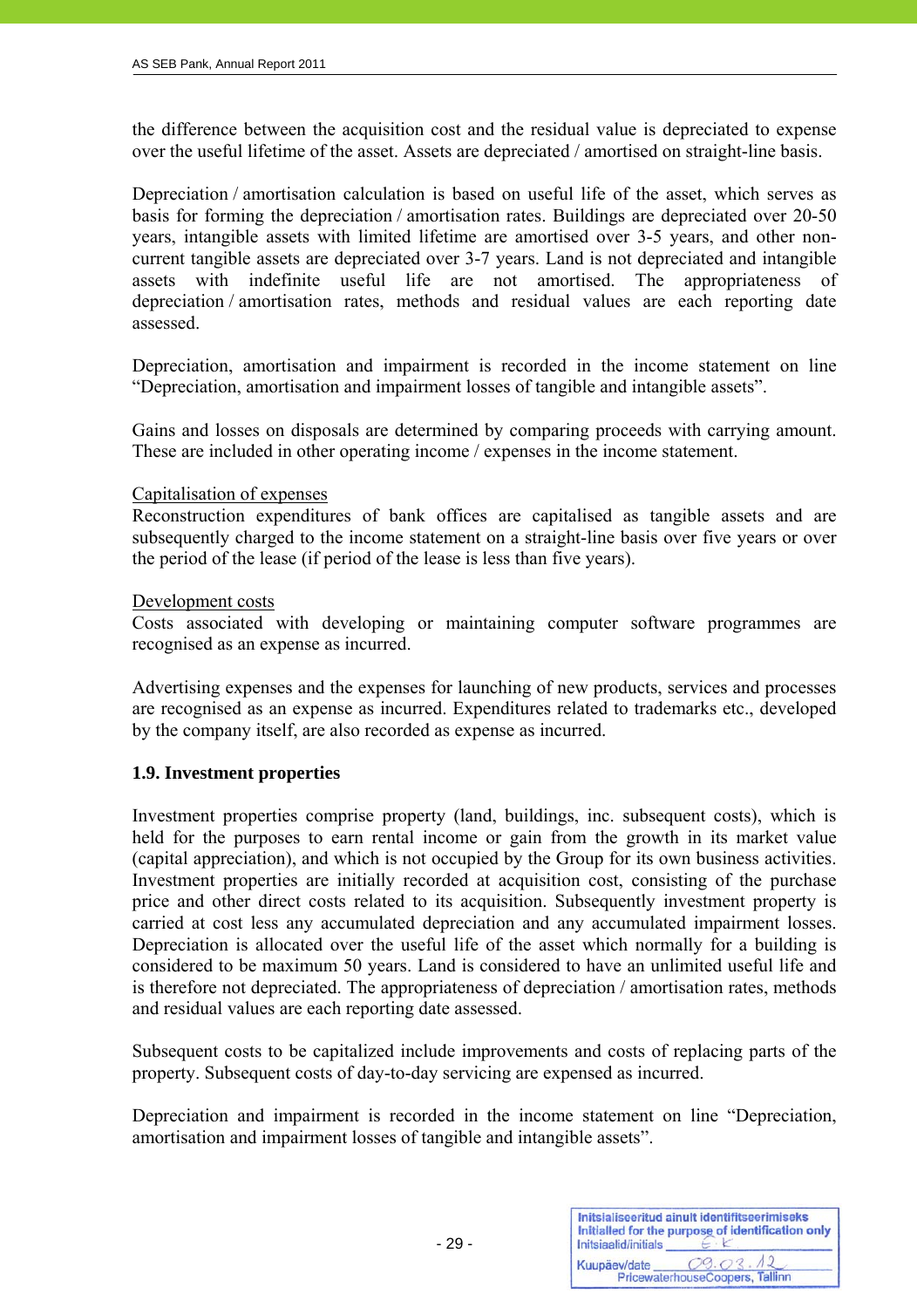Gains and losses on disposals are determined by comparing proceeds with carrying amount. These are included in other income / expenses in the income statement.

# **1.10. Impairment of non-financial assets**

Assets with an indefinite useful life are not subject to amortisation and are tested annually for impairment, comparing the carrying value of the asset to its recoverable value. Assets that are subject to amortisation / depreciation are reviewed for impairment whenever events or changes in circumstances indicate that the carrying amount may not be recoverable. In such circumstances the recoverable value of the asset is assessed and compared to its carrying value. An impairment loss is recognised for the amount by which the asset's carrying amount exceeds its recoverable amount. The recoverable amount is the higher of an asset's fair value less costs to sell and value in use. For the purposes of assessing impairment, assets are grouped at the lowest levels for which there are separately identifiable cash flows (cashgenerating units). Non-financial assets other than goodwill that suffered impairment are reviewed for possible reversal of the impairment at each reporting date.

# **1.11. Leases – the group is the lessee**

Leases of assets where the lessee acquires substantially all the risks and rewards of ownership are classified as finance leases. Other leases are classified as operating leases.

Finance leases are capitalised at the commencement date of the lease at the lower of the fair value of the leased property or the present value of the minimum lease payments. Each lease payment is allocated between the repayment of a liability and finance charges (interest expense). The interest element of the finance cost is charged to the income statement over the lease period so as to produce a constant periodic rate of interest on the remaining balance of the liability for each period (effective interest rate method). Tangible non-current assets acquired under finance leases are depreciated similarly to acquired assets over the shorter of the useful life of the asset or the lease term.

Operating lease payments are recognised in income statement as expense over the rental period on straight line basis. The Group uses operating lease mainly for renting the buildings / premises. Rental expense is recognised in income statement as "Other expenses".

| Initsiaalid/initials | Initsialiseeritud ainult identifitseerimiseks<br>Initialled for the purpose of identification only |
|----------------------|----------------------------------------------------------------------------------------------------|
| Kuupäev/date         | 09.03                                                                                              |
|                      | PricewaterhouseCoopers, Tallinn                                                                    |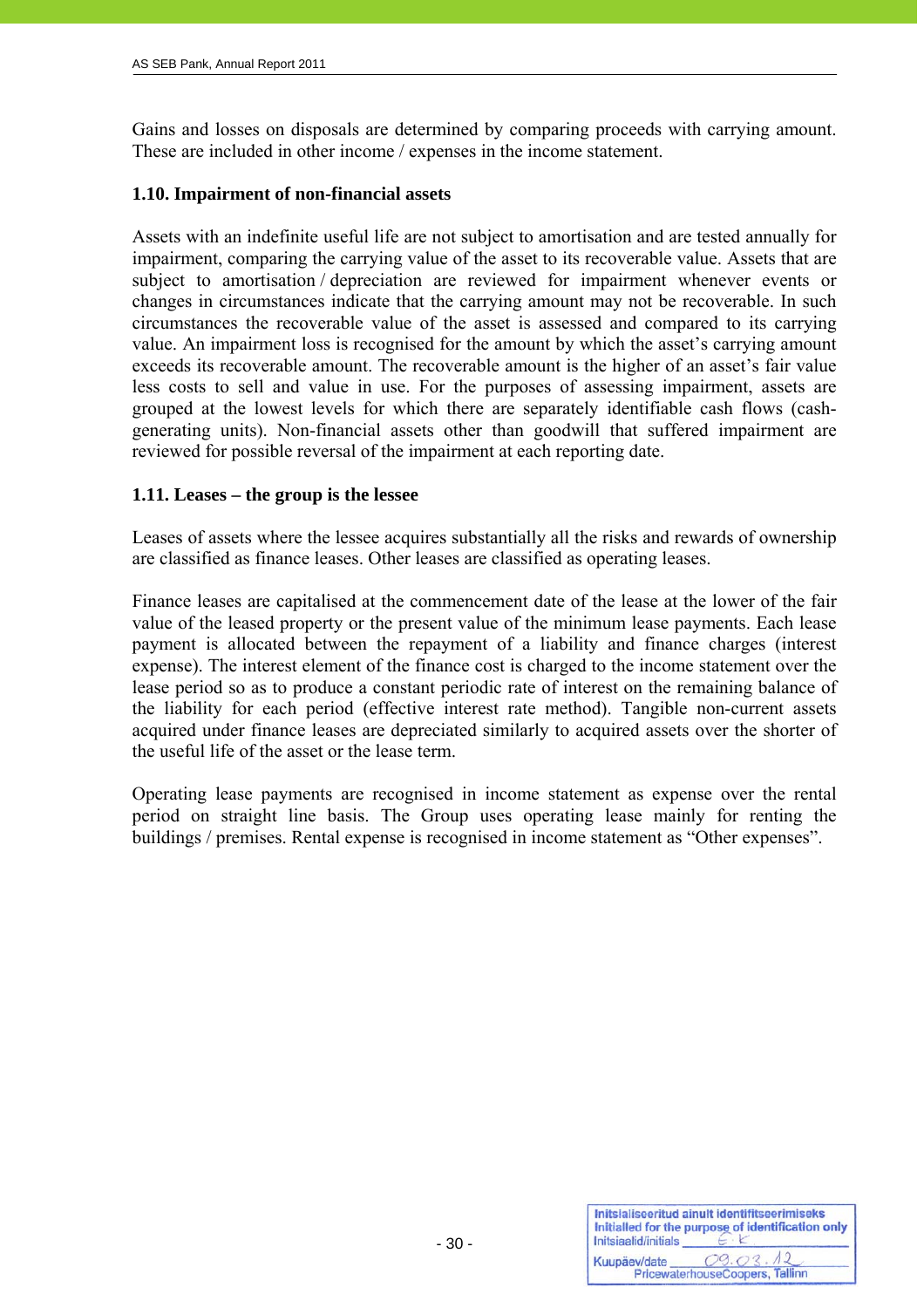# **1.12. Financial liabilities**

The classification made can be seen in the table below:

|                              | Category (as defined by IAS 39)                                 | Class (as determined by the Group)                                             |                     |
|------------------------------|-----------------------------------------------------------------|--------------------------------------------------------------------------------|---------------------|
| <b>Financial liabilities</b> | Financial liabilities at<br>amortised cost                      | Deposits from credit institutions                                              |                     |
|                              |                                                                 | Deposits from customers                                                        | Corporate customers |
|                              |                                                                 |                                                                                | Public sector       |
|                              |                                                                 |                                                                                | Private individuals |
|                              |                                                                 | Debt securities in issue                                                       |                     |
|                              |                                                                 | Subordinated debt                                                              |                     |
|                              | Financial liabilities at fair<br>value through profit or loss   | Financial liabilities held for trading (Derivatives – Non<br>Hedging only)     |                     |
|                              |                                                                 | Designated at fair value through profit and loss -<br>Debt securities in issue |                     |
| Off-balance sheet            | Loan commitments                                                |                                                                                |                     |
|                              | financial instruments Guarantees and other financial facilities |                                                                                |                     |

# Deposits from credit institutions and customers

Deposits are recognised in the statement of financial position on their settlement date at fair value net of transaction costs and subsequently measured at amortised cost using effective interest rate method and recorded on lines "Due to credit institutions" and "Due to customers", accrued interests is presented on a respective lines in liabilities. Interest expenses are recorded in the income statement on line "Interest expenses and similar charges".

# Borrowings and issued securities

Borrowings and issued securities are recognised initially at fair value net of transaction costs (the proceeds received, net of transaction costs incurred). Borrowings and issued securities are subsequently stated at amortised cost using the effective interest rate method; any difference between proceeds (net of transaction costs) and the redemption value is recognised in the income statement over the period of the instrument using effective interest rate.

The effective interest rate is the rate that exactly discounts the expected stream of future cash payments through maturity. The amortisation of the transaction costs is presented in the income statement together with the interest expenses. The respective interest expenses are recorded in the income statement on line "Interest expenses and similar charges".

In case there is an unused limit for any borrowings, this is presented as contingent asset.

# Short-term and termination benefits to employees

Short-term employee benefits are employee benefits (other than termination benefits) which fall due within twelve months after the end of the period in which the employees render the related services. Short-term employee benefits include items such as wages, salaries and social security contributions; benefits related to temporary suspension of the employment contract (such as vacation pay).

Termination benefits are payable when employment is terminated by the Group before the normal retirement date, or whenever an employee accepts voluntary redundancy in exchange for these benefits. The Group recognises termination benefits when it is demonstrably

| Initsiaalid/initials | Initsialiseeritud ainult identifitseerimiseks<br>Initialled for the purpose of identification only |
|----------------------|----------------------------------------------------------------------------------------------------|
| Kuupäev/date         | 09.02<br>PricewaterhouseCoopers, Tallinn                                                           |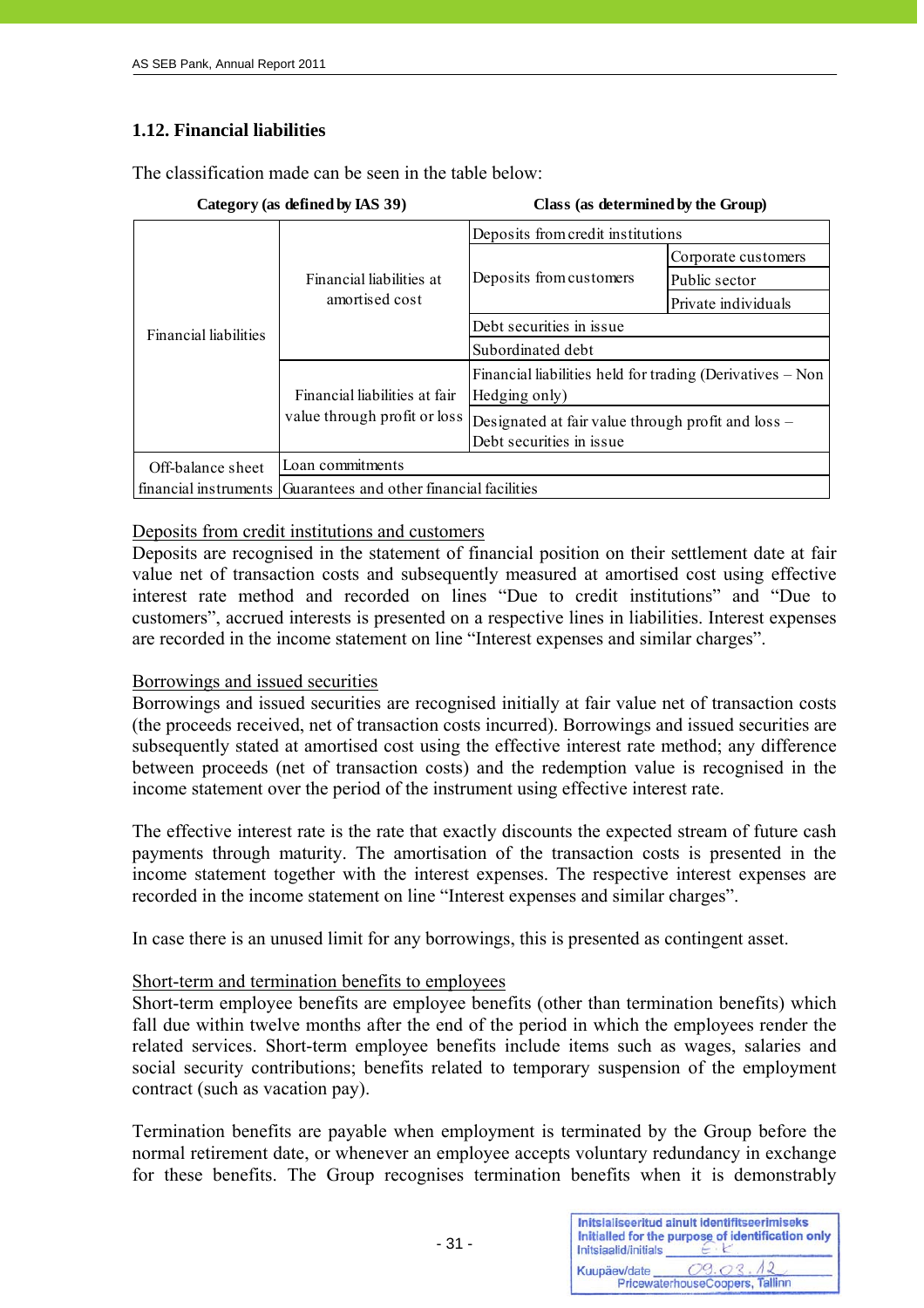committed to either: terminating the employment of current employees according to a detailed formal plan without possibility of withdrawal; or providing termination benefits as a result of another offer made to encourage voluntary redundancy. Benefits due more than 12 months after the reporting date are discounted to present value.

# **1.13. Embedded derivatives**

Embedded derivatives are usually separated from the host contract and accounted for in the same way as other derivatives (Note 1.6.2.). Embedded derivatives are not separated, if their economic characteristics and risks are closely related to the economic characteristics and risks of the host contract. However, in some circumstances also not closely related embedded derivatives may be not separated.

Combined instruments (for example index-linked deposits) are separated, so that host contract is recognised as deposit and measured at amortised cost using effective interest rate method, and embedded derivatives are recognised and measured at fair value.

# **1.14. Financial guarantee contracts**

Financial guarantee contracts are contracts that require the issuer to make specified payments to reimburse the holder for a loss it incurs because a specified debtor fails to make payments when due, in accordance with the terms of a debt instrument. Such financial guarantees are given to banks, financial institutions, companies and other bodies on behalf of customers to secure loans, other banking facilities and liabilities to other parties.

Financial guarantees are initially recognised in the financial statements at fair value (contract value) on the date the guarantee was given. Subsequent to initial recognition, the bank's liabilities under such guarantees are recognised at the outstanding value of guarantee. In the income statement the fee income earned on a guarantee is recognised straight-line basis over the life of the guarantee. The amounts disbursed to settle the guarantee obligation are recognised in the statement of financial position on the date it becomes evident that the guarantee is to be disbursed.

# **1.15. Provisions for liabilities and charges**

Provisions are recognised when the company has a present legal or constructive obligation as a result of past events, it is probable that an outflow of resources will be required to settle the obligation, and a reliable estimate of the amount can be made. The provisions are recognised based on the management's estimates regarding the amount and timing of the expected outflows.

When it is probable that the provision is expected to realise later than 12 months after the reporting date it is recorded at discounted value (present value of expected outflows), unless the discounting effect is immaterial. Expense from provisions and from change in carrying value of provisions is recorded in the income statement for the period.

| Initsiaalid/initials | Initsialiseeritud ainult identifitseerimiseks<br>Initialled for the purpose of identification only |
|----------------------|----------------------------------------------------------------------------------------------------|
| Kuupäev/date         | 09.03<br>PricewaterhouseCoopers, Tallinn                                                           |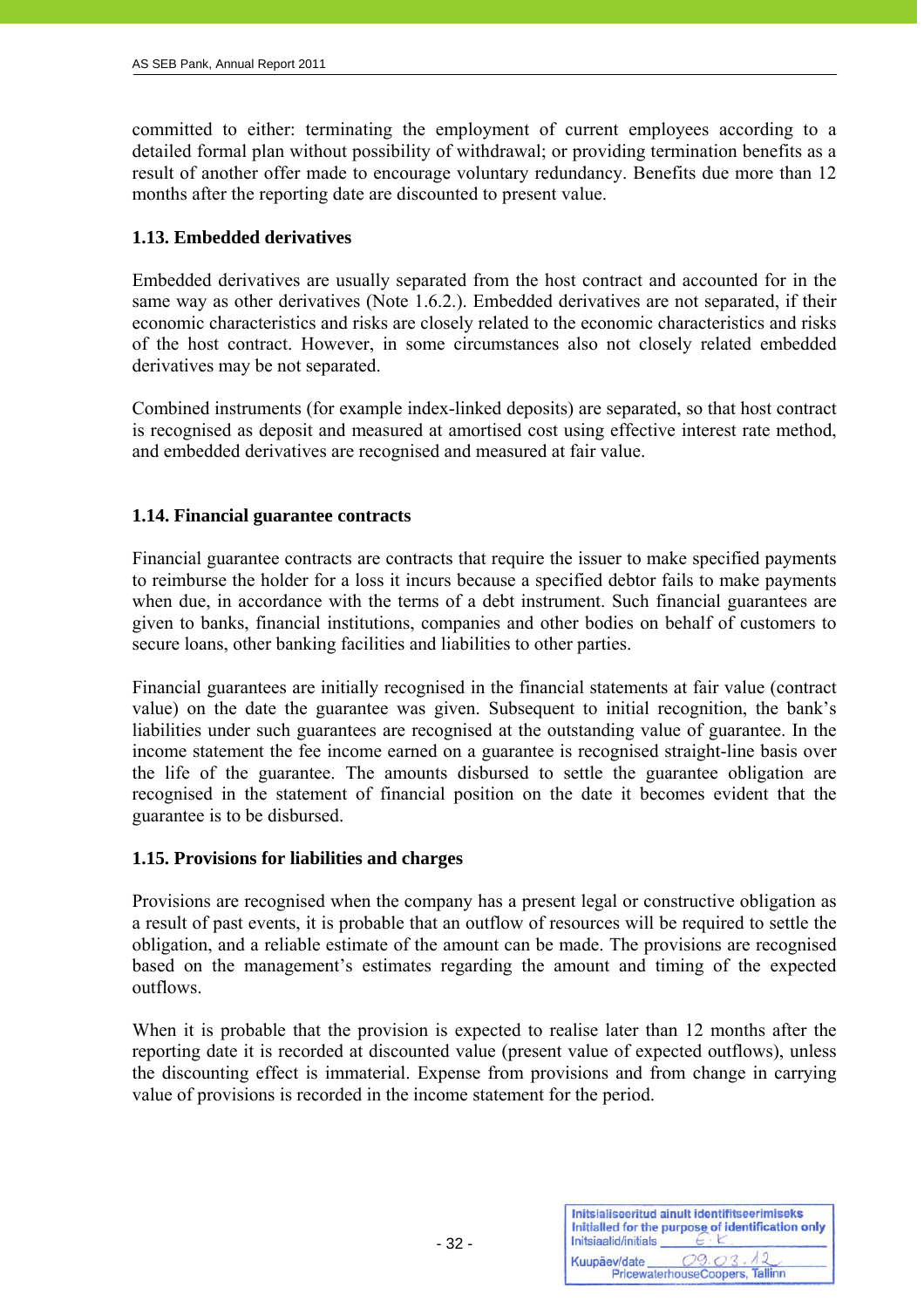# **1.16. Revenue recognition**

#### Interest income and expense

Interest income and expense is recognised in income statement for all interest-bearing financial instruments carried at amortised cost using the effective interest rate method. Interest income includes also similar income on interest bearing financial instruments classified at fair value through profit or loss (i.e. traded bonds etc).

The effective interest method is a method of calculating the amortised cost of a financial asset or a financial liability and of allocating the interest income or interest expense over the relevant period. The effective interest rate is the rate that exactly discounts estimated future cash payments or receipts through the expected life of the financial instrument to the net carrying amount of the financial asset or financial liability. When calculating the effective interest rate, the Group estimates cash flows considering all contractual terms of the financial instrument, but does not consider future credit losses. The calculation includes all significant fees paid or received between parties to the contract that are an integral part of the effective interest rate, transaction costs and all other premiums or discounts.

Once a financial asset or a group of similar financial assets has been written down as a result of an impairment loss, interest income is recognised using the rate of interest used to discount the future cash flows for the purpose of measuring the impairment loss.

# Fee and commission income

Revenue is recognised in the fair value of the consideration received or receivable for the services provided in the ordinary course of the Group's activities. Fees and commissions are generally recognised on an accrual basis when the service has been provided (e.g. payment cards related commissions). Credit issuance fees for loans / leases that, are deferred and recognised as an adjustment to the effective interest rate on the credit. Portfolio management and other advisory service fees, as well as wealth management and custody service fees are recognised based on the applicable service contracts, usually on an accrual basis. Asset management fees related to management of investment funds are recognised over the period the service is provided. Performance linked fees or fee components are recognised when the performance criteria are fulfilled.

Other transaction fee income and other income are recognised on accrual basis at the moment of executing the respective transactions.

# **1.17. Dividend income**

Dividends are recognised in the income statement when the entity's right to receive payment is established.

# **1.18. Recognition of day one profit and loss**

The best evidence of fair value at initial recognition is the transaction price (i.e. the fair value of the consideration given or received), unless the fair value of that instrument is evidenced by comparison with other observable current market transactions in the same instrument (i.e. without modification or repackaging) or based on a valuation technique whose variables include only data from observable markets.

| Initsialiseeritud ainult identifitseerimiseks<br>Initialled for the purpose of identification only<br>Initsiaalid/initials |                                          |
|----------------------------------------------------------------------------------------------------------------------------|------------------------------------------|
| Kuupäev/date                                                                                                               | 09.03<br>PricewaterhouseCoopers, Tallinn |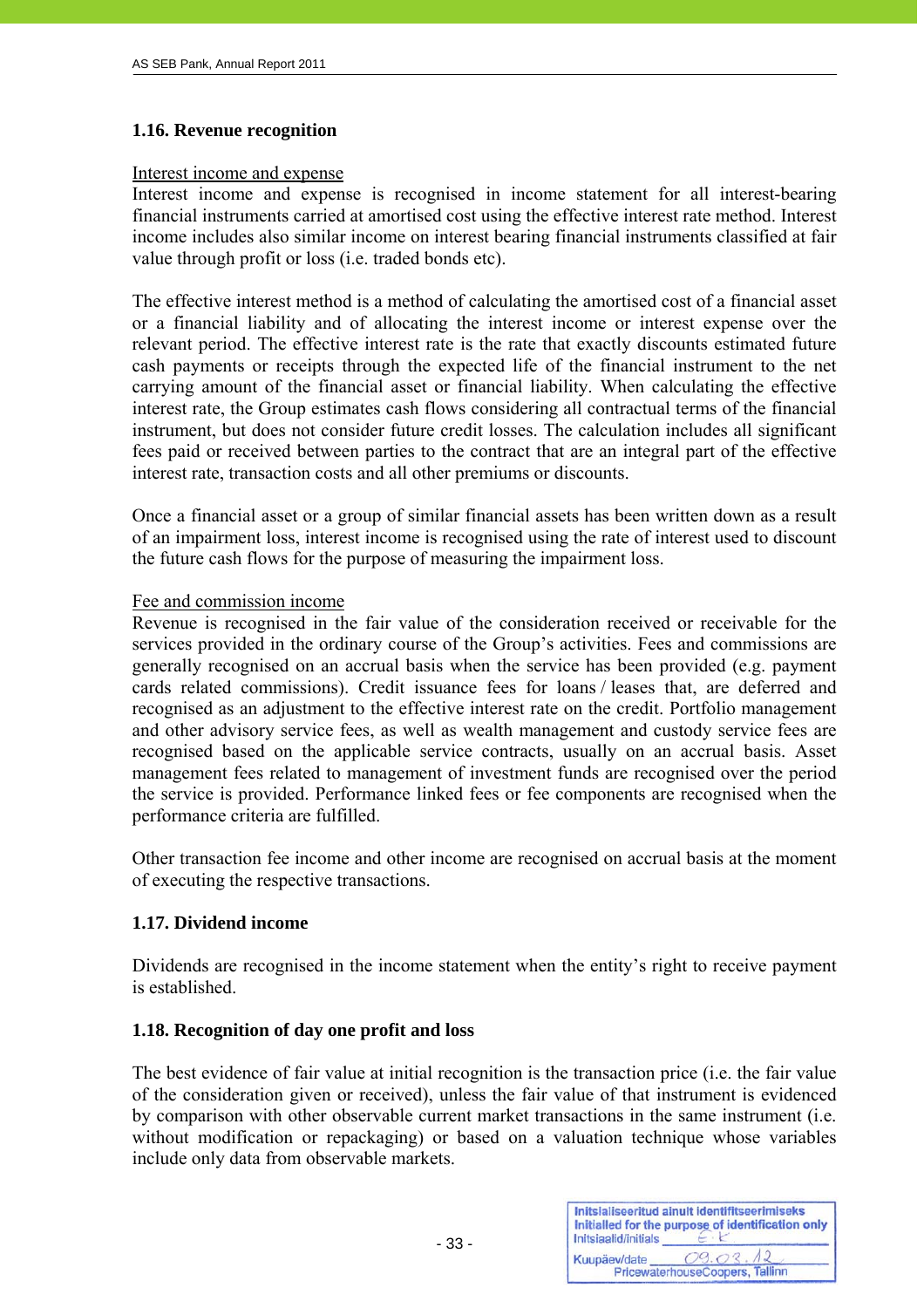Profits on day one can be recognised when a valuation technique is used whose variables include data from observable markets. In other circumstances the day one profit is deferred over the life of transaction.

The timing of recognition of deferred day one profit and loss is determined individually. It is either amortised over the life of the transaction, deferred until the instrument's fair value can be determined using market observable inputs, or realised through settlement. The financial instrument (separated embedded derivative) is subsequently measured at fair value, adjusted for the deferred day one profit and loss. Subsequent changes in fair value are recognised immediately in the income statement without reversal of deferred day one profits and losses.

# **1.19. Share-based payments**

Group employees receive compensation through share-based incentive programmes, based on Skandinaviska Enskilda Banken AB (publ) shares. The programmes, now referred to, are the Performance Share Programme, Employee Stock Option and the Share Savings Programmes. The bookings for expenses related to these programmes and accrued social charges, if applicable, are made accordingly. The allocation of this amount implies that profit and loss are impacted at the same time as the corresponding increase in equity is recognised.

The Group engages in equity settled share-based payment transactions in respect of services received from certain of its employees. The fair value of the services received is measured by reference to the fair value of the shares or share options granted on the date of the grant. The cost of the employee services received in respect of the shares or share options granted is recognised in the consolidated income statement over the period that the services are received, which is the vesting period.

# **1.20. Taxation**

# Corporate income tax

According to the Income Tax Act, the annual profit earned by enterprises is not taxed in Estonia and thus there are no temporary differences between the tax bases and carrying values of assets and liabilities and no deferred tax assets or liabilities arise. Instead of taxing the net profit, the distribution of retained earnings is subject to the taxation at the rate of 21/79 on the amount paid out as net dividends. The corporate income tax arising from the payment of dividends is accounted for as an expense in the period when dividends are declared, regardless of the actual payment date or the period for which the dividends are paid.

In Estonia income tax (that is accounted for as income tax cost in P&L) is accounted for only in cases when the taxable event occurs (like payment of dividends and payments decreasing the equity). Because of the specifics of the Estonian tax system permanent and temporary differences are not accounted for and thus effective income tax is not currently accounted for as well.

# **1.21. Fiduciary activities**

The Group provides asset management services and offers fund management services. The assets owned by third parties, but managed by the Group, and income arising thereon, are

Initsialiseeritud ainult identifitseerimiseks Initialled for the purpose of identification only Initsiaalid/initials  $09.03$ Kuunäev/date PricewaterhouseCoopers, Tallinn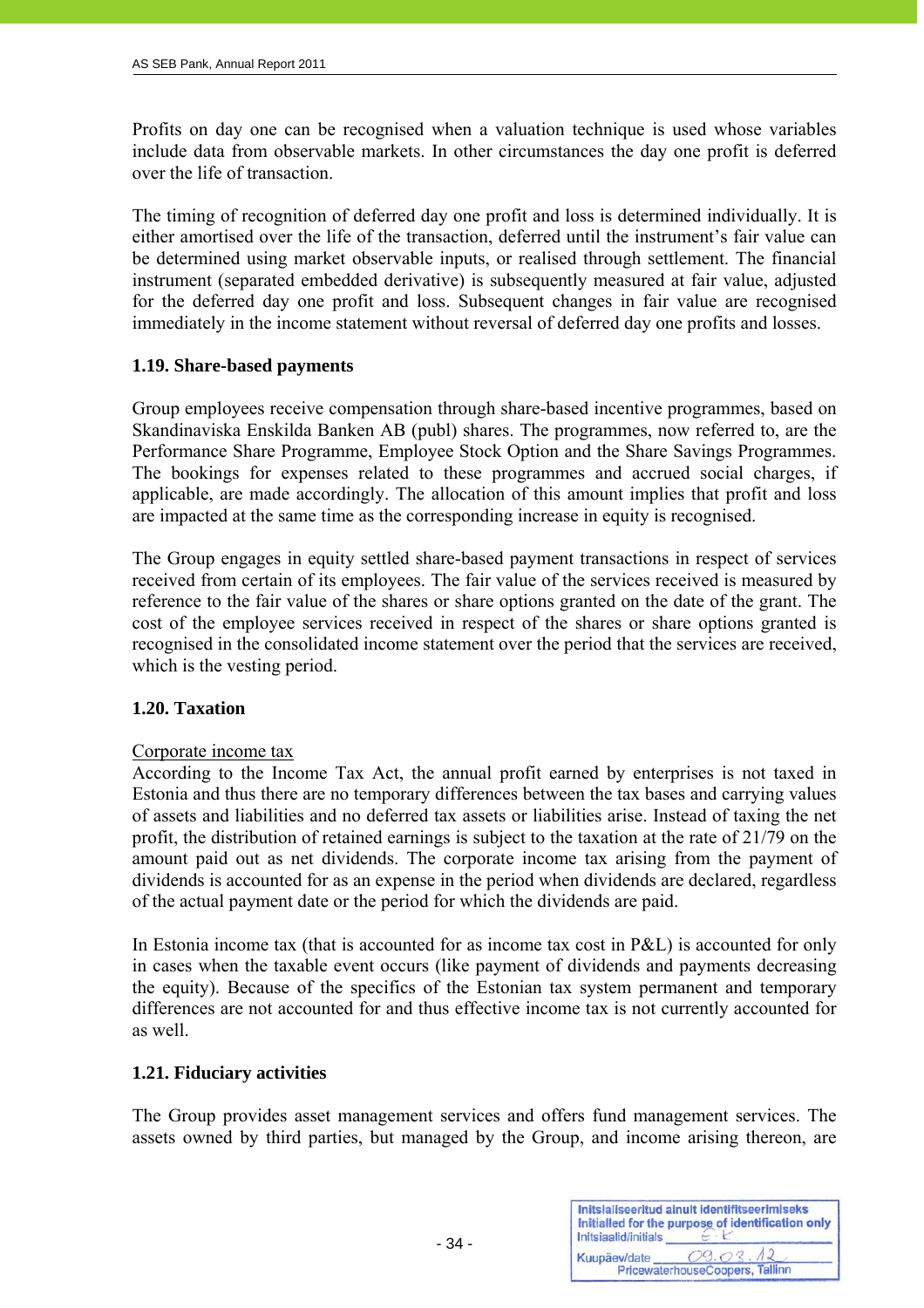excluded from these financial statements, as they are not assets of the Group. Commissions received from fiduciary activities are shown in fee and commission income.

# **1.22. New International Financial Reporting Standards, amendments to published standards and interpretations by the International Financial Reporting Interpretations Committee**

The following new or revised standards and interpretations became effective for the Group from 1.01.2011:

*Improvements to International Financial Reporting Standards, issued in May 2010* (effective for annual periods beginning on or after 1 January 2011). The improvements consist of a mixture of substantive changes and clarifications in the following standards and interpretations: IFRS 7 was amended to clarify certain disclosure requirements, in particular (i) by adding an explicit emphasis on the interaction between qualitative and quantitative disclosures about the nature and extent of financial risks, (ii) by removing the requirement to disclose carrying amount of renegotiated financial assets that would otherwise be past due or impaired, (iii) by replacing the requirement to disclose fair value of collateral by a more general requirement to disclose its financial effect, and (iv) by clarifying that an entity should disclose the amount of foreclosed collateral held at the reporting date, and not the amount obtained during the reporting period; IAS 1 was amended to clarify the requirements for the presentation and content of the statement of changes in equity; IAS 27 was amended by clarifying the transition rules for amendments to IAS 21, 28 and 31 made by the revised IAS 27 (as amended in January 2008); IAS 34 was amended to add additional examples of significant events and transactions requiring disclosure in a condensed interim financial report, including transfers between the levels of fair value hierarchy, changes in classification of financial assets or changes in business or economic environment that affect the fair values of the entity's financial instruments. The above amendments resulted in additional or revised disclosures, but had no material impact on measurement or recognition of transactions and balances reported in these financial statements. The financial effect of collateral required to be disclosed by the amendments to IFRS 7 is presented in these financial statements by disclosing collateral values separately those financial assets where collateral and other credit enhancements are less than the carrying value of the asset ("under-collateralised assets).

There are no other new or revised standards or interpretations that are effective for the first time for the financial year beginning on or after 1.01.2011, that would be expected to have a material impact to the Group.

Certain new or revised standards and interpretations have been issued that are mandatory for the Group's annual periods beginning on or after 1.01.2012 and which the Group has not early adopted.

*IFRS 9, Financial Instruments : Classification and Measurement (effective for annual***)** periods beginning on or after 1 January 2015; not yet adopted by the EU). IFRS 9 issued in November 2009 replaces those parts of IAS 39 relating to the classification and measurement of financial assets. IFRS 9 was further amended in October 2010 to address the classification and measurement of financial liabilities, and in December 2011 to change its effective date and add transition disclosures. Key features of the standard are as follows:

| Initsialiseeritud ainult identifitseerimiseks<br>Initialled for the purpose of identification only<br>Initsiaalid/initials |  |
|----------------------------------------------------------------------------------------------------------------------------|--|
| 09.02<br>Kuupäev/date<br>PricewaterhouseCoopers, Tallinn                                                                   |  |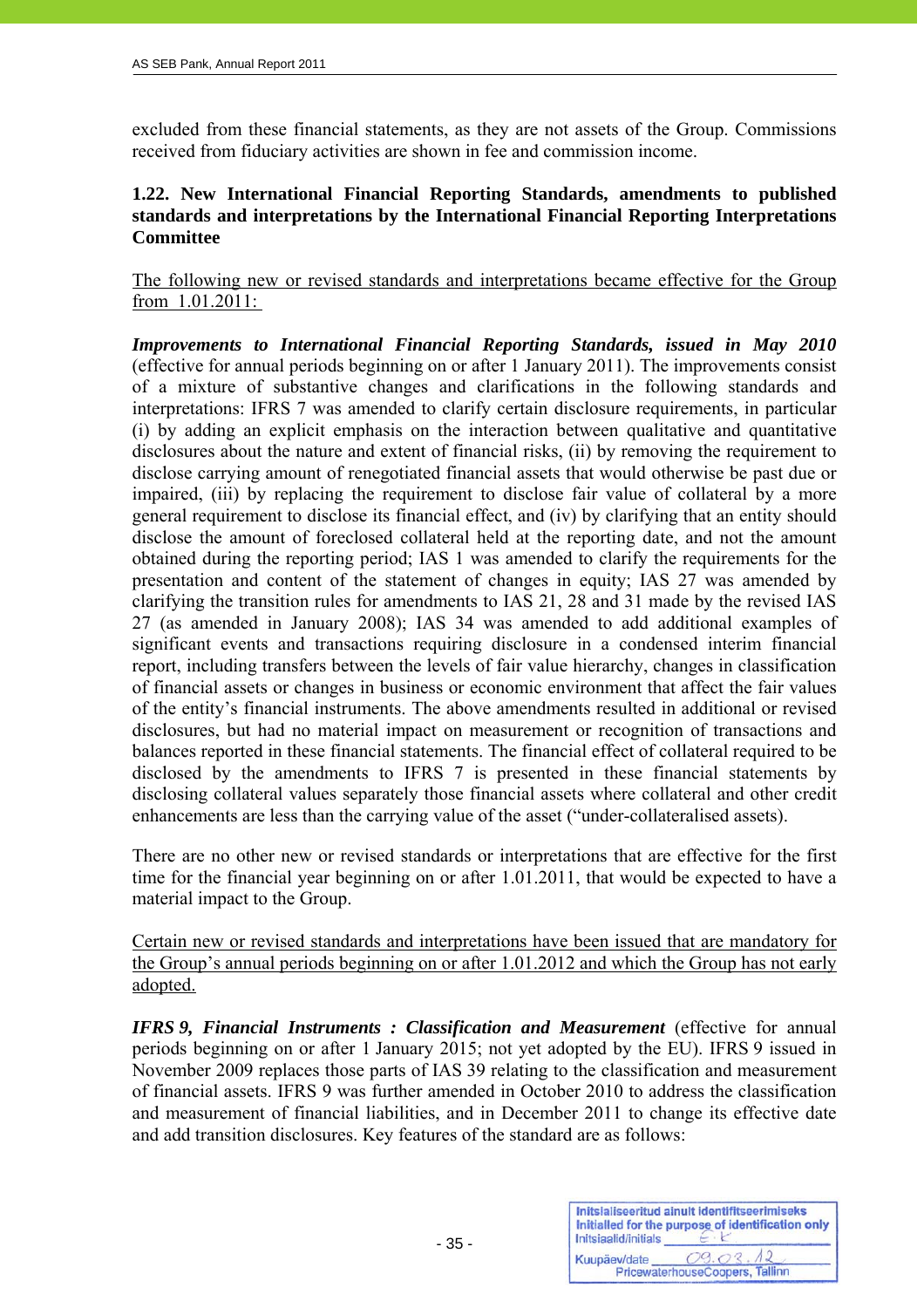- Financial assets are required to be classified into two measurement categories: those to be measured subsequently at fair value, and those to be measured subsequently at amortised cost. The decision is to be made at initial recognition. The classification depends on the entity's business model for managing its financial instruments and the contractual cash flow characteristics of the instrument.
- An instrument is subsequently measured at amortised cost only if it is a debt instrument and both (i) the objective of the entity's business model is to hold the asset to collect the contractual cash flows, and (ii) the asset's contractual cash flows represent payments of principal and interest only (that is, it has only "basic loan features"). All other debt instruments are to be measured at fair value through profit or loss.
- All equity instruments are to be measured subsequently at fair value. Equity instruments that are held for trading will be measured at fair value through profit or loss. For all other equity investments, an irrevocable election can be made at initial recognition, to recognise unrealised and realised fair value gains and losses through other comprehensive income rather than profit or loss. There is to be no recycling of fair value gains and losses to profit or loss. This election may be made on an instrument-byinstrument basis. Dividends are to be presented in profit or loss, as long as they represent a return on investment.
- Most of the requirements in IAS 39 for classification and measurement of financial liabilities were carried forward unchanged to IFRS 9. The key change is that an entity will be required to present the effects of changes in own credit risk of financial liabilities designated at fair value through profit or loss in other comprehensive income.

 The Group is considering the implications of the standard, the impact on the Group and the timing of its adoption by the Group.

*IFRS 10, Consolidated Financial Statements* (effective for annual periods beginning on or after 1 January 2013; not yet adopted by the EU), replaces all of the guidance on control and consolidation in IAS 27 "Consolidated and separate financial statements" and SIC-12 "Consolidation - special purpose entities". IFRS 10 changes the definition of control so that the same criteria are applied to all entities to determine control. This definition is supported by extensive application guidance. The Group is currently assessing the impact of the standard on its financial statements.

*IFRS 12, Disclosure of Interest in Other Entities* (effective for annual periods beginning on or after 1 January 2013; not yet adopted by the EU), applies to entities that have an interest in a subsidiary, a joint arrangement, an associate or an unconsolidated structured entity. It replaces the disclosure requirements currently found in IAS 28 "Investments in associates". IFRS 12 requires entities to disclose information that helps financial statement readers to evaluate the nature, risks and financial effects associated with the entity's interests in subsidiaries, associates, joint arrangements and unconsolidated structured entities. To meet these objectives, the new standard requires disclosures in a number of areas, including (i) significant judgements and assumptions made in determining whether an entity controls, jointly controls, or significantly influences its interests in other entities, (ii) extended disclosures on share of non-controlling interests in group activities and cash flows, (iii) summarised financial information of subsidiaries with material non-controlling interests, and (iv) detailed disclosures of interests in unconsolidated structured entities. The Group is currently assessing the impact of the standard on its financial statements.

| Initsiaalid/initials | Initsialiseeritud ainult identifitseerimiseks<br>Initialled for the purpose of identification only |
|----------------------|----------------------------------------------------------------------------------------------------|
| Kuupäev/date         | 09.03<br>PricewaterhouseCoopers, Tallinn                                                           |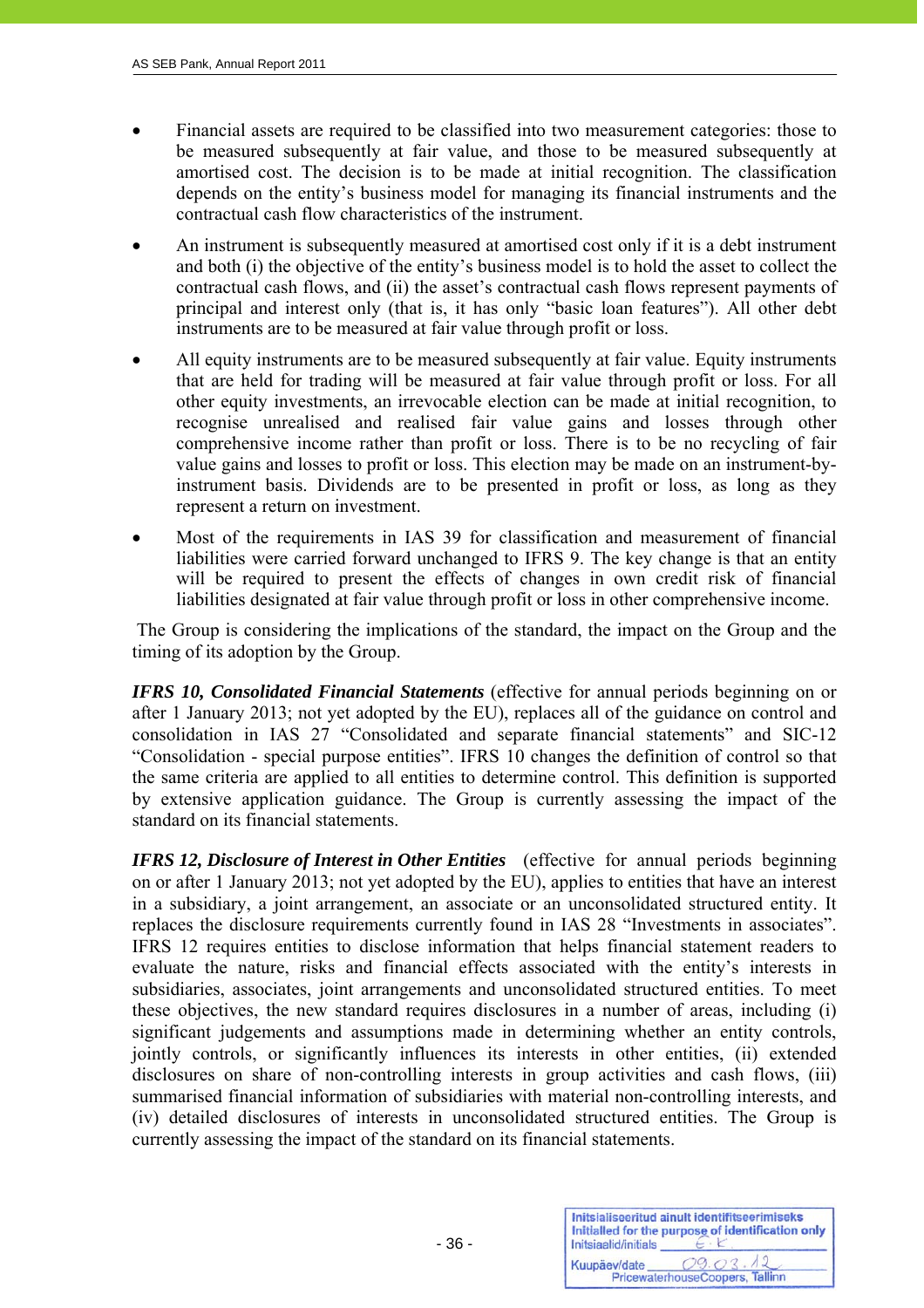*IFRS 13, Fair Value Measurement* (effective for annual periods beginning on or after 1 January 2013; not yet adopted by the EU), aims to improve consistency and reduce complexity by providing a revised definition of fair value, and a single source of fair value measurement and disclosure requirements for use across IFRSs. The Group is currently assessing the impact of the standard on its financial statements.

*IAS 27 (revised 2011), Separate Financial* Statements (effective for annual periods beginning on or after 1 January 2013; not yet adopted by the EU). The objective of the revised standard is to prescribe the accounting and disclosure requirements for investments in subsidiaries, joint ventures and associates when an entity prepares separate financial statements. The guidance on control and consolidated financial statements was replaced by IFRS 10, Consolidated Financial Statements. The Group is currently assessing the impact of the amended standard on its financial statements.

*Presentation of Items of Other Comprehensive Income, amendments to IAS 1*, (effective for annual periods beginning on or after 1 July 2012; not yet adopted by the EU). The amendments require entities to separate items presented in other comprehensive income into two groups, based on whether or not they may be reclassified to profit or loss in the future. The suggested title used by IAS 1 has changed to 'statement of profit or loss and other comprehensive income'. The Group expects the amended standard to change presentation of its financial statements, but have no impact on measurement of transactions and balances.

*Amended IAS 19, Employee Benefits* (effective for annual periods beginning on or after 1 January 2013; not yet adopted by the EU), makes significant changes (i) to the recognition and measurement of defined benefit pension expense and termination benefits, and (ii) to the disclosures for all employee benefits. The standard requires recognition of all changes in the net defined benefit liability (asset) when they occur, as follows: (i) service cost and net interest in profit or loss; and (ii) remeasurements in other comprehensive income. The Group is currently assessing the impact of the amended standard on its financial statements.

There are no other new or revised standards or interpretations that are not yet effective that would be expected to have a material impact on the Group.

| Initsiaalid/initials | Initsialiseeritud ainult identifitseerimiseks<br>Initialled for the purpose of identification only |
|----------------------|----------------------------------------------------------------------------------------------------|
| Kuupäev/date         | 09.03<br>PricewaterhouseCoopers, Tallinn                                                           |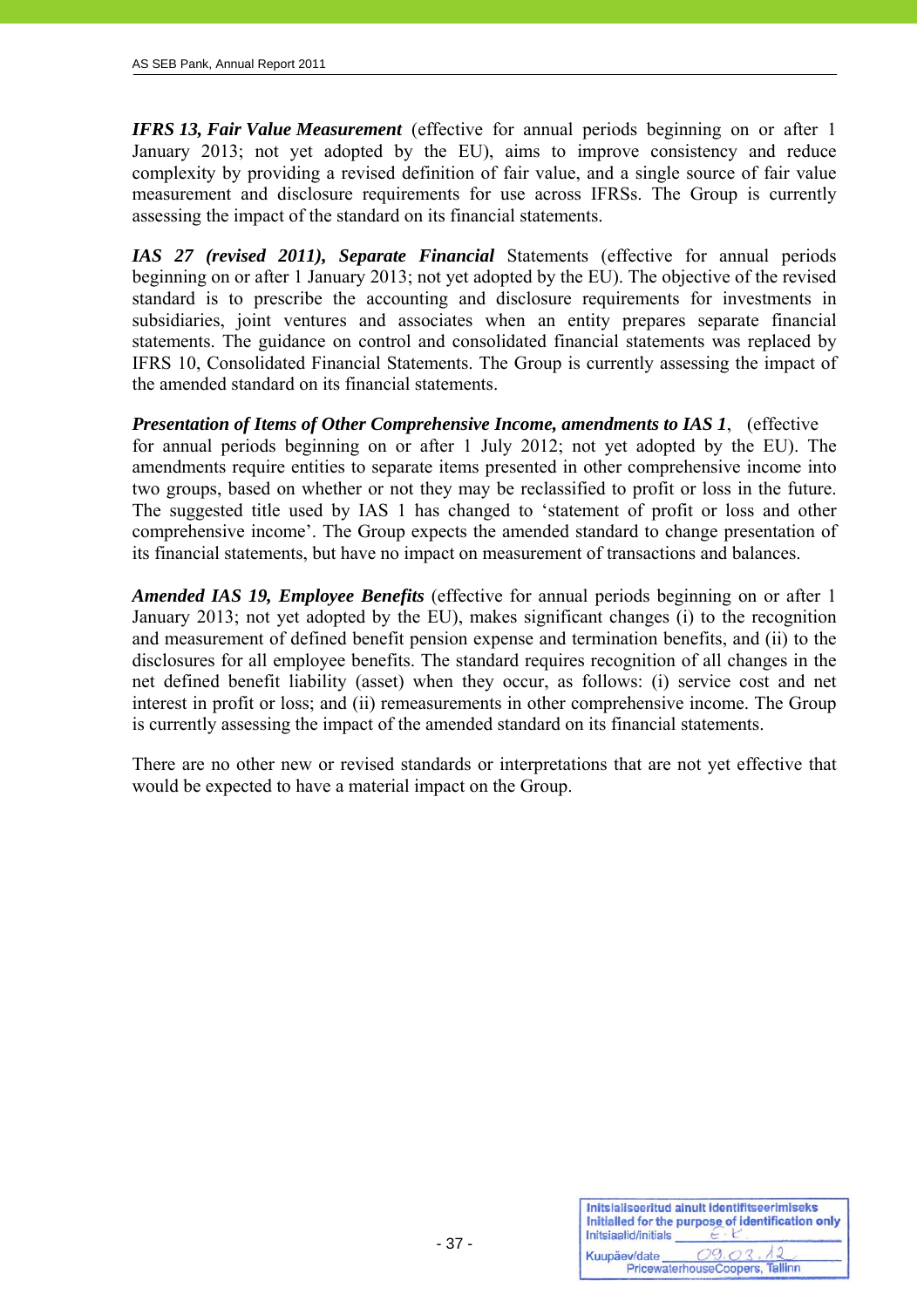## **2. Risk policy and management**

## **2.1. Risk policy and structure**

Managing risk is a core activity in a bank and therefore fundamental to long-term profitability and stability. Risk is closely related to business activities and business development and, therefore, to customer needs. Of the various risks that SEB assumes in providing its customers with financial solutions and products, credit risk is the most significant.

SEB's profitability is directly dependent upon its ability to evaluate, manage and price the risks encountered, while maintaining an adequate capitalization to meet unforeseen events. To secure the Group's financial stability, risk and capital-related issues are identified, monitored and managed at an early stage. They also form an integral part of the long-term strategic planning and operational business planning processes performed throughout the Group.

AS SEB Pank defines risk as the possibility of a negative deviation from an expected financial outcome. Risk management includes all activities relating to risk-taking, risk mitigation, risk analysis, risk control and follow-up. Independent risk control comprises the identification, measurement, monitoring, stress testing, analysis, reporting and follow-up of risks, separate from the risk-taking functions.

 The risks arising from financial instruments to which the Group is exposed are financial risks, which include credit risk, liquidity risk, market risk and operational risk (which are discussed below).

The Management Board is responsible for establishing the main principles for management, control and co-ordination of all risks of AS SEB Pank and to decide on the limits for the various risks. Subordinated to the Management Board are established different committees with mandates to make decisions depending upon the type of risk. Board supervision, an explicit decision-making structure, a high level risk awareness among staff, common definitions and principles and controlled risk-taking within established limits are the cornerstones of SEB's risk and capital management.

Risk management and control is a prioritised area for the Group, continuously under development. Since 2008 AS SEB Pank holds supervisory approvals to use its internal models for calculating regulatory capital: Internal Rating Based (IRB) approach for credit risk and Advanced Measurement Approach (AMA) for operational risk. During last years, the main development focus of risk management has been continuous improvement of implemented Basel II models and preparations for the new regulatory regime – Basel III.

In 2011 one of the most important development projects, started 2010, was remodelling of retail credit risk scoring models to replace current expert judgment based models with regression models. In addition a project was initiated for preparation to switchover to internal credit risk models in non-retail asset class. In the market risk control area an enhanced SEB Group's ARMS risk model was taken into use to calculate value-at-risk (VaR).

| Initsiaalid/initials | Initsialiseeritud ainult identifitseerimiseks<br>Initialled for the purpose of identification only |
|----------------------|----------------------------------------------------------------------------------------------------|
| Kuupäev/date         | 09.03                                                                                              |
|                      | PricewaterhouseCoopers, Tallinn                                                                    |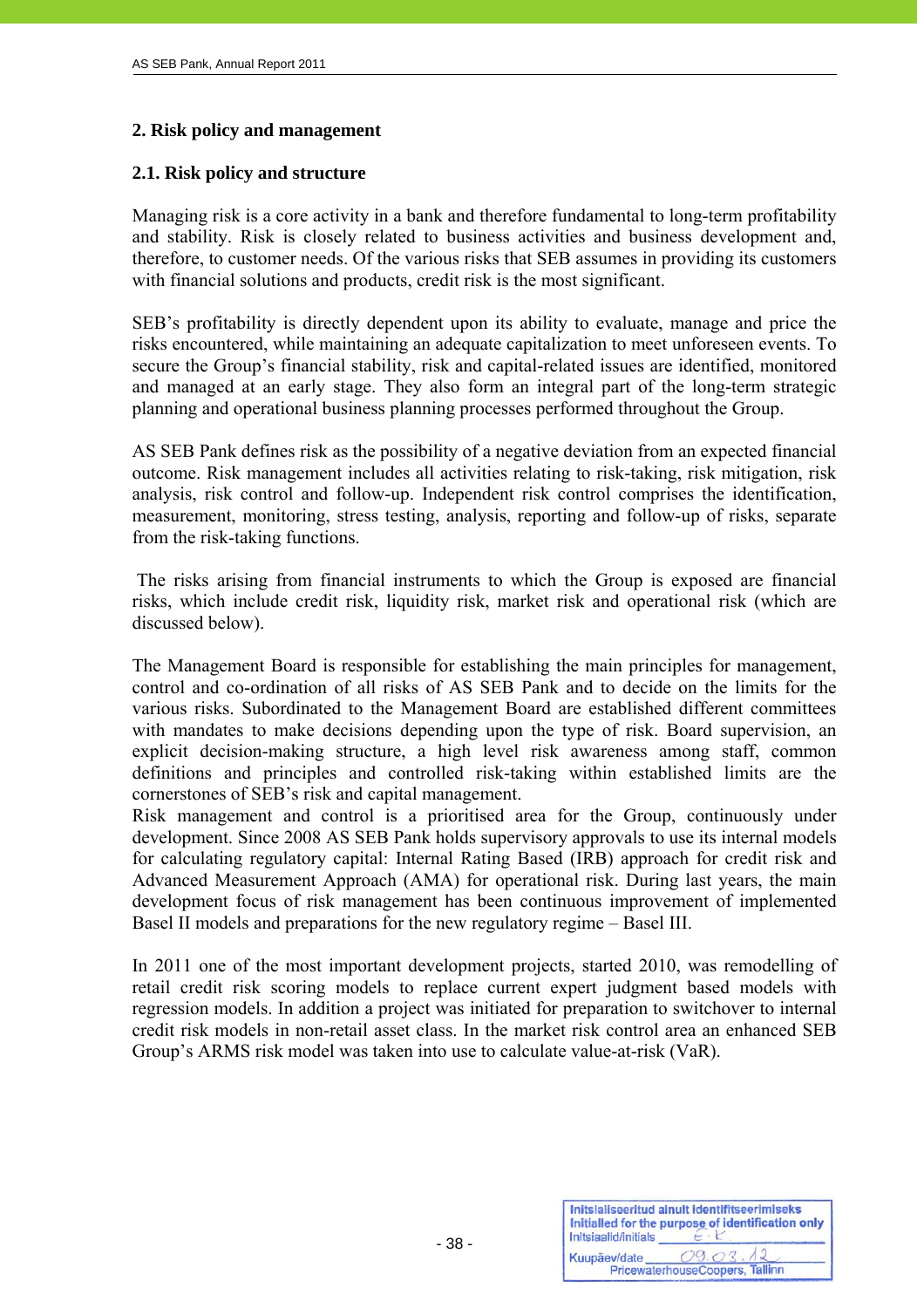# **2.2. Credit risk**

j

Assets exposed to credit risk are receivables from customers, receivables from credit institutions and debt securities and derivatives. Credit risk is a potential loss that may occur in case of improper fulfilment or non-compliance of the client with the contractual obligations as a result of failure of the client's business operations or other factors.

Credit risk is the single largest risk for the Group's business; management therefore carefully manages its exposure to credit risk. The principles for measuring and taking credit risk are established with the SEB Pank Group credit policy.

The principles of credit policy are the following:

- a) lending should be in line with credit policy;
- b) lending should be based upon analysis;
- c) the basis of all lending activity is credibility;
- d) the purpose of the credit should be fully understood;
- e) lending must be in proportion to the capacity to repay;
- f) borrower should have an identified source of repayment and also a secondary source for repaying the loan;
- g) the own (equity) investment of the borrower must be significant in relationship to the loan;
- h) lending activity shall take into account any potential adverse effects in the business cycle;
- i) lending shall be in line with the bank's profit goals.

Credit risk analysis related to a certain client involves several different activities, like evaluation of the risk of the borrower's background, structure, management and owner, industry and position of the borrower in that industry, economic environment and position of the borrower, analysis and evaluation of the business plan and submitted cash flow prognosis; evaluation of the reputation, reliability and credit history of the client. Deciding on the risk taking is performed collegially by credit committees and by the authorised persons in accordance with the decision-making limits established by the bank's management.

Deciding on the risk taking in debt securities is part of general credit decision making process. Limit for investing into certain issuer's debt securities has to be approved by relevant credit committee or by the authorised persons. Normally AS SEB Pank is not taking investment positions, including credit risk bearing positions in debt securities, excluding limited volume of trading portfolio, which is regulated by trading portfolio total limit established by the Assets and Liabilities Committee (ALCO). Credit risk related to debt securities is considered low in volume and has therefore not been discussed in detail below.

AS SEB Pank enters into derivatives contracts primarily to offer clients products for management of their financial exposures and then manages the resulting positions by entering offsetting contracts with the parent company. Positive market values in derivatives contracts imply a credit exposure on the counterparty; to reflect also future uncertainty in market conditions, a credit risk equivalent is calculated. Credit risk related to derivatives has not been assessed significant and not discussed in further detail below. So we concentrate on credit risk arising from loans and receivables from customers and credit institutions (other banks).

| Initsiaalid/initials | Initsialiseeritud ainult identifitseerimiseks<br>Initialled for the purpose of identification only |
|----------------------|----------------------------------------------------------------------------------------------------|
| Kuupäev/date         | 09.03<br>PricewaterhouseCoopers, Tallinn                                                           |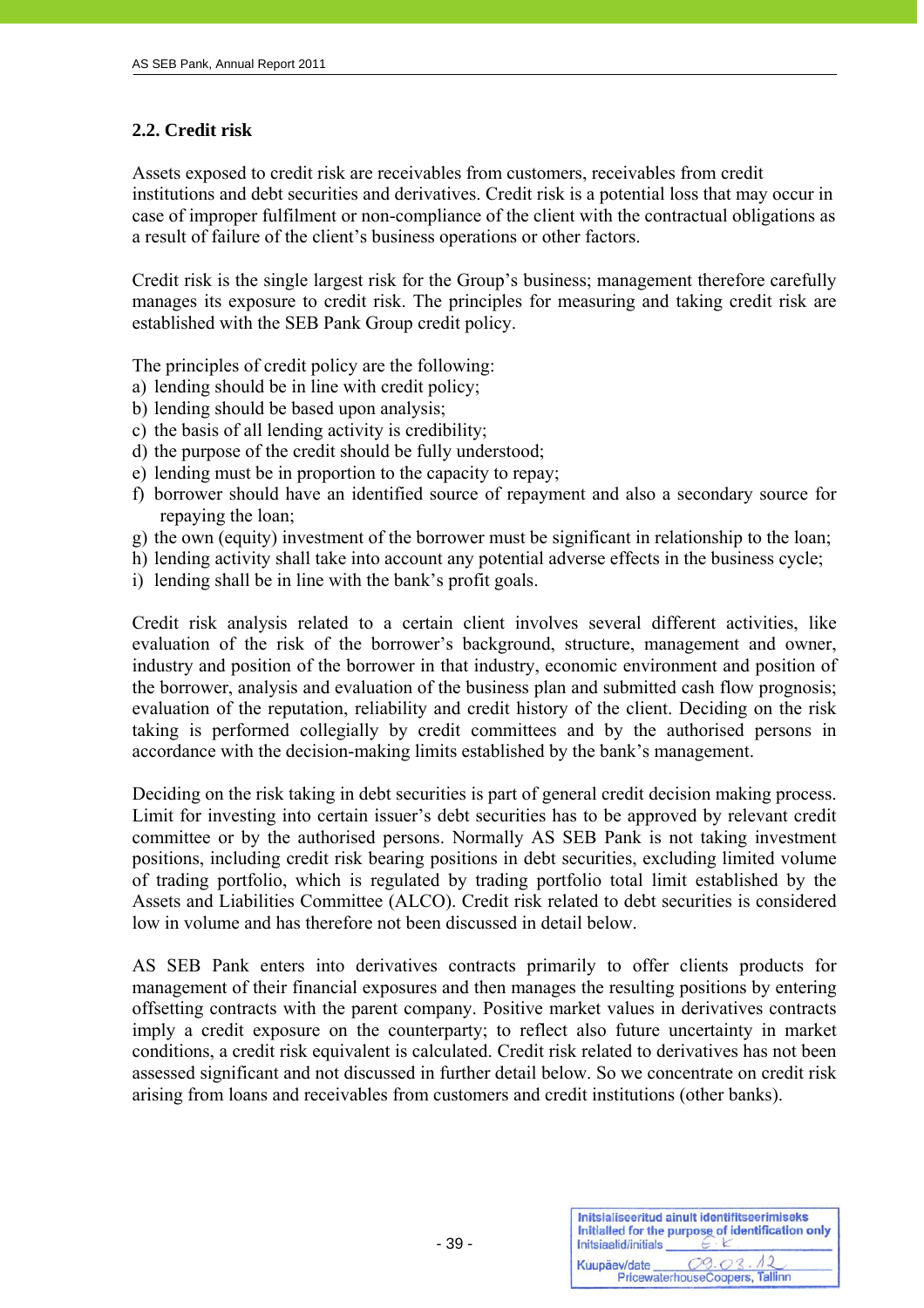## Credit risk measurement

The prime credit risk measure of AS SEB Pank is defined as the maximum potential loss over a certain time horizon at a certain level of confidence. Credit risk is being quantified monthly using the following components: Probability of Default (PD), Exposure At Default (EAD) and Loss Given Default (LGD) or the aggregate measure Risk Weighted Assets (RWA).

Having estimated PD, EAD and LGD it is possible to calculate expected loss and unexpected loss.

Expected loss (EL) can be interpreted as the "normal level" of credit losses and shall be considered as a cost of doing business from a risk point of view. Thus it shall be covered through transaction pricing and risk reserves. Appropriate efforts shall be made to minimise expected losses through ensuring sound internal practices and good internal controls.

Unexpected losses (UL) are commonly referred to as the unusual and large credit losses and are not foreseen to be completely absorbed by day to day transaction profits. The primary protections against such losses are sound internal practices, good internal controls, insurance policies and earnings. The last loss-absorbing resource for unexpected losses is the capital of AS SEB Pank.

PD is a measure of probability of default of a given counterparty risk class during the next year, through it's risk classification, pooling or rating.

LGD is an estimate, expressed as a fraction of EAD, of the expected amount of loss in case of counterparty default. The LGD estimates used depend among other things on if it is a secured or unsecured exposure, type of collateral and seniority of the exposure.

Conceptually EAD consists of two parts, the current exposure and an estimate of potential future exposure at the time of default. Estimation of potential future drawdowns of available but unused credit commitments are known as credit conversion factors (CCFs). Since the CCF is the only random or uncertain portion of EAD, estimating EAD amounts to estimating these CCFs.

Credit risks are mainly measured on two levels – on portfolio and exposure level.

For verifying the loan portfolio's exposure to credit risk, AS SEB Pank uses a portfolio diversification method. The division of financial obligations is monitored by different client segments, products, clients and industries*.* The Credit Area performs monthly analysis on the credit risk of loan portfolio and informs the bank's managing bodies of the results. These results are discussed as well as any need for specific attention to or specific analysis for any identified issues.

In respect to individual clients the bank prepares regular (annual, quarterly or if needed more often) analyses on the borrowers' situation as well as their risk level. The analyses are based on annual and quarterly reports and on cash flow prognosis, on basis of which the financial situation is evaluated, as well as on credit history and information originating from other sources. Evaluation of the borrowers' reliability is of critical importance.

| Initsiaalid/initials | Initsialiseeritud ainult identifitseerimiseks<br>Initialled for the purpose of identification only |
|----------------------|----------------------------------------------------------------------------------------------------|
| Kuupäev/date         | 09.03<br>PricewaterhouseCoopers, Tallinn                                                           |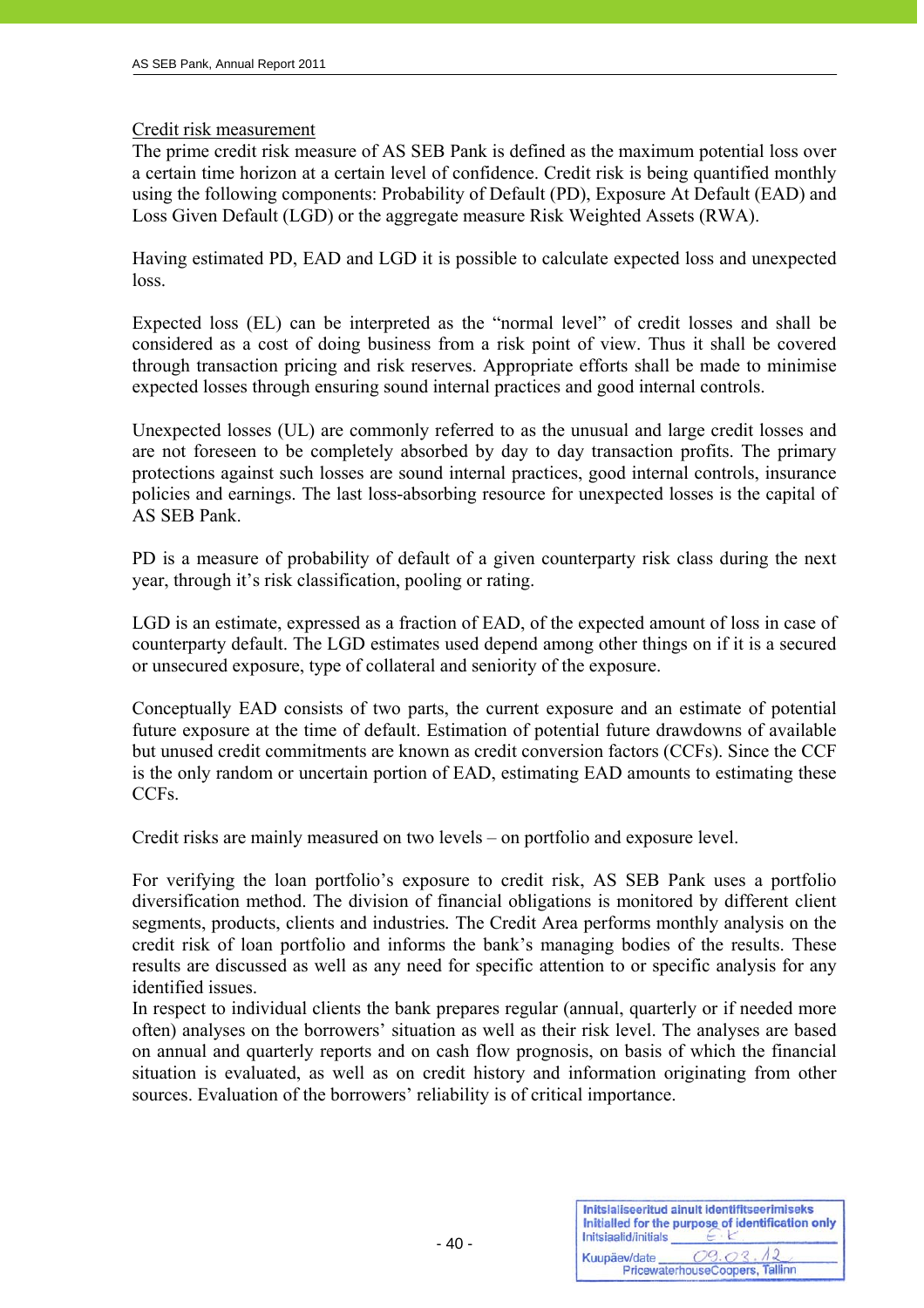AS SEB Pank divides loan portfolio into two broad segments:

A) corporate portfolio including loans to legal entities belonging to counterparty group's with credit risk assumed by SEB Pank Group exceeding 500,000 EUR (2010: 479,337 EUR) and B) retail portfolio consisting of small corporates' and private individuals' sub-segments.

Based on the results of the analysis, the corporate clients are divided into sixteen risk classes in accordance with the AS SEB Pank risk classification system. Sixteen risk classes belong to 5 quality classes of businesses.

As of end of 2011 the corporate portfolio amounted to 39% of total loan portfolio (2010:  $41\%$ ).

According to the risk classification system the risk class assignment is not required for companies or a group of companies with credit risk assumed by the SEB Pank Group less than 500,000 EUR (2010: 479,337 EUR) i.e. small corporates belonging to retail portfolio. Scoring model is used for evaluation of these borrowers.

The scoring model for small corporates considers financial condition based on last two annual reports, last interim report and next year prognosis, credit history with the bank and based on external credit history register, experience of the customer. The analyst evaluates correctness and quality of the information. The risk level of particular industry has a certain level of impact as well. The outcome of the scoring model is credit score, expressing risk level and determining decision-making level. Depending on the score clients are divided into quality classes A, B, C and D, where A is the best and D is the worst quality class. Small corporates amounted to 6% of the total portfolio as of end of 2011 (2010: 7%).

Starting from 01.01.2011 the portfolio classification has been changed to some extent and now small corporate companies or a group of companies are considered with credit risk assumed by the SEB Pank Group less than 500,000 EUR irrespective of consolidated sales or assets. 2010 small corporate segment consisted of companies or a group of companies with credit risk assumed by the SEB Pank Group less than 479,337 EUR and with consolidated sales or assets of less than 9,586,747 EUR. This resulted in 16.5 million EUR corporate portfolio having been reclassified to retail portfolio during 2011.

In analysing loans to private individuals the credit scoring and left-to-live model (this measures the customer's ability to service the loan taking into account net income and cost of living) is used. The model considers among other matters credit history, income, age, employment conditions and the value of real estate owned. The output of the model is credit score and lending recommendation derived the score. Based on the score the clients are divided into quality classes A, B, C and D similarly to small corporates. Private individuals amounted to 44% of the total portfolio as of end of 2011 (2010: 46%).

The remaining 10% of portfolio amounted advances to credit institutions (2010: 7%).

# Credit risk monitoring and mitigation

Review of the situation and risk level of legal entities is performed on regular basis, depending on the client segment, the risk class assigned previously and any additional information available to the bank at least once a year. During the review the bank assesses the client's financial condition, risk level, regularity of fulfilling existing financial obligations and

| Initsiaalid/initials | Initsialiseeritud ainult identifitseerimiseks<br>Initialled for the purpose of identification only |
|----------------------|----------------------------------------------------------------------------------------------------|
| Kuupäev/date         | 09.03<br>PricewaterhouseCoopers, Tallinn                                                           |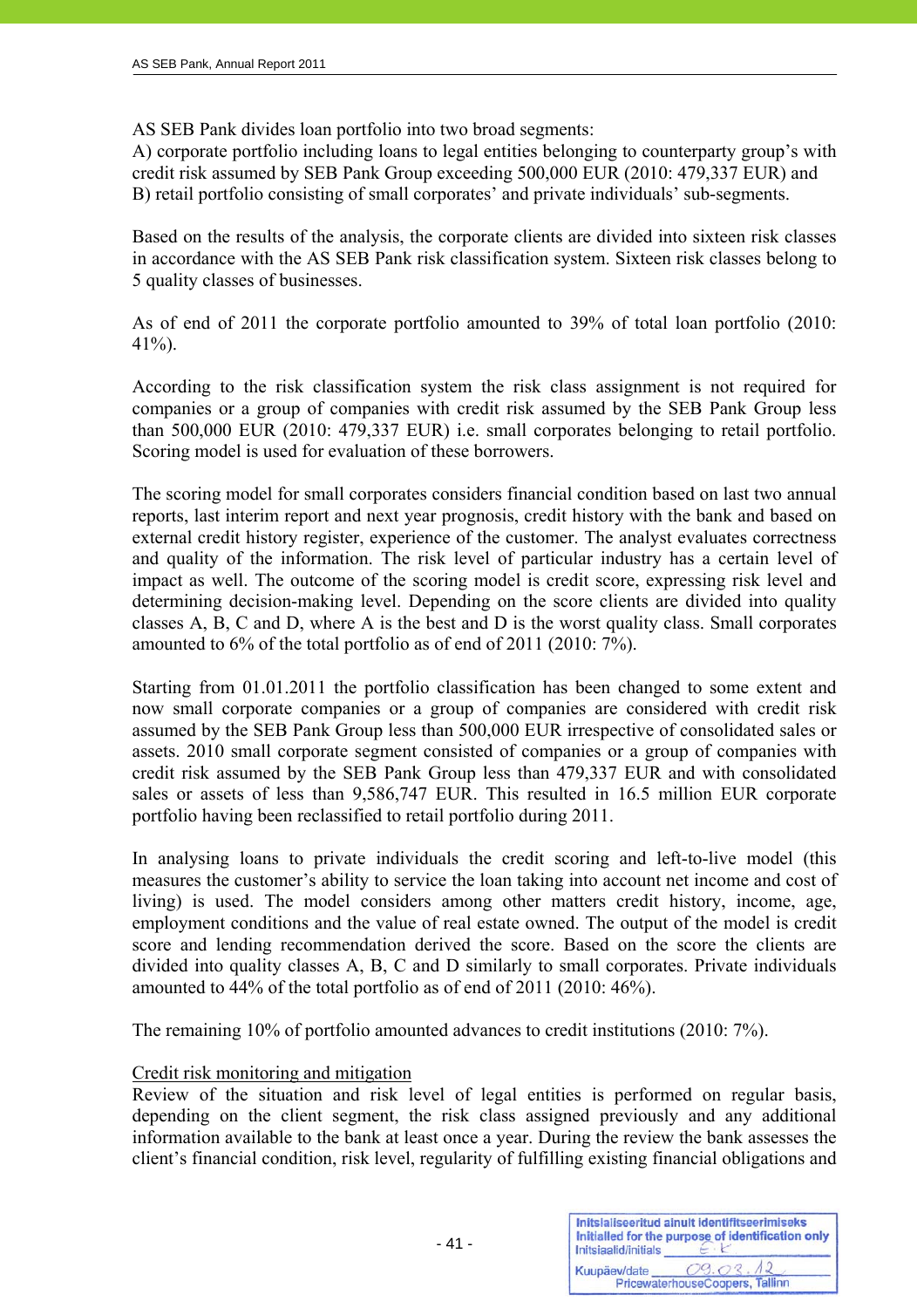need for financing. As an important outcome, a risk class is updated for all the corporate portfolio clients and groups which shall be valid for one year (risk classes 1-10) or half a year (risk classes 11-16). Risk classes 13-16 are regarded as Watch-list and separately reviewed at least on quarterly bases. Monthly High Risk meetings are held by Special Credits Management (SCM) in order to monitor exposures and developments identified as high risk customers.

The distribution of non-retail portfolio by the quality classes is given in the next table.

| <b>Risk class</b> | <b>Business quality class</b> |
|-------------------|-------------------------------|
|                   |                               |
|                   |                               |
|                   |                               |
|                   |                               |

11 Restricted Business 12 Special Observation

Watch-list

16 Default

10

13 14 15

|                |                   | <b>Corporate Portfolio by risk</b> | % of rated portfolio |          |  |  |
|----------------|-------------------|------------------------------------|----------------------|----------|--|--|
| $\overline{2}$ |                   | classes                            | 31.12.11             | 31.12.10 |  |  |
| 3              |                   | <b>Ordinary Business</b>           | 64.1%                | $50.1\%$ |  |  |
| 4              |                   | <b>Restricted Business</b>         | 11.1%                | $11.0\%$ |  |  |
| 5              |                   | Special Observation                | $10.6\%$             | 11.4%    |  |  |
| 6              | Ordinary Business | Watch-list                         | 7.9%                 | 17.6%    |  |  |
|                |                   | Default                            | $6.1\%$              | $9.9\%$  |  |  |
| 8              |                   | Insufficient information           |                      | $0.0\%$  |  |  |
| q,             |                   | <b>Total</b>                       | 100.0%               | 100.0%   |  |  |

For regular monitoring of private individuals and small corporates - retail portfolio - the behavioural scoring models are in use. The models are based on the application scoring models used in loans analysis process. In behavioural scoring there is used a separate quality class E for defaulted clients' exposures and an additional class N for small corporates' exposures to whom according to the bank's assessment there is not enough information to assign any other class. Part of the information (payment behaviour, financial situation of the small corporate) is updated regularly (monthly, quarterly), partly is used older available information. Client executives have an obligation to update financials of small corporates at least once a year. Behavioural score is calculated monthly for all private individuals and small corporates loans. The distribution of retail portfolio by quality classes is given in the next table.

| <b>Business quality class</b><br><b>Score</b> |                          | Retail portfolio by behavioral | % of scored portfolio |          |  |
|-----------------------------------------------|--------------------------|--------------------------------|-----------------------|----------|--|
| A                                             |                          | scores                         |                       | 31.12.10 |  |
| B                                             | Ordinary Business        | <b>Ordinary Business</b>       | 77.5%                 | 74.5%    |  |
|                                               |                          | Special Observation            | $16.0\%$              | 18.8%    |  |
| D                                             | Special Observation      | Default                        | $6.1\%$               | $6.3\%$  |  |
|                                               | Default                  | Insufficient information       | $0.4\%$               | $0.4\%$  |  |
| N                                             | Insufficient information | <b>Total</b>                   | 100.0%                | 100.0%   |  |

| Initsiaalid/initials | Initsialiseeritud ainult identifitseerimiseks<br>Initialled for the purpose of identification only |
|----------------------|----------------------------------------------------------------------------------------------------|
| Kuupäev/date         | 09.03<br>PricewaterhouseCoopers, Tallinn                                                           |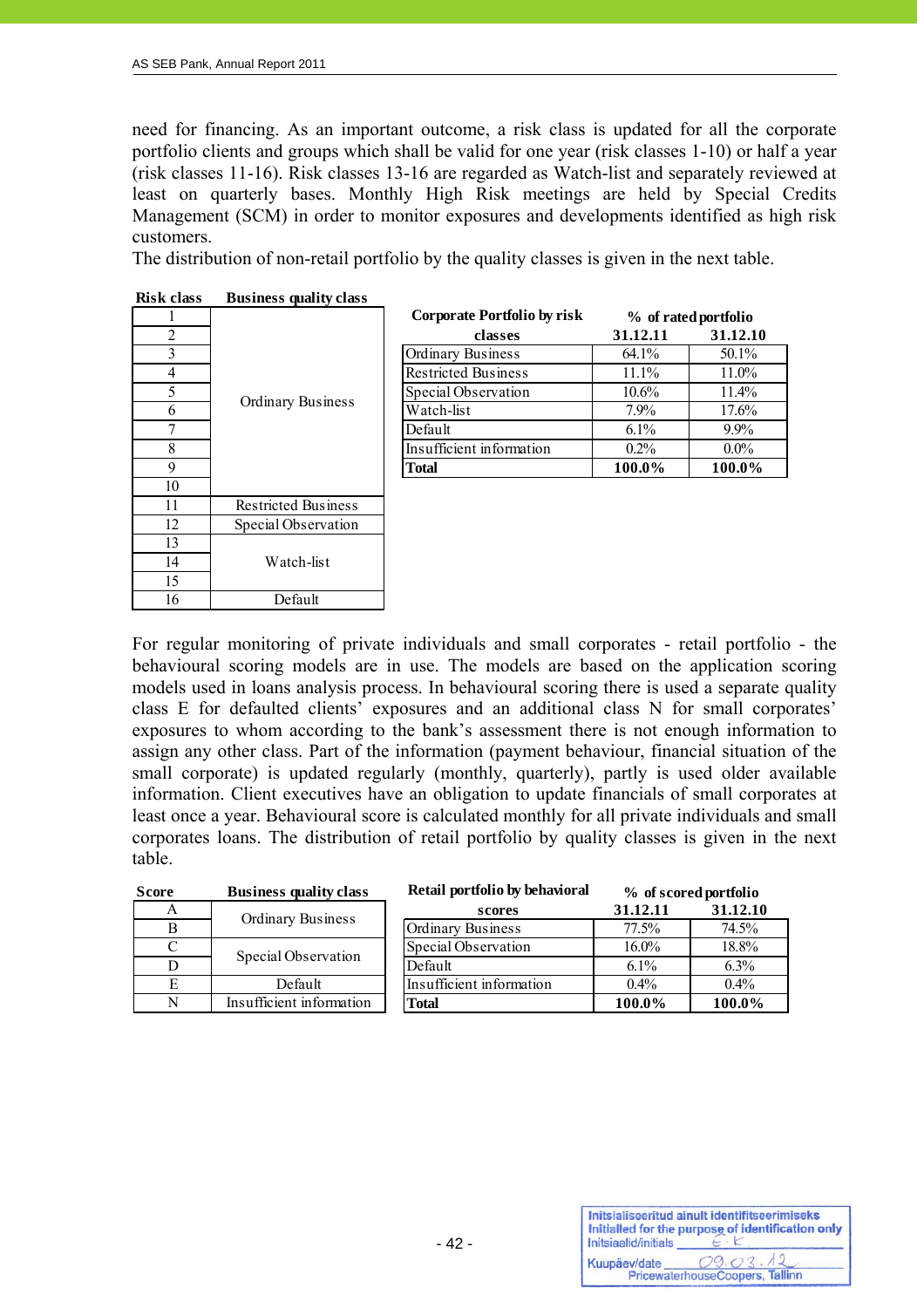## **Loans and advances to customers by quality classes (gross)**

(millions of EUR)

j

| $\overline{\phantom{a}}$   |               |                       |           |               |         | Other loans |              |
|----------------------------|---------------|-----------------------|-----------|---------------|---------|-------------|--------------|
| 31.12.11                   | Credit insti- | Loans to              | Leases to | <b>Public</b> | Housing | to Private  |              |
|                            | tutions       | Corporates Corporates |           | sector        | loans   | individuals | <b>TOTAL</b> |
| Ordinary Business          | 422.3         | 783.7                 | 190.6     | 167.1         | 1,231.6 | 258.5       | 3,053.8      |
| <b>Restricted Business</b> | 0.0           | 160.8                 | 15.1      | 0.0           | 0.0     | 0.0         | 175.9        |
| Special Observation        | 0.0           | 236.5                 | 41.0      | 0.0           | 174.2   | 49.8        | 501.5        |
| Watch-list                 | 0.0           | 121.3                 | 3.8       | 0.0           | 0.0     | 0.0         | 125.1        |
| Default                    | 0.0           | 102.4                 | 17.8      | 0.0           | 74.5    | 28.2        | 222.9        |
| Not Classified             | 0.0           | 9.9                   | 1.8       | 0.3           | 0.0     | 0.0         | 12.0         |
| Accrued Interests          | 0.7           | 2.2                   | 0.5       | 0.3           | 2.6     | 1.5         | 7.8          |
| Deferred Origination Fees  | 0.0           | $-1.8$                | $-0.8$    | $-0.1$        | $-1.0$  | $-0.8$      | $-4.5$       |
|                            | 423.0         | 1.415.0               | 269.8     | 167.6         | 1.481.9 | 337.2       | 4.094.5      |

|                            |               |                   |                   |               |         | <b>Other loans</b> |         |
|----------------------------|---------------|-------------------|-------------------|---------------|---------|--------------------|---------|
| 31.12.10                   | Credit insti- | Loans to          | Leases to         | <b>Public</b> | Housing | to Private         |         |
|                            | tutions       | <b>Corporates</b> | <b>Corporates</b> | sector        | loans   | individuals        | TOTAL   |
| Ordinary Business          | 279.5         | 587.1             | 155.4             | 173.6         | 1,234.4 | 264.2              | 2,694.2 |
| <b>Restricted Business</b> | 0.0           | 163.0             | 18.7              | 0.1           | 0.0     | 0.0                | 181.8   |
| Special Observation        | 0.0           | 261.8             | 72.0              | 0.1           | 201.2   | 64.0               | 599.1   |
| Watch-list                 | 0.0           | 264.7             | 26.0              | 0.0           | 0.0     | 0.0                | 290.7   |
| Default                    | 0.0           | 164.1             | 29.4              | 0.0           | 73.7    | 29.3               | 296.5   |
| Not Classified             | 0.0           | 0.0               | 0.0               | 0.2           | 0.0     | 0.0                | 0.2     |
| Accrued Interests          | 0.0           | 2.3               | 0.5               | 0.3           | 2.2     | 1.7                | 7.0     |
| Deferred Origination Fees  | 0.0           | $-1.4$            | $-0.5$            | $-0.1$        | $-1.1$  | $-0.7$             | $-3.8$  |
|                            | 279.5         | 1.441.6           | 301.5             | 174.2         | 1.510.4 | 358.5              | 4.065.7 |

Primary responsibility for monitoring the quality of specific client and its loans lies with client executives, who should inform immediately their department head and if necessary the credit area management of occurred problems and accordingly take necessary measures for identification and minimisation of potential credit losses. Review of the situation and risk level of small corporates is performed by client executives on regular basis and at least once a year. During the review the client's financial condition, risk level and regularity of fulfilling existing financial obligations is assessed. The review of small corporates with behavioural score C or D and with exposure exceeding 300,000 euro is confirmed collegially by credit committees or by the authorised persons in accordance with the decision-making limits established by the bank's management. Collegial confirming of the reviews of small corporates by credit committees or by the authorised persons is going to be discontinued in 2012.

## Collateral

In order to diminish credit risk the bank has established a requirement for the borrowers to provide the bank with collateral in the form of registered immovable property, registered movable property and/or personal sureties as security. The group has implemented guidelines on the acceptability of specific classes of collateral on credit risk mitigation. The principles for granting an unsecured loan are stated in the credit policy and this kind of lending is clearly limited and restricted.

The pledged assets have to be insured throughout the loan period in an insurance company accepted by the bank at least for the restoration value. In case of a housing loan also life insurance is required, if the borrower is contributing majority to the family's income. The

| Initsiaalid/initials | Initsialiseeritud ainult identifitseerimiseks<br>Initialled for the purpose of identification only |
|----------------------|----------------------------------------------------------------------------------------------------|
| Kuupäev/date         | 09.02<br>PricewaterhouseCoopers, Tallinn                                                           |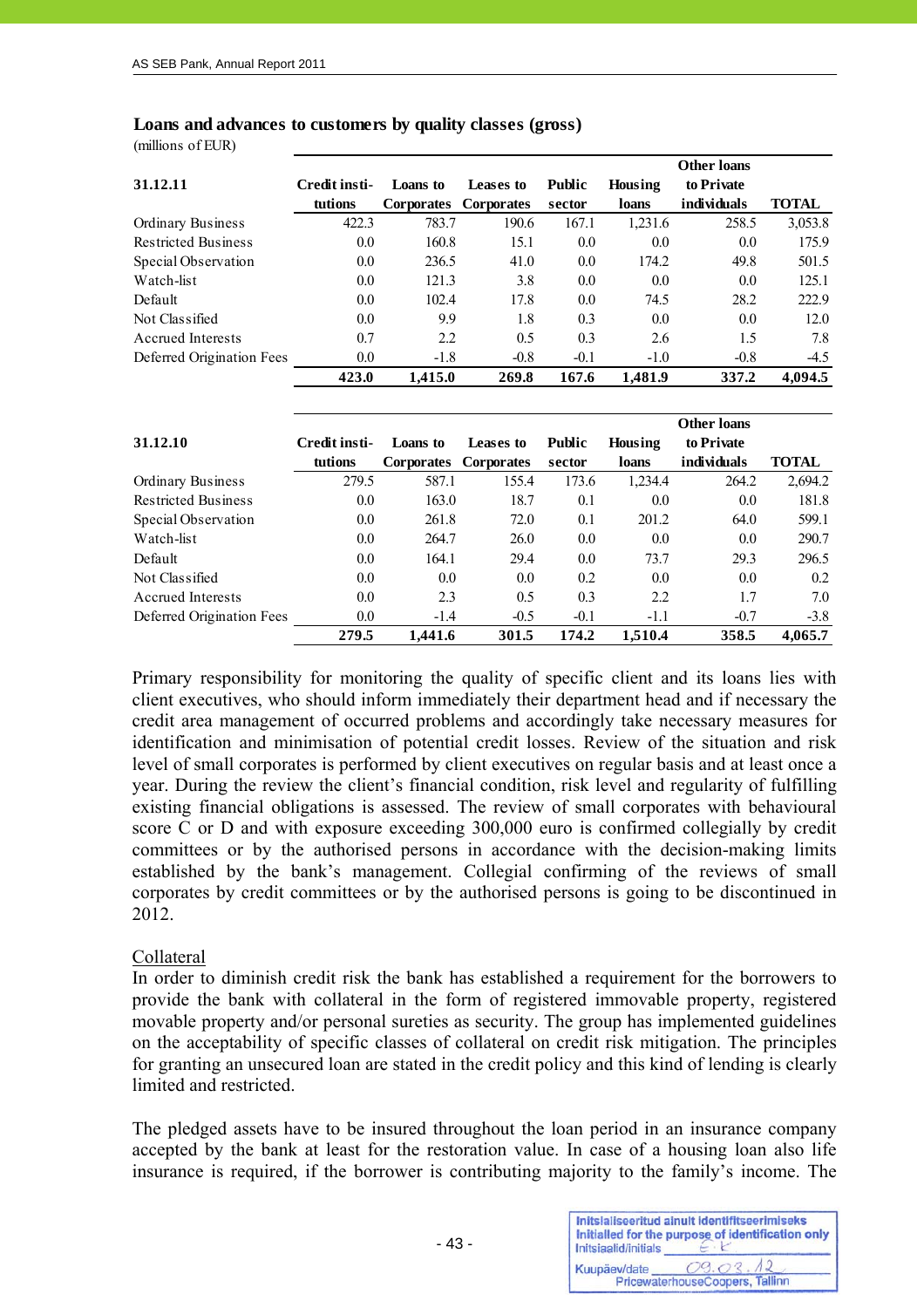aforementioned measures help to control and manage the credit risk as they serve as an alternative source for collecting the loan, in case the borrower is not able to repay the loan from primary cash flow. The balance of unsecured credits is disclosed below.

## **Loans against collateral**

(millions of EUR) **31.12.11 31.12.10** Mortgage, real estate 2,591.7 2,716.9 Securities and deposits 13.0 21.9 Guarantee by state, central bank or municipality 218.3 233.8 233.8 Guarantee by credit institutions 422.3 279.5 Unsecured loans\* 180.7 187.9 Repos with customers (securities as collateral)  $0.1$  0.1 0.1 0.1 Factoring (receivables as collateral)  $\frac{48.0}{28.3}$ Leasing (leased assets as collateral) 370.6 403.8 Other (floating charges, vehicles, warranties, other) 242.0 186.5 Accrued interest receivable 7.8 7.0 Allowances -131.0 -179.5 **TOTAL\*\* 3,963.5 3,886.2**

\* Includes credit cards and other unsecured loans.

\*\* Includes loans and advances to customers and credit institutions (Notes 14, 15) by type of the main collateral.

Client executives have an obligation to review collateral values at least once a year and update if necessary.

Collateral values of living spaces and land are being adjusted with indexes calculated in-house based on transaction statistics of Estonian Land Board.

#### Impairment and allowance policies

The internal rating system is primarily used to measure one of the major sources of risk that drives the occurrence of lending losses - the risk that the counterparty will default on its payment obligations, being probability of default. This is distinct from the risk of loss finally arising after all attempts to recover payments from defaulted counterparties.

The internal rating systems described in "Credit risk monitoring and mitigation" focus on expected credit losses - that is, taking into account the risk of future events giving rise to losses. In contrast, impairment allowances are recognised for financial reporting purposes only for losses that have been incurred at the date of the consolidated statement of financial position based on objective evidence of impairment. Due to the different methodologies applied, the amount of incurred credit losses provided for in the financial statements is usually lower than the amount determined from the expected loss model that is used for internal operational management and banking regulation purposes.

The internal rating tool assists management to determine whether objective evidence of impairment exists under IAS 39, based on the following criteria set out by the Group:

- delinquency in contractual payments of principal or interest;
- cash flow difficulties experienced by the borrower (e.g. equity ratio, operating income or EBITDA margin, debt service coverage etc);
- breach of loan covenants or conditions:
- initiation of bankruptcy proceedings;
- deterioration of the borrower's competitive position.

| Initsiaalid/initials | Initsialiseeritud ainult identifitseerimiseks<br>Initialled for the purpose of identification only |
|----------------------|----------------------------------------------------------------------------------------------------|
| Kuupäev/date         | 09.03<br>PricewaterhouseCoopers, Tallinn                                                           |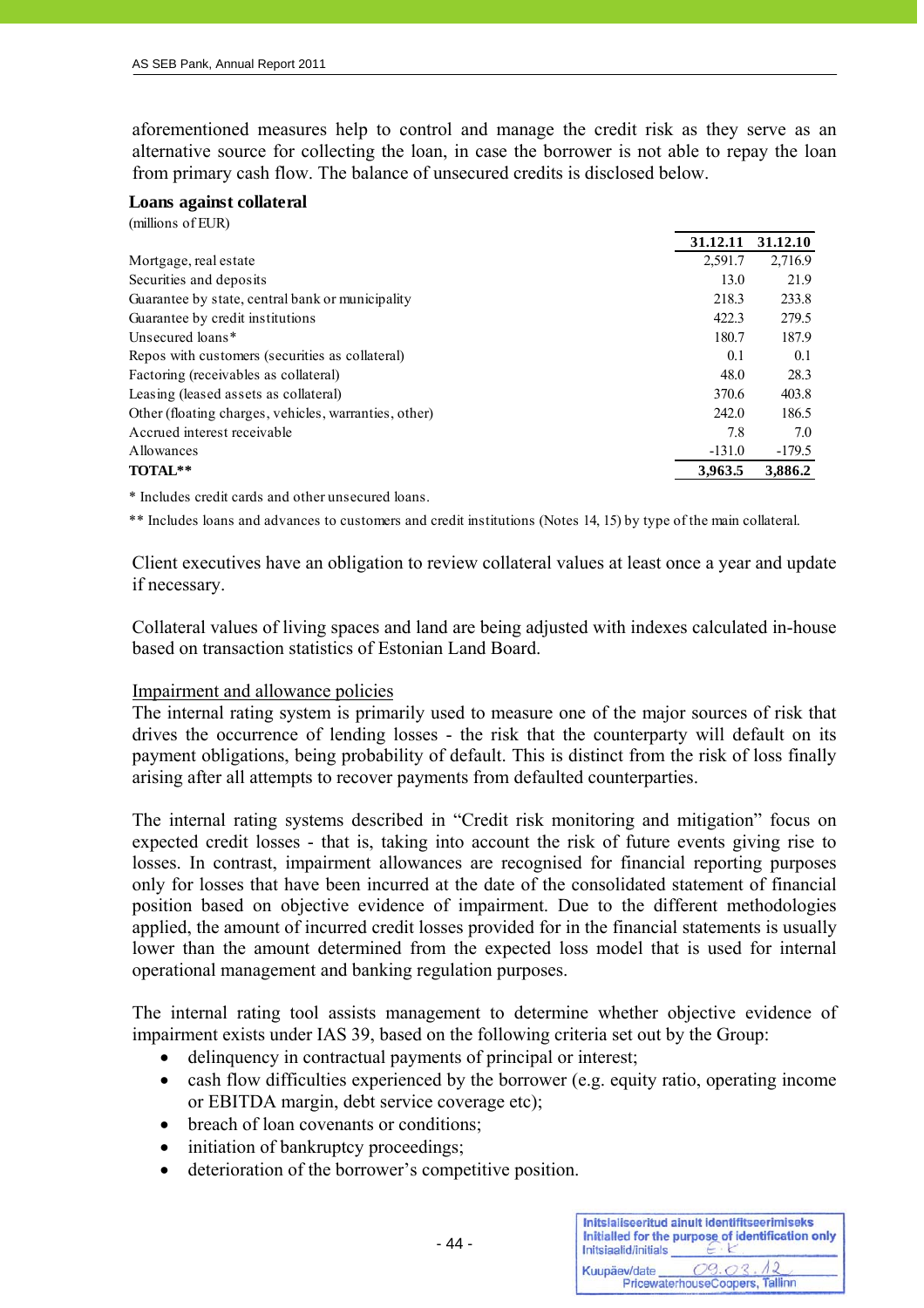The SEB Pank Group's policy requires that all exposures above 500,000 euro (2010: 479,337 euro) are reviewed individually at least annually (see above). Impairment allowances on individually assessed accounts are determined by an evaluation of the incurred loss at reporting date on a case-by-case basis, and are applied to all individually significant accounts. The assessment also encompasses collateral held (including re-confirmation of its enforceability) and the anticipated receipts for that individual account. Collectively assessed impairment allowances are provided for:

(i) portfolios of homogenous assets that are individually below materiality thresholds; and (ii) losses that have been incurred but have not yet been identified, by using the available historical experience, experienced judgement and statistical techniques.

Credit officers in credit department and risk managers in head office perform regular in-depth monitoring of the quality of the loan portfolio. Also the banks' internal audit carries out reviews on valuation of the loan portfolio. During the control for adherence to procedures, availability of required information and documents, regularity of loan servicing (repayments), adequacy of collateral and other factors influencing the risks is verified.

## Impaired loans

A loan should be classified as impaired if it is probable that the contractual payments will not be fulfilled and the expected proceeds available from the realisation of the collateral do not cover both principal and accrued interest including penalty fees, i.e. the recoverable amount from expected future cash flows (including from realisation of collateral) discounted using original effective interest rate (if the loan has floating interest rate then the rate used for the current interest period adjusted by origination fees) is less than the carrying amount. In these cases all the borrower's loans in the SEB Pank Group shall be considered for impairment, unless there are specific reasons calling for a different evaluation.

Impaired loans are classified to the following two groups:

• Impaired non-performing loans: The loan is past due and the expected cash flow from the collateral does not cover both principal and accrued interest and penalty fees;

 • Impaired performing loans: AS SEB Pank has determined that the expected cash flow from the collateral does not cover both principal and accrued interest and penalty fee and there has been identified an incurred loss event, but no payments are yet past due more than 60 days.

Provided, during the valuation of the loan it becomes evident that the collection of the loan or part of it is doubtful and the collateral is insufficient for covering the loan amount together with accrued interest and penalties, an impairment loss is to be recognised and allowance will be established for the loan. Specific and collective allowances are established for individually appraised loans and separate collective allowances used for homogeneous groups of loans appraised on a homogenous group level. The purpose is to calculate and present the value of the loan portfolio as fairly and objectively as possible based on the future discounted cash flow expectation.

Problem loans and recovering written-off loans are handled by Special Credit Management Division by using several methods: negotiations with clients, rehabilitation, execution, bankruptcy proceedings. Special Credit Management Division specialists are involved with problem loans (or potential problem loans) at the early stage to ensure most valuable outcome for both the client and the bank.

| Initsiaalid/initials | Initsialiseeritud ainult identifitseerimiseks<br>Initialled for the purpose of identification only |
|----------------------|----------------------------------------------------------------------------------------------------|
| Kuupäev/date         | 09.03<br>PricewaterhouseCoopers, Tallinn                                                           |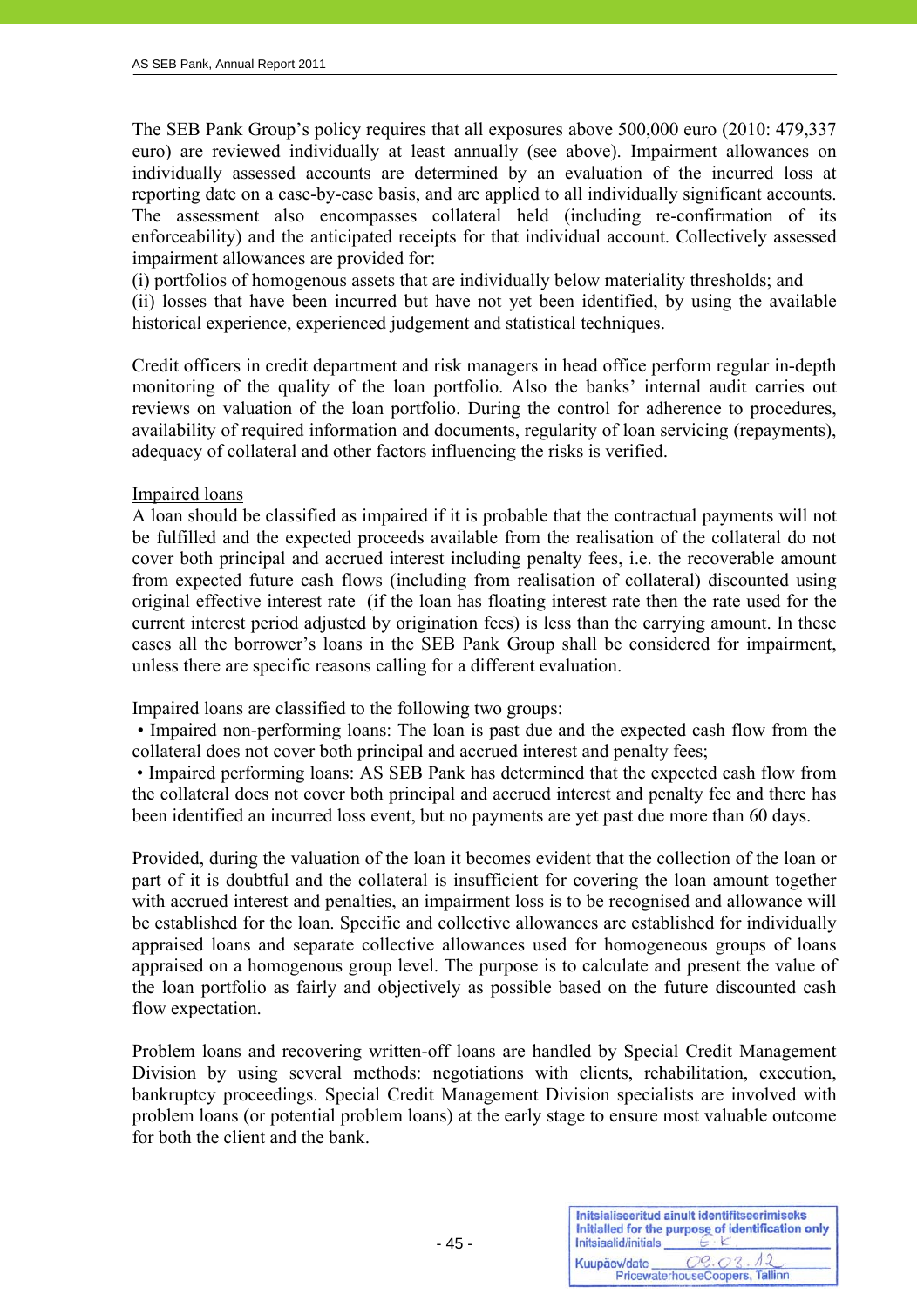Allowances for credit losses related to on-balance sheet items are provided either specific, collective or on homogenous group basis. The total impairment allowance for loans and advances as at 31.12.2011 is 131.0 EUR mio (2010: 179.5 EUR mio) of which 61.8 (2010: 90.2) represents the allowance for individually impaired loans and the remaining amount of 69.2 (2010: 89.3) represents collective and homogenous groups allowances.

At the end of 2011 collective allowances included also additional collective allowance in amount of 6.0 EUR mio (2010: 4.6). The amount of additional collective allowance is calculated based on SEB Group model for credit losses for exposures to customers in risk class 1-12 (IBNI model), which estimates Incurred But Not Identified loss events.

SEB Group Retail Provisioning Model's principles were used to determine homogenous groups' allowances. The calculated incurred loss levels for specific product groups were adjusted by expert opinion taking into account non-performing loans levels for these product groups which additionally reflect portfolio quality.

# **Financial effect of collateral, individually assessed loans and contingent liabilities, gross (Watch-list or Default clients)\***

|                             |              |            |            |          |          | Other loans |       |
|-----------------------------|--------------|------------|------------|----------|----------|-------------|-------|
| 2011                        | Credit-      | Loans to   | Leases to  | Public   | Housing  | to Private  |       |
|                             | institutions | Corporates | Corporates | sector   | loans    | individuals | TOTAL |
| Over-collateralised assets  | $\left($     | 37.0       | 0.8        | $\theta$ |          | 0           | 37.8  |
| Under-collateralised assets |              | 178.6      | 13.6       | $\Omega$ | $\Omega$ | 0           | 192.2 |
| Fair value of collateral    | 0            | 100.7      | 6.8        | 0        | 0        | 0           | 107.5 |
|                             |              |            |            |          |          |             |       |
|                             |              |            |            |          |          | Other loans |       |
| 2010                        | Credit-      | Loans to   | Leases to  | Public   | Housing  | to Private  |       |
|                             | institutions | Corporates | Corporates | sector   | loans    | individuals | TOTAL |
| Over-collateralised assets  |              | 83.9       | 11.8       | $\Omega$ |          | 0           | 95.7  |
| Under-collateralised assets | $\theta$     | 355.2      | 34.0       | $\Omega$ | $\Omega$ | 0           | 389.2 |
| Fair value of collateral    | 0            | 205.4      | 26.7       | 0        | 0        | 0           | 232.1 |

\* The effect of collateral is not taken into account if client risk class is 1-12, because these liabilities are presumed to be fulfilled from primary cash flow.

## **Individually impaired loans and allowances**

| (millions of EUR)                                                            | 31.12.11 | 31.12.10 |
|------------------------------------------------------------------------------|----------|----------|
| Impaired, non-performing loans                                               | 85.6     | 124.4    |
| Impaired, performing loans                                                   | 3.6      | 12.1     |
| Total individually impaired loans                                            | 89.2     | 136.5    |
| Specific allowances                                                          | $-61.8$  | $-90.2$  |
| Collective allowances on individually assessed loans                         | $-7.8$   | $-22.8$  |
| Collective allowances for homogeneous groups                                 | $-55.4$  | $-61.9$  |
| Other collective allowances for incurred but not identified losses           | $-6.0$   | $-4.6$   |
| <b>Total allowances</b>                                                      | $-131.0$ | $-179.5$ |
| Specific allowance ratio (Specific allowances / Individually impaired loans) | 69%      | 66%      |
| Ratio of impaired loans (Individually impaired loans / Loans to customers)   | 2.25%    | $3.51\%$ |

| Initsiaalid/initials | Initsialiseeritud ainult identifitseerimiseks<br>Initialled for the purpose of identification only |
|----------------------|----------------------------------------------------------------------------------------------------|
| Kuupäev/date         | 09.03<br>PricewaterhouseCoopers, Tallinn                                                           |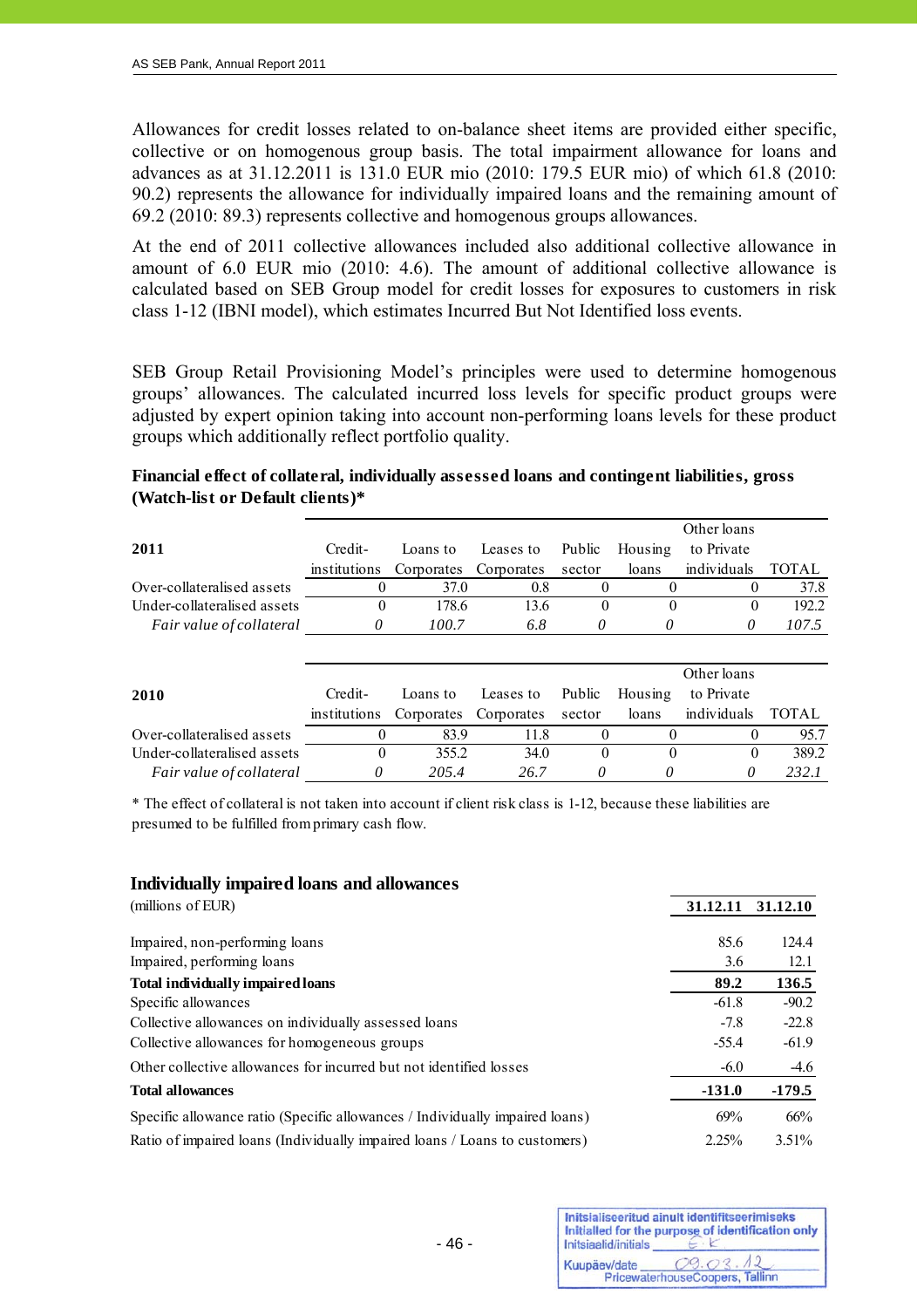# **Loans and advances to customers and credit institutions by classes**

(millions of EUR)

j

|                                  |               |                   |                   |               |         | <b>Other loans</b> |              |
|----------------------------------|---------------|-------------------|-------------------|---------------|---------|--------------------|--------------|
| 31.12.11                         | Credit insti- | Loans to          | Leases to         | <b>Public</b> | Housing | to Private         |              |
|                                  | tutions       | <b>Corporates</b> | <b>Corporates</b> | sector        | loans   | individuals        | <b>TOTAL</b> |
| 1) Neither past due nor impaired | 422.3         | 1,296.7           | 247.2             | 166.9         | 1,369.7 | 299.4              | 3,802.2      |
| Ordinary Business                | 422.3         | 782.5             | 188.4             | 166.6         | 1,228.8 | 256.9              | 3,045.5      |
| <b>Restricted Business</b>       | 0.0           | 160.4             | 15.0              | 0.0           | 0.0     | 0.0                | 175.4        |
| Special Observation              | 0.0           | 230.2             | 38.5              | 0.0           | 127.5   | 39.4               | 435.6        |
| Watch-list                       | 0.0           | 110.4             | 3.2               | 0.0           | 0.0     | 0.0                | 113.6        |
| Default                          | 0.0           | 3.5               | 0.4               | 0.0           | 13.4    | 3.1                | 20.4         |
| Not classified                   | 0.0           | 9.7               | 1.7               | 0.3           | 0.0     | 0.0                | 11.7         |
| 2) Past due, but not impaired    | 0.0           | 38.4              | 13.2              | 0.5           | 110.6   | 37.1               | 199.8        |
| 3) Individually impaired         | 0.0           | 79.5              | 9.7               | 0.0           | 0.0     | 0.0                | 89.2         |
| 4) Accrued interests             | 0.7           | 2.2               | 0.5               | 0.3           | 2.6     | 1.5                | 7.8          |
| 5) Deferred origination fees     | 0.0           | $-1.8$            | $-0.8$            | $-0.1$        | $-1.0$  | $-0.8$             | $-4.5$       |
| <b>Total gross</b>               | 423.0         | 1,415.0           | 269.8             | 167.6         | 1,481.9 | 337.2              | 4,094.5      |
| Specific allowances              | 0.0           | $-53.8$           | $-8.0$            | 0.0           | 0.0     | $0.0\,$            | $-61.8$      |
| Collective allowances            | 0.0           | $-12.8$           | $-1.0$            | 0.0           | 0.0     | 0.0                | $-13.8$      |
| Group allowances (homogeneous)   | 0.0           | $-7.0$            | $-7.0$            | 0.0           | $-31.7$ | $-9.7$             | $-55.4$      |
| <b>Total net of allowances</b>   | 423.0         | 1,341.4           | 253.8             | 167.6         | 1,450.2 | 327.5              | 3,963.5      |

|                                  |               |                   |                   |               |         | <b>Other loans</b> |              |
|----------------------------------|---------------|-------------------|-------------------|---------------|---------|--------------------|--------------|
| 31.12.10                         | Credit insti- | Loans to          | Leases to         | <b>Public</b> | Housing | to Private         |              |
|                                  | tutions       | <b>Corporates</b> | <b>Corporates</b> | sector        | loans   | individuals        | <b>TOTAL</b> |
| 1) Neither past due nor impaired | 279.5         | 1,273.1           | 265.2             | 173.4         | 1,400.4 | 316.4              | 3,708.0      |
| Ordinary Business                | 279.5         | 586.7             | 154.6             | 173.0         | 1,231.9 | 262.9              | 2,688.6      |
| <b>Restricted Business</b>       | 0.0           | 163.0             | 18.6              | 0.1           | 0.0     | 0.0                | 181.7        |
| Special Observation              | 0.0           | 254.7             | 68.1              | 0.1           | 156.8   | 50.3               | 530.0        |
| Watch-list                       | 0.0           | 251.0             | 21.3              | 0.0           | 0.0     | 0.0                | 272.3        |
| Default                          | 0.0           | 17.7              | 2.6               | 0.0           | 11.7    | 3.2                | 35.2         |
| Not classified                   | 0.0           | 0.0               | 0.0               | 0.2           | 0.0     | 0.0                | 0.2          |
| 2) Past due, but not impaired    | 0.0           | 49.5              | 18.4              | 0.6           | 108.9   | 40.5               | 217.9        |
| 3) Individually impaired         | 0.0           | 118.1             | 17.9              | 0.0           | 0.0     | 0.6                | 136.6        |
| 4) Accrued interests             | 0.0           | 2.3               | 0.5               | 0.3           | 2.2     | 1.7                | 7.0          |
| 5) Deferred origination fees     | 0.0           | $-1.4$            | $-0.5$            | $-0.1$        | $-1.1$  | $-0.7$             | $-3.8$       |
| <b>Total gross</b>               | 279.5         | 1,441.6           | 301.5             | 174.2         | 1,510.4 | 358.5              | 4,065.7      |
| Specific allowances              | 0.0           | $-74.4$           | $-15.3$           | 0.0           | 0.0     | $-0.5$             | $-90.2$      |
| Collective allowances            | 0.0           | $-26.6$           | $-0.8$            | 0.0           | 0.0     | 0.0                | $-27.4$      |
| Group allowances (homogeneous)   | $0.0\,$       | $-13.9$           | $-7.3$            | 0.0           | $-26.8$ | $-13.9$            | $-61.9$      |
| <b>Total net of allowances</b>   | 279.5         | 1,326.7           | 278.1             | 174.2         | 1,483.6 | 344.1              | 3,886.2      |

| Initsiaalid/initials | Initsialiseeritud ainult identifitseerimiseks<br>Initialled for the purpose of identification only |
|----------------------|----------------------------------------------------------------------------------------------------|
| Kuupäev/date         | 09.03<br>PricewaterhouseCoopers, Tallinn                                                           |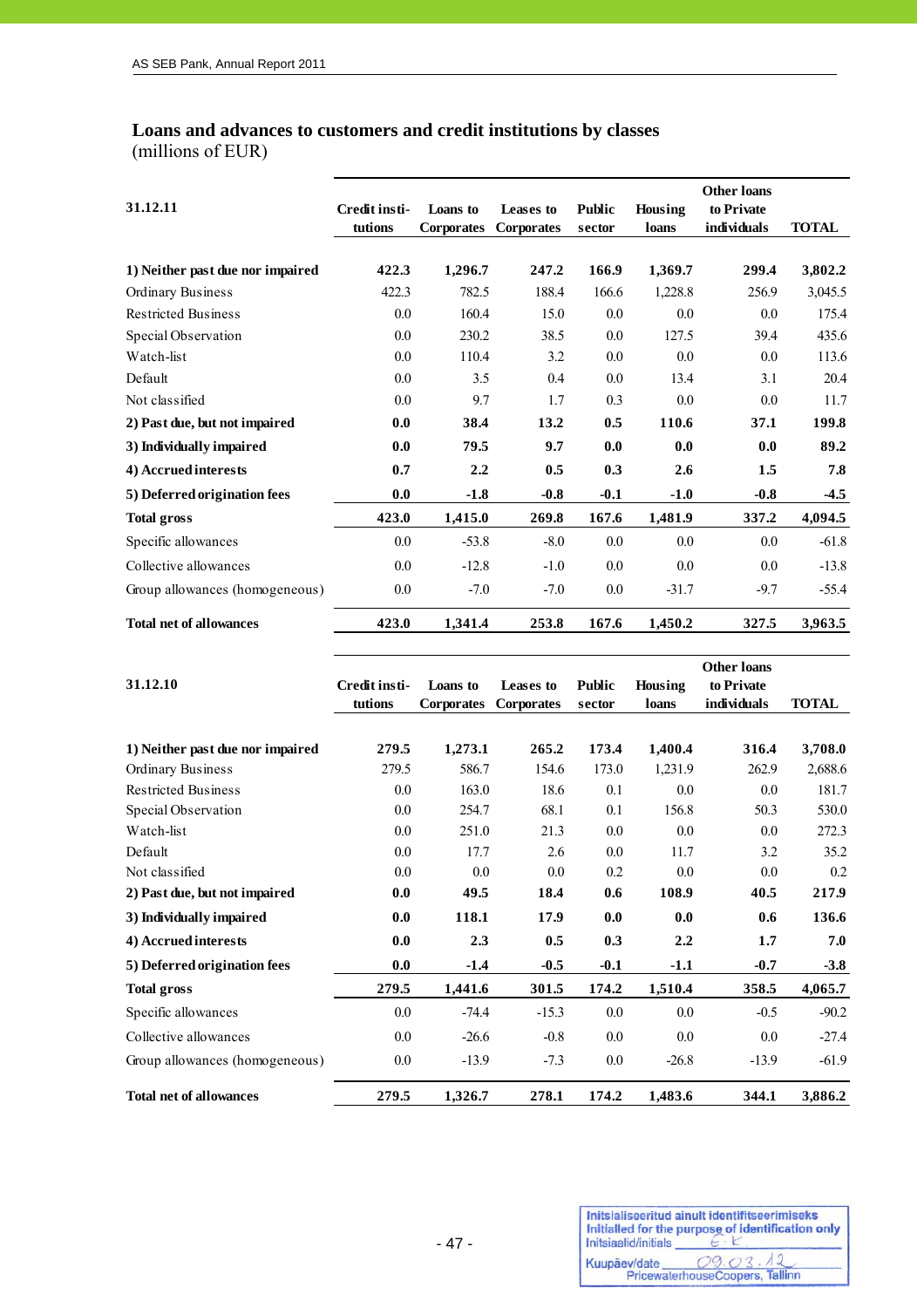#### **Quality of loans by classes**

(millions of EUR)

j

| 31.12.11                        | Credit insti- | Loans to          | Leases to         | <b>Public</b> | Housing | <b>Other loans</b><br>to Private |              |
|---------------------------------|---------------|-------------------|-------------------|---------------|---------|----------------------------------|--------------|
|                                 | tutions       | <b>Corporates</b> | <b>Corporates</b> | sector        | loans   | individuals                      | <b>TOTAL</b> |
| Normal loans                    | 422.3         | 1,335.1           | 260.4             | 167.4         | 1,480.3 | 336.5                            | 4,002.0      |
| Impaired non-performing*        | 0.0           | 76.5              | 9.1               | 0.0           | 0.0     | 0.0                              | 85.6         |
| Impaired performing**           | 0.0           | 3.0               | 0.6               | 0.0           | 0.0     | 0.0                              | 3.6          |
| Accrued interest receivable     | 0.7           | 2.2               | 0.5               | 0.3           | 2.6     | 1.5                              | 7.8          |
| Deferred origination fees       | 0.0           | $-1.8$            | $-0.8$            | $-0.1$        | $-1.0$  | $-0.8$                           | $-4.5$       |
|                                 | 423.0         | 1,415.0           | 269.8             | 167.6         | 1,481.9 | 337.2                            | 4,094.5      |
| Specific allowances             | 0.0           | $-53.8$           | $-8.0$            | 0.0           | 0.0     | 0.0                              | $-61.8$      |
| Collective and group allowances | 0.0           | $-19.8$           | $-8.0$            | 0.0           | $-31.7$ | $-9.7$                           | $-69.2$      |
|                                 | 423.0         | 1.341.4           | 253.8             | 167.6         | 1.450.2 | 327.5                            | 3.963.5      |

| 31.12.10                        | Credit insti- | Loans to   | Leases to         | <b>Public</b> | Housing      | Other loans<br>to Private |              |
|---------------------------------|---------------|------------|-------------------|---------------|--------------|---------------------------|--------------|
|                                 | tutions       | Corporates | <b>Corporates</b> | sector        | <b>loans</b> | <i>individuals</i>        | <b>TOTAL</b> |
| Normal loans                    | 279.5         | 1,322.6    | 283.6             | 174.0         | 1,509.3      | 357.0                     | 3,926.0      |
| Impaired non-performing*        | 0.0           | 107.0      | 16.9              | 0.0           | 0.0          | 0.5                       | 124.4        |
| Impaired performing**           | 0.0           | 11.1       | 1.0               | 0.0           | 0.0          | 0.0                       | 12.1         |
| Accrued interest receivable     | 0.0           | 2.3        | 0.5               | 0.3           | 2.2          | 1.7                       | 7.0          |
| Deferred origination fees       | 0.0           | $-1.4$     | $-0.5$            | $-0.1$        | $-1.1$       | $-0.7$                    | $-3.8$       |
|                                 | 279.5         | 1,441.6    | 301.5             | 174.2         | 1,510.4      | 358.5                     | 4,065.7      |
| Specific allowances             | 0.0           | $-74.4$    | $-15.3$           | 0.0           | 0.0          | $-0.5$                    | $-90.2$      |
| Collective and group allowances | 0.0           | $-40.5$    | $-8.1$            | 0.0           | $-26.8$      | $-13.9$                   | $-89.3$      |
|                                 | 279.5         | 1.326.7    | 278.1             | 174.2         | 1.483.6      | 344.1                     | 3.886.2      |

\* Impaired non-performing loan: The loan is past due and the expected cash flow from the collateral does not cover both principal and accrued interest and penalty fees.

\*\* Impaired performing loan: The bank has determined that the expected cash flow from the collateral does not cover both principal and accrued interest and penalty fee and there has been identified an incurred loss event, but no payments are yet past due more than 60 days.

Late processing and other administrative delays on the side of the borrower can lead to a financial asset being past due put not impaired. Therefore loans and advances less than 60 days past due are not usually considered impaired, unless other information is available to indicate the contrary. Also not all impaired loans and advances are past due.

| Initsiaalid/initials | Initsialiseeritud ainult identifitseerimiseks<br>Initialled for the purpose of identification only |
|----------------------|----------------------------------------------------------------------------------------------------|
| Kuupäev/date         | 09.03<br>PricewaterhouseCoopers, Tallinn                                                           |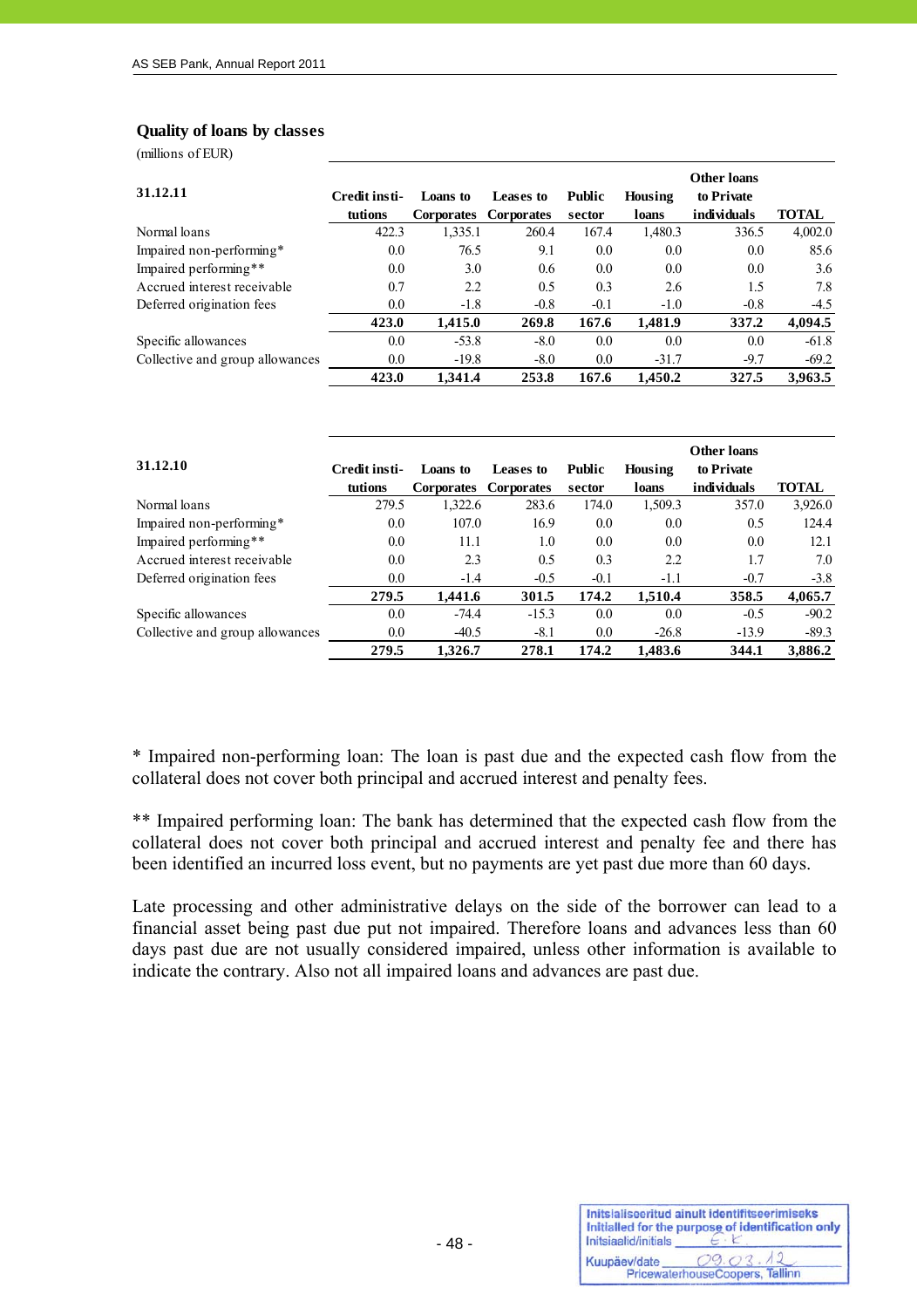| 31.12.11       | Credit insti-<br>tutions | Loans to<br><b>Corporates</b> | Leases to<br>Corporates | <b>Public</b><br>sector | Housing<br>loans | <b>Other loans</b><br>to Private<br>individuals | <b>Accrued</b><br>interest<br>receivable | <b>TOTAL</b> |
|----------------|--------------------------|-------------------------------|-------------------------|-------------------------|------------------|-------------------------------------------------|------------------------------------------|--------------|
| $<$ 30 days    | 0.0                      | 14.5                          | 4.6                     | 0.5                     | 52.5             | 12.1                                            | 0.2                                      | 84.4         |
| incl. impaired | 0.0                      | 1.2                           | 0.0                     | 0.0                     | 0.0              | 0.0                                             |                                          | 1.2          |
| $30 < 60$ days | 0.0                      | 4.7                           | 1.0                     | 0.0                     | 9.1              | 2.4                                             | 0.1                                      | 17.3         |
| incl. impaired | 0.0                      | 0.3                           | 0.1                     | 0.0                     | 0.0              | 0.0                                             |                                          | 0.4          |
| over 60 days   | 0.0                      | 97.0                          | 16.8                    | 0.0                     | 49.1             | 22.6                                            | 7.1                                      | 192.6        |
| incl. impaired | 0.0                      | 76.3                          | 9.1                     | 0.0                     | 0.0              | 0.0                                             |                                          | 85.4         |
|                | 0.0                      | 116.2                         | 22.4                    | 0.5                     | 110.7            | 37.1                                            | 7.4                                      | 294.3        |
| 31.12.10       | Credit insti-            | Loans to                      | Leases to               | <b>Public</b>           | Housing          | <b>Other loans</b><br>to Private                | <b>Accrued</b><br>interest               |              |
|                | tutions                  | <b>Corporates</b>             | <b>Corporates</b>       | sector                  | loans            | individuals                                     | receivable                               | <b>TOTAL</b> |
| $\leq$ 30 days | 0.0                      | 20.6                          | 9.1                     | 0.6                     | 48.8             | 12.2                                            | 0.2                                      | 91.5         |
| incl. impaired | 0.0                      | 1.8                           | 0.6                     | 0.0                     | 0.0              | 0.0                                             |                                          | 2.4          |
| $30 < 60$ days | 0.0                      | 6.0                           | 2.5                     | 0.0                     | 9.0              | 3.8                                             | 0.1                                      | 21.4         |
| incl. impaired | 0.0                      | 2.1                           | 0.4                     | 0.0                     | 0.0              | 0.0                                             |                                          | 2.5          |
| over 60 days   | 0.0                      | 137.8                         | 24.1                    | 0.0                     | 51.1             | 25.0                                            | 7.2                                      | 245.2        |
| incl. impaired | 0.0                      | 104.9                         | 15.7                    | 0.0                     | 0.0              | 0.6                                             |                                          | 121.2        |
|                | 0.0                      | 164.4                         | 35.7                    | 0.6                     | 108.9            | 41.0                                            | 7.5                                      | 358.1        |

## **Past due by maturity period of overdue by classes**  (millions of EUR)

The table indicates the total exposure of the credit where part is overdue as of 31.12.11.

Group is calculating interest income from loans with 60 days or more overdue based on cash received. Until 60 days overdue limit has not been breached interest income is recognized continuously based on contractual rate. The difference comparing to full effective interest income recognition was estimated for 2011 and 2010 to result in immaterial misstatement.

| Initsiaalid/initials | Initsialiseeritud ainult identifitseerimiseks<br>Initialled for the purpose of identification only |
|----------------------|----------------------------------------------------------------------------------------------------|
| Kuupäev/date         | 09.03<br>PricewaterhouseCoopers, Tallinn                                                           |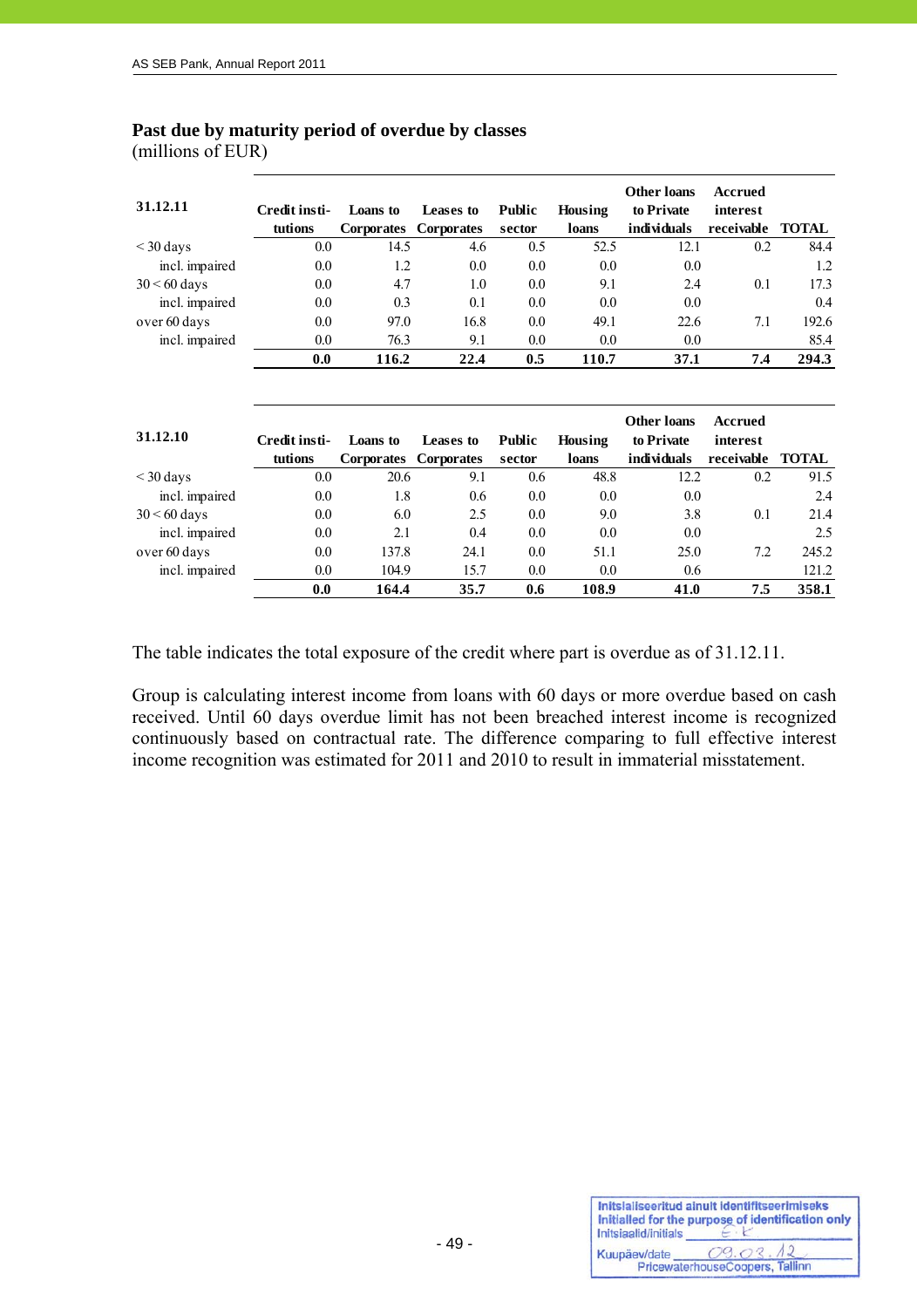| (millions of EUR)                                           |          |          |
|-------------------------------------------------------------|----------|----------|
|                                                             | 31.12.11 | 31.12.10 |
| Loans and advances to credit institutions and central bank  | 472.5    | 595.7    |
| Loans and advances to customers                             | 3,671.5  | 3,786.1  |
| Financial assets held for trading                           |          |          |
| Debt securities                                             | 1.3      | 1.4      |
| Derivative financial instruments                            | 197      | 20.5     |
| Debt securities investment                                  | 0.0      | 0.2      |
| Other assets                                                | 19.4     | 50.2     |
|                                                             | 4,184.4  | 4,454.1  |
| Exposures related to off-balance sheet items and guarantees | 707.7    | 476.4    |
| Maximum exposure                                            | 4.892.1  | 4.930.4  |

## **Maximum exposure to credit risk before collateral held or other enhancements**

| Large exposures                                       | 31.12.11                 |                              |                          | 31.12.10                  |  |  |
|-------------------------------------------------------|--------------------------|------------------------------|--------------------------|---------------------------|--|--|
|                                                       | Number/<br><b>Amount</b> | $%$ from<br>net own<br>funds | Number/<br><b>Amount</b> | $%$ from net<br>own funds |  |  |
| Number of customers with large exposures              | 4                        |                              | 3                        |                           |  |  |
| Due from customers with large exposures (EUR mio)     | 269.1                    | 38.98                        | 167.3                    | 25.36                     |  |  |
| Due from management board members and related         |                          |                              |                          |                           |  |  |
| persons (EUR mio)                                     | 1.3                      | 0.18                         | 1.1                      | 0.16                      |  |  |
|                                                       | 270.3                    | 39.16                        | 168.3                    | 25.52                     |  |  |
| Own funds included in calculation of capital adequacy |                          |                              |                          |                           |  |  |
| (see page 66)                                         | 690.3                    |                              | 659.7                    |                           |  |  |

Large exposures contain due from central bank, credit institutions or customers (loans, interests, securities) and off-balance sheet commitments to central bank, credit institutions or customers, which may turn into claims.

The following is deducted from large exposures:

- claims to the parent company of the bank and their subsidiaries which are under the consolidated supervison of financial incpections of concerned states;

- central bank, central government and state guaranteed study loans and claims secured with deposits and securities (credit risk 0%);

- due from central bank, central government and government authorities, which belong to a group with credit risk considered at 0%;

- loans to private non-residents, secured with I rank mortgage (credit risk considered at 50%).

Large credit risk exposure is defined by the Credit Institutions Law and is the total exposure of one party or related parties to the group which exceeds 10% of the group's net own funds, 69.0 EUR mio as at 31.12.2011 (66.0 EUR mio as at 31.12.2010), see Note 2.8. All instruments where credit risk may arise to the group are taken into consideration. The limit of the total exposure of one party or related parties is 25%. As of 31.12.2011 the SEB Pank Group had 4 large risk exposures (3 large risk exposures in 31.12.2010). Total exposure of any group of related parties did not exceed the limit of 25%.

| Initsiaalid/initials | Initsialiseeritud ainult identifitseerimiseks<br>Initialled for the purpose of identification only |
|----------------------|----------------------------------------------------------------------------------------------------|
| Kuupäev/date         | 09.03<br>PricewaterhouseCoopers, Tallinn                                                           |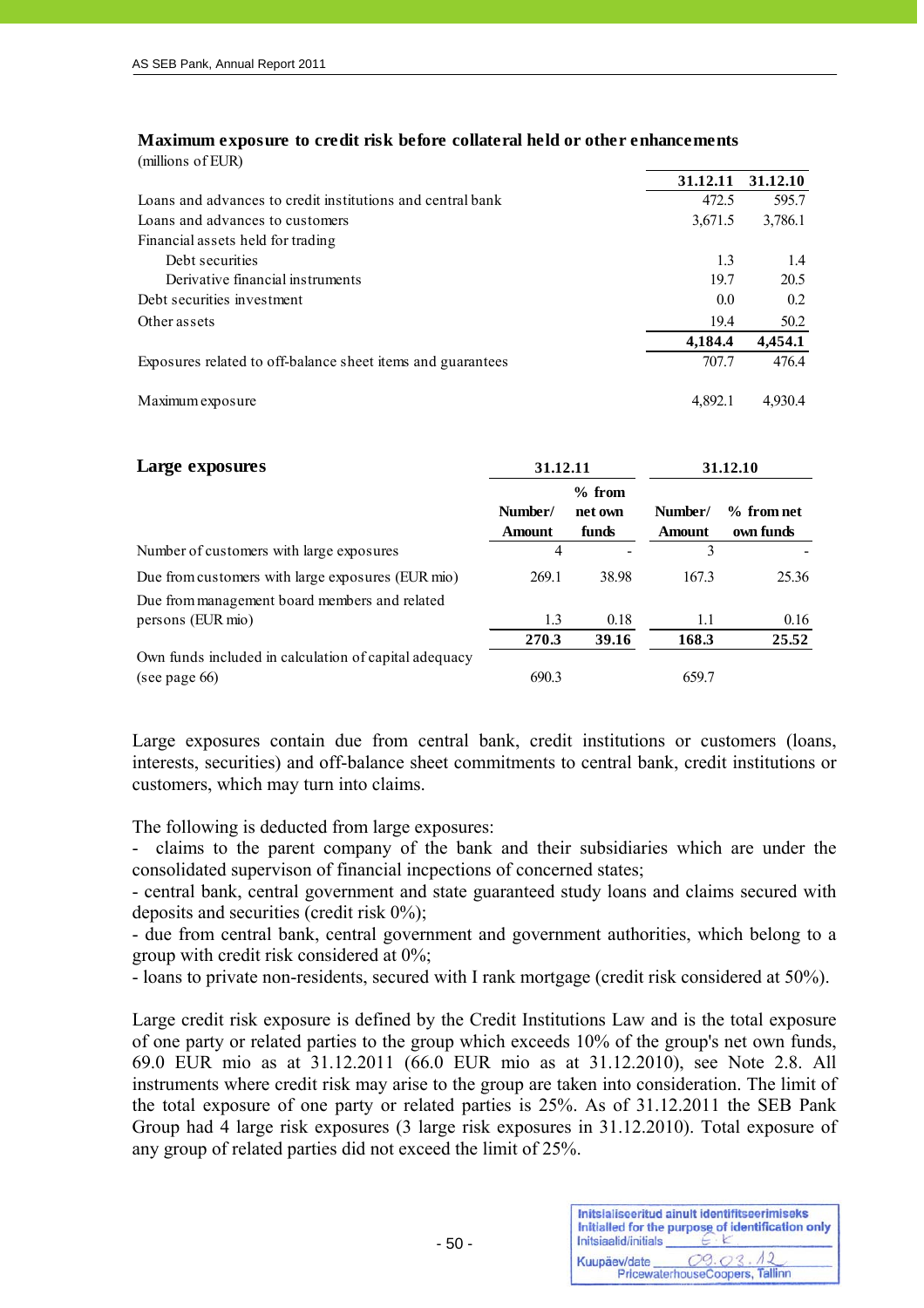## **Repossessed collateral**

j

During 2011 and 2010, the Group obtained assets by taking possession of collateral held as security as follows:

| (millions of EUR) |                 |      |  |  |
|-------------------|-----------------|------|--|--|
| Nature of assets  | Carrying amount |      |  |  |
|                   | 2011            | 2010 |  |  |
| Property          | 00              |      |  |  |

Repossessed properties are sold as soon as practicable, with the proceeds used to reduce the outstanding indebtedness. Repossessed property is classified in the consolidated statement of financial position within investment property.

## **2.3. Market risk**

Market risk is the risk of loss or reduction of future net income following changes in interest rates, foreign exchange rates, equity prices and commodity prices, including price risk in connection with the sale of assets or closing of positions.

Market risk may arise from the bank's activity at the financial markets and it has an impact on the majority of bank products: loans, deposits, securities, credit lines. AS SEB Pank measures the risks using different methods of risk valuation and management pursuant to the type of risk. Important role in risk prevention is diversification of risk assets and limitation for trading positions.

Maximum limits approved by the committees, which are in compliance with the limits set by the Bank of Estonia, form the basis for controlling and monitoring the risk of various instrument portfolios.

For positions related to market risk nominal limits are applied, which are monitored by trading portfolios on daily basis by Risk Control. Any limit breach shall be reported in accordance with the market risk regulations. In addition to the aforementioned, also scenario analysis is applied in market risk management, which is used for valuing the performance of trading positions in case of more extreme fluctuations in market variables. Stress tests can also be a tool in the limit setting process.

The overall market risks are measured by the Value at Risk (VaR) approach based on historical simulation and market risk type specific measures. Group wide measures should cover the following risk factors: interest rates, currencies, equities, commodities, credit spread, inflation and volatilities.

VaR is defined as a maximum potential loss that can arise with a certain degree of probability during a certain period of time. The Group has chosen a probability level of 99% and a tenday holding period for monitoring and reporting VaR in the trading book and the banking book. In the day-to-day risk management of trading positions, AS SEB Pank follows up limits with a 1-day time horizon. VaR model enables to effectively measure market risks associated with different instruments and the results are homogeneously comparable. Banking book tenday average VaR in 2011 was 0.5 EUR mio (2010: 0.8 EUR mio), mainly arising from

| Initsiaalid/initials | Initsialiseeritud ainult identifitseerimiseks<br>Initialled for the purpose of identification only |
|----------------------|----------------------------------------------------------------------------------------------------|
| Kuupäev/date         | 09.03<br>PricewaterhouseCoopers, Tallinn                                                           |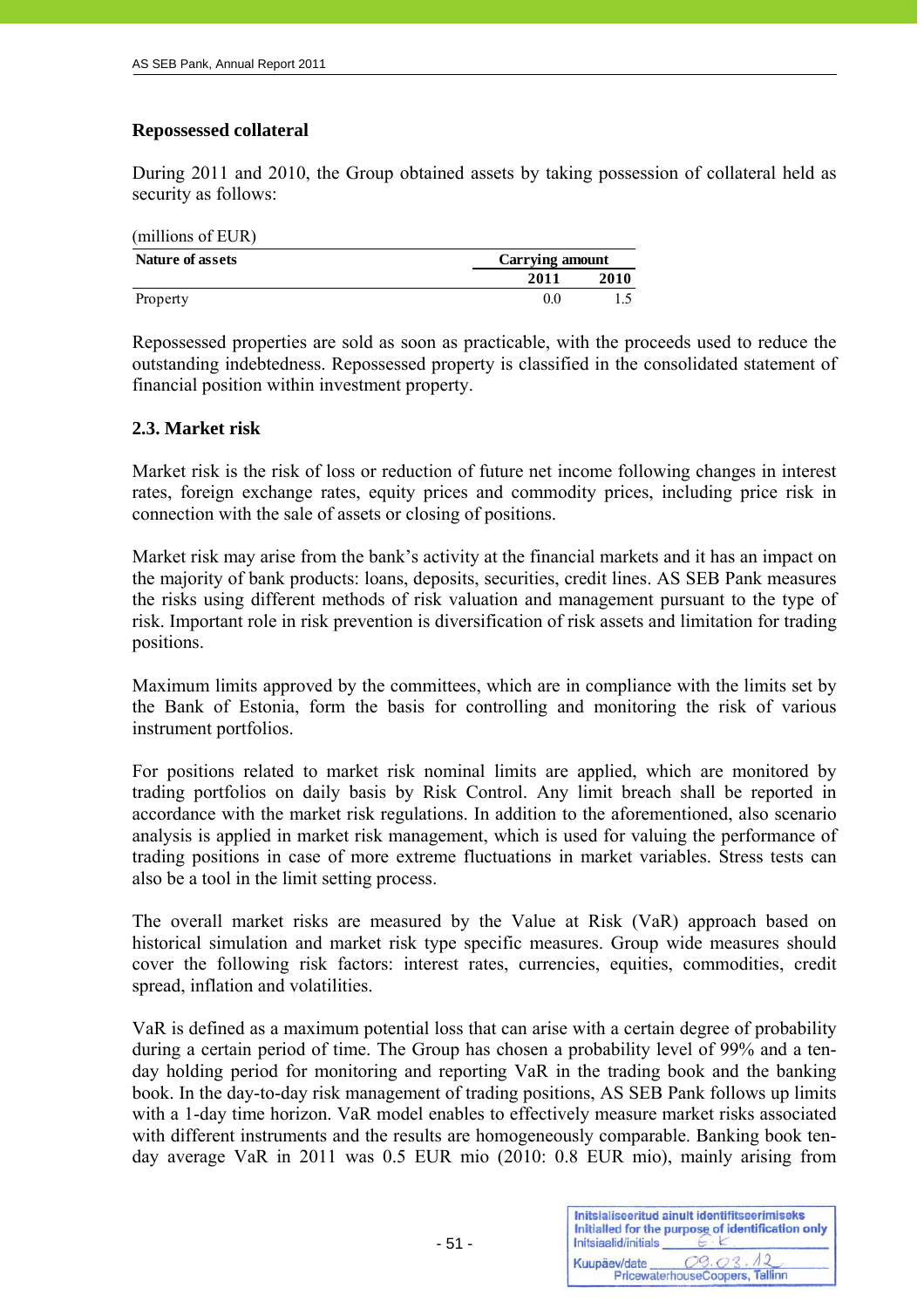interest rate risk. AS SEB Pank's trading portfolio market risk is relatively small, mainly arising from FX trading. Average trading risk 1 day VaR in 2011 was 0.02 EUR mio (2010: 0.03 EUR mio). Actual outcomes are monitored regularly to test the validity of assumptions and factors used in VaR calculation. The use of this approach does not prevent losses outside of these limits in the event of more significant market movements.

## **Value at Risk (10 day)**

(millions of EUR)

|              | Min  |    | Max 31.12.11 | 2011           | <b>Average Average</b><br>2010 |
|--------------|------|----|--------------|----------------|--------------------------------|
| Trading book | ()() | 03 | 01           | 0 <sub>1</sub> | $^{\prime}$                    |
| Banking book | 02   | 10 | 04           | 05             | 08                             |

## **2.3.1. Foreign exchange risk**

Foreign exchange risk arises both through the Bank's foreign exchange trading and because the Group's activities are carried out in various currencies. The Group's main objective for taking foreign exchange risk is to facilitate smooth foreign exchange trading for its customers and to manage the flows from customers' deals effectively. Together with the customers' deals related flows the Group manages the structural foreign exchange risk inherent in the structure of the balance sheet and earnings.

Foreign exchange positions are measured within the overall VaR framework. As a complement ALCO has set limits for open foreign currency positions by individual currencies and also on an aggregated level as a sum of long or short positions, depending of which one is higher on absolute terms. Management of open foreign currency positions is the responsibility of the Foreign Exchange department, and analysing and limit follow-up that of the Risk Control department.

| Initsiaalid/initials | Initsialiseeritud ainult identifitseerimiseks<br>Initialled for the purpose of identification only |
|----------------------|----------------------------------------------------------------------------------------------------|
| Kuupäev/date         | 09.03<br>PricewaterhouseCoopers, Tallinn                                                           |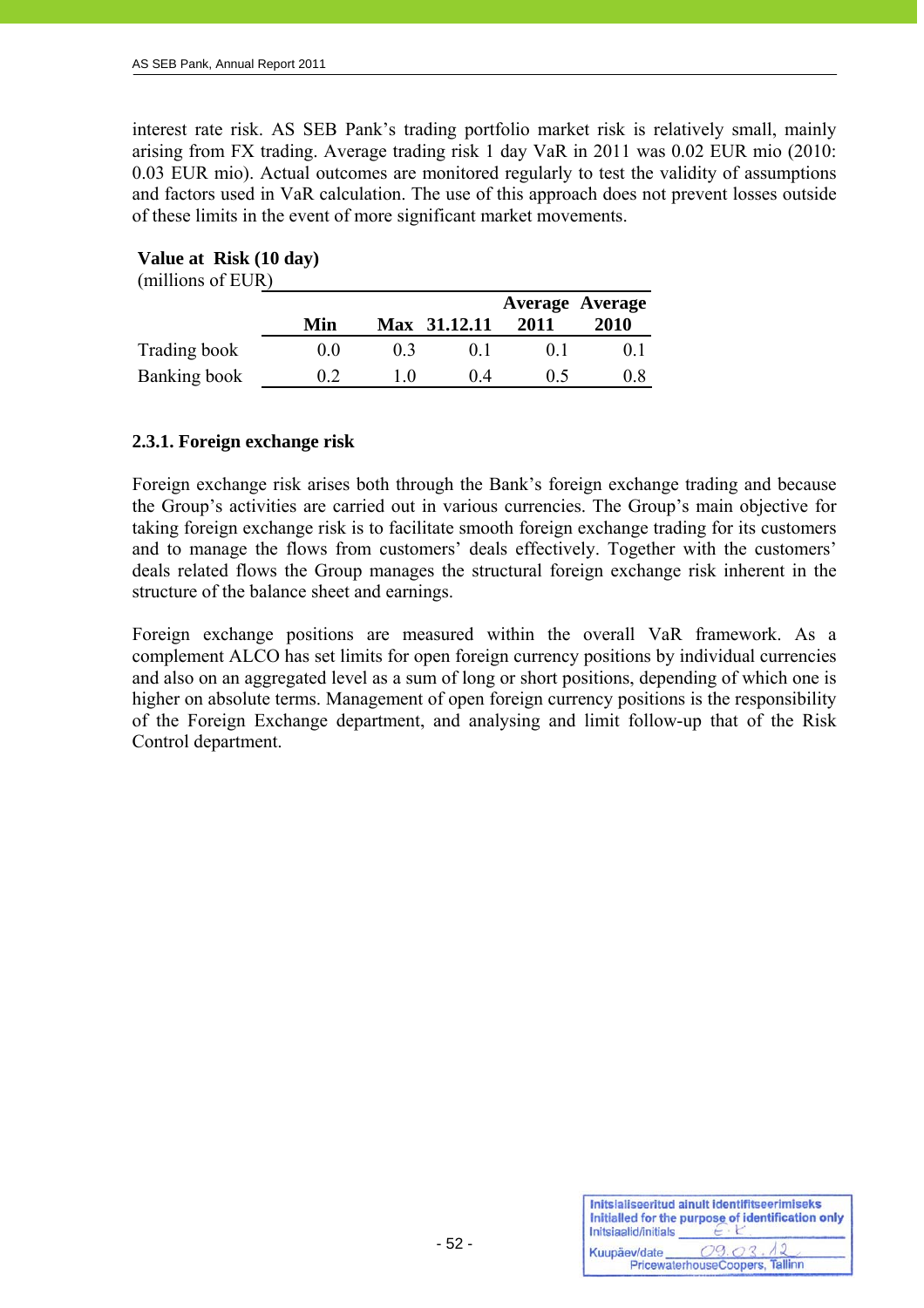The table below summarises the Group's exposure to foreign currency exchange rate risk at the reporting date.

## **Currency position**

j

(millions of EUR)

| 31.12.11                                  |     |            |            | <b>Other</b> |                       |              |  |
|-------------------------------------------|-----|------------|------------|--------------|-----------------------|--------------|--|
|                                           | EEK | <b>EUR</b> | <b>USD</b> |              | <b>SEK</b> currencies | <b>TOTAL</b> |  |
| <b>ASSETS</b>                             |     |            |            |              |                       |              |  |
| Cash and balances with central bank       | 0.2 | 82.7       | 1.4        | 1.1          | 2.8                   | 88.2         |  |
| Loans and advances to credit institutions | 0.0 | 209.4      | 169.5      | 14.8         | 29.3                  | 423.0        |  |
| Loans and advances to customers           | 0.0 | 3,519.0    | 21.0       | 0.1          | 0.4                   | 3,540.5      |  |
| Securities                                | 0.0 | 21.4       | 0.6        | 0.1          | 4.3                   | 26.4         |  |
| Other assets                              | 0.0 | 23.0       | 1.7        | 0.7          | 0.5                   | 25.9         |  |
| <b>TOTAL ASSETS</b>                       | 0.2 | 3,855.5    | 194.2      | 16.8         | 37.3                  | 4,104.0      |  |
| <b>LIABILITIES</b>                        |     |            |            |              |                       |              |  |
| Due to credit institutions                | 0.0 | 925.3      | 22.1       | 0.5          | 0.6                   | 948.5        |  |
| Deposits                                  | 0.0 | 2,178.1    | 173.4      | 14.4         | 31.0                  | 2,396.9      |  |
| Other liabilities                         | 0.0 | 113.9      | 6.9        | 2.2          | 5.3                   | 128.3        |  |
| <b>TOTAL LIABILITIES</b>                  | 0.0 | 3,217.3    | 202.4      | 17.1         | 36.9                  | 3,473.7      |  |
| Net on-balance sheet position             | 0.2 | 638.2      | $-8.2$     | $-0.3$       | 0.4                   | 630.3        |  |
| FX derivatives (notionals, due from)      | 0.0 | 43.8       | 34.8       | 4.8          | 20.7                  | 104.1        |  |
| FX derivatives (notionals due to)         | 0.0 | 55.1       | 26.9       | 4.7          | 17.1                  | 103.8        |  |

| 31.12.10                                  |            |            |            |        | Other                 |              |
|-------------------------------------------|------------|------------|------------|--------|-----------------------|--------------|
|                                           | <b>EEK</b> | <b>EUR</b> | <b>USD</b> |        | <b>SEK</b> currencies | <b>TOTAL</b> |
| <b>ASSETS</b>                             |            |            |            |        |                       |              |
| Cash and balances with central bank       | 269.3      | 82.8       | 0.5        | 0.7    | 1.8                   | 355.1        |
| Loans and advances to credit institutions | 1.5        | 246.5      | 1.6        | 12.0   | 17.9                  | 279.5        |
| Loans and advances to customers           | 584.3      | 3,014.2    | 8.1        | 0.1    | 0.0                   | 3,606.7      |
| Securities                                | 1.3        | 21.1       | 0.4        | 0.1    | 4.4                   | 27.3         |
| Other assets                              | 17.8       | 21.2       | 3.7        | 3.9    | 10.6                  | 57.2         |
| <b>TOTAL ASSETS</b>                       | 874.2      | 3,385.8    | 14.3       | 16.8   | 34.7                  | 4,325.8      |
| <b>LIABILITIES</b>                        |            |            |            |        |                       |              |
| Due to credit institutions                | 45.5       | 1,370.3    | 2.2        | 0.4    | 1.0                   | 1,419.4      |
| Deposits                                  | 1,389.3    | 594.5      | 148.2      | 10.6   | 20.1                  | 2,162.7      |
| Other liabilities                         | 11.8       | 174.6      | 6.3        | 7.2    | 12.0                  | 211.9        |
| <b>TOTAL LIABILITIES</b>                  | 1,446.6    | 2,139.4    | 156.7      | 18.2   | 33.1                  | 3,794.0      |
| Net on-balance sheet position             | $-572.4$   | 1,246.4    | $-142.4$   | $-1.4$ | 1.6                   | 531.8        |
| FX derivatives (notionals, due from)      | 0.0        | 63.2       | 170.8      | 3.1    | 53.5                  | 290.6        |
| FX derivatives (notionals due to)         | 0.0        | 214.0      | 28.5       | 1.5    | 46.9                  | 290.9        |

FX derivative assets and liabilities include currency-related derivatives and are shown here in their contractual nominal value. Net currency position was under 2% level of net own funds, 13.8 EUR mio as at 31.12.2011 (13.2 EUR mio as at 31.12.2010). Net position is calculated without EEK and EUR in Estonia because EEK was pegged to EUR at 15.6466 EEK : 1 EUR.

| Initsiaalid/initials | Initsialiseeritud ainult identifitseerimiseks<br>Initialled for the purpose of identification only |
|----------------------|----------------------------------------------------------------------------------------------------|
| Kuupäev/date         | 09.03<br>PricewaterhouseCoopers, Tallinn                                                           |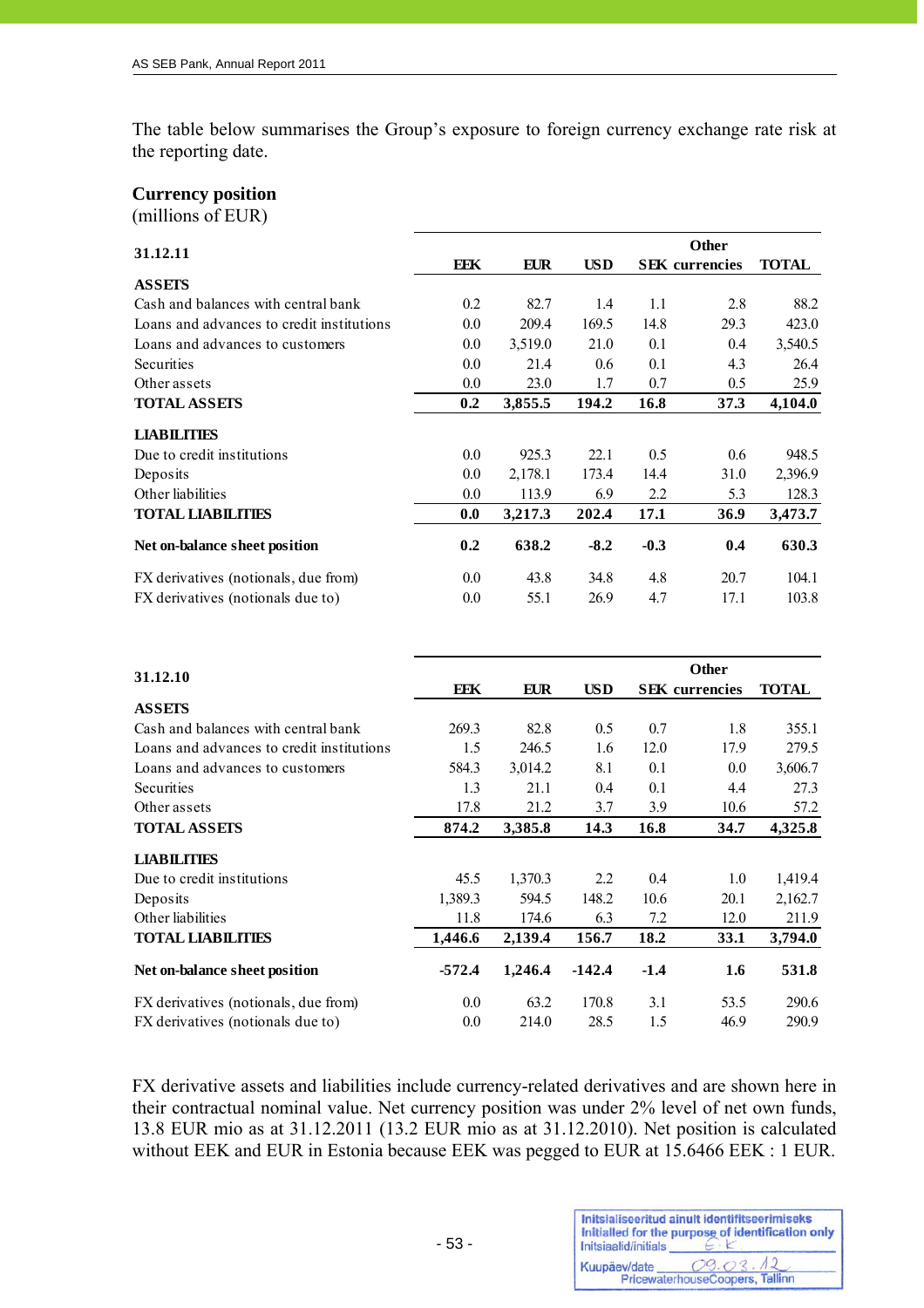## **2.3.2. Interest rate risk**

Interest rate risk is the risk of loss or reduction of future net income following changes in interest rates, including price risk in connection with the sale of assets or closing of positions. To measure and limit interest rate risk the Group uses the VaR method, supplemented with Delta1% method.

The Group uses Delta1% methodology for measuring the ALM (assets-liability mismatch) risk, arising from the structure of interest earning assets and interest bearing liabilities. Delta1% is defined as the change in market value arising from an adverse one percentage unit parallel shift in all interest rates in each currency. Delta1% method enables to effectively measure the impact of interest rate changes to interest bearing assets and liabilities. Delta1% limit is monitored as a negative or positive net position respectively, depending of which one is higher. Delta1% should be kept within the limit set by ALCO. Daily management of interest rate risk is the responsibility of the Treasury, and analysing that of the Risk Control department.

As per year end, Delta1% was -2.7 EUR mio (2010: -2.8 EUR mio). 2011 average Delta1% was -3.9 EUR mio (2010: -2.6 EUR mio). The Group Delta1% has been negative which means that the average duration of interest bearing assets is higher than average duration of interest bearing liabilities and the Group is more exposed to interest rate increase. The biggest contributors to the Delta1% figure are loans from the asset side and deposits and funding from the parent company from the liabilities side which balance the mismatch from loans. Further information on interest rate sensitivity can be found through table below "Interest earning assets and interest bearing liabilities by interest repricing period".

AS SEB Pank has been keeping assets-liabilities mismatch at relatively low level. Flexibility to assets-liabilities mismatch management is assured by the possibility to adjust funding from parent company.

The next table summarises the Group exposure to interest rate risk. It includes the Group's financial assets and liabilities at carrying amounts, categorised by the earlier of contractual repricing or maturity date.

| Initsiaalid/initials | Initsialiseeritud ainult identifitseerimiseks<br>Initialled for the purpose of identification only |
|----------------------|----------------------------------------------------------------------------------------------------|
| Kuupäev/date         | 09.03<br>PricewaterhouseCoopers, Tallinn                                                           |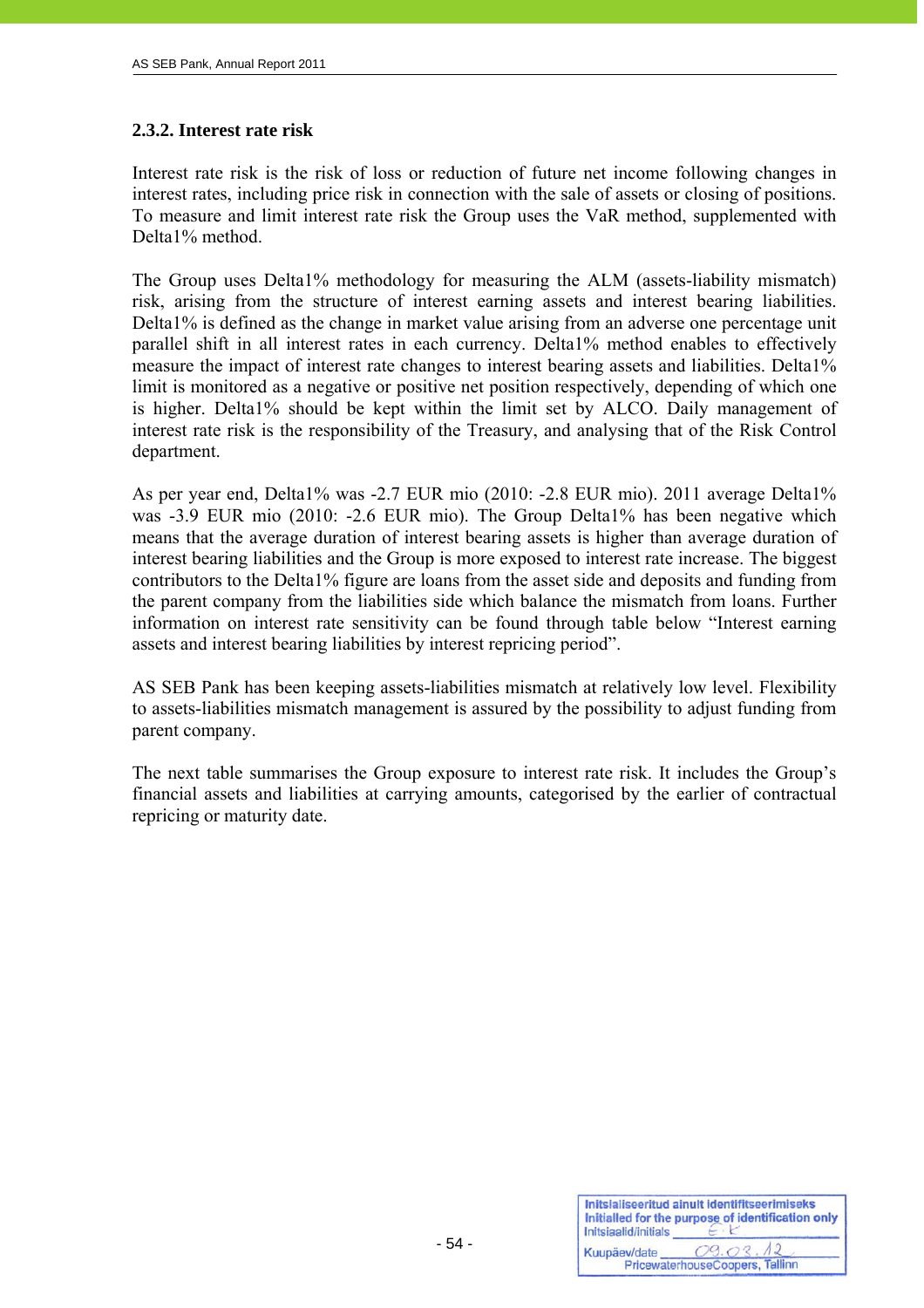# **Interest earning assets and interest bearing liabilities by interest fixation period**  (millions of EUR)

| 31.12.11                     |          |         |         |         |         |        |              | <b>Statement of</b> |
|------------------------------|----------|---------|---------|---------|---------|--------|--------------|---------------------|
|                              | $\leq 1$ | $1-3$   | $3-12$  | $1 - 2$ | $2 - 5$ | Over 5 |              | financial           |
| <b>ASSETS</b>                | month    | months  | months  | years   | years   | years  | <b>Total</b> | position            |
| Due from central bank        | 49.4     | 0.0     | 0.0     | 0.0     | 0.0     | 0.0    | 49.4         | 49.5                |
| Due from credit institutions | 243.3    | 60.1    | 118.9   | 0.0     | 0.0     | 0.0    | 422.3        | 423.0               |
| Due from customers           | 1,091.0  | 1,175.3 | 1,011.3 | 57.7    | 98.6    | 104.1  | 3,538.0      | 3,540.5             |
| Securities                   | 1.2      | 0.0     | 1.0     | 0.0     | 0.0     | 0.0    | 2.2          | 1.2                 |
| <b>TOTAL ASSETS</b>          | 1,384.9  | 1,235.4 | 1,131.2 | 57.7    | 98.6    | 104.1  | 4,011.9      | 4,014.2             |
| <b>LIABILITIES</b>           |          |         |         |         |         |        |              |                     |
| Due to credit institutions   | 141.7    | 280.9   | 423.3   | 41.5    | 54.6    | 1.3    | 943.3        | 948.5               |
| Due to customers             | 1,848.8  | 162.3   | 321.1   | 30.3    | 13.9    | 0.8    | 2,377.2      | 2,378.8             |
| Lending funds                | 0.6      | 0.3     | 0.7     | 0.9     | 4.2     | 11.4   | 18.1         | 18.1                |
| Subordinated liabilities     | 0.0      | 0.0     | 0.0     | 50.0    | 0.0     | 0.0    | 50.0         | 50.1                |
| <b>TOTAL LIABILITIES</b>     | 1,991.1  | 443.5   | 745.1   | 122.7   | 72.7    | 13.5   | 3,388.6      | 3,395.5             |
|                              |          |         |         |         |         |        |              |                     |
| Total interest repricing gap |          |         |         |         |         |        |              |                     |
| of on-balance sheet position | $-606.2$ | 791.9   | 386.1   | $-65.0$ | 25.9    | 90.6   | 623.3        | 618.7               |
| Derivative assets            | 110.2    | 12.0    | 8.5     | 7.4     | 7.0     | 1.1    | 146.2        | 19.7                |
| Irrevocable and revocable    |          |         |         |         |         |        |              |                     |
| interest related assets      | 0.0      | 0.0     | 0.0     | 0.0     | 6.5     | 0.0    | 6.5          | 0.0                 |
| Derivative liabilities       | 110.0    | 12.0    | 8.5     | 7.4     | 7.0     | 1.1    | 146.0        | 20.5                |
| Irrevocable and revocable    |          |         |         |         |         |        |              |                     |
| interest related liabilities | 69.0     | 58.3    | 204.1   | 24.8    | 2.6     | 1.0    | 359.8        | 0.0                 |
|                              |          |         |         |         |         |        |              |                     |
| Total interest repricing gap | $-675.0$ | 733.6   | 182.0   | $-89.8$ | 29.8    | 89.6   | 270.2        | 617.9               |

Table includes only interest earning assets and interest bearing liabilities. Also the table does not include the liabilities from factoring (Note 26), commissions for loans and discounting of deposits.

| Initsiaalid/initials | Initsialiseeritud ainult identifitseerimiseks<br>Initialled for the purpose of identification only |
|----------------------|----------------------------------------------------------------------------------------------------|
| Kuupäev/date         | 09.03<br>PricewaterhouseCoopers, Tallinn                                                           |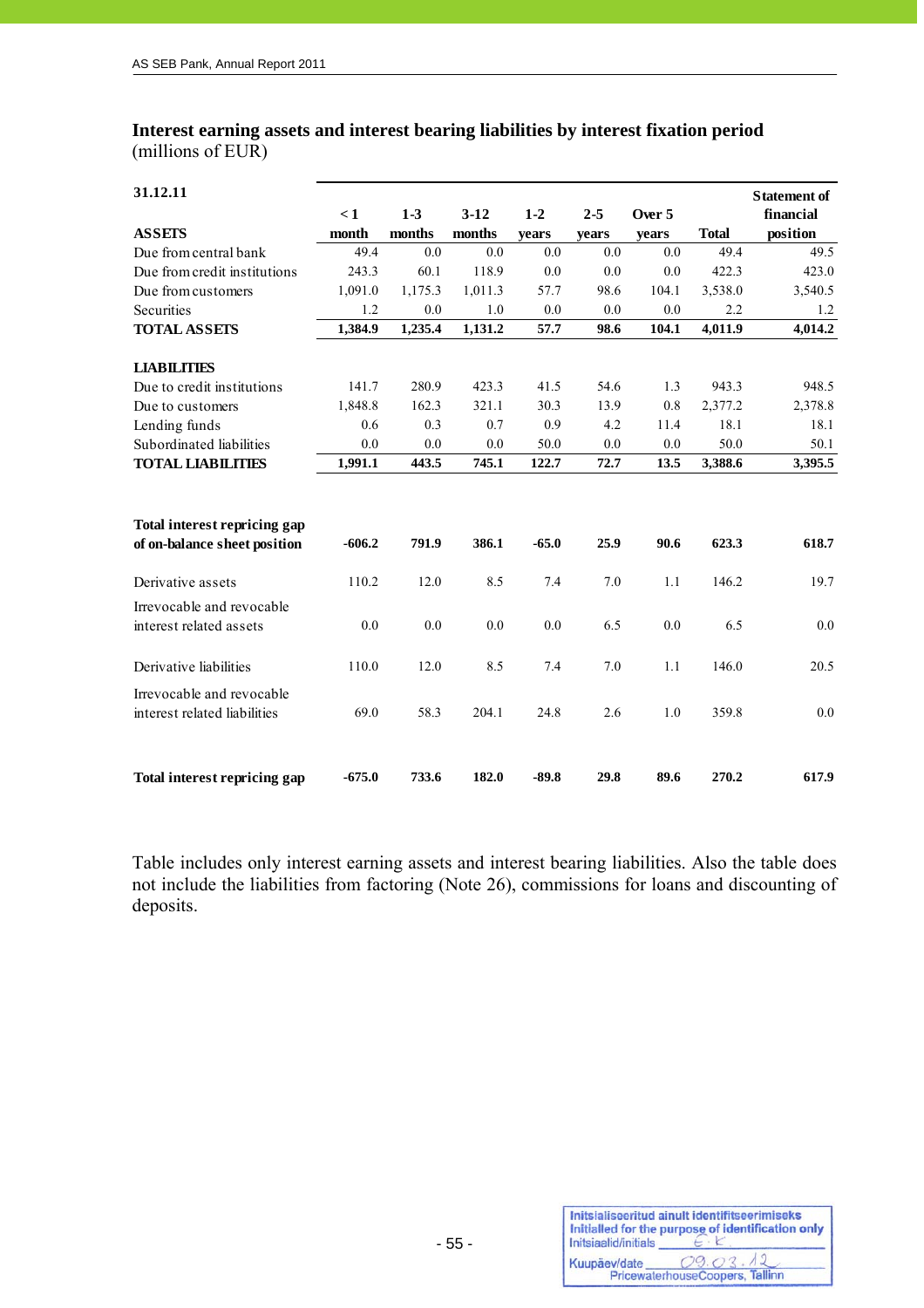| 31.12.10                     |          |         |         |         |         |        |              | <b>Statement of</b> |
|------------------------------|----------|---------|---------|---------|---------|--------|--------------|---------------------|
|                              | $\leq 1$ | $1 - 3$ | $3-12$  | $1 - 2$ | $2 - 5$ | Over 5 |              | financial           |
| <b>ASSETS</b>                | month    | months  | months  | years   | years   | years  | <b>Total</b> | position            |
| Due from central bank        | 316.1    | 0.0     | 0.0     | 0.0     | 0.0     | 0.0    | 316.1        | 316.2               |
| Due from credit institutions | 262.5    | 0.0     | 17.0    | 0.0     | 0.0     | 0.0    | 279.5        | 279.5               |
| Due from customers           | 1,151.2  | 1,100.8 | 985.4   | 78.6    | 144.6   | 143.0  | 3,603.6      | 3,606.7             |
| Securities                   | 1.4      | 0.0     | 0.0     | 2.7     | 0.0     | 0.0    | 4.1          | 1.5                 |
| <b>TOTAL ASSETS</b>          | 1,731.2  | 1,100.8 | 1,002.4 | 81.3    | 144.6   | 143.0  | 4,203.3      | 4,203.9             |
| <b>LIABILITIES</b>           |          |         |         |         |         |        |              |                     |
| Due to credit institutions   | 434.2    | 276.5   | 607.3   | 47.5    | 45.5    | 1.8    | 1,412.8      | 1,419.4             |
| Due to customers             | 1,789.9  | 104.5   | 178.8   | 36.7    | 35.4    | 4.4    | 2,149.7      | 2,149.4             |
| Lending funds                | 0.1      | 0.3     | 1.0     | 0.6     | 3.9     | 7.4    | 13.3         | 13.3                |
| Subordinated liabilities     | 0.0      | 0.0     | 117.0   | 0.0     | 0.0     | 0.0    | 117.0        | 117.2               |
| <b>TOTAL LIABILITIES</b>     | 2,224.2  | 381.3   | 904.1   | 84.8    | 84.8    | 13.6   | 3,692.8      | 3,699.3             |
|                              |          |         |         |         |         |        |              |                     |
| Total interest repricing gap |          |         |         |         |         |        |              |                     |
| of on-balance sheet position | $-493.0$ | 719.5   | 98.3    | $-3.5$  | 59.8    | 129.4  | 510.5        | 504.6               |
| Derivative assets            | 297.8    | 44.7    | 50.2    | 15.8    | 11.3    | 1.6    | 421.4        | 20.5                |
| Irrevocable and revocable    |          |         |         |         |         |        |              |                     |
| interest related assets      | 0.0      | 0.0     | 0.0     | 0.0     | 12.5    | 0.0    | 12.5         | 0.0                 |
| Derivative liabilities       | 298.1    | 44.8    | 50.1    | 15.8    | 11.3    | 1.6    | 421.7        | 22.3                |
| Irrevocable and revocable    |          |         |         |         |         |        |              |                     |
| interest related liabilities | 54.6     | 34.4    | 159.3   | 15.1    | 11.9    | 3.5    | 278.8        | 0.0                 |
| Total interest repricing gap | $-547.9$ | 685.0   | $-60.9$ | $-18.6$ | 60.4    | 125.9  | 243.9        | 502.8               |
|                              |          |         |         |         |         |        |              |                     |

# **2.3.3. Equity price risk**

Equity price risk arises within market making and trading in equities and related instruments. In 2011 AS SEB Pank did not have any risks open in equity trading portfolio.

| Initsiaalid/initials | Initsialiseeritud ainult identifitseerimiseks<br>Initialled for the purpose of identification only |
|----------------------|----------------------------------------------------------------------------------------------------|
| Kuupäev/date         | 09.03<br>PricewaterhouseCoopers, Tallinn                                                           |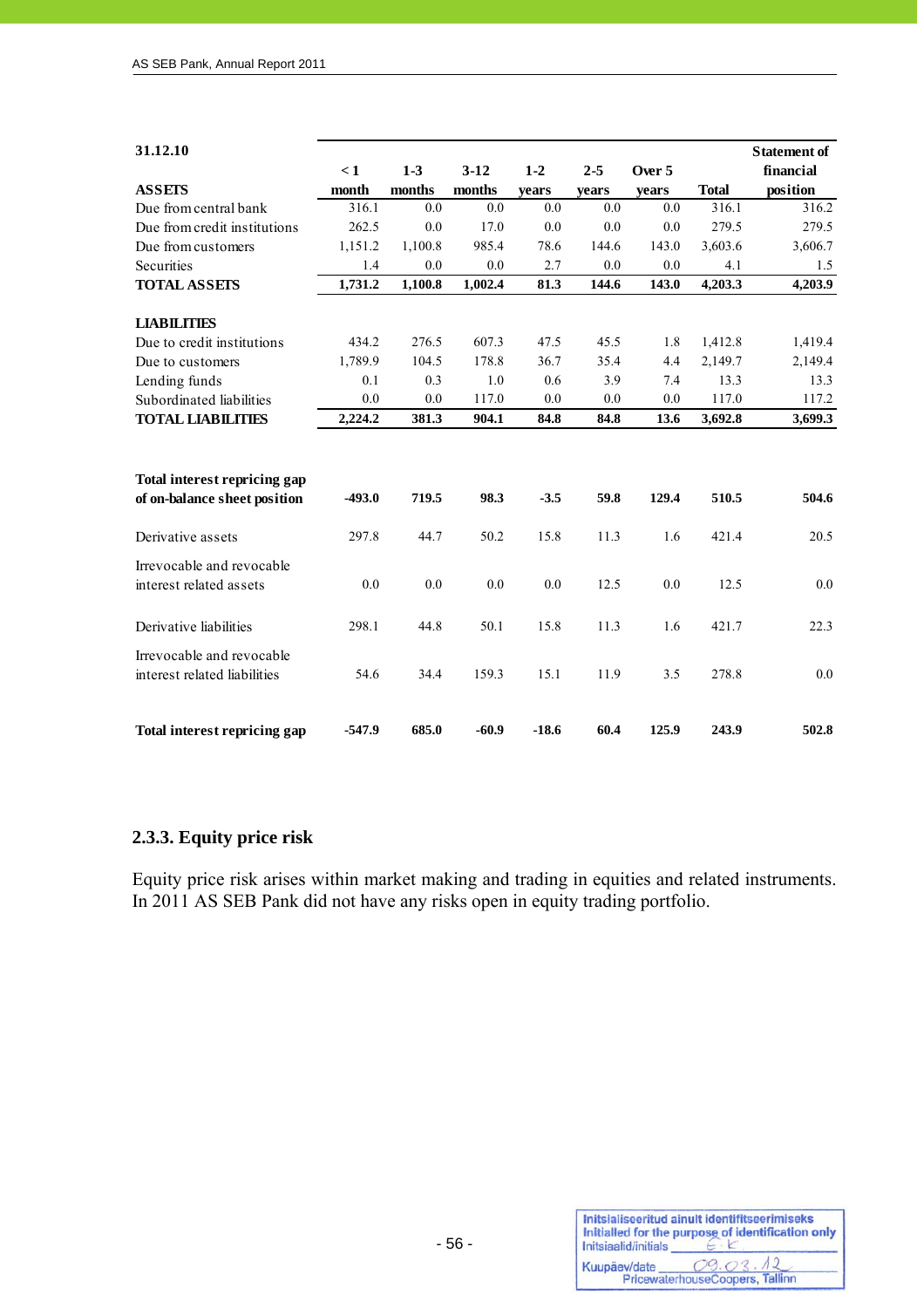## **2.4. Concentration of risks**

# (millions of EUR)

j

**Geographic concentration of assets and liabilities** 

|                      | 511.2                    | 3,540.5           | 26.4            | 25.9             | 4,104.0         | 948.5             | 2,378.8        | 146.4                | 3,473.7              | 707.6                     |
|----------------------|--------------------------|-------------------|-----------------|------------------|-----------------|-------------------|----------------|----------------------|----------------------|---------------------------|
| Other countries      | 0.1                      | 0.6               | 0.2             | 4.7              | 5.6             | 0.1               | 159.8          | 6.1                  | 166.0                | 0.0                       |
| Other Eastern Europe | 0.7                      | 0.0               | 0.2             | 0.0 <sub>1</sub> | 0.9             | 0.0               | 1.9            | 0.0                  | 1.9                  | 0.0                       |
| Other Western Europe | 5.1                      | 18.1              | 0.0             | 0.1              | 23.3            | 2.2               | 14.8           | 0.0                  | 17.0                 | 1.1                       |
| Netherlands          | 0.0                      | 0.5               | 0.0             | 0.0 <sub>1</sub> | 0.5             | 0.0               | 1.3            | 0.0                  | 1.3                  | 0.0                       |
| Luxembourg           | 1.1                      | 0.0               | 0.0             | 0.4              | 1.5             | 0.1               | 0.0            | 0.0                  | 0.1                  | 0.0                       |
| Lithuania            | 1.5                      | 0.0               | 0.0             | 0.1              | 1.6             | 0.3               | 2.1            | 0.0 <sub>l</sub>     | 2.4                  | 0.0                       |
| Latvia               | 5.2                      | 0.1               | 0.0             | 0.0 <sub>1</sub> | 5.3             | 17.7              | 1.8            | 0.0 <sub>l</sub>     | 19.5                 | 0.0                       |
| Finland              | 0.0                      | 19.2              | 0.0             | 0.5              | 19.7            | 0.0               | 8.1            | 0.4                  | 8.5                  | 2.0                       |
| Japan                | 0.0                      | 0.0               | 0.0             | 0.0 <sub>1</sub> | 0.0             | 0.0               | 0.4            | 0.0                  | 0.4                  | 0.0                       |
| Canada               | 0.0                      | 0.0               | 0.0             | 0.0              | 0.0             | 0.0               | 0.8            | 0.0                  | 0.8                  | 0.0                       |
| <b>United States</b> | 2.8                      | 0.8               | 0.5             | 0.0 <sub>1</sub> | 4.1             | 0.2               | 51.9           | 0.0                  | 52.1                 | 0.1                       |
| Germany              | 0.2                      | 0.2               | 0.0             | 0.0 <sub>1</sub> | 0.4             | 33.2              | 2.3            | 0.0                  | 35.5                 | 7.4                       |
| Russia               | 2.5                      | 0.4               | 0.0             | 0.0 <sub>1</sub> | 2.9             | 0.4               | 17.2           | 0.0                  | 17.6                 | 0.1                       |
| United Kingdom       | 0.4                      | 2.2               | 0.3             | 0.0 <sub>1</sub> | 2.9             | 6.9               | 17.8           | 0.1                  | 24.8                 | 0.2                       |
| Estonia              | 88.3                     | 3,496.8           | 22.1            | 19.8             | 3,627.0         | 24.6              | 2,088.8        | 73.0                 | 2,186.4              | 695.4                     |
| Sweden               | 403.3                    | 1.6               | 3.1             | 0.3              | 408.3           | 862.8             | 9.8            | 66.8                 | 939.4                | 1.3                       |
|                      | credit<br>institutions   | to custo-<br>mers | Securi-<br>ties | Other<br>assets  | Total<br>assets | institu-<br>tions | custo-<br>mers | Other<br>liabilities | Total<br>liabilities | Contingent<br>liabilities |
|                      | advances to              | advances          |                 |                  |                 | credit            | Due to         |                      |                      |                           |
| 31.12.11             | bank, loans<br>and       | Loans<br>and      |                 |                  |                 | Due to to         |                |                      |                      |                           |
|                      | balances<br>with central |                   |                 |                  |                 |                   |                |                      |                      |                           |
|                      | Cash,                    |                   |                 |                  |                 |                   |                |                      |                      |                           |
|                      |                          |                   |                 |                  |                 |                   |                |                      |                      |                           |

| 31.12.10             | Cash,<br>balances<br>with central<br>bank, loans<br>and<br>advances to<br>credit | Loans<br>and<br>advances<br>to custo- | Securi- | Other  | Total   | Due to to<br>credit<br>institu- | Due to<br>custo- | Other            | Total       | Contingent  |
|----------------------|----------------------------------------------------------------------------------|---------------------------------------|---------|--------|---------|---------------------------------|------------------|------------------|-------------|-------------|
|                      | institutions                                                                     | mers                                  | ties    | assets | assets  | tions                           | mers             | liabilities      | liabilities | liabilities |
| Sweden               | 258.5                                                                            | 2.2                                   | 5.6     | 0.3    | 266.6   | 1,324.0                         | 9.6              | 132.2            | 1,465.8     | 1.2         |
| Estonia              | 355.2                                                                            | 3,568.9                               | 21.2    | 47.9   | 3,993.2 | 14.6                            | 1,891.0          | 88.3             | 1,993.9     | 465.5       |
| United Kingdom       | 0.6                                                                              | 1.9                                   | 0.2     | 0.0    | 2.7     | 1.4                             | 28.3             | 0.1              | 29.8        | 0.3         |
| Russia               | 0.8                                                                              | 0.5                                   | 0.0     | 0.0    | 1.3     | 0.9                             | 15.7             | 0.0              | 16.6        | 0.1         |
| Germany              | 0.3                                                                              | 2.2                                   | 0.0     | 0.0    | 2.5     | 69.9                            | 3.5              | 0.0              | 73.4        | 5.5         |
| <b>United States</b> | 0.5                                                                              | 0.9                                   | 0.3     | 0.2    | 1.9     | 0.1                             | 24.9             | 0.0              | 25.0        | 0.1         |
| Canada               | 0.0                                                                              | 0.0                                   | 0.0     | 0.0    | 0.0     | 0.0                             | 0.7              | 0.1              | 0.8         | 0.0         |
| Japan                | 0.0                                                                              | 0.0                                   | 0.0     | 0.0    | 0.0     | 0.0                             | 0.2              | 0.0              | 0.2         | 0.0         |
| Finland              | 0.2                                                                              | 18.6                                  | 0.0     | 0.0    | 18.8    | 0.0                             | 8.5              | 0.0              | 8.5         | 2.1         |
| Latvia               | 7.0                                                                              | 0.1                                   | 0.0     | 0.0    | 7.1     | 2.4                             | 2.4              | 0.0              | 4.8         | $0.0\,$     |
| Lithuania            | 3.3                                                                              | 0.0                                   | 0.0     | 0.0    | 3.3     | 2.1                             | 1.6              | 0.0 <sub>l</sub> | 3.7         | 0.0         |
| Luxembourg           | 1.8                                                                              | 0.0                                   | 0.0     | 0.5    | 2.3     | 0.0                             | 0.0              | 0.0              | 0.0         | 0.0         |
| Netherlands          | 0.0                                                                              | 0.6                                   | 0.0     | 0.0    | 0.6     | 0.0                             | 0.2              | 0.0              | 0.2         | 0.0         |
| Other Western Europe | 5.3                                                                              | 10.1                                  | 0.0     | 0.0    | 15.4    | 3.9                             | 23.7             | 0.0              | 27.6        | 1.6         |
| Other Eastern Europe | 1.1                                                                              | 0.0                                   | 0.0     | 0.0    | 1.1     | 0.0                             | 1.6              | 0.0              | 1.6         | 0.0         |
| Other countries      | 0.0                                                                              | 0.7                                   | 0.0     | 8.3    | 9.0     | 0.1                             | 137.5            | 4.5              | 142.1       | 0.0         |
|                      | 634.6                                                                            | 3,606.7                               | 27.3    | 57.2   | 4,325.8 | 1,419.4                         | 2,149.4          | 225.2            | 3,794.0     | 476.4       |

Contingent liabilities include here guarantees and pledges, loan commitments, revocable transactions, stand-by loans, other revocable transactions and are presented in contract amount of contingent liabilities, detailed view in Note 33. Securities include here financial assets held for trading, financial assets designated at fair value through profit or loss, available-for-sale financial assets, investments in associates.

| Initsiaalid/initials | Initsialiseeritud ainult identifitseerimiseks<br>Initialled for the purpose of identification only |
|----------------------|----------------------------------------------------------------------------------------------------|
| Kuupäev/date         | 09.03<br>PricewaterhouseCoopers, Tallinn                                                           |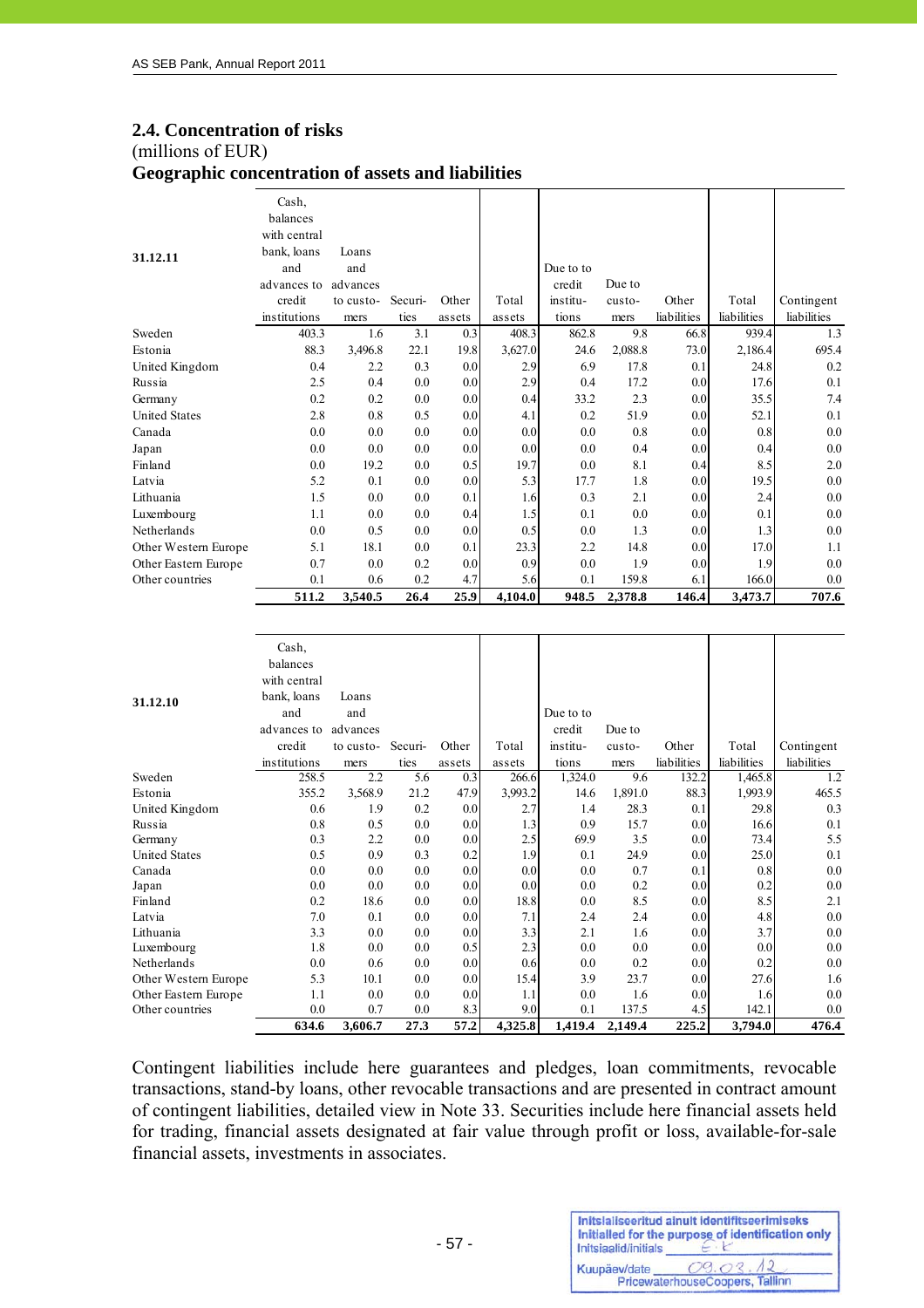# **Concentration of assets and liabilities by economic sector**

|                                              | In the statement of financial position |                   |             |
|----------------------------------------------|----------------------------------------|-------------------|-------------|
|                                              | <b>Cash and loans to central</b>       |                   | Contingent  |
| 31.12.11                                     | bank, credit institutions              |                   | liabilities |
|                                              | and customers                          | <b>Securities</b> |             |
| Real estate                                  | 629.1                                  | 0.1               | 20.5        |
| Finance                                      | 515.6                                  | 3.9               | 15.4        |
| Industry                                     | 259.6                                  | 1.0               | 154.4       |
| Trading                                      | 198.7                                  | 0.0               | 88.4        |
| Energy, gas and steam plants                 | 116.6                                  | 0.0               | 140.4       |
| Agriculture, fishing, forestry               | 109.3                                  | 0.0               | 12.7        |
| Transport                                    | 108.5                                  | 0.0               | 80.0        |
| Government and state defence                 | 106.9                                  | 0.0               | 21.1        |
| Information and telecommunication            | 53.2                                   | 0.7               | 7.7         |
| Hotels, restaurants                          | 46.8                                   | 0.0               | 0.7         |
| Health services, social work                 | 46.4                                   | 0.0               | 7.1         |
| Administration and assistance                | 44.5                                   | 0.0               | 7.6         |
| Construction                                 | 43.2                                   | 0.0               | 63.2        |
| Education                                    | 23.0                                   | 0.0               | 6.3         |
| Art, show business, leisure                  | 15.5                                   | 0.0               | 0.6         |
| Water supply, canalisation, waste management | 12.9                                   | 0.0               | 4.4         |
| Professional, science and technical work     | 9.1                                    | 0.0               | 3.6         |
| Mining                                       | 2.6                                    | 0.0               | 0.2         |
| Other government and social services         | 22.0                                   | 1.0               | 7.1         |
| Individuals                                  | 1,819.2                                | 0.0               | 66.2        |
| Derivatives                                  | 0.0                                    | 19.7              | 0.0         |
| Allowances                                   | $-131.0$                               |                   |             |
|                                              | 4,051.7                                | 26.4              | 707.6       |

| Initsiaalid/initials | Initsialiseeritud ainult identifitseerimiseks<br>Initialled for the purpose of identification only |
|----------------------|----------------------------------------------------------------------------------------------------|
| Kuupäev/date         | 09.03                                                                                              |
|                      | PricewaterhouseCoopers, Tallinn                                                                    |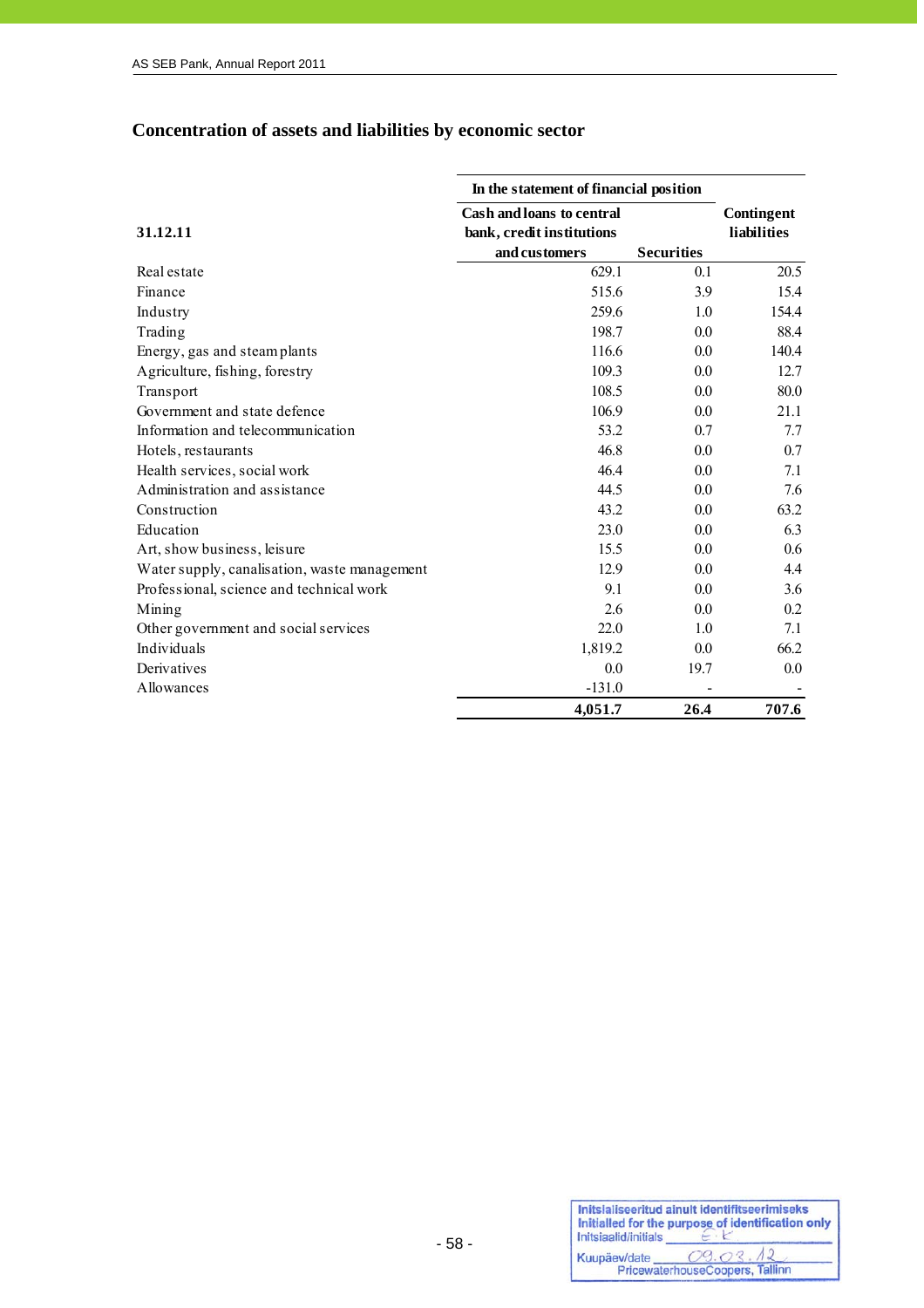|                                              | In the statement of financial position |                   |             |
|----------------------------------------------|----------------------------------------|-------------------|-------------|
|                                              | Cash and loans to central              |                   | Contingent  |
| 31.12.10                                     | bank, credit institutions              |                   | liabilities |
|                                              | and customers                          | <b>Securities</b> |             |
| Real estate                                  | 671.8                                  | 0.1               | 6.7         |
| Finance                                      | 639.7                                  | 4.0               | 16.6        |
| Industry                                     | 284.4                                  | 1.4               | 109.0       |
| Trading                                      | 170.9                                  | 0.0               | 68.2        |
| Energy, gas and steam plants                 | 147.7                                  | 0.0               | 27.3        |
| Transport                                    | 112.5                                  | 0.0               | 43.1        |
| Government and state defence                 | 106.7                                  | 0.0               | 20.3        |
| Agriculture, fishing, forestry               | 91.0                                   | 0.0               | 7.3         |
| Hotels, restaurants                          | 54.2                                   | 0.0               | 0.3         |
| Construction                                 | 50.6                                   | 0.0               | 54.4        |
| Health services, social work                 | 47.8                                   | 0.0               | 7.6         |
| Administration and assistance                | 37.0                                   | 0.0               | 6.0         |
| Information and telecommunication            | 28.3                                   | 0.4               | 25.0        |
| Art, show business, leisure                  | 28.1                                   | 0.0               | 1.7         |
| Education                                    | 26.5                                   | 0.0               | 5.0         |
| Water supply, canalisation, waste management | 15.9                                   | 0.0               | 2.0         |
| Professional, science and technical work     | 13.1                                   | 0.0               | 5.6         |
| Mining                                       | 2.6                                    | 0.0               | 0.3         |
| Other government and social services         | 23.0                                   | 1.0               | 3.7         |
| Individuals                                  | 1,869.0                                | 0.0               | 66.3        |
| Derivatives                                  | 0.0                                    | 20.4              | 0.0         |
| Allowances                                   | $-179.5$                               |                   |             |
|                                              | 4,241.3                                | 27.3              | 476.4       |

Contingent liabilities include here guarantees and pledges, loan commitments, revocable transactions, stand-by loans, other revocable transactions and are presented in contract amount of contingent liabilities, detailed view in Note 33. Securities include here financial assets held for trading, financial assets designated at fair value through profit or loss, available-for-sale financial assets, investments in associates.

# **2.5. Liquidity risk**

Liquidity risk is the risk that the Group, over a specific time horizon, is unable to meet the demand for additional liquidity. Liquidity risk also entails the risk that the Group is forced to borrow at unfavourable rates or is forced to sell assets at a loss in order to meet its payment commitments.

The banks' liquidity risk is regulated and managed on basis of the mandatory reserve of the Bank of Estonia and internal liquidity limits determined by ALCO. Liquidity risk is measured as cumulative cash flows arising from the assets and liabilities of the bank in various time bands. Liquidity management is based on special models reflecting cash flow behaviour in the case of different scenarios including crisis scenario.

The Group's liquidity management process, as carried out within the group and monitored by Treasury, includes:

Initsialiseeritud ainult identifitseerimiseks Initialled for the purpose of identification only Initsiaalid/initials  $09.03.$ A S Kuupäev/date PricewaterhouseCoopers, Tallinn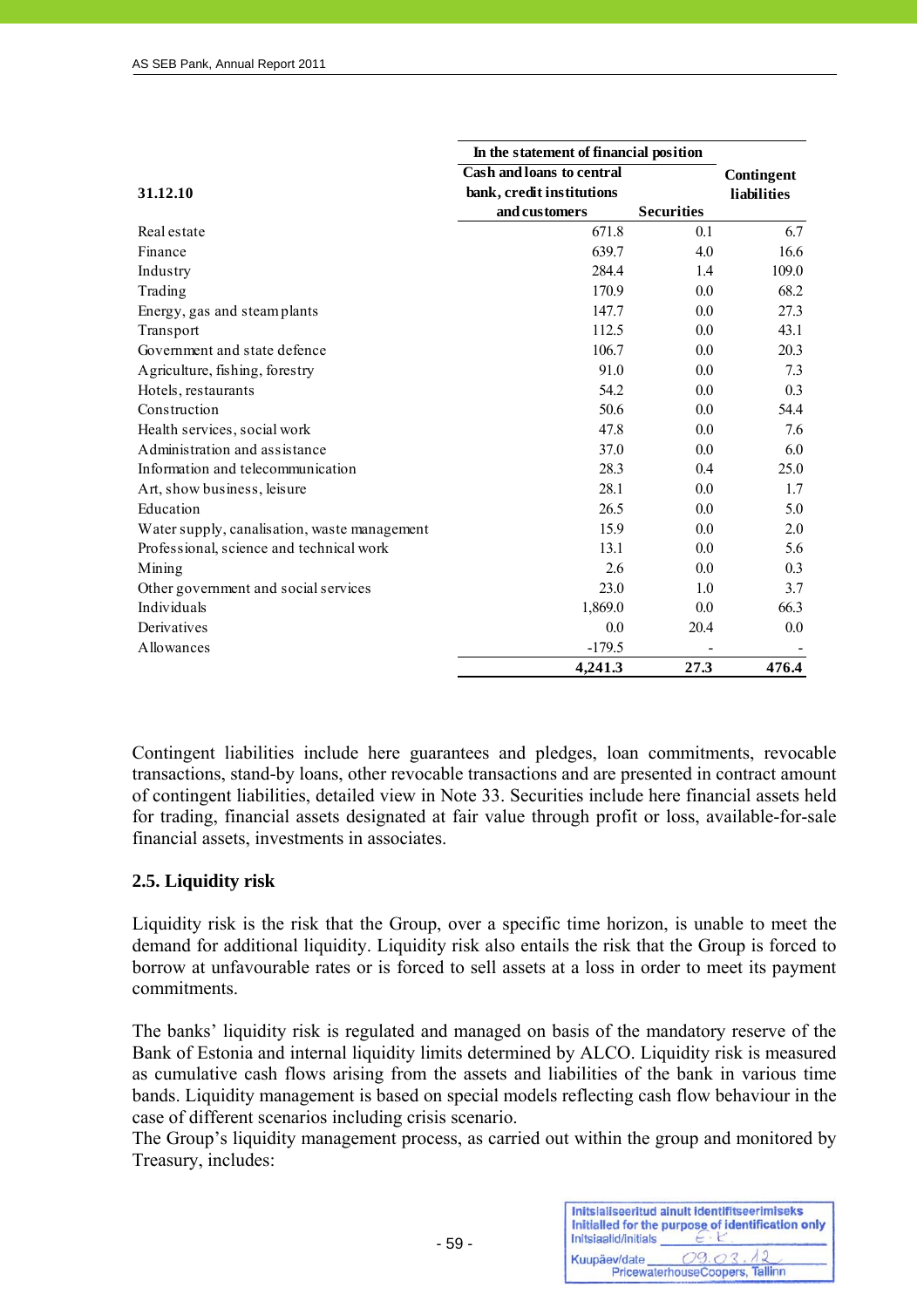- Day-to-day funding, managed by monitoring future cash flows to ensure that requirements can be met. This includes replenishment of funds as they mature or are borrowed by customers;
- Maintaining a portfolio of highly marketable assets to fulfil mandatory reserve requirement;
- Monitoring liquidity gaps against internal limits; and
- Managing the concentration and profile of debt maturities.

Long-term liquidity of the bank is planned and control over liquidity risk management is executed by ALCO. Central and daily management of the bank's liquidity is the responsibility of the Treasury, and analysing that of the Risk Control department.

Additional assurance for AS SEB Pank to manage long-term liquidity gives belonging to the international banking group. Liquidity is managed in co-operation with SEB Group Treasury. Through the parent company AS SEB Pank has better access to the international money markets than on individual basis.

Next table presents the cash flows payable by the Group under financial liabilities by remaining contractual maturity at the reporting date. The amounts disclosed in the table are the contractual undiscounted cash flows.

| Initsiaalid/initials | Initsialiseeritud ainult identifitseerimiseks<br>Initialled for the purpose of identification only |
|----------------------|----------------------------------------------------------------------------------------------------|
| Kuupäev/date         | 09.03<br>PricewaterhouseCoopers, Tallinn                                                           |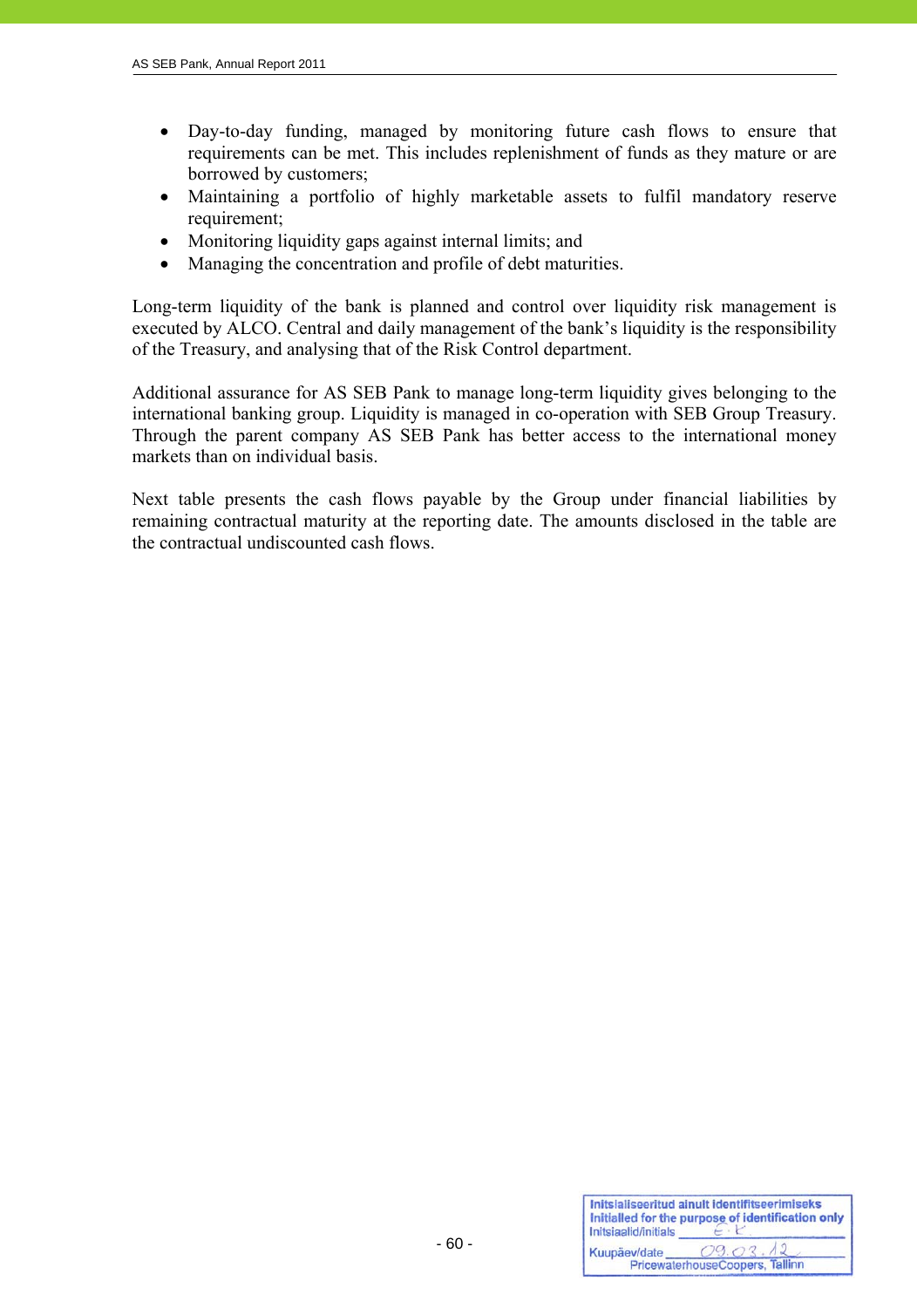# **Liquidity risk (by remaining maturity)**

(millions of EUR)

j

| 31.12.11                                                     | On<br>demand<br>and less<br>than 1<br>month | $1-3$<br>months | $3-12$<br>months | $1-2$<br>years | $2 - 5$<br>years | Over 5<br>years | <b>Total</b> | Carrying<br>value in<br>statement<br>of financial<br>position |
|--------------------------------------------------------------|---------------------------------------------|-----------------|------------------|----------------|------------------|-----------------|--------------|---------------------------------------------------------------|
| Due to credit institutions                                   | 55.9                                        | 9.5             | 594.4            | 131.3          | 180.8            | 4.6             | 976.5        | 948.5                                                         |
| Due to customers                                             | 1,843.3                                     | 164.0           | 327.6            | 35.1           | 20.3             | 16.8            | 2,407.1      | 2,396.9                                                       |
| Subordinated loans                                           | 0.0                                         | 0.0             | 1.2              | 1.5            | 8.2              | 51.9            | 62.8         | 50.1                                                          |
| Other liabilities                                            | 51.3                                        | $0.0\,$         | 3.4              | 0.0            | 0.0              | 0.0             | 54.7         | 54.8                                                          |
| Irrevocable and revocable off-<br>balance sheet commitments. | 707.6                                       | 0.0             | 0.0              | 0.0            | 0.0              | 0.0             | 707.6        | 0.0                                                           |
| <b>Gross settled</b>                                         |                                             |                 |                  |                |                  |                 |              |                                                               |
| Derivatives inflow                                           | $-113.4$                                    | $-8.8$          | $-8.5$           | $-7.4$         | $-7.0$           | $-1.1$          | $-146.2$     | $-18.6$                                                       |
| Derivatives outflow                                          | 113.2                                       | 8.8             | 8.5              | 7.4            | 7.0              | 1.1             | 146.0        | 18.3                                                          |
| <b>Net settled</b>                                           |                                             |                 |                  |                |                  |                 |              |                                                               |
| Derivatives                                                  | 0.1                                         | 0.0             | 0.4              | 0.5            | 0.2              | 0.0             | 1.2          | 1.2                                                           |
|                                                              | 2,658.0                                     | 173.5           | 927.0            | 168.4          | 209.5            | 73.3            | 4,209.7      | 3.451.2                                                       |

| 31.12.10                       | On<br>demand<br>and less |         |         |         |         |        |              | Carrying<br>value in<br>statement |
|--------------------------------|--------------------------|---------|---------|---------|---------|--------|--------------|-----------------------------------|
|                                | than 1                   | $1 - 3$ | $3-12$  | $1-2$   | $2 - 5$ | Over 5 |              | of financial                      |
|                                | month                    | months  | months  | years   | years   | years  | <b>Total</b> | position                          |
| Due to credit institutions     | 56.7                     | 15.2    | 633.6   | 603.6   | 140.1   | 9.3    | 1,458.5      | 1,419.4                           |
| Due to customers               | 1,793.6                  | 105.5   | 182.8   | 37.8    | 40.6    | 9.6    | 2,169.9      | 2,162.7                           |
| Subordinated loans             | 0.0                      | 0.0     | 2.2     | 3.0     | 16.6    | 125.2  | 147.0        | 117.2                             |
| Other liabilities              | 70.7                     | $0.0\,$ | 1.4     | 0.0     | 0.0     | 0.0    | 72.1         | 72.1                              |
| Irrevocable and revocable off- |                          |         |         |         |         |        |              |                                   |
| balance sheet commitments.     | 476.4                    | 0.0     | 0.0     | 0.0     | 0.0     | 0.0    | 476.4        | 0.0                               |
| <b>Gross settled</b>           |                          |         |         |         |         |        |              |                                   |
| Derivatives inflow             | $-297.8$                 | $-44.7$ | $-50.2$ | $-15.8$ | $-11.3$ | $-1.6$ | $-421.4$     | $-16.9$                           |
| Derivatives outflow            | 298.1                    | 44.8    | 50.1    | 15.8    | 11.4    | 1.6    | 421.8        | 17.2                              |
| Net settled                    |                          |         |         |         |         |        |              |                                   |
| Derivatives                    | 0.0                      | 0.2     | 1.2     | 1.3     | 0.9     | 0.0    | 3.6          | 3.6                               |
|                                | 2.397.7                  | 121.0   | 821.1   | 645.7   | 198.3   | 144.1  | 4.327.9      | 3,775.3                           |

Assets available to meet these liabilities include cash, central bank balances, loans and advances to banks and loans and advances to customers. In the normal course of business, a proportion of customer loans contractually repayable within one year will be extended. The Group would also be able to meet unexpected net cash outflows by selling securities. Reporting date spot rate of European Central Bank is used for assets / liabilities in foreign currencies.

| Initsiaalid/initials | Initsialiseeritud ainult identifitseerimiseks<br>Initialled for the purpose of identification only |
|----------------------|----------------------------------------------------------------------------------------------------|
| Kuupäev/date         | 09.03<br>PricewaterhouseCoopers, Tallinn                                                           |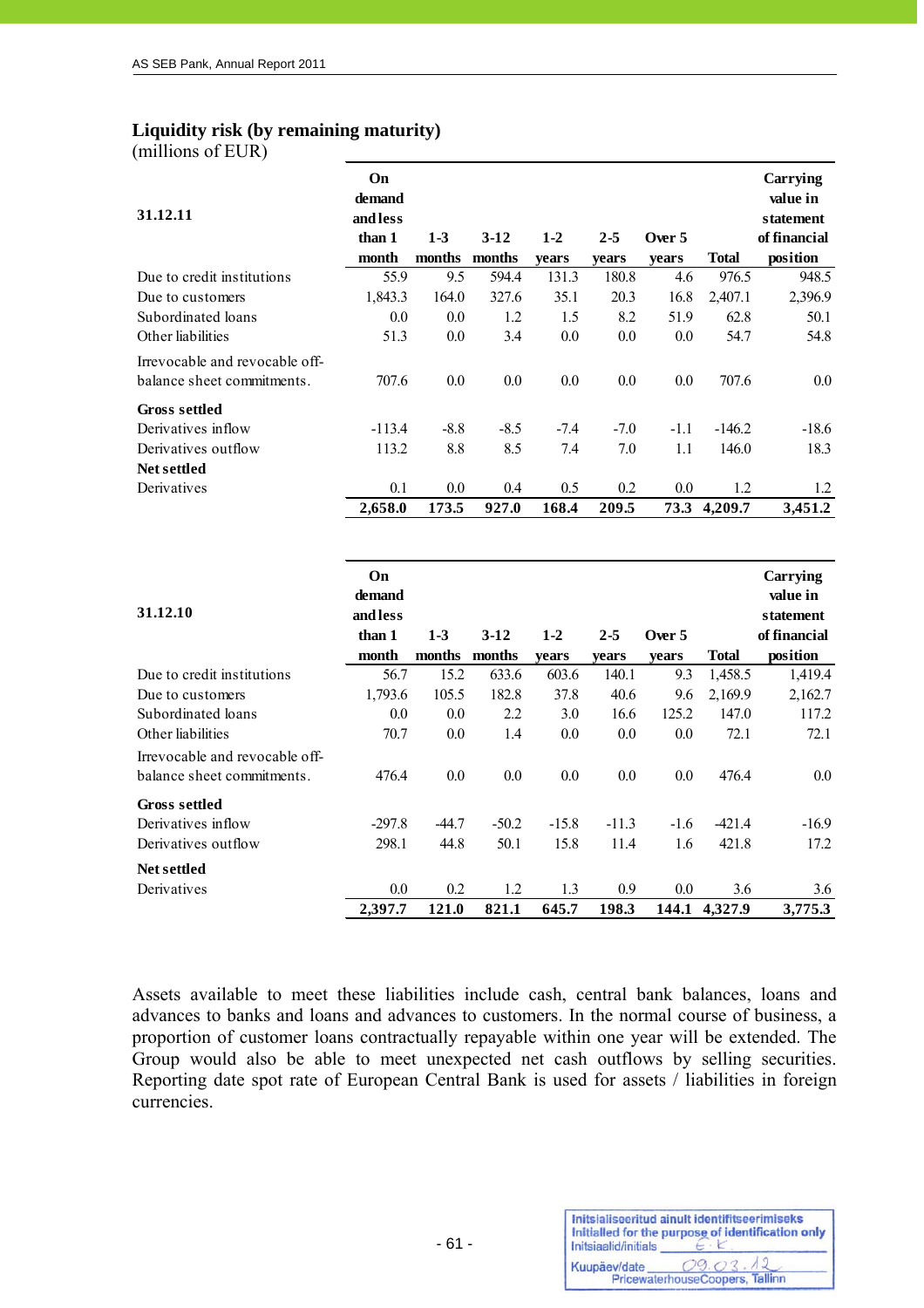# **2.6. Operational risk**

j

Operational risk is the risk of loss due to external events (natural disasters, external crime, etc.) or internal factors (e.g. breakdown of IT systems, mistakes, fraud, non-compliance with external and internal rules, other deficiencies in internal controls).

Minimum standards for operational risk management of AS SEB Pank are established with Operational Risk Policy. Requirements for business continuity planning, operational risk selfassessment, etc., are established with relevant instructions.

Several techniques have been developed to manage operational risk:

- Handling-registering of operational risk events (losses, near misses and extraordinary gains), risk assessment and preparation of action plans. The Bank has implemented a risk management system used all over the Group;
- Regular monitoring of Key Risk Indicators. Key indicators serve as early warning signals about changes in risk level and business efficiency;
- Regular process of operational risk self-assessment (ORSA);
- Regular quality assessment of business units based on implementation of operational risk requirements;
- Compliance with New Product Approval Process in product development, main focus being on identification and mitigation of operational risk;
- Business continuity planning establishing business continuity plans for most critical business processes, recovery plans for IT and ensuring physical security in crisis situations.

Starting from 2008, AS SEB Pank uses the Advanced Measurement Approach (AMA) for measuring the operational risk and calculating the capital requirement.

Capital for operational risk is quantified using internal data and external statistics about actual operational losses in the global financial sector. When calculating the Expected Losses (EL), data on Group's internal operational risk losses is used; for Unexpected Losses (UL), data from external databases is used.

AS SEB Pank has established Operational Risk Committee (ORC) – for guiding and coordinating the operational risk management. The main tasks of the committee are to carry out supervision over operational risk management and control handling of operational risks.

In 2009, New Product Approval Committee was founded, the purpose of which being to ensure the high quality of the Group's products and services – the Group shall not initiate activities, which involve undefined risks or such risks, which the Group is not able to immediately manage or control.

AS SEB Pank has concluded insurance contracts for mitigating material risks.

Total amount of operational risk losses, occurred in 2011 remained on the lower level than in 2010.

Initsialiseeritud ainult identifitseerimiseks Initialled for the purpose of identification only Initsiaalid/initials  $09.03.12$ Kuupäev/date PricewaterhouseCoopers, Tallinn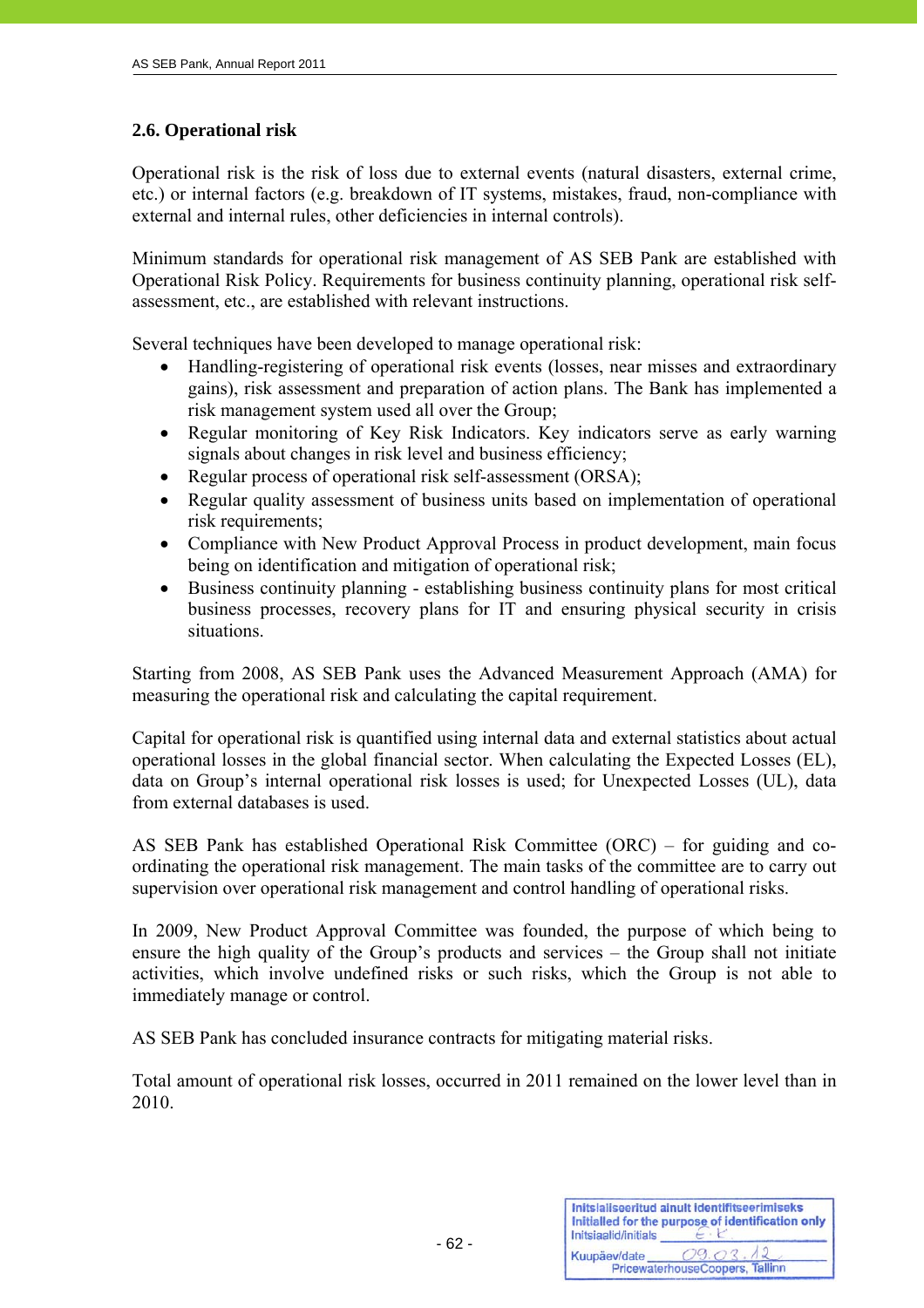# **2.7. Fair value of financial assets and liabilities**

(millions of EUR)

## **A) Financial instruments not measured at fair value**

|                                           | 31.12.11          |               | 31.12.10          |               |  |
|-------------------------------------------|-------------------|---------------|-------------------|---------------|--|
|                                           | Carrying<br>value | Fair<br>value | Carrying<br>value | Fair<br>value |  |
| <b>ASSETS</b>                             |                   |               |                   |               |  |
| Cash                                      | 38.7              | 38.7          | 38.9              | 38.9          |  |
| Balances with central bank                | 49.5              | 49.5          | 316.2             | 316.2         |  |
| Loans and advances to credit institutions | 423.0             | 423.0         | 279.5             | 279.5         |  |
| Loans and advances to customers           | 3,540.5           | 3,348.1       | 3,606.7           | 3,314.5       |  |
| Loans to Corporates                       | 1,762.8           | 1,721.2       | 1,779.0           | 1,683.5       |  |
| Loans to Private individuals              | 1,777.7           | 1,626.9       | 1,827.7           | 1,631.0       |  |
| Other assets                              | 18.0              | 18.0          | 47.8              | 47.8          |  |
| <b>TOTAL ASSETS</b>                       | 4,069.7           | 3,877.3       | 4,289.1           | 3,996.9       |  |
| <b>LIABILITIES</b>                        |                   |               |                   |               |  |
| Due to credit institutions                | 948.5             | 945.9         | 1,419.4           | 1,416.4       |  |
| Due to customers                          | 2,378.8           | 2,377.9       | 2,149.4           | 2,154.9       |  |
| Due to Corporates                         | 1,370.7           | 1,370.0       | 1,232.7           | 1,241.0       |  |
| Due to Private Individuals                | 1,008.1           | 1,007.9       | 916.7             | 913.9         |  |
| Loan funds                                | 18.1              | 18.1          | 13.3              | 13.0          |  |
| Other financial liabilities               | 54.8              | 54.8          | 72.1              | 72.1          |  |
| Subordinated loans                        | 50.1              | 49.2          | 117.2             | 108.7         |  |
| <b>TOTAL LIABILITIES</b>                  | 3,450.3           | 3.445.9       | 3,771.4           | 3,765.1       |  |

AS SEB Pank conducts an assessment of fair value for those financial assets and liabilities which are not presented in the Group's statement of financial position at their fair value.

When calculating fair value for floating interest rate loans and for fixed-interest rate lending, future cash flows are discounted based on the market interest curve, which has been adjusted for applicable margins of new lending. Similarly have been calculated also fixed-interest rate deposits, floating interest rate and fixed-interest rate balances due to credit institutions.

As of reporting date fair value of loans and advances to customers was 5.43% lower than the carrying value. As of 31.12.2010 fair value of loans and advances to customers was 8.10% lower than the carrying value.

Balances due to credit institutions (948.5 million EUR as of 31.12.2011) include credit lines borrowed from the parent bank Skandinaviska Enskilda Banken AB (publ) (862.8 million EUR as of 31.12.2010). As of reporting date fair value of balances due to credit institutions was 0.28% (2010: 0.21%) lower than the carrying value.

As of reporting date fair value of balances due to customers was 0.04% lower (2010: 0.26% higher) than the carrying value.

Initsialiseeritud ainult identifitseerimiseks Initialled for the purpose of identification only Initsiaalid/initials  $09.03$ Kuunäev/date PricewaterhouseCoopers, Tallinn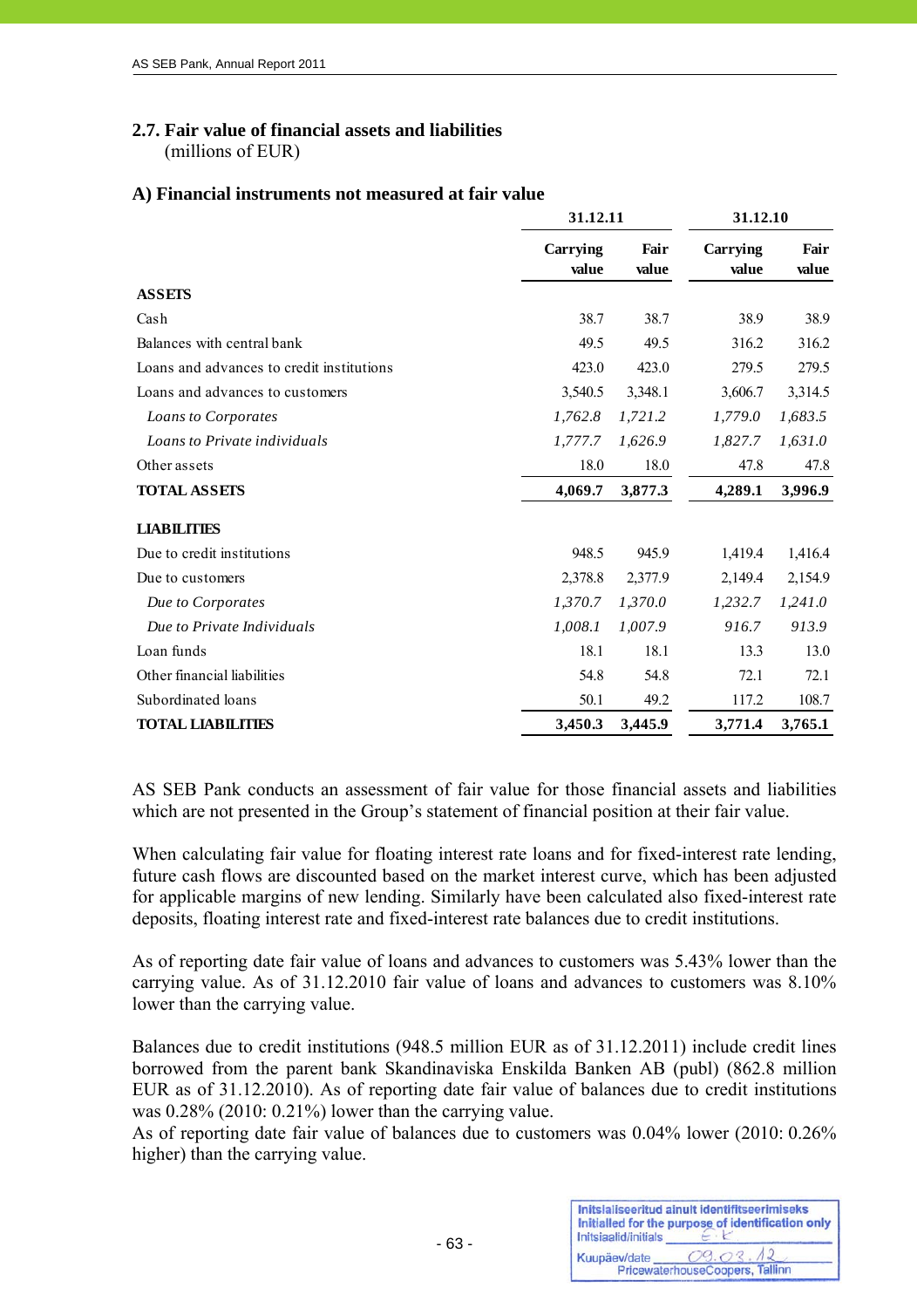As of reporting date fair value of lending funds was 0.13% higher (2010: 2.76% lower) than the carrying value. Fair value of subordinated loans was 1.85% (2010: 7.25%) lower than the carrying value.

## **B) Financial instruments measured at fair value**

|                                                             |         |                 |     | 31.12.11     |                         |     |     | 31.12.10     |
|-------------------------------------------------------------|---------|-----------------|-----|--------------|-------------------------|-----|-----|--------------|
|                                                             | Level 1 | Level 2 Level 3 |     | <b>Total</b> | Level 1 Level 2 Level 3 |     |     | <b>Total</b> |
| Financial assets at fair value through profit and loss      |         |                 |     |              |                         |     |     |              |
| Financial assets held for trading                           | 3.7     | 17.3            | 0.0 | 21.0         | 20.7                    | 1.2 | 0.0 | 21.9         |
| Debt securities                                             | 1.2     | 0.0             | 0.0 | 1.2          | 0.2                     | 1.2 | 0.0 | 1.4          |
| Derivatives                                                 | 2.5     | 17.3            | 0.0 | 19.8         | 20.5                    | 0.0 | 0.0 | 20.5         |
| Available for sale financial assets                         | 4.4     | 0.0             | 0.4 | 4.8          | 4.6                     | 0.2 | 0.3 | 5.1          |
| Investment securities - debt                                | 0.0     | $0.0\,$         | 0.0 | 0.0          | $0.0\,$                 | 0.2 | 0.0 | 0.2          |
| Investment securities - equity                              | 4.4     | $0.0\,$         | 0.4 | 4.8          | 4.6                     | 0.0 | 0.3 | 4.9          |
| <b>TOTAL ASSETS</b>                                         | 8.1     | 17.3            | 0.4 | 25.8         | 25.3                    | 1.4 | 0.3 | 27.0         |
| Financial liabilities at fair value through profit and loss |         |                 |     |              |                         |     |     |              |
| Financial liabilities held for trading                      | 1.0     | 19.5            | 0.0 | 20.5         | 22.3                    | 0.0 | 0.0 | 22.3         |

**TOTAL LIABILITIES 1.0 19.5 0.0 20.5 22.3 0.0 0.0 22.3**

IFRS 7 specifies a hierarchy of valuation techniques based on whether the inputs to those valuation techniques are observable or unobservable. Observable inputs reflect market data obtained from independent sources; unobservable inputs reflect the Group's market assumptions. These two types of inputs have created the following fair value hierarchy:

Level 1 - Quoted prices (unadjusted) in active markets for identical assets or liabilities. This level includes listed equity securities and debt instruments on exchanges but also instruments quoted by market participants.

Level 2 - Inputs other than quoted prices included within Level 1 that are observable for the asset or liability, either directly (that is, as prices) or indirectly (that is, derived from prices). The sources of input parameters like Euro yield curve or counterparty credit risk are Bloomberg and Thomson Reuters.

Level 3 - Inputs for the asset or liability that are not based on observable market data (unobservable inputs). This level includes equity investments and debt instruments with significant unobservable components.

| Initsiaalid/initials | Initsialiseeritud ainult identifitseerimiseks<br>Initialled for the purpose of identification only |
|----------------------|----------------------------------------------------------------------------------------------------|
| Kuupäev/date         | 09.03<br>PricewaterhouseCoopers, Tallinn                                                           |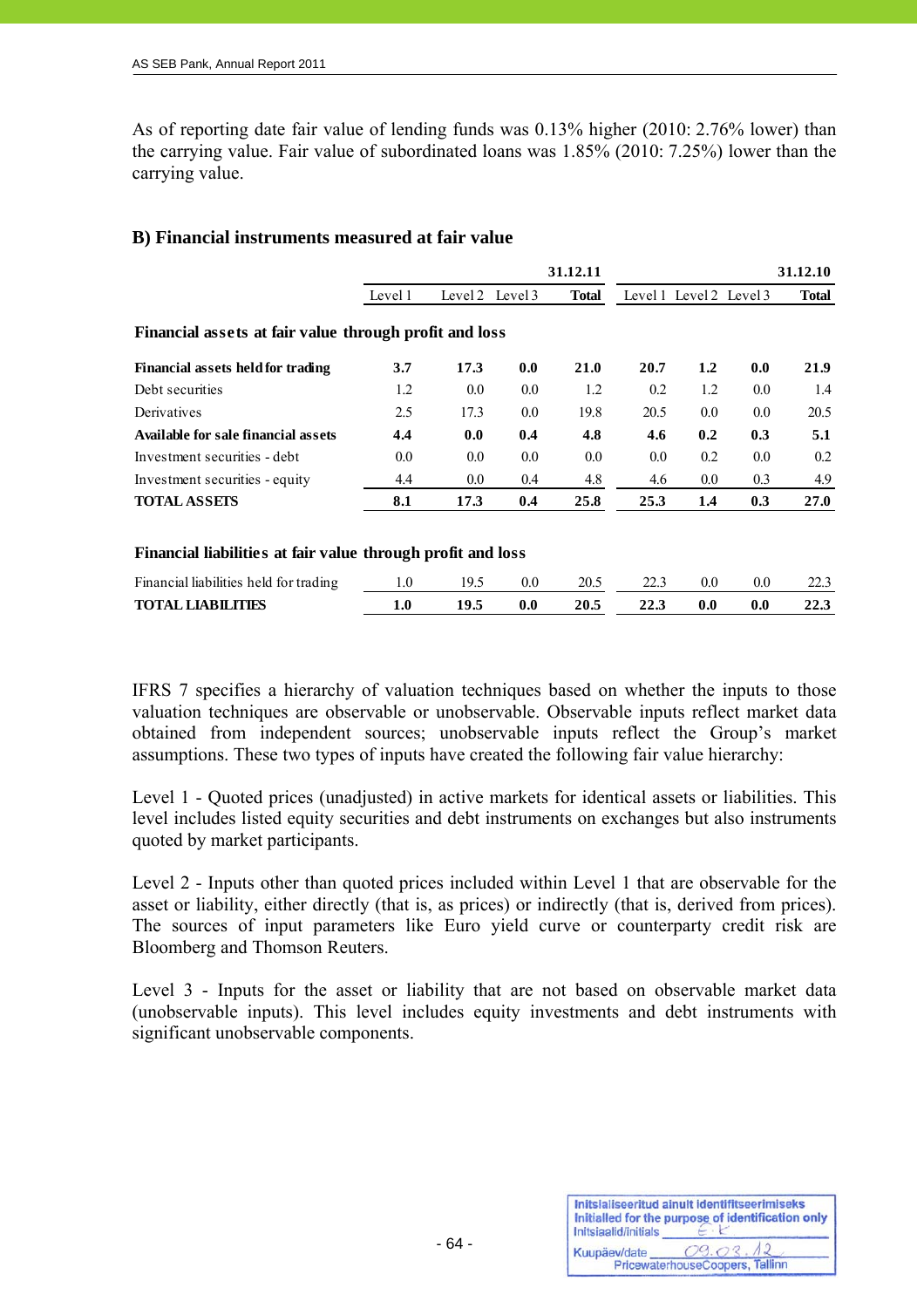| <b>Reconciliation of Level 3 Items</b>                     |                                           | Available-for-sale financial assets         |              |
|------------------------------------------------------------|-------------------------------------------|---------------------------------------------|--------------|
|                                                            | <b>Investment</b><br>securities -<br>debt | <b>Investment</b><br>securities -<br>equity | <b>Total</b> |
| At 1 January 2010                                          | 1.3                                       | 0.9                                         | $2.2\,$      |
| Profit or loss                                             | 0.4                                       | 0.0                                         | 0.4          |
| Purchases                                                  | 0.0                                       | 0.2                                         | 0.2          |
| Settlements                                                | $-1.7$                                    | 0.0                                         | $-1.7$       |
| Transfers into or out of Level 3                           | 0.0                                       | $-0.8$                                      | $-0.8$       |
| At 31 December 2010                                        | 0.0                                       | 0.3                                         | 0.3          |
| Total losses for the period included in profit or loss for |                                           |                                             |              |
| assets/liabilities held at 31.12.10.                       | 0.0                                       | 0.0                                         | $0.0\,$      |
| At 1 January 2011                                          | 0.0                                       | 0.3                                         | 0.3          |
| Other comprehensive income                                 | 0.0                                       | $-0.2$                                      | $-0.2$       |
| Purchases                                                  | 0.0                                       | 0.4                                         | 0.4          |
| Settlements                                                | 0.0                                       | $-0.1$                                      | $-0.1$       |
| At 31 December 2011                                        | 0.0                                       | 0.4                                         | 0.4          |
| Total losses for the period included in profit or loss for |                                           |                                             |              |
| assets/liabilities held at 31.12.11.                       | 0.0                                       | $-0.2$                                      | $-0.2$       |

## **2.8. Capital management**

The Group's Capital Policy defines how capital management should support the business goals. Shareholders' return requirement shall be balanced against the capital requirements of the regulators and the equity necessary to conduct the business of the Group.

ALCO and the Chief Financial Officer are responsible for the process linked to overall business planning, to assess capital requirements in relation to the Group's risk profile, and for proposing a strategy for maintaining the desired capital levels. The Group's capitalisation shall be risk-based and built on an assessment of all risks incurred in the Group's business. It shall be forward-looking and aligned with short- and long-term business plans as well as with expected macroeconomic developments. This process, the Internal Capital Adequacy Assessment Process (ICAAP), is managed by Risk Control.

Together with continuous monitoring, and reporting of the capital adequacy to the Management Board, this ensures that the relationships between shareholders' equity, ICAAP and regulatory based requirements are managed in such a way that the Group does not jeopardise the profitability of the business and the financial strength of the Group.

Capital ratios are the main communication vehicle for capital strength. Good risk management notwithstanding, the Group must keep capital buffers against unexpected losses. In the SEB Group capital is managed centrally, meeting also local requirements as regards statutory and internal capital. Following the SEB Group Capital Policy the parent company shall promptly arrange for additional capital if SEB Pank requires capital injections to meet the decided level. As a matter of practice, the Bank may prepay outstanding subordinated debt to optimise the capital structure.

| Initsiaalid/initials | Initsialiseeritud ainult identifitseerimiseks<br>Initialled for the purpose of identification only |
|----------------------|----------------------------------------------------------------------------------------------------|
| Kuupäev/date         | 09.03<br>PricewaterhouseCoopers, Tallinn                                                           |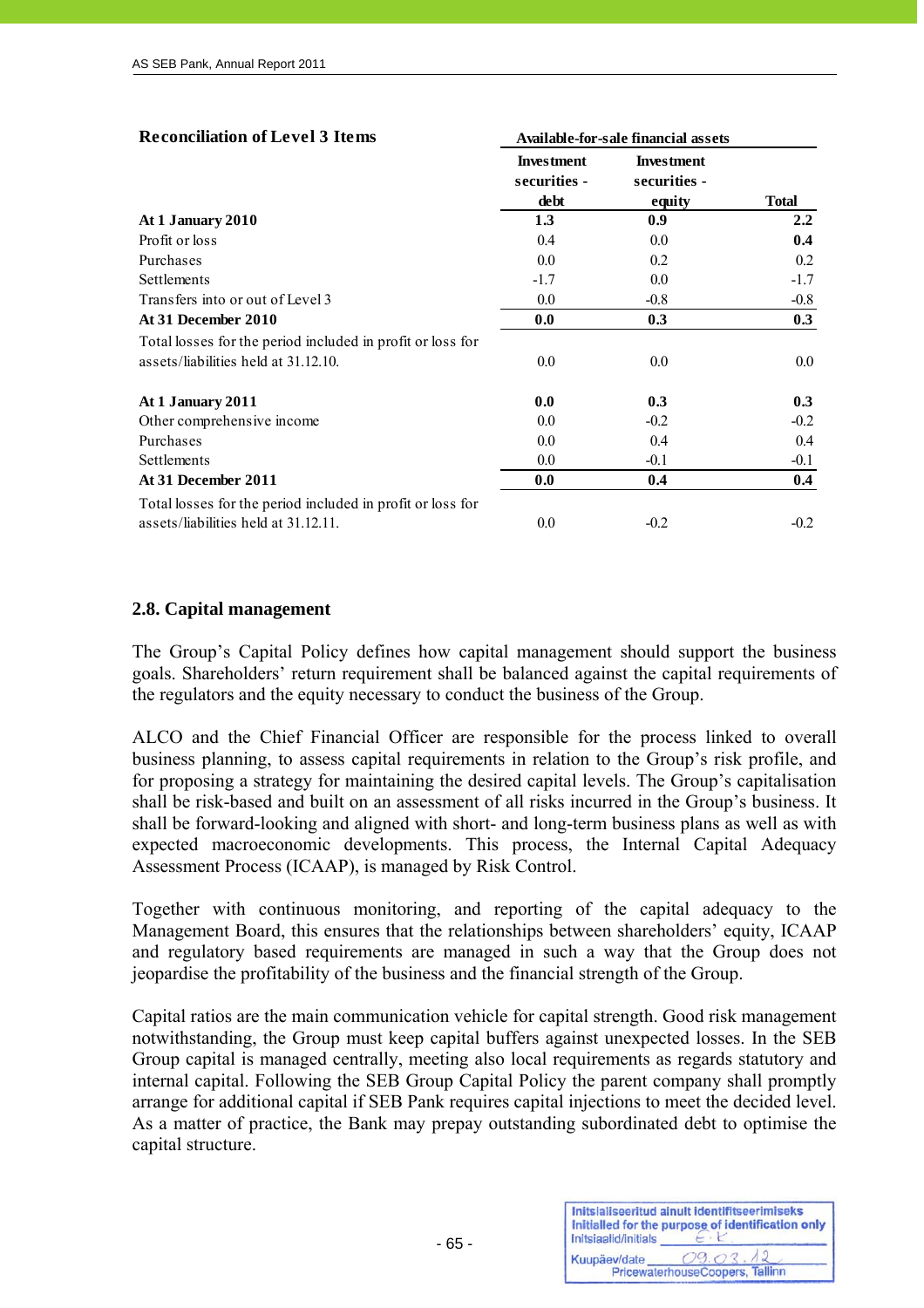The Authority requires each bank or banking group to: (a) hold the minimum level of the regulatory capital: net-owners' equity must be over 5 EUR mio, and (b) maintain a ratio of total regulatory capital to the risk-weighted asset at or above minimum of 10%.

According to Investment Funds Act, the share capital of a management company shall be equivalent to at least 3 EUR mio, if the management company manages a mandatory pension fund (AS SEB Varahaldus).

# **Capital adequacy**

(millions of EUR)

| <b>CAPITAL BASE</b>                                                                       | 31.12.11 | 31.12.10 |
|-------------------------------------------------------------------------------------------|----------|----------|
| Paid-in share capital                                                                     | 42.5     | 42.5     |
| Premium                                                                                   | 86.1     | 86.1     |
| General banking reserves                                                                  | 19.5     | 19.6     |
| Retained earnings / loss                                                                  | 383.8    | 328.7    |
| Unrealised profit for previous periods on shares of subsidiaries and associated companies |          |          |
| (negative)                                                                                | $-0.1$   | $-0.1$   |
| Intangibles                                                                               | $-0.4$   | $-0.5$   |
| Audited profit for the period                                                             | 98.1     | 54.6     |
| Total primary own funds                                                                   | 629.5    | 530.9    |
| Subordinated debt                                                                         | 50.0     | 117.0    |
| Available for sale financial instruments                                                  | 0.1      | 0.2      |
| Unrealised part of profit on shares of subsidiaries and associated companies              | 0.1      | $0.0\,$  |
| Allowances and adjustments exceeding expected loss                                        | 10.6     | 11.6     |
| Total supplementary own funds                                                             | 60.8     | 128.8    |
| Total deductions                                                                          | 0.0      | $0.0\,$  |
| Primary own funds after deductions                                                        | 629.5    | 530.9    |
| Supplementary own funds after deductions                                                  | 60.8     | 128.8    |
| Own funds included in calculation of capital adequacy                                     | 690.3    | 659.7    |

| <b>CAPITAL REQUIREMENTS</b>                                                          | 31.12.11 | 31.12.10 |
|--------------------------------------------------------------------------------------|----------|----------|
| Municipalities and regions with standardised approach                                | 5.4      | 5.4      |
| State agencies, non-profit institutions and associations with standardised approach  | 0.1      | 0.1      |
| Retail claims with standardised approach                                             | 13.9     | 14.1     |
| Overdue claims with standardised approach                                            | 1.2      | 1.3      |
| Shares of investment funds with standardised approach                                | 0.4      | 0.4      |
| Other assets with standardised approach                                              | 2.1      | 3.2      |
| Credit institutions, investment firms and municipalities with IRB                    | 7.0      | 4.9      |
| Other companies with IRB                                                             | 128.2    | 141.3    |
| Retail claims with IRB                                                               | 41.8     | 47.4     |
| Total capital requirements for covering the credit risk and counterparty credit risk | 200.1    | 218.1    |
| Capital requirement for covering interest position risk                              | 1.0      | 1.3      |
| Capital requirement for covering equity position risk                                | 0.0      | 0.0      |
| Capital requirement for covering AMA of operational risk                             | 11.2     | 8.4      |
| Capital requirements total                                                           | 212.3    | 227.8    |
| Transition period floor of own funds if using IRB                                    | 301.5    | 300.0    |
| Capital requirements for calculating capital adequacy                                | 301.5    | 300.0    |

| Initsiaalid/initials | Initsialiseeritud ainult identifitseerimiseks<br>Initialled for the purpose of identification only |
|----------------------|----------------------------------------------------------------------------------------------------|
| Kuupäev/date         | 09.03<br>PricewaterhouseCoopers, Tallinn                                                           |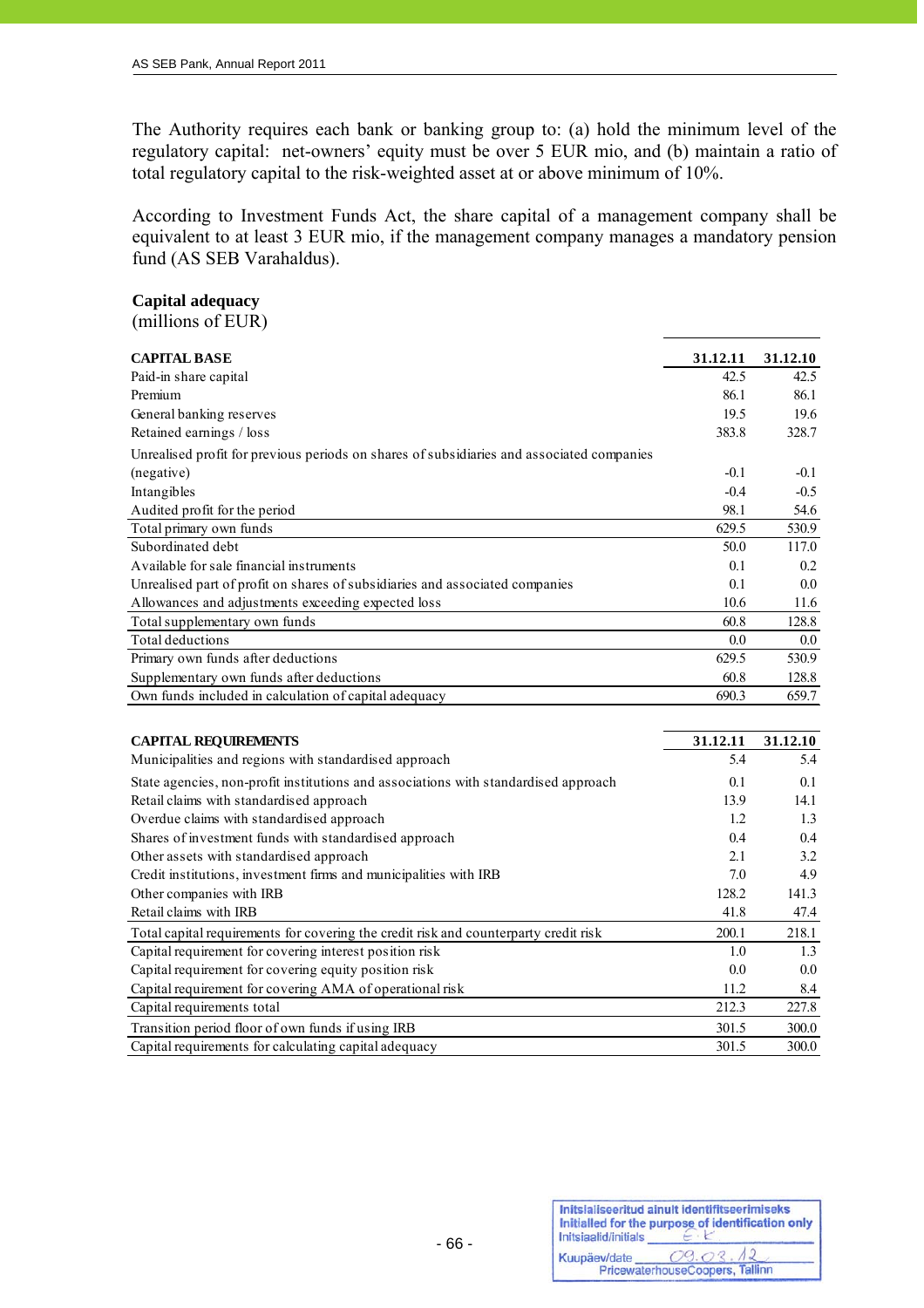#### **CAPITAL RATIOS**

j

|                            |       | 31.12.11 31.12.10 |
|----------------------------|-------|-------------------|
| Capital adequacy, $\%$     | 22.90 | 21.99             |
| Tier 1 Capital Ratio, %    | 20.88 | 17.69             |
| Tier 2 Capital Ratio, $\%$ | 2.02  | 4.30              |

#### **MEMBERS OF CONSOLIDATION GROUP, INCLUDED TO CAPITAL ADEQUACY CALCULATION**

AS SEB Pank AS SEB Liising Group AS SEB Varahaldus AS Bangalo AS SEB Enskilda (sold in March, 2011, no more in consolidation group)

## **2.9. Internal control system**

Internal control system is a management tool that covers the activities of the entire banking Group and forms an integral part of the internal processes in the bank and in the Group. The responsibility for the establishment and operation of internal control system lies with the Management Board; the need for and the scope of controls is determined by the extent and nature of the risks involved.

The bank's Supervisory Board carries out supervision of the activities of the bank and the entire Group by establishing the general risk management principles.

To achieve the approved business goals, the Management Board of the bank establishes in accordance with the statutory requirements the necessary sub-plans, incl. competence and scope of liability as well as the internal rules that regulate activities, the accounting rules and the procedure for preparing and submitting operating reports.

## **2.10. Control functions**

The Group has three control functions which are independent from the business operations: Risk Control, Compliance and Internal Audit.

The Group's risk control function responsibilities are to ensure that risks are identified and analysed and to measure, follow-up and report risks taken by units within the Group (see further on p. 2.1-2.8). Risk Control function is performed by

- Risk Control department, responsible for market, operational and liquidity risk control and
- Risk Center, responsible for credit risk control.

Risk Control department and Risk Center are subordinated to the Head of Credits and Risk, Member of the Management Board and are also regularly reporting directly to the Management Board and ALCO.

Initsialiseeritud ainult identifitseerimiseks Initialled for the purpose of identification only Initsiaalid/initials  $09.03$  $\Lambda$ Kuupäev/date PricewaterhouseCoopers, Tallinn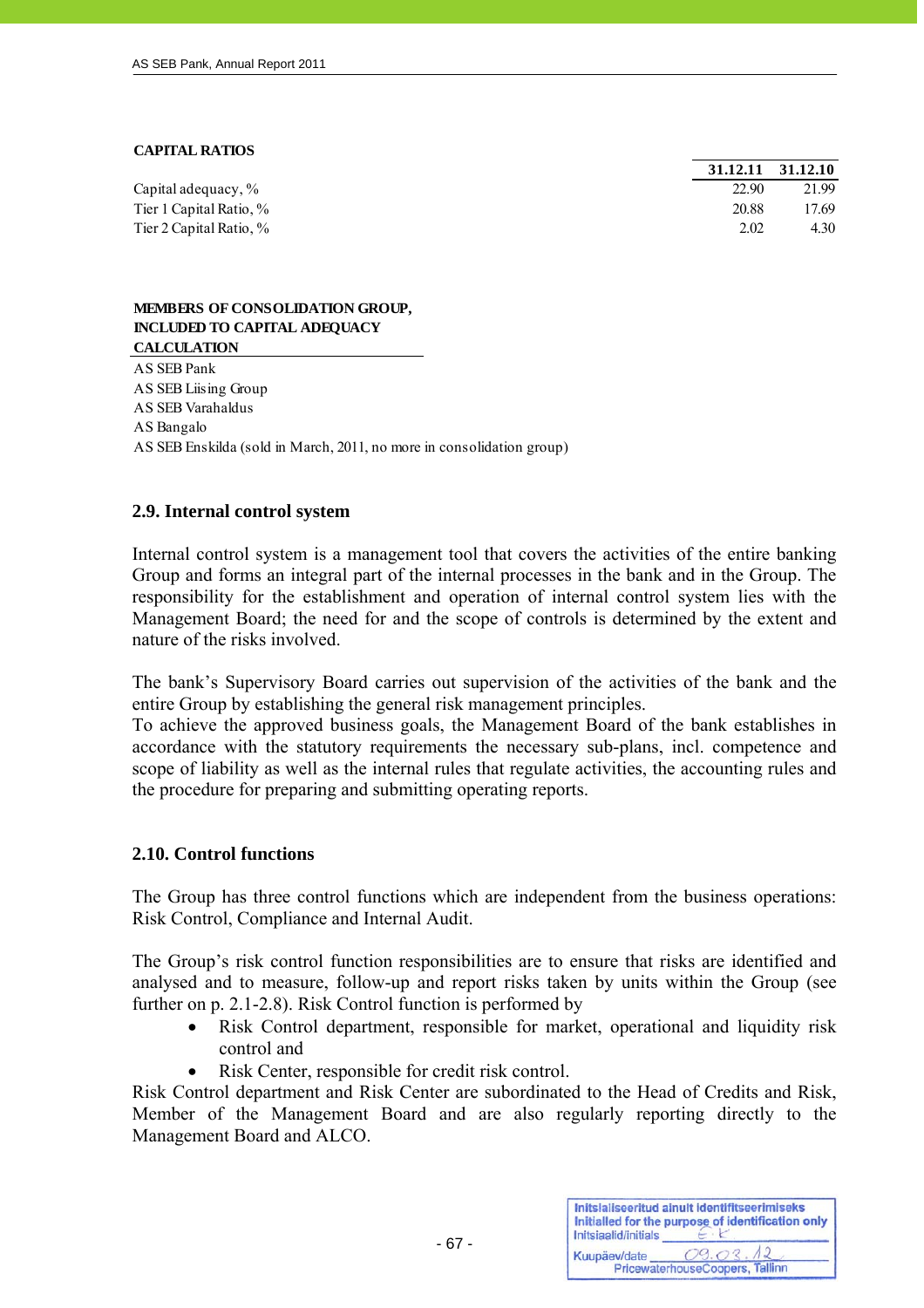The Compliance function in SEB Pank Group is global and independent from the business organisation. Its tasks are to mitigate compliance risks, ensure compliance quality, drive and promote compliance issues. Compliance Department, directly subordinated to the Chairman of the Management Board, supports the business and management by securing that the business in SEB Pank Group is carried out in compliance with regulatory requirements. In matters of common interest, Compliance co-operates with the Legal, Internal Audit, Risk Control and Security functions. The areas of responsibility for the Compliance function relate to areas of customer protection, market conduct, prevention of money laundering and terrorist financing, regulatory systems and controls. The SEB Pank Group's instruction for the handling of conflicts of interests, ethics policy, market abuse instruction, instruction on measures to prevent money laundering, Code of Business Conduct are of special importance.

The Internal Audit Department is directly subordinated to the Supervisory Board. Internal Audit Department and SEB Audit and Compliance Committee are responsible for monitoring of the existence and functioning of efficient internal control system, providing objective and independent assurance over effectiveness of governance, risk management and controls, and recommending actions in order to improve internal controls.

The SEB Audit and Compliance Committee co-ordinates the Internal Audit and Compliance work in accordance with the group's business objectives and overall risk assessment.

| Initsiaalid/initials | Initsialiseeritud ainult identifitseerimiseks<br>Initialled for the purpose of identification only |
|----------------------|----------------------------------------------------------------------------------------------------|
| Kuupäev/date         | 09.03                                                                                              |
|                      | PricewaterhouseCoopers, Tallinn                                                                    |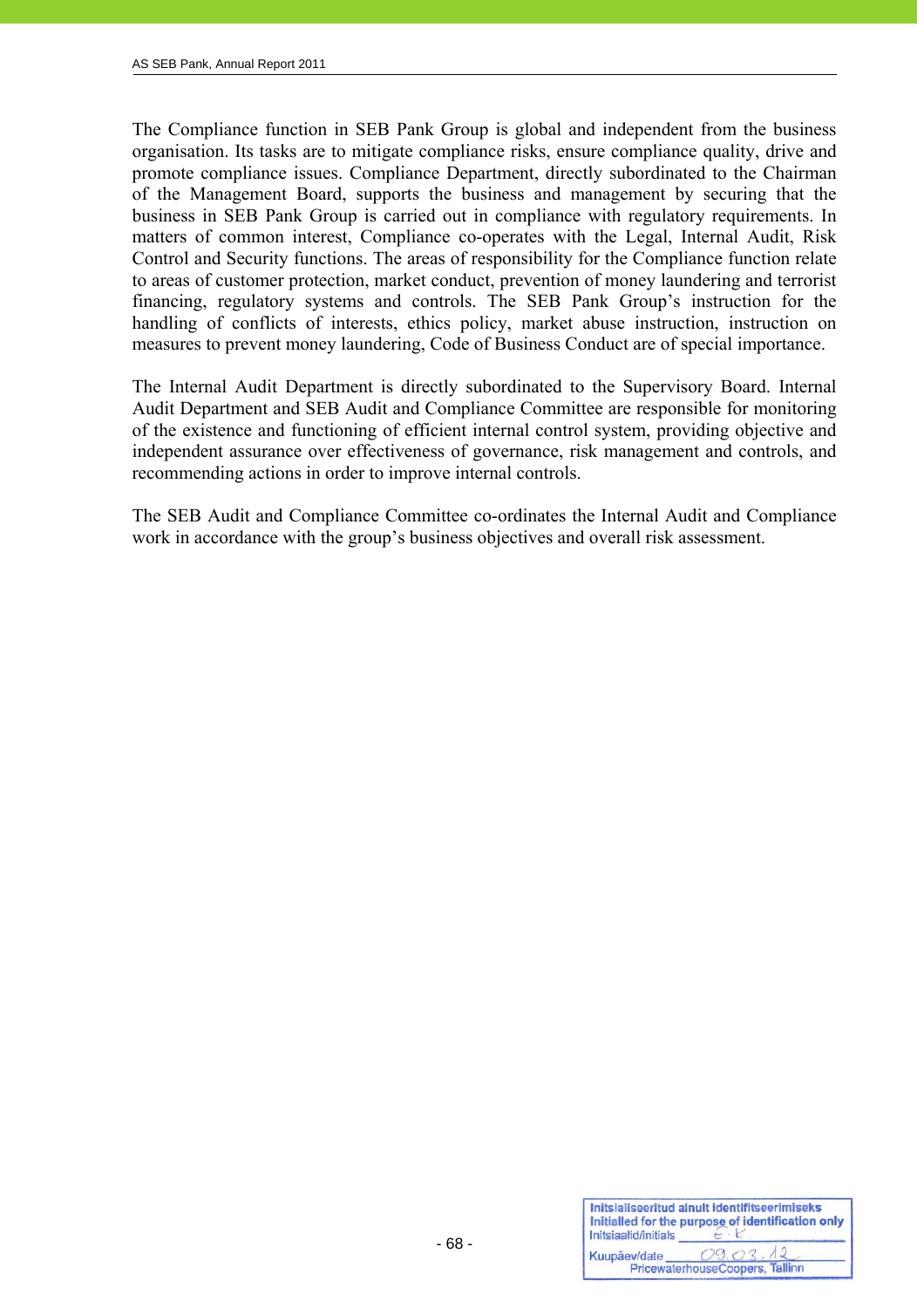## **Notes 3 - 36 to Financial Statements of AS SEB Pank Group**

(millions of EUR)

j

## **3. Interest and similar income**

|                           | 2011  | 2010  |
|---------------------------|-------|-------|
| Loans                     | 108.8 | 104.1 |
| Leasing                   | 16.9  | 18.5  |
| Deposits with other banks | 4.0   | 1.8   |
| Fixed income securities   | 0.1   | 0.1   |
|                           | 129.8 | 124.5 |

Group is calculating interest income from loans with 60 days or more overdue based on cash received. Until 60 days overdue limit has not been breached interest income is recognized continuously based on contractual rate. The difference comparing to full effective interest income recognition was estimated for 2011 and 2010 to result in immaterial misstatement.

## **4. Interest expenses and similar charges**

|                                | 2011    | 2010    |
|--------------------------------|---------|---------|
| Credit institutions            | $-22.9$ | $-29.4$ |
| Time and other saving deposits | $-10.9$ | $-13.9$ |
| Demand deposits                | $-5.0$  | $-3.0$  |
| Subordinated debts             | $-1.9$  | $-2.7$  |
| Loan funds                     | $-0.4$  | $-0.3$  |
|                                | -41.1   | $-49.3$ |

## **5. Fee and commission income**

|                                               | 2011 | 2010 |
|-----------------------------------------------|------|------|
| Payment cards related commissions             | 19.6 | 19.3 |
| Securities market services *                  | 12.2 | 12.2 |
| Transaction fees                              | 5.5  | 7.4  |
| Credit contracts**                            | 4.0  | 3.9  |
| Non-life insurance brokerage fees             | 3.0  | 2.4  |
| Other settlement fees                         | 1.9  | 1.9  |
| Income from leasing agreements (full service) | 1.5  | 1.6  |
| Income from electronic channels               | 1.2  | 1.1  |
| Cash handling fees                            | 1.0  | 1.1  |
| Corporate Finance fees                        | 0.0  | 0.4  |
| Commodity futures fees                        | 0.1  | 0.1  |
| Other                                         | 1.1  | 1.5  |
|                                               | 51.1 | 52.9 |

\* Securities market services includes asset management fees of investment funds and securties portfolios, custody services, advisory fees and other with securities transactions related fees.

\*\* Credit contracts include loan, leasing, letter of credit and guarantee contracts, which are short-term and do not constitute interest income, but are of administrative nature for arrangement or reorganisation of credits.

| Initsialiseeritud ainult identifitseerimiseks<br>Initialled for the purpose of identification only<br>Initsiaalid/initials |                                          |  |
|----------------------------------------------------------------------------------------------------------------------------|------------------------------------------|--|
| Kuupäev/date                                                                                                               | 09.03<br>PricewaterhouseCoopers, Tallinn |  |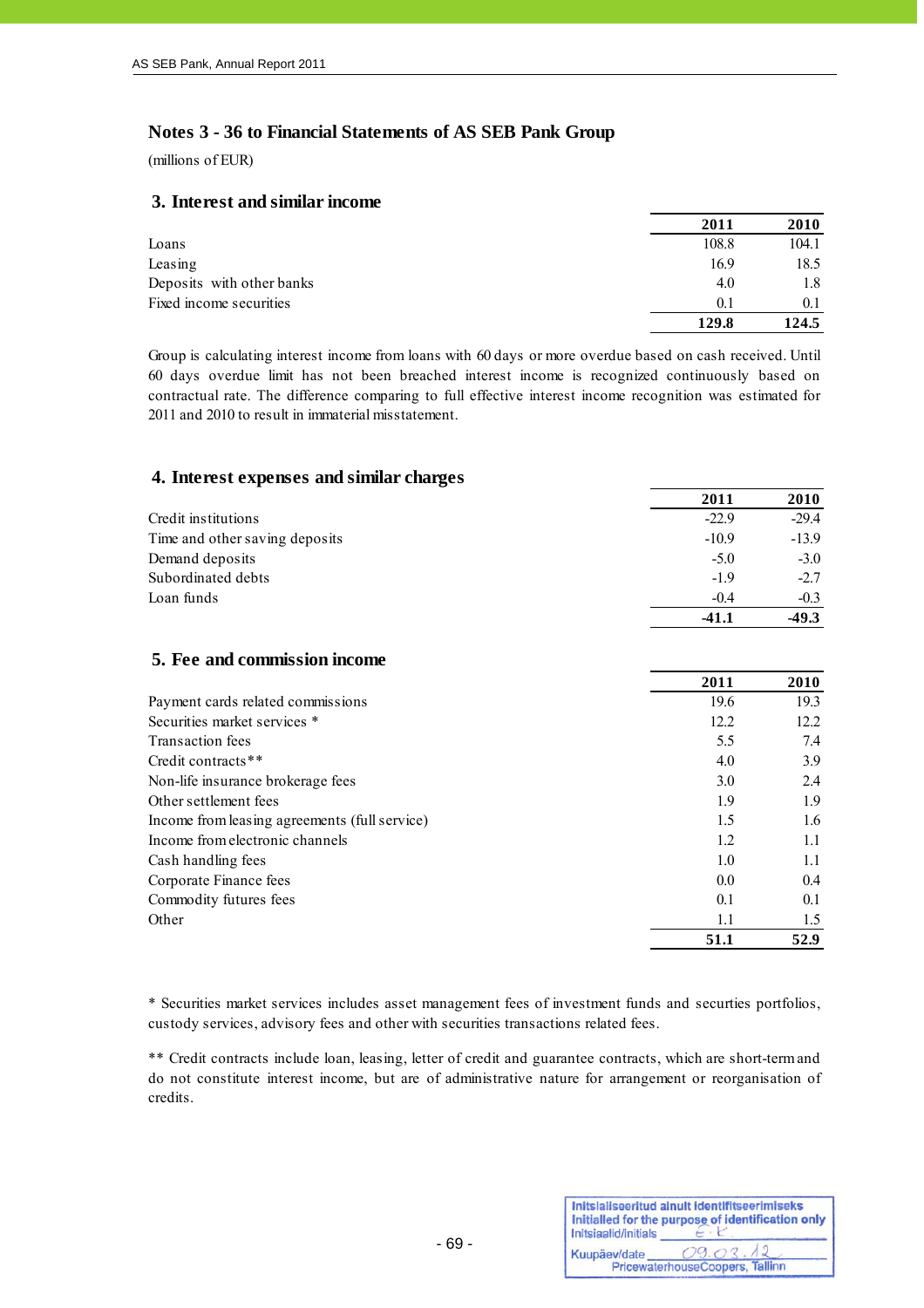## **6. Fee and commission expense**

|                                               | 2011    | 2010    |
|-----------------------------------------------|---------|---------|
| Credit and payment cards                      | $-7.6$  | $-7.4$  |
| Cash collecting fees                          | $-1.9$  | $-2.0$  |
| Expenses to leasing agreements (full service) | $-1.9$  | $-1.2$  |
| Securities market                             | $-1.2$  | $-1.2$  |
| Transaction fees                              | $-0.6$  | $-0.8$  |
| Expenses of electronic channels               | $-0.5$  | $-0.7$  |
| Other                                         | $-0.2$  | $-1.0$  |
|                                               | $-13.9$ | $-14.3$ |

## **7. Net income from foreign exchange**

|                                  | 2011   | 2010   |
|----------------------------------|--------|--------|
| Gain(loss) from transactions     | $-1.2$ | 12.3   |
| Currency translation differences | 6.1    | $-4.6$ |
|                                  | 4 Q    | 77     |

## **8. Gains less losses from financial assets at fair value through profit or loss**

|                                                | 2011   | 2010   |
|------------------------------------------------|--------|--------|
| Gain(loss) from trading securities             | 0.0    | $-3.1$ |
| Gain(loss) from shares                         | 0.0    | $-3.4$ |
| Gain(loss) from fixed income securities        | 0.0    | 0.3    |
| Gain(loss) from financial assets at fair value | 0.2    | 0.4    |
| Gained from fixed income securities            | 0.2    | 0.4    |
| <b>Derivatives</b>                             | 2.2    | 0.5    |
| Equity derivatives                             | 0.9    | 1.0    |
| Currency derivatives                           | 0.4    | 0.7    |
| Interest derivatives                           | 0.9    | $-1.2$ |
| <b>Impairment of financial assets</b>          | $-0.2$ | 0.0    |
|                                                | 2.2    | $-2.2$ |

Respective assets are disclosed in Notes 16 and 33.

| Initsiaalid/initials | Initsialiseeritud ainult identifitseerimiseks<br>Initialled for the purpose of identification only |
|----------------------|----------------------------------------------------------------------------------------------------|
| Kuupäev/date         | 09.03<br>PricewaterhouseCoopers, Tallinn                                                           |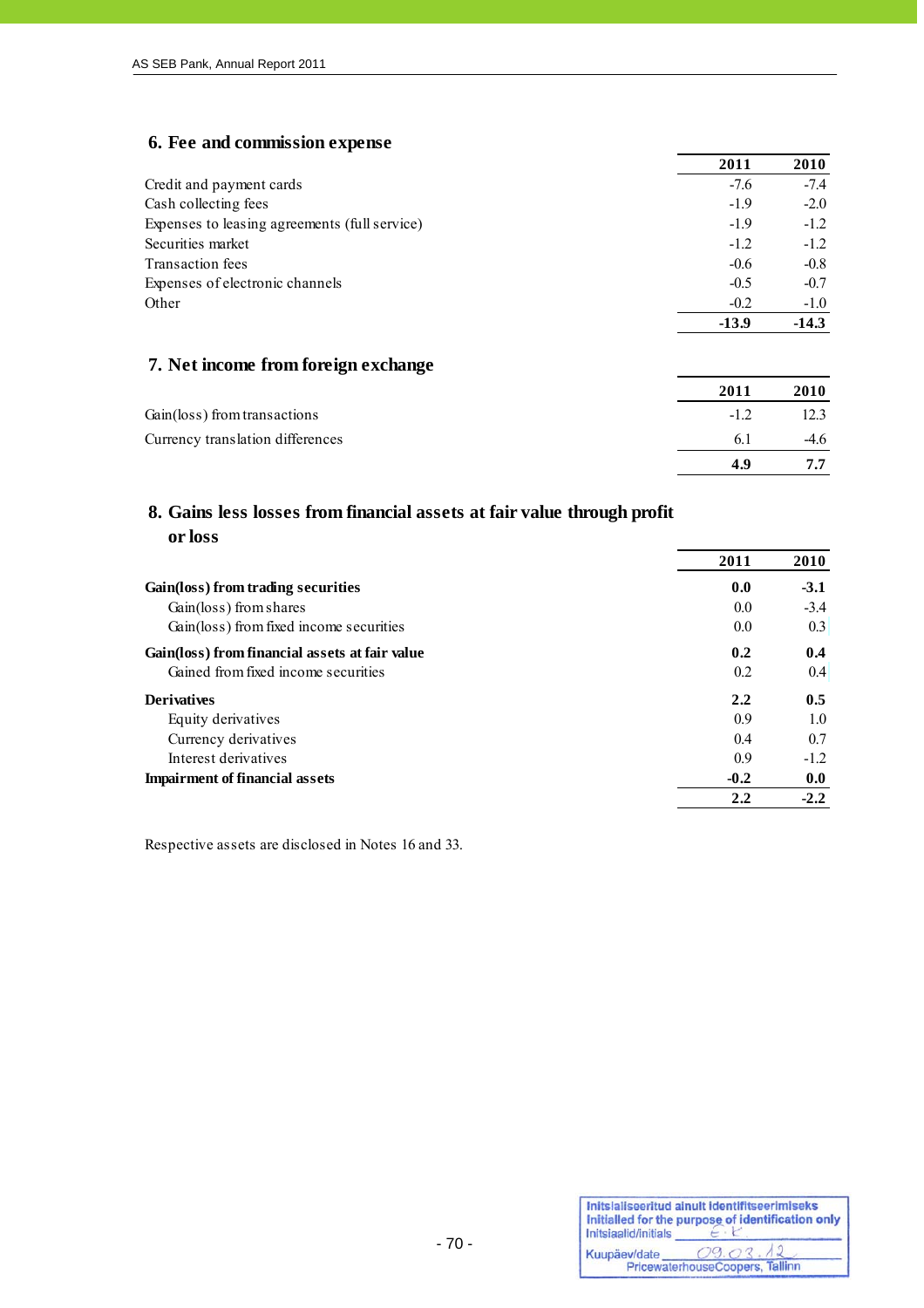## **9. Other income**

|                                             | 2011    | 2010    |
|---------------------------------------------|---------|---------|
| Rental income                               | 0.1     | 0.0     |
| Penalties                                   | 0.1     | 0.3     |
| Other income                                | 0.3     | 2.0     |
|                                             | 0.5     | 2.3     |
| 10. Personnel expenses                      |         |         |
|                                             | 2011    | 2010    |
| Personnel expenses*                         | $-25.7$ | $-24.8$ |
| Social security expenses**                  | $-8.3$  | $-8.5$  |
| Other personnel expenses (hiring, training) | $-0.8$  | $-0.8$  |
|                                             | $-34.8$ | $-34.1$ |

\* Costs related to the Long Term Incentive programmes are booked under personnel expenses in total amount 0.5 EUR mio in 2011 (0.3 EUR mio in 2010). These programmes are the Performance Share Programme, Employee Stock Option and the Share Savings Programmes (Note 1.19).

\*\* Social security tax payments include contribution to state pension funds. The Group has no legal or constructive obligation to make pension or similar payments beyond social security tax.

|                           | 2011    | 2010    |
|---------------------------|---------|---------|
| Rooms rent                | $-6.3$  | $-6.2$  |
| Premises cost (utilities) | $-3.2$  | $-2.7$  |
| IT related expenses       | $-4.5$  | $-4.8$  |
| Advertising and marketing | $-1.9$  | $-2.1$  |
| Other administrative cost | $-1.7$  | $-1.9$  |
| Information services      | $-0.8$  | $-0.8$  |
| Legal services            | $-1.3$  | $-1.1$  |
| Penalties                 | $-0.1$  | $-0.2$  |
| Consulting                | $-0.1$  | $-0.1$  |
| Other operating expenses  | $-2.4$  | $-3.8$  |
|                           | $-22.3$ | $-23.7$ |

## Development costs

Costs associated with developing or maintaining computer software programmes are recognised as an expense as incurred. Advertising expenses and the launch of new products, services and processes are expensed as incurred. Expenditures related to trademarks, etc., to be developed inside the company are also expensed at the moment of their occurrence.

In 2011 AS SEB Pank had expenses for the developing IT systems and electronic products in total amount of 3,0 million euros (3,3 million euros in 2010).

| Initsiaalid/initials | Initsialiseeritud ainult identifitseerimiseks<br>Initialled for the purpose of identification only |
|----------------------|----------------------------------------------------------------------------------------------------|
| Kuupäev/date         | 09.03<br>PricewaterhouseCoopers, Tallinn                                                           |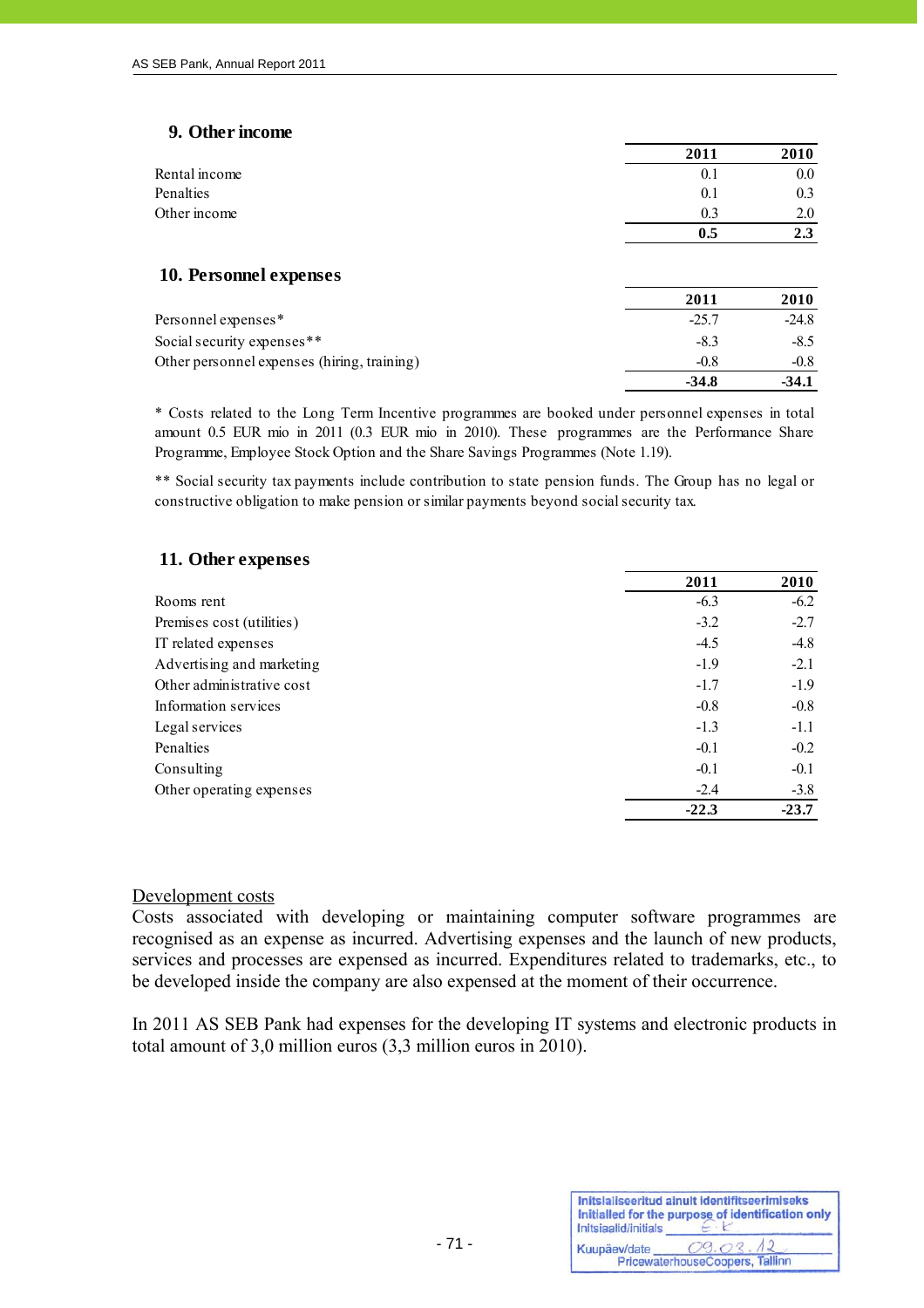# **12. Impairment losses on loans and advances**

| 2011                                                         | Credit<br>insti-<br>tutions | Loans to<br><b>Corporates</b> | Leases to<br><b>Corporates</b> | Housing<br>loans | Other loans<br>to Private<br>individuals | Seized<br>assets | <b>TOTAL</b> |
|--------------------------------------------------------------|-----------------------------|-------------------------------|--------------------------------|------------------|------------------------------------------|------------------|--------------|
| <b>Impairment losses</b>                                     | 0.0                         | 22.9                          | 6.5                            | $-5.5$           | 3.6                                      | 0.0              | 27.5         |
| impairment losses of reporting period (Note 15)              | 0.0                         | $-5.1$                        | $-2.2$                         | $-6.1$           | $-1.3$                                   | 0.0              | $-14.7$      |
| recoveries from write-offs (Note 15)                         | 0.0                         | 0.2                           | 0.0                            | 0.0              | 0.0                                      | $0.0\,$          | 0.2          |
| decreasing of impairment losses of previous period (Note 15) | 0.0                         | 27.8                          | 8.7                            | 0.6              | 4.9                                      | 0.0              | 42.0         |
| <b>Impairment losses for contingent liabilities</b>          | 0.0                         | $-2.7$                        | 0.0                            | 0.0              | 0.0                                      | 0.0              | $-2.7$       |
|                                                              | 0.0                         | 20.2                          | 6.5                            | $-5.5$           | 3.6                                      | 0.0              | 24.8         |

|                                                              | Credit  |            |                   |         | Other loans |        |              |
|--------------------------------------------------------------|---------|------------|-------------------|---------|-------------|--------|--------------|
|                                                              | insti-  | Loans to   | Leases to         | Housing | to Private  | Seized |              |
| 2010                                                         | tutions | Corporates | <b>Corporates</b> | loans   | individuals | assets | <b>TOTAL</b> |
|                                                              |         |            |                   |         |             |        |              |
| <b>Impairment losses</b>                                     | 0.0     | 3.3        | $-2.1$            | $-9.2$  | $-0.9$      | 0.0    | $-8.9$       |
| impairment losses of reporting period (Note 15)              | 0.0     | $-31.0$    | $-7.1$            | $-12.2$ | $-5.9$      | 0.0    | $-56.2$      |
| recoveries from write-offs (Note 15)                         | 0.0     | 0.1        | 0.0               | 0.0     | 0.1         | 0.0    | 0.2          |
| decreasing of impairment losses of previous period (Note 15) | 0.0     | 34.2       | 5.0               | 3.0     | 4.9         | 0.0    | 47.1         |
| <b>Impairment losses for contingent liabilities</b>          | 0.0     | $-0.2$     | 0.0               | 0.0     | 0.0         | 0.0    | $-0.2$       |
|                                                              | 0.0     | 3.1        | $-2.1$            | $-9.2$  | -0.9        | 0.0    | $-9.1$       |

## **13. Balances with central bank**

|                                     |      | 31.12.11 31.12.10 |
|-------------------------------------|------|-------------------|
| Demand deposits                     | 49.5 | 316.1             |
| incl -mandatory reserve requirement | 49.5 | 43.3              |
| -demand deposits, cash equivalents  | 0.0  | 272.8             |
| Accrued interest receivable         | 0.0  | 0.1               |
|                                     | 49.5 | 316.2             |

Mandatory reserve deposits are available for use by the Group's day-to-day business. Mandatory reserve earns interest at 0,25%. In 2011 the Group earned interest in amount of 0.6 EUR mio (2010 0.8 EUR mio).

## **14. Loans and advances to credit institutions**

|                                                                 | 31.12.11 | 31.12.10 |
|-----------------------------------------------------------------|----------|----------|
| Demand deposits*                                                | 47.4     | 248.9    |
| Time deposits                                                   | 374.9    | 30.6     |
| Accrued interest receivable                                     | 0.7      | 0.0      |
|                                                                 | 423.0    | 279.5    |
| * Cash equivalents.                                             | 47.4     | 248.9    |
| Due from credit institutions, registered in EU (except Estonia) | 413.7    | 273.9    |
| Due from credit institutions, registered in Estonia             | 0.1      | 0.1      |
| Due from credit institutions, registered in other countries     | 9.2      | 5.5      |
|                                                                 | 423.0    | 279.5    |

| Initsiaalid/initials | Initsialiseeritud ainult identifitseerimiseks<br>Initialled for the purpose of identification only |
|----------------------|----------------------------------------------------------------------------------------------------|
| Kuupäev/date         | 09.03<br>PricewaterhouseCoopers, Tallinn                                                           |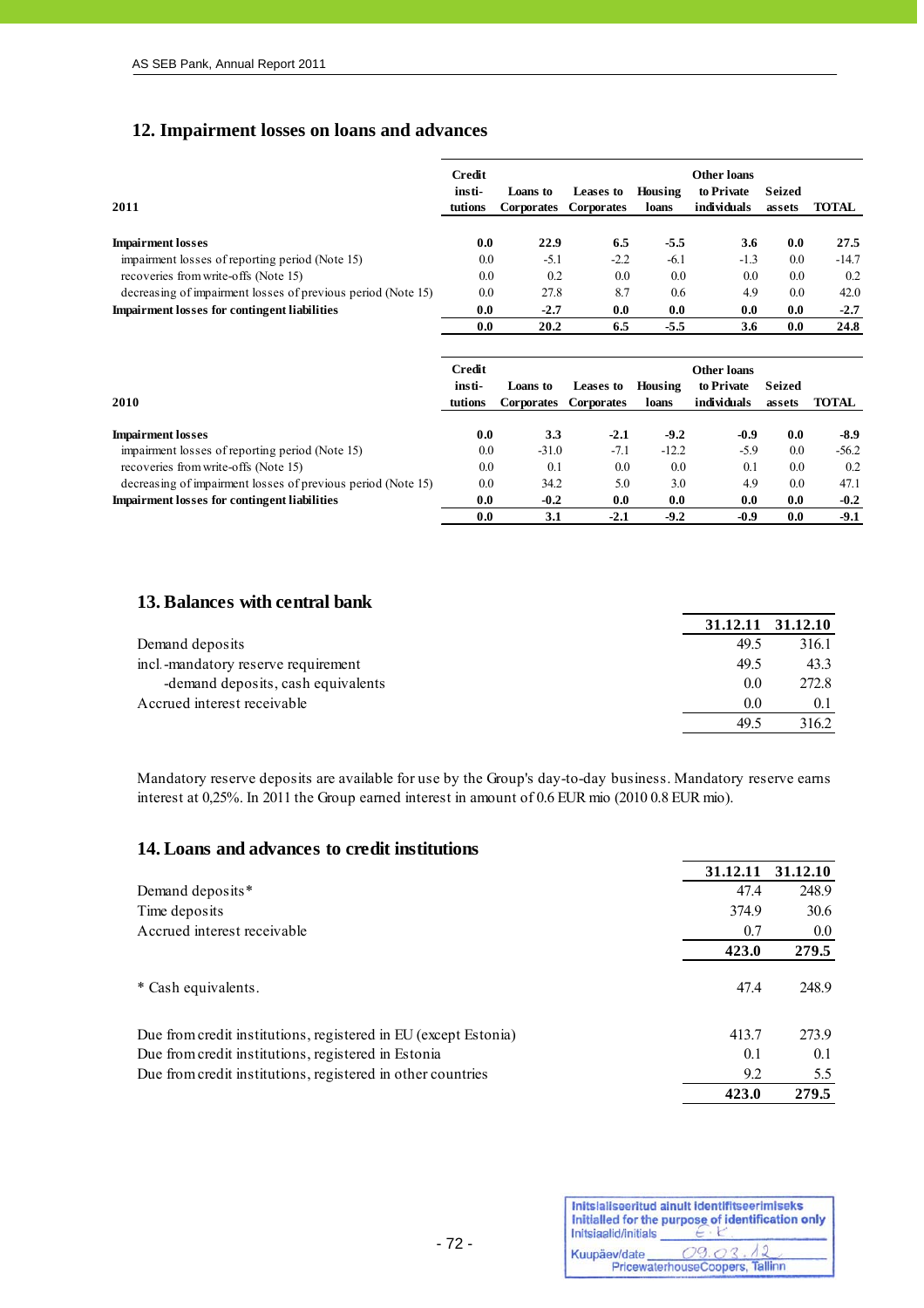### **15. Loans and advances to customers**

|                                                       | 31.12.11 | 31.12.10 |
|-------------------------------------------------------|----------|----------|
| Loans to Corporates                                   | 1,341.4  | 1,326.7  |
| Leases to Corporates                                  | 253.8    | 278.1    |
| Public sector                                         | 167.6    | 174.2    |
| Housing loans                                         | 1,450.2  | 1,483.6  |
| Other loans to Private individuals                    | 327.5    | 344.1    |
|                                                       | 3,540.5  | 3,606.7  |
| Due from customers, registered in EU (except Estonia) | 40.6     | 34.9     |
| Due from customers, registered in Estonia             | 3,496.8  | 3,568.9  |
| Due from customers, registered in other countries     | 3.1      | 2.9      |
|                                                       | 3.540.5  | 3,606.7  |

Loan portfolio by economic sector presented in Note 2 "Risk policy and management", on page 58.

Due from customers by currency is presented in Note 2, on page 53.

Due from customers by maturity is presented in interest restatement by maturity on pages 55-56.

Past due is presented in Note 2, on page 49.

Geographic concentration of assets and liabilities is presented in Note 2, on page 57.

#### **Loans and advances to customers by remaining maturity**

|          | Less than | $3-12$ |         |                                 | Over 10 |              |
|----------|-----------|--------|---------|---------------------------------|---------|--------------|
|          | 3 months  |        |         | months $1-5$ vears $5-10$ vears | vears   | <b>Total</b> |
| 31.12.11 | 174.2     | 509.0  | 1.390.1 | 517.9                           | 949.3   | 3.540.5      |
| 31.12.10 | 207.6     | 387.6  | 1.465.5 | 542.8                           | 1.003.2 | 3,606.7      |

#### **Gross and net investments on finance leases**

|                                                      | 31.12.11 | 31.12.10 |
|------------------------------------------------------|----------|----------|
| Gross investment                                     | 401.2    | 431.9    |
| up to 1 year                                         | 154.9    | 181.8    |
| $1 - 5$ years                                        | 231.5    | 232.7    |
| over 5 years                                         | 14.8     | 17.4     |
| Unearned future finance income on finance leases (-) | $-29.0$  | $-26.9$  |
| Net investment in finance leases*                    | 372.2    | 405.0    |
| up to 1 year                                         | 142.6    | 170.1    |
| $1 - 5$ years                                        | 216.3    | 219.1    |
| over 5 years                                         | 13.3     | 15.8     |

\* Net investment in finance leases are presented above on lines: Leases to Corporates, Public sector, Housing loans, Other loans to Private individuals.

|                                                     | 31.12.11 | 31.12.10 |
|-----------------------------------------------------|----------|----------|
| Net investment in finance leases by interest rates  | 372.2    | 405.0    |
| $\leq$ 5%                                           | 279.1    | 278.5    |
| $5 - 10\%$                                          | 92.8     | 126.2    |
| $10-15%$                                            | 0.3      | 0.3      |
| $>15\%$                                             | 0.0      | 0.0      |
|                                                     | 31.12.11 | 31.12.10 |
| Net investment in finance leases by base currencies | 372.2    | 405.0    |
| EEK                                                 | 0.0      | 2.9      |
| EEK related to EUR                                  | 0.0      | 86.7     |
| <b>USD</b>                                          | 0.3      | 2.4      |
| <b>EUR</b>                                          | 371.9    | 313.0    |
|                                                     |          |          |

| Initsiaalid/initials | Initsialiseeritud ainult identifitseerimiseks<br>Initialled for the purpose of identification only |
|----------------------|----------------------------------------------------------------------------------------------------|
| Kuupäev/date         | 09.03.<br>PricewaterhouseCoopers, Tallinn                                                          |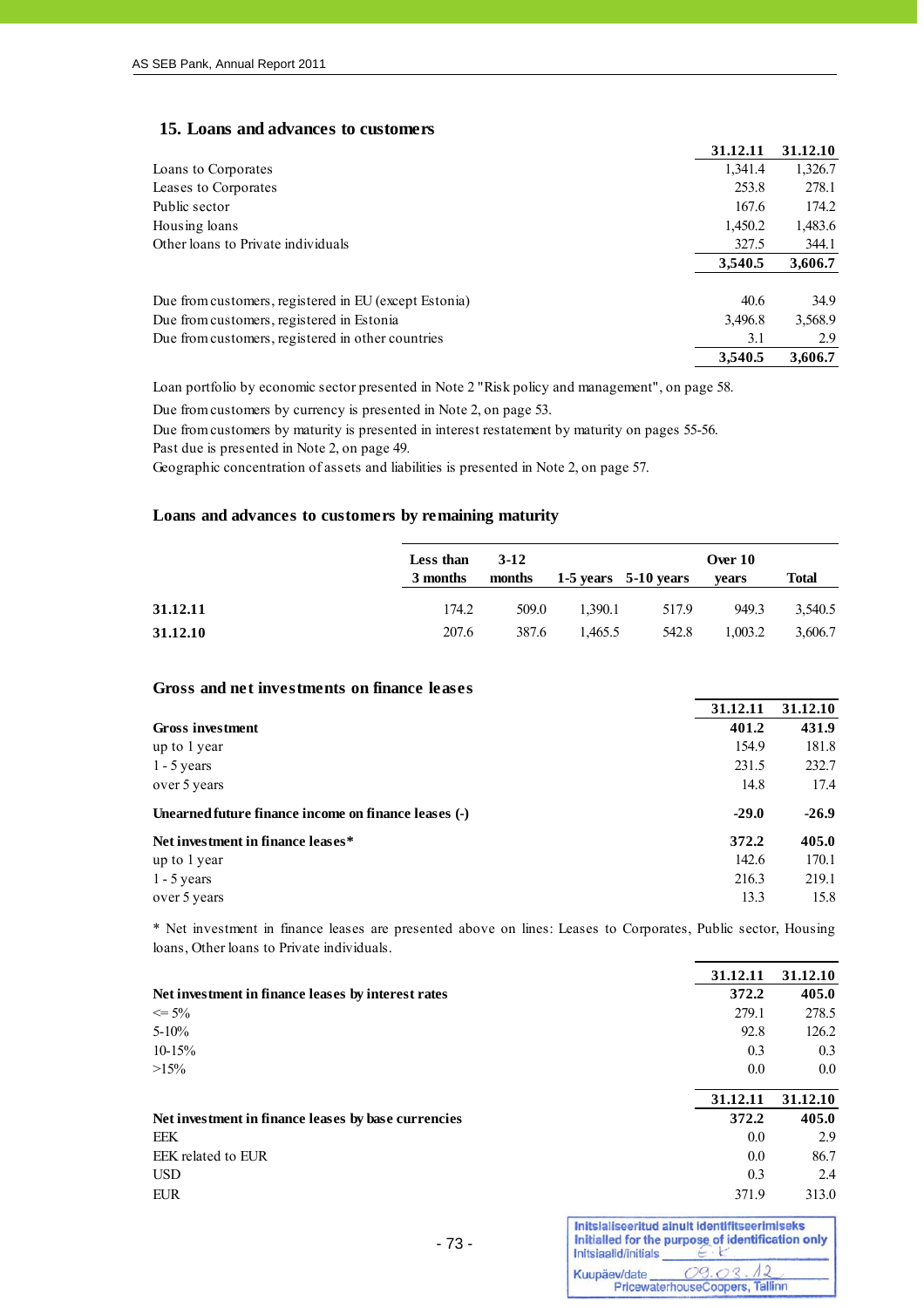#### **Allowances for impaired debt**

j

|                                                       | Credit  |                   |                   |         | <b>Other loans</b> |         |
|-------------------------------------------------------|---------|-------------------|-------------------|---------|--------------------|---------|
|                                                       | insti-  | Loans to          | Leases to         | Housing | to Private         |         |
| 2011                                                  | tutions | <b>Corporates</b> | <b>Corporates</b> | loans   | individuals        | TOTAL   |
| At the beginning of period (January, 1)               | 0.0     | 114.9             | 23.3              | 26.8    | 14.5               | 179.5   |
| Allowances of reporting period (Note 12)              | 0.0     | 5.1               | 2.2               | 6.1     | 1.3                | 14.7    |
| Decreasing of allowances of previous period (Note 12) | 0.0     | $-27.8$           | $-8.7$            | $-0.6$  | $-4.9$             | $-42.0$ |
| Loans and advances written off                        | 0.0     | $-18.6$           | $-0.8$            | $-0.6$  | $-1.2$             | $-21.2$ |
| At the end of period (December, 31)                   | 0.0     | 73.6              | 16.0              | 31.7    | 9.7                | 131.0   |
| Recoveries from write-offs (Note 12)                  | 0.0     | $-0.2$            | 0.0               | 0.0     | $0.0\,$            | $-0.2$  |

|                                                       | <b>Credit</b> |                   |                   |         | <b>Other loans</b> |              |
|-------------------------------------------------------|---------------|-------------------|-------------------|---------|--------------------|--------------|
|                                                       | insti-        | Loans to          | Leases to         | Housing | to Private         |              |
| 2010                                                  | tutions       | <b>Corporates</b> | <b>Corporates</b> | loans   | individuals        | <b>TOTAL</b> |
| At the beginning of period $(January, 1)$             | 0.0           | 140.2             | 23.9              | 17.7    | 13.5               | 195.3        |
| Allowances of reporting period (Note 12)              | 0.0           | 31.0              | 6.6               | 12.2    | 5.9                | 55.7         |
| Decreasing of allowances of previous period (Note 12) | 0.0           | $-34.2$           | $-5.0$            | $-3.0$  | $-4.9$             | $-47.1$      |
| Loans and advances written off                        | 0.0           | $-22.3$           | $-2.2$            | $-0.1$  | 0.0                | $-24.6$      |
| Exchange rate adjustments                             | 0.0           | 0.2               | 0.0               | 0.0     | 0.0                | 0.2          |
| At the end of period (December, 31)                   | 0.0           | 114.9             | 23.3              | 26.8    | 14.5               | 179.5        |
| Recoveries from write-offs (Note 12)                  | 0.0           | $-0.1$            | 0.0               | 0.0     | $-0.1$             | $-0.2$       |

### **16. Financial investments**

|                                                           | 31.12.11 | 31.12.10 |
|-----------------------------------------------------------|----------|----------|
| <b>Financial assets held for trading</b>                  | 21.0     | 21.9     |
| Securities held for trading                               | 1.2      | 1.4      |
| Debt securities and other fixed income securities         | 1.2      | 1.4      |
| incl. valued with discounted cash flow method *           | 0.0      | 0.0      |
| incl. listed                                              | 1.2      | 1.4      |
| Derivatives (Note 33)                                     | 19.8     | 20.5     |
| Available for sale financial assets                       | 4.9      | 5.0      |
| Shares and fund participations**                          | 4.9      | 4.9      |
| incl. listed                                              | 0.0      | 0.0      |
| Debt securities and other fixed income securities         | 0.0      | 0.1      |
| incl. valued with discounted cash flow method *           | 0.0      | 0.1      |
| incl. listed                                              | 0.0      | $0.0\,$  |
| <b>Total</b>                                              | 25.9     | 26.9     |
| Securities of entities, registered in EU (except Estonia) | 3.4      | 5.8      |
| Securities of entities, registered in Estonia             | 21.6     | 20.8     |
| Securities of entities, registered in other countries     | 0.9      | 0.3      |
|                                                           | 25.9     | 26.9     |

Generally financial investments are revalued in fair value based on active market quotations.

\* Yield curves for discounted cash flow method were determined based on market interest rates for respective currency and credit spreads for respective issuer. To capture issuer credit risk, SEB internal credit rating (risk class) was used as based for credit spread.

\*\* Includes participations in pension funds managed by AS SEB Varahaldus in the total value of 3.9 EUR mio (2010 4.1) EUR mio), ownership of which is required (1-2% of the specific managed fund) according to the Investment Fund's Act.

| Initsiaalid/initials | Initsialiseeritud ainult identifitseerimiseks<br>Initialled for the purpose of identification only |
|----------------------|----------------------------------------------------------------------------------------------------|
| Kuupäev/date         | 09.03<br>PricewaterhouseCoopers, Tallinn                                                           |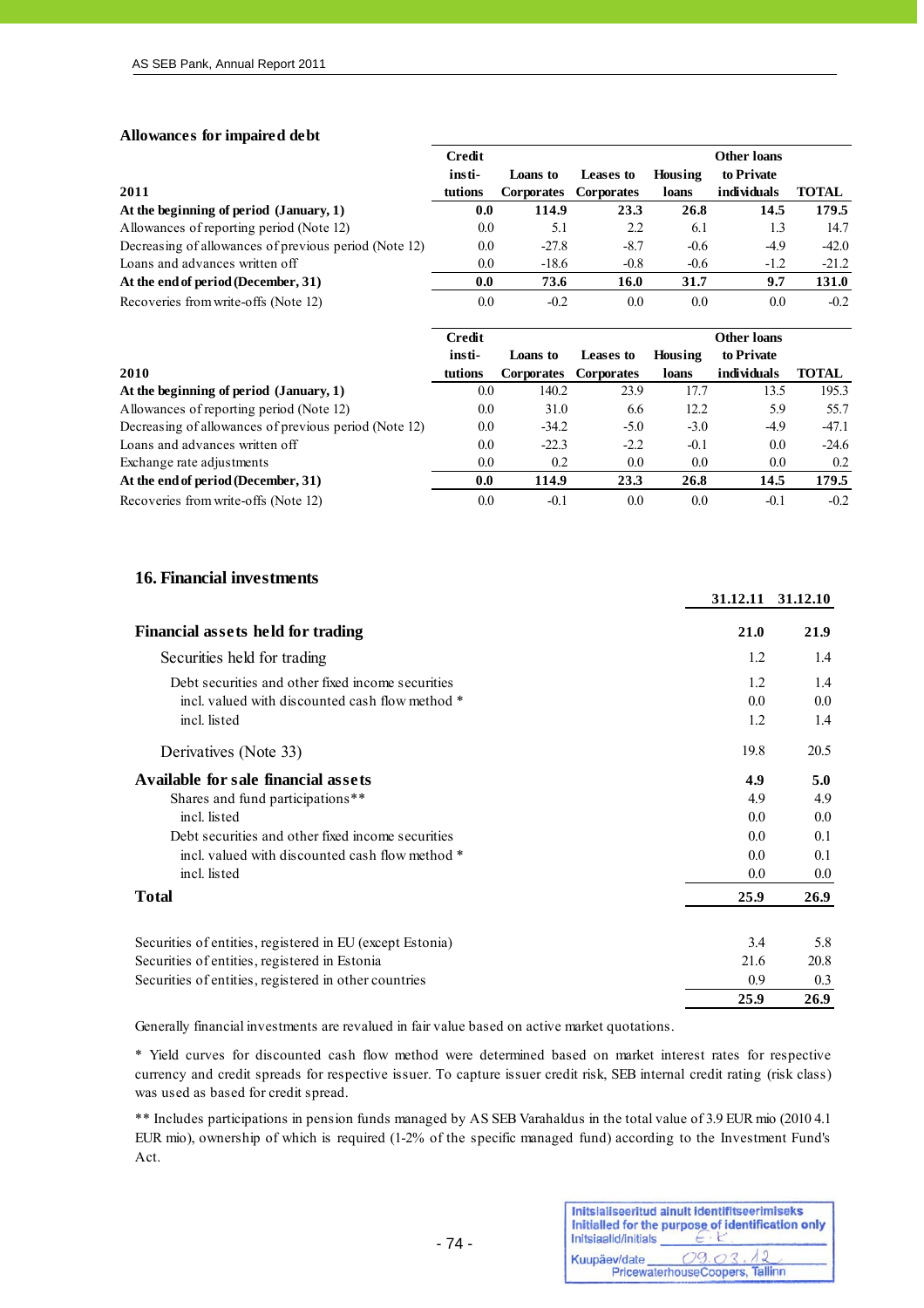### **Movements of financial investments**

|                                         | <b>Financial</b><br>assets held<br>for trading | <b>Derivatives</b><br>(Note 33) | <b>Financial</b><br>assets at fair<br>value through<br>profit or loss<br>at inception | Available-<br>for-sale<br>financial<br>assets | <b>TOTAL</b> |
|-----------------------------------------|------------------------------------------------|---------------------------------|---------------------------------------------------------------------------------------|-----------------------------------------------|--------------|
| At the beginning of period $(01.01.10)$ | 0.9                                            | 22.5                            | 0.0                                                                                   | 6.4                                           | 29.8         |
| Acquisitions                            | 507.8                                          | 0.0                             | 0.0                                                                                   | 0.2                                           | 508.0        |
| Disposals and redemptions               | $-507.3$                                       | 0.0                             | 0.0                                                                                   | $-2.1$                                        | $-509.4$     |
| Changes of value                        | 0.0                                            | $-0.2$                          | 0.0                                                                                   | 0.0                                           | $-0.2$       |
| Changes of currency rate                | 0.0                                            | $-1.8$                          | 0.0                                                                                   | 0.5                                           | $-1.3$       |
| At the end of period $(31.12.10)$       | 1.4                                            | 20.5                            | 0.0                                                                                   | 5.0                                           | 26.9         |
| At the beginning of period $(01.01.11)$ | 1.4                                            | 20.5                            | 0.0                                                                                   | 5.0                                           | 26.9         |
| Acquisitions                            | 796.4                                          | 0.0                             | 0.0                                                                                   | 0.6                                           | 797.0        |
| Disposals and redemptions               | $-796.6$                                       | 0.0                             | 0.0                                                                                   | $-0.5$                                        | $-797.1$     |
| Changes of value                        | 0.0                                            | $-0.4$                          | 0.0                                                                                   | $-0.2$                                        | $-0.6$       |
| Changes of currency rate                | 0.0                                            | $-0.3$                          | 0.0                                                                                   | $0.0\,$                                       | $-0.3$       |
| At the end of period $(31.12.11)$       | 1.2                                            | 19.8                            | 0.0                                                                                   | 4.9                                           | 25.9         |

Financial investments available for sale with ownership in shares over 10%, presented in the statement of financial position on line "Available-for-sale financial assets" as of 31.12.2011 is Silverlaw OÜ, total value of shares was 3.3 thousand EUR (31.12.2010 was 3.3 thousand EUR). The aforementioned company is located in Estonia.

On June 25, 2010 all 29% ownership of shares in non-consolidated enterprise OÜ Munga Maja was sold.

On August 31, 2010 non-consolidated enterprise Kaarsar OÜ was liquidated (100% of the shares held by AS SEB Pank).

### **17. Other assets**

|                                      |      | 31.12.11 31.12.10 |
|--------------------------------------|------|-------------------|
| Payments in transit                  | 8.5  | 37.2              |
| Accrued revenue and prepaid expenses | 8.7  | 10.0              |
| Prepaid taxes                        | 0.7  | 0.5               |
| Assets held for sale                 | 0.1  |                   |
|                                      | 18.0 | 47.8              |

| Initsiaalid/initials | Initsialiseeritud ainult identifitseerimiseks<br>Initialled for the purpose of identification only |
|----------------------|----------------------------------------------------------------------------------------------------|
| Kuupäev/date         | 09.03.<br>PricewaterhouseCoopers, Tallinn                                                          |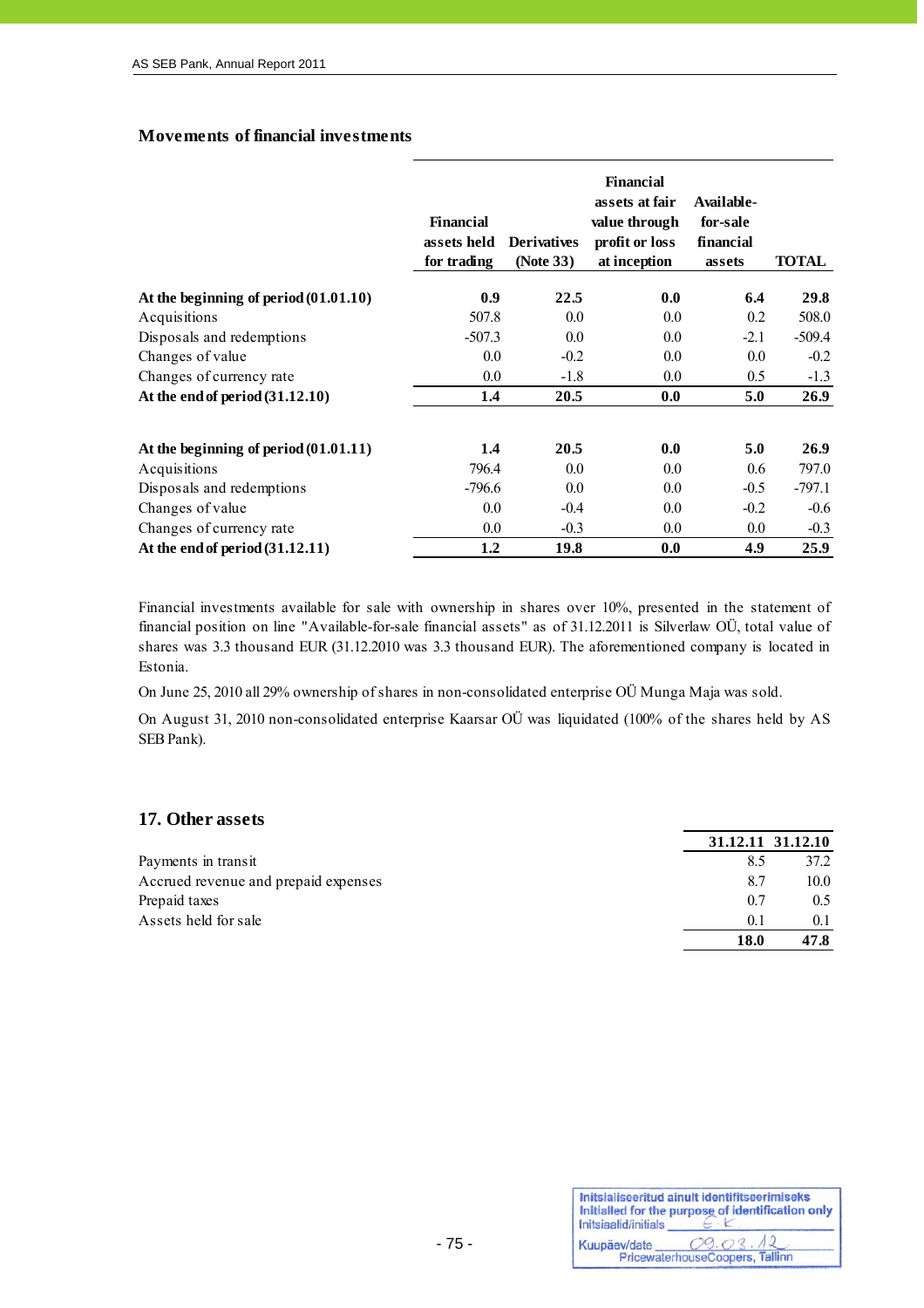## **18.Investments in associates**

### **Movements of investments in associates**

|      |           | <b>Disposals</b> |                           |           |        |
|------|-----------|------------------|---------------------------|-----------|--------|
|      | At the    | and              |                           |           | At the |
|      | beginning | redemp-          | <b>Profit from equity</b> | Paid      | end of |
|      | of period | tions            | method                    | dividends | period |
| 2011 | 0.4       | 0.0              | 0.1                       | 0.0       | 0.5    |
| 2010 | 0.6       | $-0.1$           | 0.0                       | $-0.1$    | 0.4    |

#### **Associated companies**

|                              | <b>Nominal value</b> | <b>Assets</b> | Liabili-<br>ties | <b>Total</b><br>revenues | <b>AS SEB</b><br>Pank in<br>calculated<br>profit/-loss | <b>Balance</b><br>value | Owner-<br>ship,<br>$\%$ |
|------------------------------|----------------------|---------------|------------------|--------------------------|--------------------------------------------------------|-------------------------|-------------------------|
| 2011                         | without              |               |                  |                          |                                                        |                         |                         |
| AS Sertifits eerimis kes kus | nominal value        | 1.8           | 0.3              | 2.7                      | 0.1                                                    | 0.4                     | 25.00%                  |
| Tieto Estonia Services OÜ    | 1278 EUR             | 0.5           | 0.2              | 1.8                      | 0.0                                                    | 0.1                     | 20.00%                  |
| <b>Total</b>                 |                      | 2.3           | 0.5              | 4.5                      | 0.1                                                    | 0.5                     |                         |
| 2010                         |                      |               |                  |                          |                                                        |                         |                         |
| AS Sertifits eerimis kes kus | 100000 EEK           | 1.7           | 0.3              | 1.8                      | 0.0                                                    | 0.1                     | 25.00%                  |
| OÜ TietoEnator Support       | 20000 EEK            | 0.5           | 0.2              | 1.3                      | 0.0                                                    | 0.3                     | 20.00%                  |
| <b>Total</b>                 |                      | 2.2           | 0.5              | 3.1                      | 0.0                                                    | 0.4                     |                         |

### **Acquisitions and disposals of associated companies and subsidiaries**

### **Acquisitions**

No acquisitions occurred in 2011 and 2010.

#### **Disposals**

On January 28, 2010 AS SEB Elu- ja Pensionikindlustus was sold (100% of the shares held by AS SEB Pank), see Note 22.

On February 26, 2010 OÜ Estectus was sold (100% of the shares held by AS SEB Pank), see Note 22.

On June 17, 2010 an associate SEB IT Partner Estonia OÜ was liquidated (35% of the shares held by AS SEB Pank).

On March 3, 2011 the subsidiary AS SEB Enskilda was sold (100% of the shares held by AS SEB Pank) to the Scandinaviska Enskilda Banken AB (publ). Sale price of shares of AS SEB Enskilda was 2.1 EUR mio, which was the book value of net assets.

| Initsiaalid/initials | Initsialiseeritud ainult identifitseerimiseks<br>Initialled for the purpose of identification only |
|----------------------|----------------------------------------------------------------------------------------------------|
| Kuupäev/date         | 09.02<br>PricewaterhouseCoopers, Tallinn                                                           |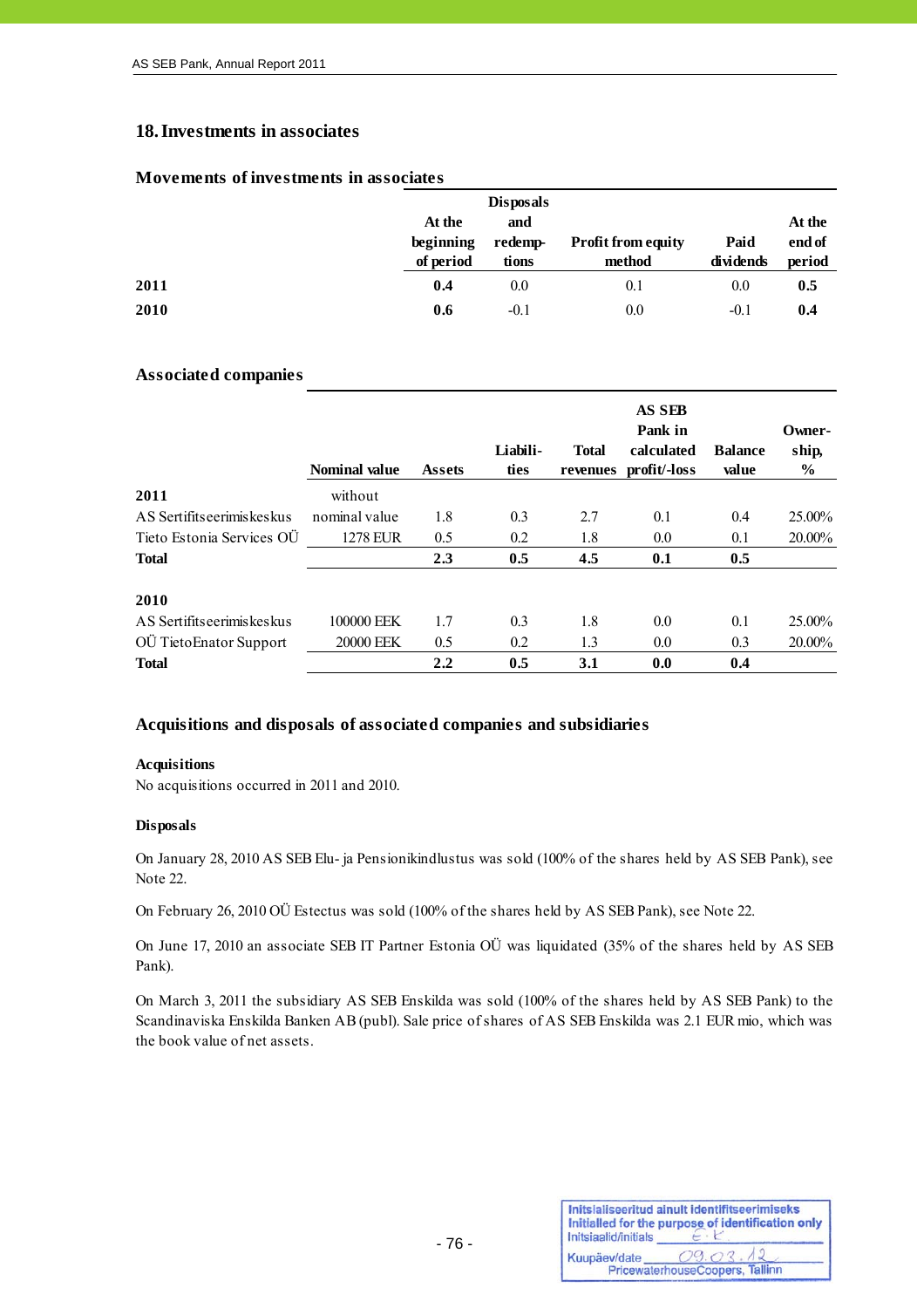# **19. Intangible assets**

| At the beginning of period (01.01.10) |        |
|---------------------------------------|--------|
| Cost                                  | 5.6    |
| Accumulated amortisation              | $-5.0$ |
| <b>Carrying value</b>                 | 0.6    |
| <b>Opening carrying value</b>         | 0.6    |
| Additions                             | 0.3    |
| Amortisation charge                   | $-0.4$ |
| Closing carrying value                | 0.5    |
| At end of period (31.12.10)           |        |
| Cost                                  | 5.7    |
| Accumulated amortisation              | $-5.2$ |
| <b>Carrying value</b>                 | 0.5    |
| Opening carrying value                | 0.5    |
| Additions                             | 0.2    |
| Amortisation charge                   | $-0.3$ |
| Closing carrying value                | 0.4    |
| At end of period (31.12.11)           |        |
| Cost                                  | 5.8    |
| Accumulated amortisation              | $-5.4$ |
| Carrying value                        | 0.4    |
|                                       |        |

| Initsiaalid/initials | Initsialiseeritud ainult identifitseerimiseks<br>Initialled for the purpose of identification only |
|----------------------|----------------------------------------------------------------------------------------------------|
| Kuupäev/date         | 09.03<br>PricewaterhouseCoopers, Tallinn                                                           |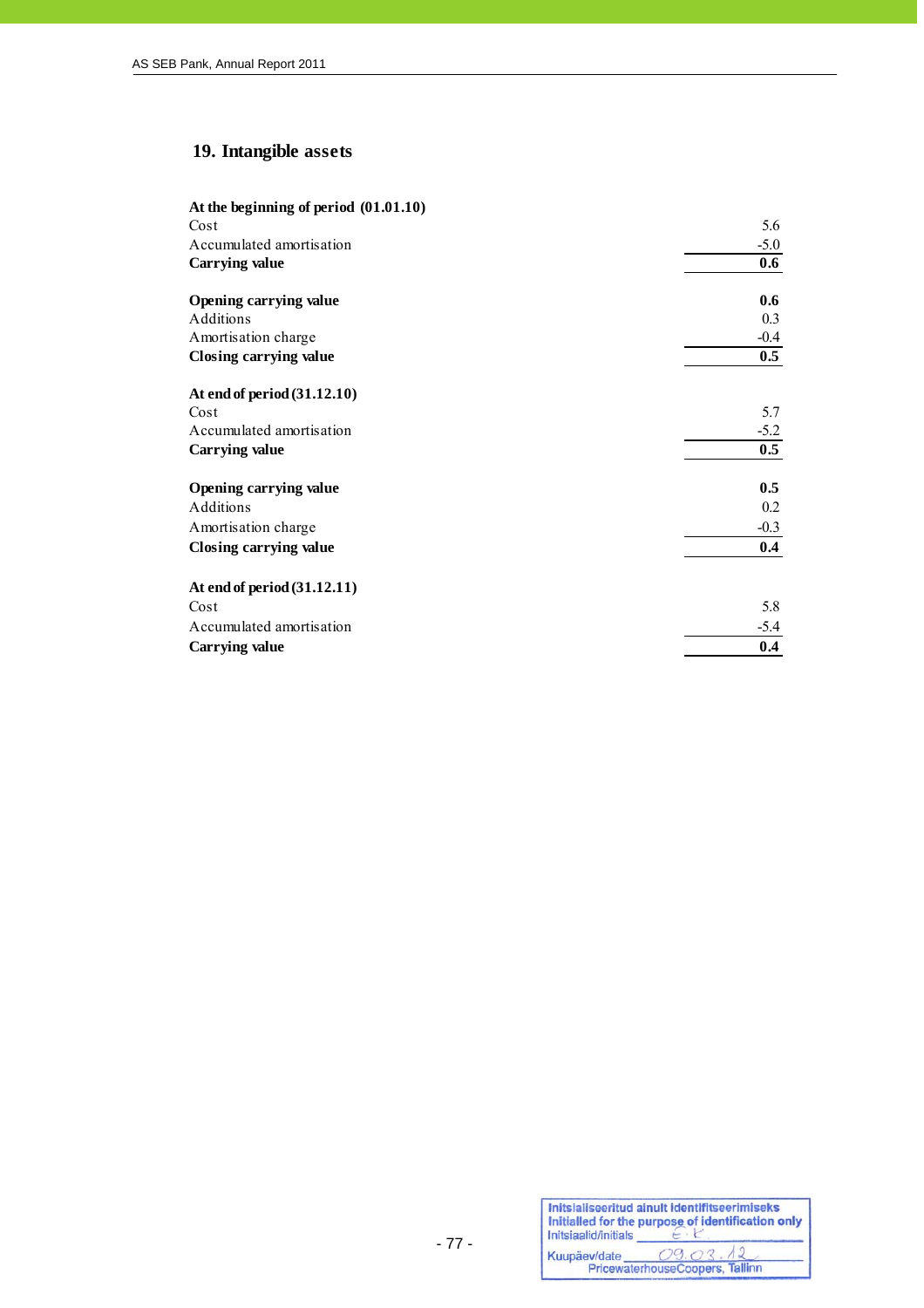# **20. Property, plant and equipment**

|                                         |                  | <b>Other</b><br>tangible |              |
|-----------------------------------------|------------------|--------------------------|--------------|
|                                         | <b>Buildings</b> | assets                   | <b>Total</b> |
| At the beginning of period $(01.01.10)$ |                  |                          |              |
| Cost                                    | 3.6              | 28.2                     | 31.8         |
| Accumulated depreciation                | $-1.5$           | $-22.7$                  | $-24.2$      |
| Discontinued operations                 | 0.0              | $-0.1$                   | $-0.1$       |
| <b>Carrying value</b>                   | 2.1              | 5.4                      | 7.5          |
| Opening carrying value                  | 2.1              | 5.4                      | 7.5          |
| Additions                               | 0.2              | 2.9                      | 3.1          |
| Disposals (carrying value)*             | 0.0              | $-0.3$                   | $-0.3$       |
| Depreciation charge                     | $-0.5$           | $-2.5$                   | $-3.0$       |
| Closing carrying value                  | 1.8              | 5.5                      | 7.3          |
| At end of period (31.12.10)             |                  |                          |              |
| Cost                                    | 3.5              | 24.5                     | 28.0         |
| Accumulated depreciation                | $-1.7$           | $-19.0$                  | $-20.7$      |
| <b>Carrying value</b>                   | 1.8              | 5.5                      | 7.3          |
| Opening carrying value                  | 1.8              | 5.5                      | 7.3          |
| <b>Additions</b>                        | 0.8              | 2.4                      | 3.2          |
| Disposals (carrying value)**            | $-0.2$           | $-0.1$                   | $-0.3$       |
| Depreciation charge                     | $-0.4$           | $-2.3$                   | $-2.7$       |
| Closing carrying value                  | 2.0              | 5.5                      | 7.5          |
| At end of period (31.12.11)             |                  |                          |              |
| Cost                                    | 3.4              | 23.5                     | 26.9         |
| Accumulated depreciation                | $-1.4$           | $-18.0$                  | $-19.4$      |
| <b>Carrying value</b>                   | 2.0              | 5.5                      | 7.5          |

\* Sales revenue in 2010 0.0 EUR mio, sales profit 0.0 EUR mio, writing off 0.2 EUR mio.

\*\* Sales revenue in 2011 0.0 EUR mio, sales profit 0.0 EUR mio, writing off 0.0 EUR mio.

| Initsiaalid/initials | Initsialiseeritud ainult identifitseerimiseks<br>Initialled for the purpose of identification only |
|----------------------|----------------------------------------------------------------------------------------------------|
| Kuupäev/date         | 09.03.12<br>PricewaterhouseCoopers, Tallinn                                                        |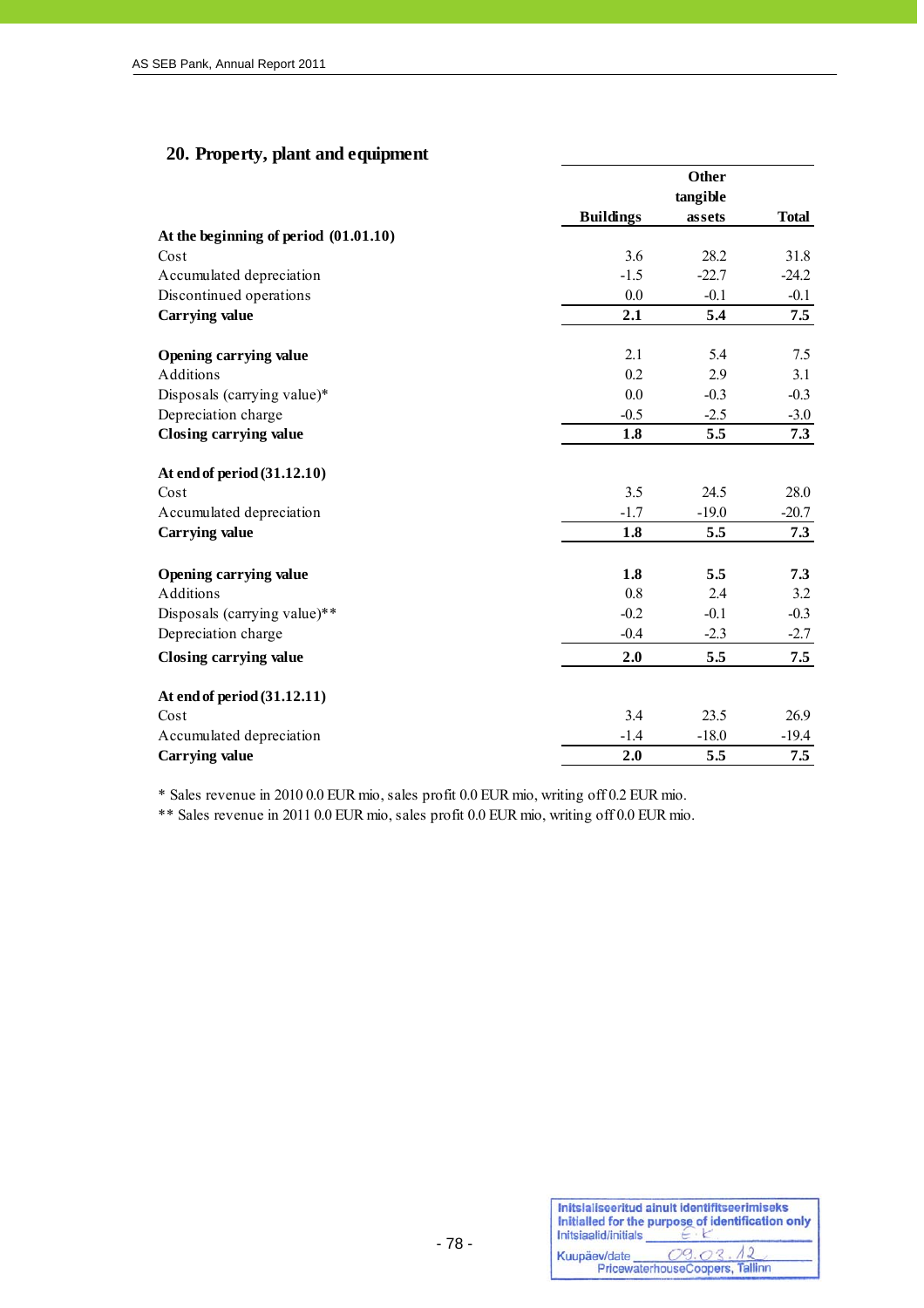## **21. Investment properties**

| At the beginning of the period $(01.01.10)$ |         |
|---------------------------------------------|---------|
| Cost                                        | 1.7     |
| Accumulated depreciation                    | $-0.1$  |
| <b>Carrying value</b>                       | 1.6     |
|                                             |         |
| Opening carrying value                      | 1.6     |
| Additions                                   | $0.0\,$ |
| Depreciation charge                         | 0.0     |
| Closing carrying value                      | 1.6     |
|                                             |         |
| At end of period (31.12.10)                 |         |
| Cost                                        | 1.8     |
| Accumulated depreciation                    | $-0.2$  |
| Carrying value                              | 1.6     |
|                                             |         |
|                                             |         |
| Opening carrying value                      | 1.6     |
| Additions                                   | 0.0     |
| Disposals (carrying value)                  | $-1.6$  |
| Depreciation charge                         | $0.0\,$ |
| Closing carrying value                      | 0.0     |
|                                             |         |
| At end of period (31.12.11)                 |         |
| Cost                                        | 0.1     |
| Accumulated depreciation                    | $-0.1$  |
| <b>Carrying value</b>                       | 0.0     |

## **22. Discontinued operations**

On January 28, 2010 AS SEB Pank sold 100% shares in AS SEB Elu- ja Pensionikindlustus according to the Management Board resolution from December 2009. Purchaser was SEB Trygg Liv Holding AB, a company, which belongs to the Skandinaviska Enskilda Banken AB (publ) Group.

On February 26, 2010 AS SEB Pank sold 100% ownership in OÜ Estectus according to the Management Board resolution from December 2009. Purchaser was Warehold B.V., a company, which located in Holland (later renamed to Baltectus B.V.) and belongs to the Skandinaviska Enskilda Banken AB (publ) Group.

Net gain from sales of discontinued operations was 3.3 EUR mio.

| Initsiaalid/initials | Initsialiseeritud ainult identifitseerimiseks<br>Initialled for the purpose of identification only |
|----------------------|----------------------------------------------------------------------------------------------------|
| Kuupäev/date         | 09.03                                                                                              |
|                      | PricewaterhouseCoopers, Tallinn                                                                    |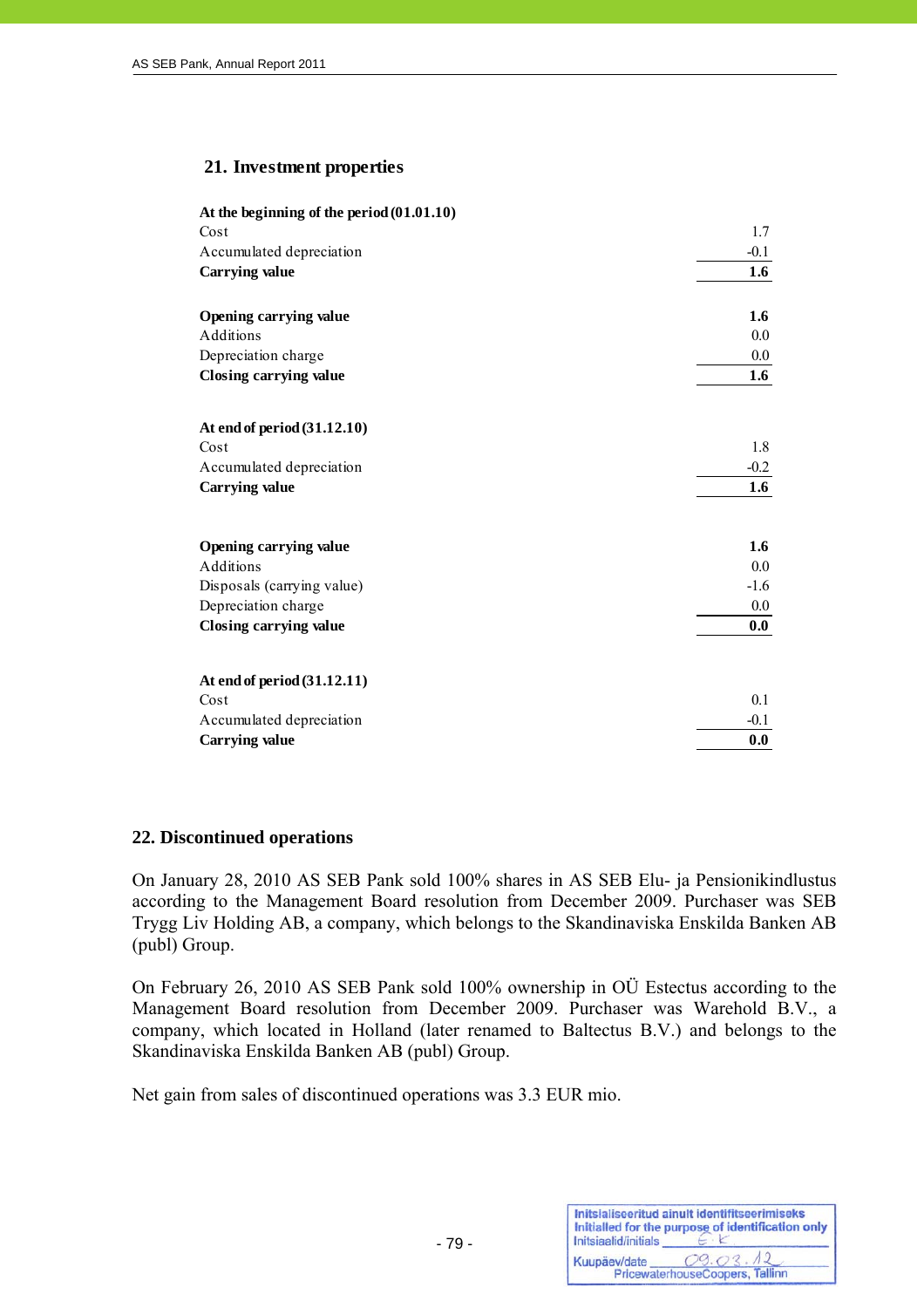## **23. Due to credit institutions**

|                                                               | 31.12.11 | 31.12.10 |
|---------------------------------------------------------------|----------|----------|
| Demand deposits                                               | 33.7     | 52.5     |
| Time deposits and loans (remaining maturity up to 1 year)     | 608.6    | 628.7    |
| Time deposits and loans (remaining maturity more than 1 year) | 301.0    | 731.6    |
| Accrued interest payable to credit institutions               | 5.2      | 6.6      |
|                                                               | 948.5    | 1,419.4  |
|                                                               |          |          |
|                                                               | 31.12.11 | 31.12.10 |
| Due to credit institutions, registered in EU (except Estonia) | 923.1    | 1,403.5  |
| Due to credit institutions, registered in Estonia             | 24.6     | 14.6     |
| Due to credit institutions, registered in other countries     | 0.8      | 1.3      |
|                                                               | 948.5    | 1.419.4  |

862.8 EUR mio as at 31.12.2011 and 1331.4 EUR mio as at 31.12.2010 are due from group to parent bank Skandinaviska Enskilda Banken AB (Note 35).

In 2011 EU grants related to the KFW Bankengruppe credit line, loan agreement 26.11.2007 in a total amount of 25 EUR mio, were disbursed in amount of 25 thousand euros. The credit line from 31.12.2009 was disbursed and used in 2011 amount of 6.0 EUR mio.

| 24. Due to customers                                |          |          |
|-----------------------------------------------------|----------|----------|
|                                                     | 31.12.11 | 31.12.10 |
| Demand deposits                                     | 1,555.3  | 1,554.9  |
| Time deposits and other saving deposits             | 753.7    | 520.0    |
| Investment deposits (index-linked)                  | 65.9     | 71.4     |
| Accrued interest payable to customers               | 3.9      | 3.1      |
|                                                     | 2,378.8  | 2,149.4  |
| Non-residents                                       | 290.0    | 258.4    |
| Residents                                           | 2,088.8  | 1,891.0  |
|                                                     | 2,378.8  | 2,149.4  |
| Due to customers by type of customer                |          |          |
| Due to corporate customers                          | 1,220.8  | 1,076.1  |
| Public sector                                       | 149.9    | 156.6    |
| Due to individuals                                  | 1,008.1  | 916.7    |
|                                                     | 2,378.8  | 2,149.4  |
| Due to customers, registered in EU (except Estonia) | 53.6     | 68.3     |
| Due to customers, registered in Estonia             | 2,088.8  | 1,891.0  |
| Due to customers, registered in other countries     | 236.4    | 190.1    |
|                                                     | 2,378.8  | 2,149.4  |

Due from customers by currency is presented in Note 2, on page 53.

Due from customers by maturity is presented in Note 2, on page 61 and interest restatement by maturity on pages 55-56.

| Initsiaalid/initials | Initsialiseeritud ainult identifitseerimiseks<br>Initialled for the purpose of identification only |
|----------------------|----------------------------------------------------------------------------------------------------|
| Kuupäev/date         | 09.03<br>PricewaterhouseCoopers, Tallinn                                                           |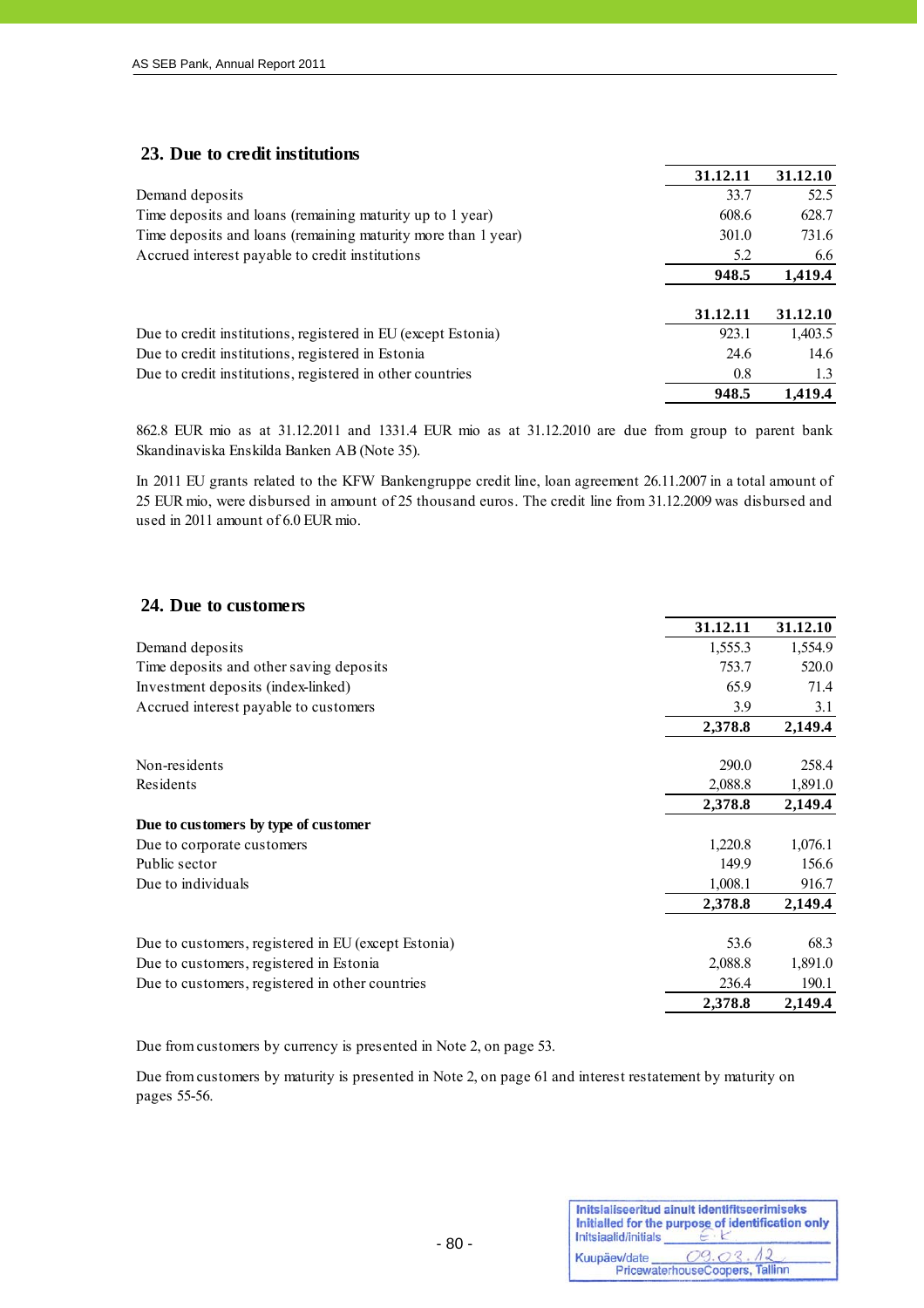## **Customer assets under management of the group**

As of 31.12.2011 the customer securities portfolios under management of the group amounted to 134.9 million euros (including 71.6 million in portfolio of SEB Elu- ja Pensionikindlustus). The total volume of aforementioned portfolios as of 31.12.2010 was 138.1 million euros (including 67.1 million in portfolio of SEB Elu- ja Pensionikindlustus). Commission fee is received from management of these portfolios and no credit or market risk is born by the group.

As at 31.12.2011 the group's asset management company belonging to the Group (AS SEB Varahaldus) managed 13 investment and pension funds (i.e. 6 open-end investment funds, 1 closed-end investment fund, 4 mandatory pension funds and 2 voluntary pension fund) with average total volume of 392.0 million euros. As at 31.12.2010 AS SEB Varahaldus managed 14 investment and pension funds (i.e. 7 open-end investment funds, 1 closed-end investment fund, 4 mandatory pension funds and 2 voluntary pension fund) with average total volume of 408.7 million euros. Investment management service was also performed to the SEB (parent Group) Eastern-European funds: (4 funds) as at 2011 807.0 million euros, as at 2010 1484.7 million euros.

AS SEB Varahaldus submitted request to Financial Inspection for liquidation of Likviidsusfond and this was liquidated at 05.05.2011.

# **25. Loan funds**

Credit line resources from Maaelu Edendamise Sihtasutus (MES) were disbursed with the intended purpose to finance small and medium enterprises operating in rural areas. Under mentioned credit line investments have to be made outside Tallinn, Tartu, Narva, Kohtla-Järve and Pärnu (major towns in Estonia). Loan funds include also a credit line from Credit and Export Guarantee Fund KredEx, granted to apartment associations for energy efficient renovation works. The funds are for relending with a tenor of up to 20 years.

## **26. Other liabilities**

|                                    | 31.12.11 | 31.12.10 |
|------------------------------------|----------|----------|
| Payments in transit                | 32.3     | 49.6     |
| Other prepaid income               | 4.7      | 7.4      |
| Factoring balances                 | 10.8     | 5.7      |
| Tax debts                          | 1.6      | 1.7      |
| Other accrued costs                | 2.6      | 4.5      |
| Accrued interest payable           | 0.8      | 0.8      |
| Prepayments from leasing customers | 2.0      | 2.4      |
|                                    | 54.8     | 72.1     |

# **27.Financial liabilities at fair value through profit or loss**

|                       | 31.12.11 31.12.10 |      |
|-----------------------|-------------------|------|
| Derivatives (Note 33) | 20.5              | 22.3 |
|                       | 20.5              | 22.3 |

AS SEB Pank has no any class of debt or equity instruments in a public market since 16.06.2009. Therefore also segment analysis according to IFRS 8 is not described.

| Initsiaalid/initials | Initsialiseeritud ainult identifitseerimiseks<br>Initialled for the purpose of identification only |
|----------------------|----------------------------------------------------------------------------------------------------|
| Kuupäev/date         | 09.02<br>PricewaterhouseCoopers, Tallinn                                                           |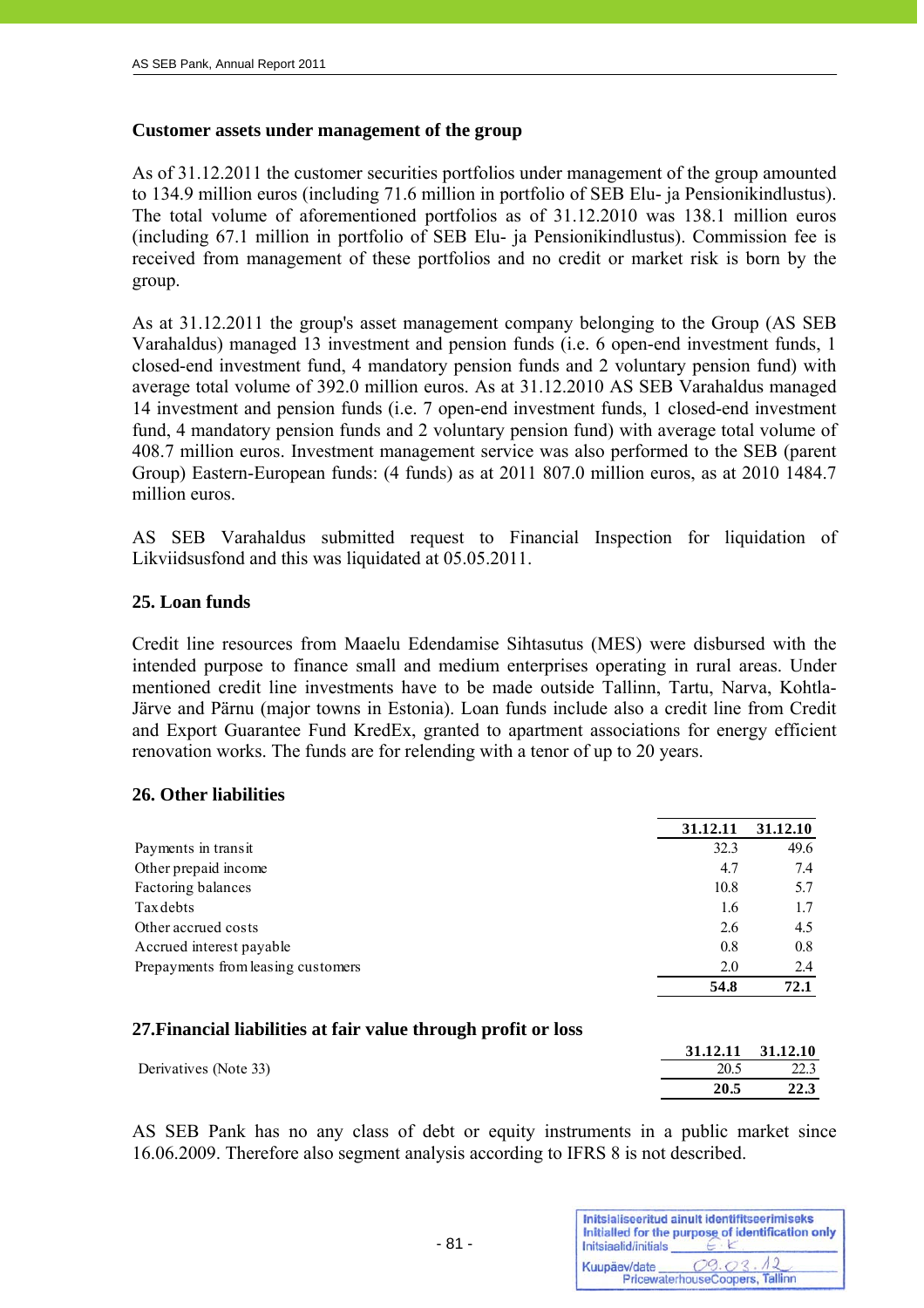# **28. Provisions**

j

|                                           | <b>Provisions</b><br>in bank | <b>Provisions</b><br>total |
|-------------------------------------------|------------------------------|----------------------------|
| Provisions as at 01.01.10                 | 0.2                          | 0.2                        |
| Calculated during the period under review | 0.1                          | 0.1                        |
| Total provisions as at 31.12.10           | 0.3                          | 0.3                        |
| Provisions as at 01.01.11                 | 0.3                          | 0.3                        |
| Calculated during the period under review | 2.6                          | 2.6                        |
| Total provisions as at 31.12.11           | 2.9                          | 2.9                        |

In the note is presented provisions for contingent liabilities.

|            | Carrying | Future expected undiscounted cash flows by years |              |                                      |     |             |
|------------|----------|--------------------------------------------------|--------------|--------------------------------------|-----|-------------|
| 31.12.10   | amount   | $0-5$ years                                      |              | $5-10$ years 10-15 years 15-20 years |     | $>20$ years |
| Provisions | 0.3      | 0.3                                              | 0.0          | 0.0                                  | 0.0 | 0.0         |
|            | Carrying | Future expected undiscounted cash flows by years |              |                                      |     |             |
| 31.12.11   | amount   | $0-5$ years                                      | $5-10$ years | 10-15 years 15-20 years              |     | $>20$ years |
| Provisions | 2.9      | 2.9                                              | 0.0          | 0.0                                  | 0.0 | 0.0         |

# **29. Subordinated loans**

|                                         |        | Interest rate |          |  |
|-----------------------------------------|--------|---------------|----------|--|
| 31.12.11                                |        | at reporting  |          |  |
|                                         | Amount | date $(\% )$  | date     |  |
| <b>Issuer</b>                           |        |               |          |  |
| Skandinaviska Enskilda Banken AB (publ) | 50.0   | 2.45          | 29.05.17 |  |
| Accrued interest payable                | 0.1    |               |          |  |
|                                         | 50.1   |               |          |  |

| 31.12.10                                | <b>Amount</b> | <b>Interest rate</b><br>at reporting<br>date $(\% )$ | <b>Maturity</b><br>date |
|-----------------------------------------|---------------|------------------------------------------------------|-------------------------|
| <b>Issuer</b>                           |               |                                                      |                         |
| Skandinaviska Enskilda Banken AB (publ) | 17.0          | 2.00                                                 | 21.12.16                |
| Skandinaviska Enskilda Banken AB (publ) | 50.0          | 2.01                                                 | 26.05.16                |
| Skandinaviska Enskilda Banken AB (publ) | 50.0          | 2.01                                                 | 29.05.17                |
| Accrued interest payable                | 0.2           |                                                      |                         |
|                                         | 117.2         |                                                      |                         |

| Initsiaalid/initials | Initsialiseeritud ainult identifitseerimiseks<br>Initialled for the purpose of identification only |
|----------------------|----------------------------------------------------------------------------------------------------|
| Kuupäev/date         | 09.03<br>PricewaterhouseCoopers, Tallinn                                                           |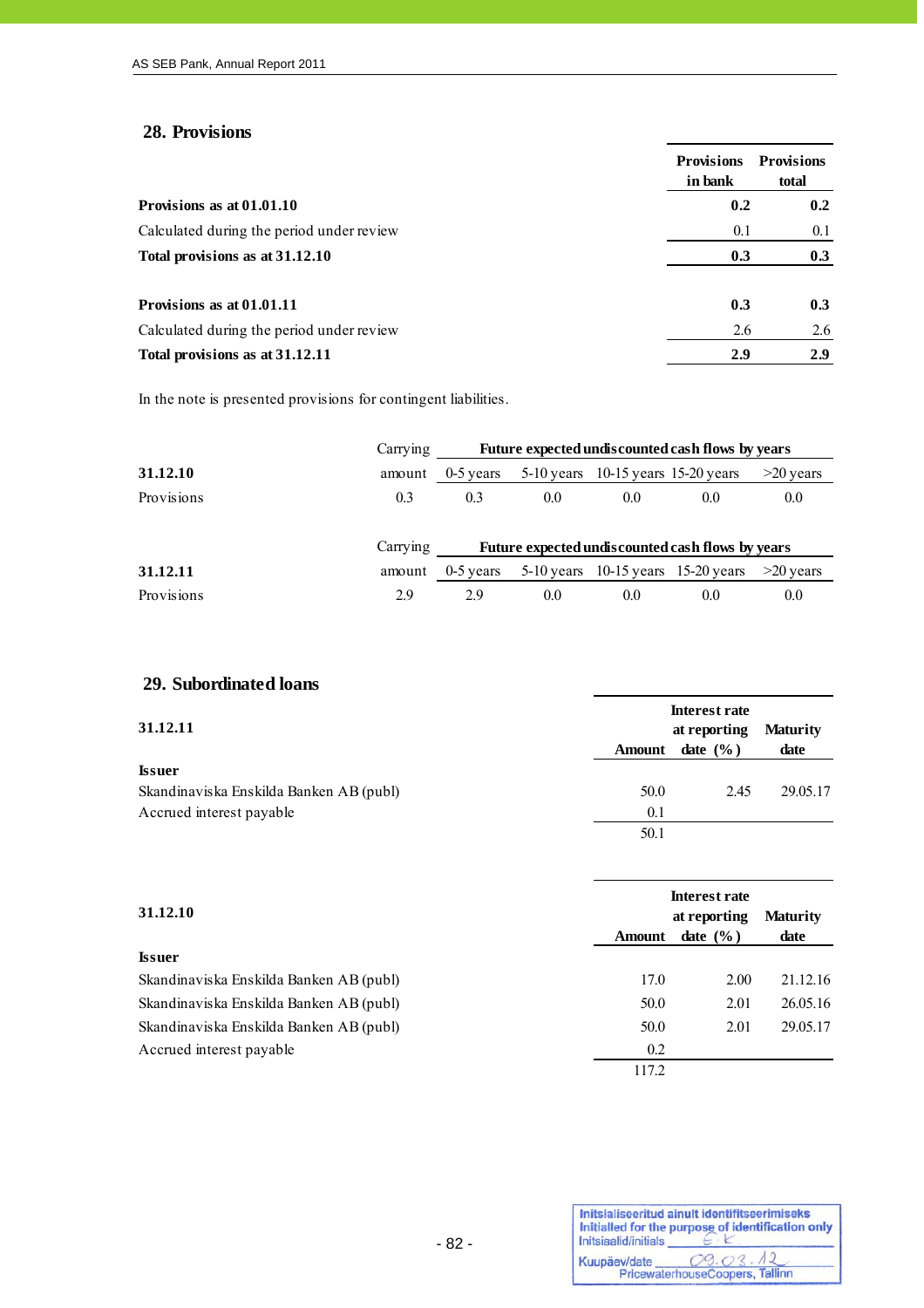Subordinated debt may be considered as hybrid instrument, which means that due to their partial capital nature may be included under the bank's own funds in case certain requirements are met. In calculation of capital adequacy, loans with the remaining maturity over 5 years meeting certain requirements are included in own funds. Regarding loans with maturity less than 5 years, a 20% straight-line depreciation is applied in each following year. The loan is not considered own funds when the remaining maturity period is less than one year.

Subordinated debt is issued at a variable interest rate and the interest restatement is scheduled in 12 month from the reporting date (see Note 2 page 55-56). Interest is restated for 6 months period in advance. Subordinated debt is repayable at the option of the borrower if the remaining maturity is less than 5 years.

### **30. Shareholders**

|                                            | Country | Number of<br>shares | $%$ from total<br>number |
|--------------------------------------------|---------|---------------------|--------------------------|
| Shareholders of AS SEB Pank at 31.12.2011: |         |                     |                          |
| Skandinaviska Enskilda Banken AB (publ)    | Sweden  | 66,562,381          | 100.00                   |
| Shareholders of AS SEB Pank at 31.12.2010: |         |                     |                          |
| Skandinaviska Enskilda Banken AB (publ)    | Sweden  | 66,562,381          | 100.00                   |
| Share capital, EUR                         |         | 42,541,115          |                          |
| Nominal value of shares, EUR               |         | 0.64                |                          |

Maximum number of shares in articles of association: 240,000,000

All issued shares are paid for.

Skandinaviska Enskilda Banken AB (publ) is the ultimate parent of AS SEB Pank. Skandinaviska Enskilda Banken AB (publ) (incorporated in Sweden) does not have a controlling parent company.

See capital adequacy calculation on page 66.

| <b>Share information</b>                         | 31.12.11   | 31.12.10   |
|--------------------------------------------------|------------|------------|
| Number of shares of AS SEB Pank at end of period | 66.562.381 | 66.562.381 |
| Average number of shares, adjusted with issues   | 66.562.381 | 66.562.381 |
| Net profit, EUR mio                              | 98.1       | 54.5       |

# **31. Dividend policy**

AS SEB Pank is 100%-owned by Skandinaviska Enskilda Banken AB (publ). In working out the strategy for equity management, profit distribution and formation of reserves the bank is following the common approach of future risks and performance strategy of the SEB Group. The Group has not paid any dividend since acquisition by Skandinaviska Enskilda Banken AB (publ).

| Initsiaalid/initials | Initsialiseeritud ainult identifitseerimiseks<br>Initialled for the purpose of identification only |
|----------------------|----------------------------------------------------------------------------------------------------|
| Kuupäev/date         | 09.03<br>PricewaterhouseCoopers, Tallinn                                                           |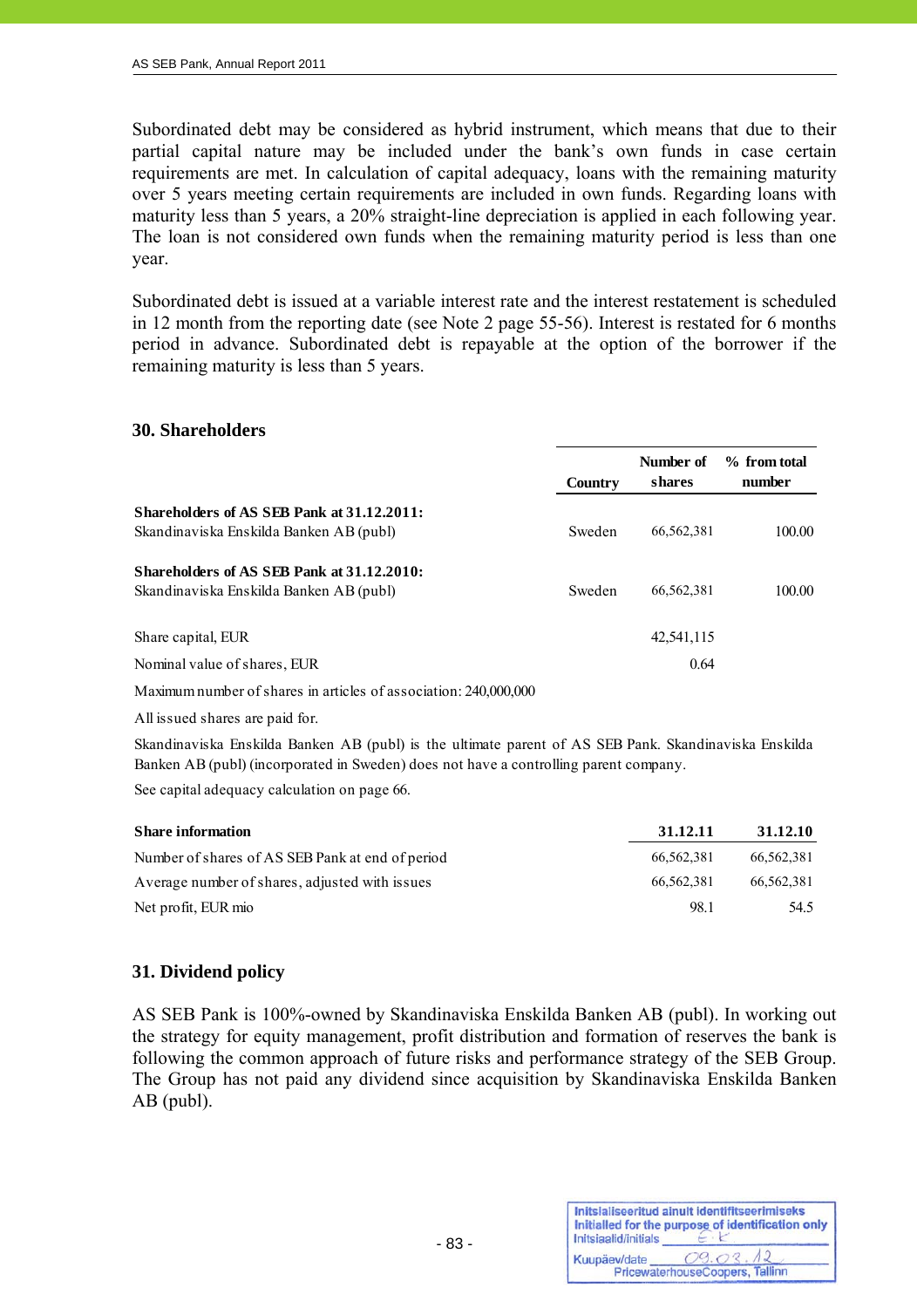### **32. Other reserves**

j

|                                                            | 31.12.11       | 31.12.10 |
|------------------------------------------------------------|----------------|----------|
| General banking reserve                                    | 191            | 191      |
| Statutory reserve                                          | 04             | 04       |
| Revaluation reserve of Available-for-sale financial assets | 0 <sup>3</sup> | 04       |
|                                                            | 19.8           | 19.9     |

### **Movements of other reserves**

| <b>General</b><br>banking<br>reserve | <b>Revaluation</b><br>reserve of<br>Available-for-<br>sale financial<br>assets | <b>Statutory</b><br>reserve | <b>Total other</b><br>reserves |
|--------------------------------------|--------------------------------------------------------------------------------|-----------------------------|--------------------------------|
| 19.1                                 | 0.4                                                                            | 1.7                         | 21.2                           |
| 0.0                                  | 0.0                                                                            | $-1.3$                      | $-1.3$                         |
| 19.1                                 | 0.4                                                                            | 0.4                         | 19.9                           |
| 19.1                                 | 0.4                                                                            | 0.4                         | 19.9                           |
| 0.0                                  | $-0.1$                                                                         | 0.0                         | $-0.1$                         |
| 19.1                                 | 0.3                                                                            | 0.4                         | 19.8                           |
|                                      |                                                                                |                             |                                |

According to the Income Tax Act valid until 2000 the credit institutions were able to form a tax exempt general banking reserve up to 5% of the loan portfolio to cover potential losses. Allocations to this reserve could be deducted from the taxable income.

According to the Commercial Code at least 5% of the net income has to be transferred into the statutory reserve capital every year, until the reserve capital comprises 10% of the share capital. The statutory reserve capital may be used for covering losses.

AS SEB Pank profit for the year 1994 - 1997 has been allocated to that general banking reserve (except for 0.4 million euros from the 1995-year profit). The reserve amounts to 19.1 million euros, including also the bank's statutory reserve capital according to the Commercial Code. In 1998 - 2010 the bank made no allocations to the reserves. In 2001 - 2010 the subsidiaries of AS SEB Pank made allocations to the statutory reserves from their undistributed profits in the amount of 0.4 million euros.

| Initsiaalid/initials | Initsialiseeritud ainult identifitseerimiseks<br>Initialled for the purpose of identification only |
|----------------------|----------------------------------------------------------------------------------------------------|
| Kuupäev/date         | 09.03<br>PricewaterhouseCoopers, Tallinn                                                           |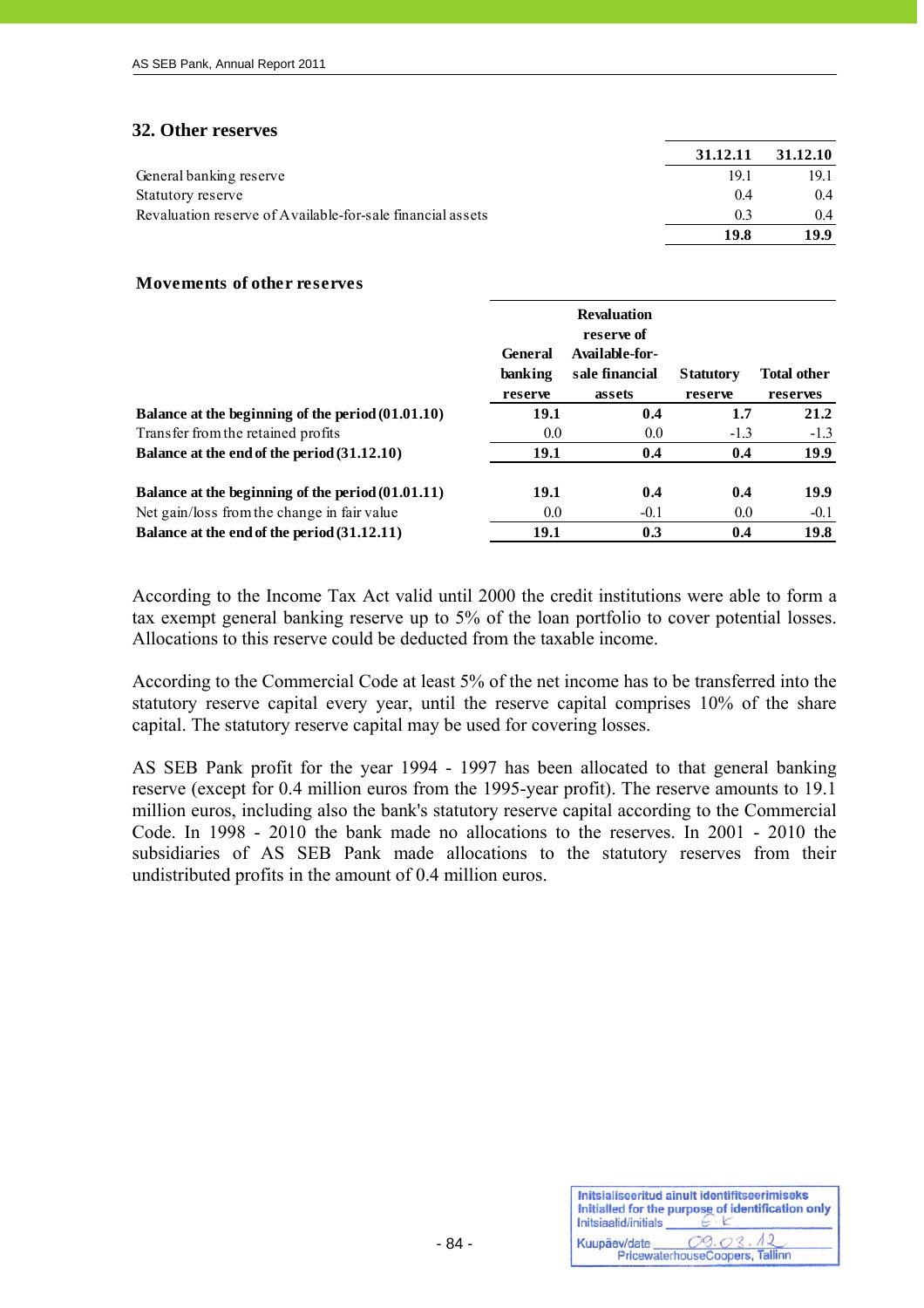## **33. Contingent assets and liabilities and commitments**

| 31.12.11                                                                                   |               | <b>Contract amount</b> | <b>Balance value</b> |                    |
|--------------------------------------------------------------------------------------------|---------------|------------------------|----------------------|--------------------|
|                                                                                            | <b>Assets</b> | <b>Liabilities</b>     | <b>Assets</b>        | <b>Liabilities</b> |
| 1. Irrevocable and revocable transactions                                                  | 7.2           | 707.6                  | 0.0                  | 0.0                |
| 1.1. Guarantees and other similar off-balance sheet<br>irrovocable liabilitieas and claims | 0.7           | 244.7                  | 0.0                  | 0.0                |
| incl. financial guarantees                                                                 | 0.0           | 76.5                   | 0.0 <sub>1</sub>     | 0.0                |
| 1.2. Loan commitments                                                                      | 6.5           | 362.9                  | 0.0                  | 0.0                |
| 1.3. Other revocable transactions                                                          | 0.0           | 100.0                  | 0.0                  | 0.0                |
| 2. Derivatives                                                                             | 506.9         | 505.9                  | 19.8                 | 20.5               |
| 2.1. Currency related derivatives                                                          | 119.8         | 119.5                  | 1.3                  | 1.1                |
| 2.2. Interest related derivatives                                                          | 346.5         | 346.4                  | 17.3                 | 17.2               |
| 2.3. Equity related derivatives*                                                           | 40.6          | 40.0                   | 1.2                  | 2.2                |
|                                                                                            | 514.1         | 1,213.5                | 19.8                 | 20.5               |

| 31.12.10                                            | <b>Contract amount</b> |                    | <b>Balance value</b> |                    |
|-----------------------------------------------------|------------------------|--------------------|----------------------|--------------------|
|                                                     | <b>Assets</b>          | <b>Liabilities</b> | <b>Assets</b>        | <b>Liabilities</b> |
| 1. Irrevocable transactions                         | 15.0                   | 476.4              | 0.0                  | 0.0                |
| 1.1. Guarantees and other similar off-balance sheet |                        |                    |                      |                    |
| irrovocable liabilitieas and claims                 | 2.5                    | 197.5              | 0.0                  | 0.0                |
| incl. financial guarantees                          | 0.0                    | 82.6               | 0.0                  | 0.0                |
| 1.2. Loan commitments                               | 12.5                   | 278.9              | 0.0                  | 0.0                |
| 2. Derivatives                                      | 784.0                  | 782.8              | 20.5                 | 22.3               |
| 2.1. Currency related derivatives                   | 388.8                  | 389.1              | 1.7                  | 2.0                |
| 2.2. Interest related derivatives                   | 345.6                  | 345.6              | 15.2                 | 15.2               |
| 2.3. Equity related derivatives*                    | 49.6                   | 48.1               | 3.6                  | 5.1                |
|                                                     | 799.0                  | 1,259.2            | 20.5                 | 22.3               |

\* Derivative transactions are executed to cover the client's position and the derivative risks are not taken to own portfolio. All risks arising from these transactions are fully mitigated with parent company. The equity option prices are calculated using for all input data (e.g. underlying prices or volumes) either independently sourced input (e.g. the underlying prices) or an independent price verification is performed on the next day to compare the values to independently sourced market data (e.g. for volumes), see Note 16.

Pursuant to the Law of Obligations Act, the operating lease agreements, concluded by AS SEB Liising are partially related to a contingent liability, the likelihood and the amount of which can not be definitely determined. According to the management of the company, based on the previous practice, realisation of the obligation is unlikely.

| Initsiaalid/initials | Initsialiseeritud ainult identifitseerimiseks<br>Initialled for the purpose of identification only |
|----------------------|----------------------------------------------------------------------------------------------------|
| Kuupäev/date         | 09.03<br>PricewaterhouseCoopers, Tallinn                                                           |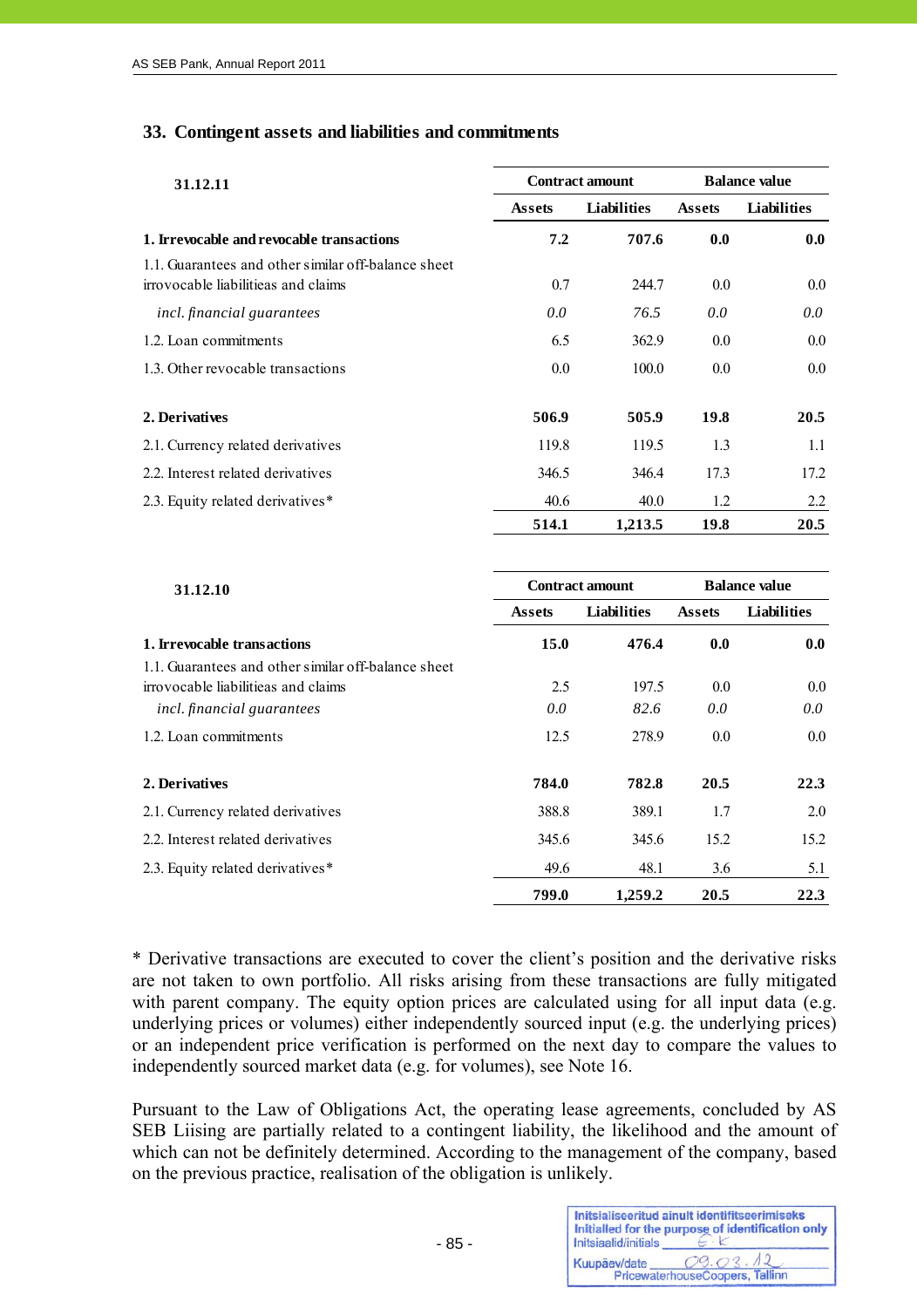## Potential income tax on distribution of dividends

The retained earnings of the Group as at 31 December 2011 were 481.9 (31 December 2010: 383.3) EURmio. Distribution of retained earnings as dividends to the owners is subject to the income tax at the rate of 21/79 on the amount paid out as net dividends. Therefore, taking into account minimum requirement for Net Own funds for calcuation of capital adequacy, from the retained earnings available at the reporting date it is possible to pay out to the shareholders as dividends 307.2 EUR mio and the corresponding income tax would amount to 81.6 EUR mio. As of 31 December 2010, taking into account minimum requirement for Net Own funds for calcuation of capital adequacy, it would have been possible to pay out dividends the amount of 240.8 EUR mio, and the corresponding income tax would have amounted to 64.0 EUR mio (see page 66).

As at 31 December 2011 (and 31 December 2010) 100% shares of AS SEB Pank are owned by Skandinaviska Enskilda Banken AB (publ), who makes the decisions about profit distribution. Skandinaviska Enskilda Banken AB (publ) has decided not to pay out dividends from the retained profit of AS SEB Pank.

## Potential liabilities arising from tax inspection

In 2011 the tax authority did not conduct tax audit in the AS SEB Pank and subsidiaries. The tax authorities may at any time inspect the books and records of the company within 6 years subsequent to the reported tax year, and may as a result of their inspection impose additional tax assessments and penalties.

The management of AS SEB Pank is not aware of any circumstances which may give rise to a potential material liability in this respect.

## Legal disputes

There are no outstanding legal disputes from which AS SEB Pank Group could suffer major losses.

## **34. Subsequent events**

No such material events have occurred after the end of the financial year in AS SEB Pank, that would affect the conditions of the assets and liabilities as at the reporting date 31.12.2011.

| Initsiaalid/initials | Initsialiseeritud ainult identifitseerimiseks<br>Initialled for the purpose of identification only |
|----------------------|----------------------------------------------------------------------------------------------------|
| Kuupäev/date         | 09.03.<br>PricewaterhouseCoopers, Tallinn                                                          |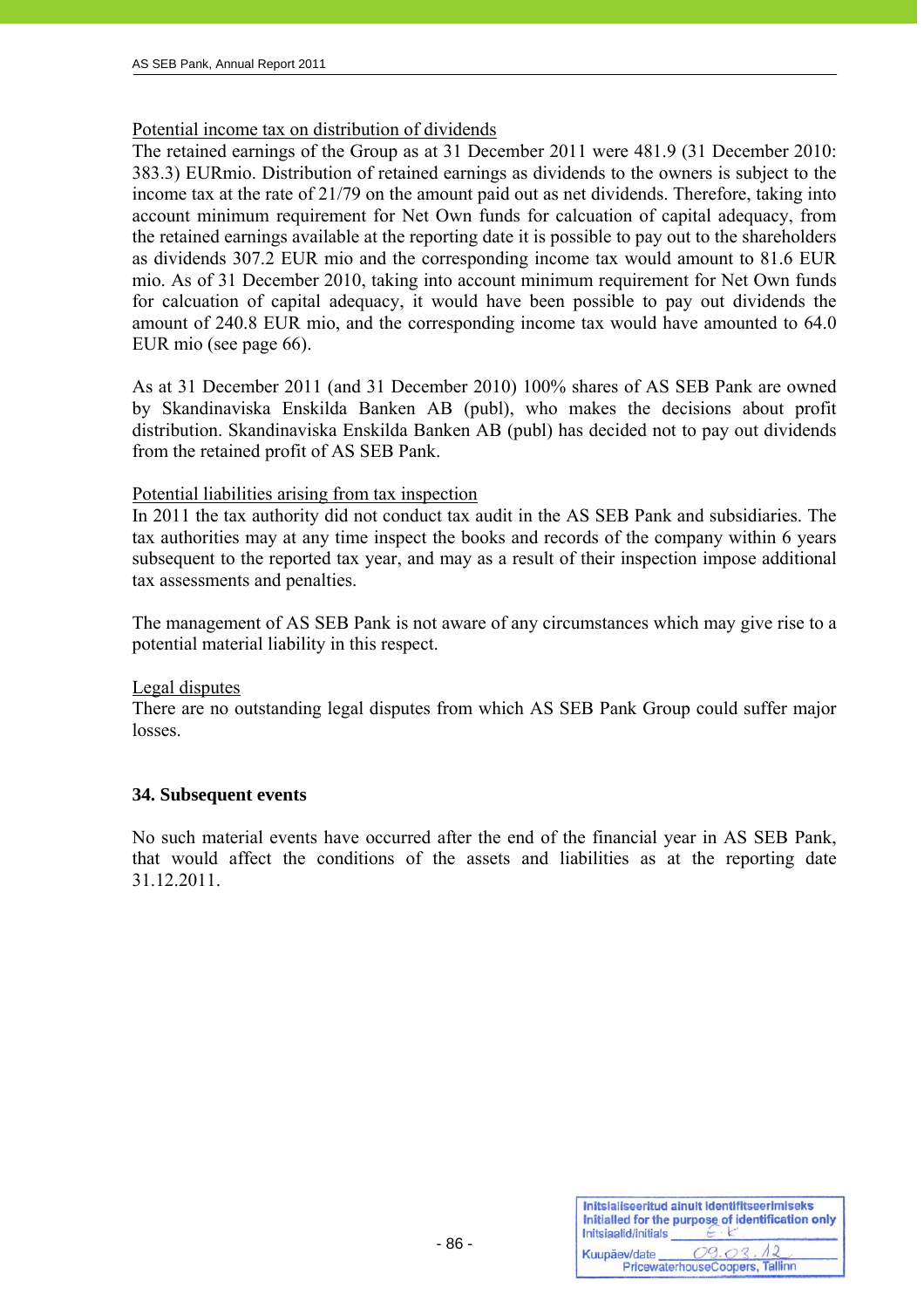# **35. Related parties**

j

|                                                                                                                                                                                                                                                                           | 31.12.11 | 31.12.10 |
|---------------------------------------------------------------------------------------------------------------------------------------------------------------------------------------------------------------------------------------------------------------------------|----------|----------|
| Loans and advances to members of Management Board of credit institution and internal audit<br>manager, also their confidants and commercial undertakings, controlled jointly or severally by<br>the mentioned persons                                                     | 1.2      | 0.9      |
| Contingent liabilities to members of Management Board of credit institution and internal audit<br>manager, also their confidants and commercial undertakings, controlled jointly or severally by<br>the mentioned persons (credit lines and commitments to extend credit) | 0.0      | 0.2      |
| Deposits of members of management board of credit institution and internal audit manager, also<br>their confidants and commercial undertakings, controlled jointly or severally by the mentioned<br>persons                                                               | 4.8      | 6.9      |
|                                                                                                                                                                                                                                                                           |          |          |
| Loans and advances to parent company<br>In 2011, the loans and advances to parent company includes demand deposits 31.5 EUR mio<br>and term deposits with a term up to one year (EUR, GBP, SEK, USD) 374.8 EUR mio with<br>interest rate 0.1-2.96%.                       | 406.3    | 264.0    |
| In 2010, the loans and advances to parent company includes demand deposits 233.8 EUR mio<br>and term deposits with a term up to one year (SEK, EUR) 30.2 EUR mio with interest rate 0.66 -<br>$1.35%$ .                                                                   |          |          |
| Due to parent company                                                                                                                                                                                                                                                     | 930.6    | 1,458.6  |
| In 2011, due to parent company includes 50 EUR mio subordinated loan (Note 29) and credit<br>lines in EUR with contractual tenor of 2-10 years, interest rate $1.736 - 5.438\%$ , in amount of<br>857.8 EUR mio (in Note 23 together with interests 862.8 EUR mio).       |          |          |
| In 2010, due to parent company includes 117.0 EUR mio subordinated loan (Note 29) and credit<br>lines in EUR with a tenor of 2-10 years, interest rate $1.005 - 5.438\%$ , in amount of 1317.2 EUR<br>mio (in Note 23 together with interests 1331.4 EUR mio).            |          |          |
| Contingent assets and commitments to parent company                                                                                                                                                                                                                       | 55.0     | 55.0     |
| Contingent liabilities and commitments to parent company                                                                                                                                                                                                                  | 0.3      | 0.2      |
| Loans and advances to enterprises of parent company's consolidation group                                                                                                                                                                                                 | 12.2     | 14.0     |
| Due to enterprises of parent company's consolidation group                                                                                                                                                                                                                | 23.5     | 43.9     |
| Contingent assets and commitments to enterprises of parent company's consolidation group                                                                                                                                                                                  | 0.2      | 6.6      |
| Contingent liabilities and commitments to enterprises of parent company's consolidation group                                                                                                                                                                             | 3.0      | 0.0      |
| Interest and similar income from parent company                                                                                                                                                                                                                           | 3.2      | 0.9      |
| Interest expenses and similar charges to parent company                                                                                                                                                                                                                   | $-24.0$  | $-31.3$  |
| Fee and commission income from parent company                                                                                                                                                                                                                             | 0.0      | 0.1      |
| Fee and commission expense to parent company                                                                                                                                                                                                                              | $-0.1$   | $-0.1$   |
| Interest and similar income from enterprises of parent company's consolidation group                                                                                                                                                                                      | 0.1      | 0.7      |
| Interest expenses and similar charges to enterprises of parent company's consolidation group                                                                                                                                                                              | $-0.1$   | $-0.4$   |
| Fee and commission income from enterprises of parent company's consolidation group                                                                                                                                                                                        | 4.2      | 3.9      |
| Fee and commission expense to enterprises of parent company's consolidation group                                                                                                                                                                                         | $-0.4$   | $-0.4$   |

Interest rates of the loans given to related parties do not differ materially from interest rates of the loans to customers. Transactions with related parties have been based on market terms.

Related parties are:

- parent company;

- subsidiaries of parent company;

- associates of parent company;
- associates of the Group;

- members of Management Board of credit institution and internal audit manager, also their confidants and commercial undertakings, controlled jointly or severally by the mentioned persons.

| Initsiaalid/initials | Initsialiseeritud ainult identifitseerimiseks<br>Initialled for the purpose of identification only |
|----------------------|----------------------------------------------------------------------------------------------------|
| Kuupäev/date         | 09.03<br>PricewaterhouseCoopers, Tallinn                                                           |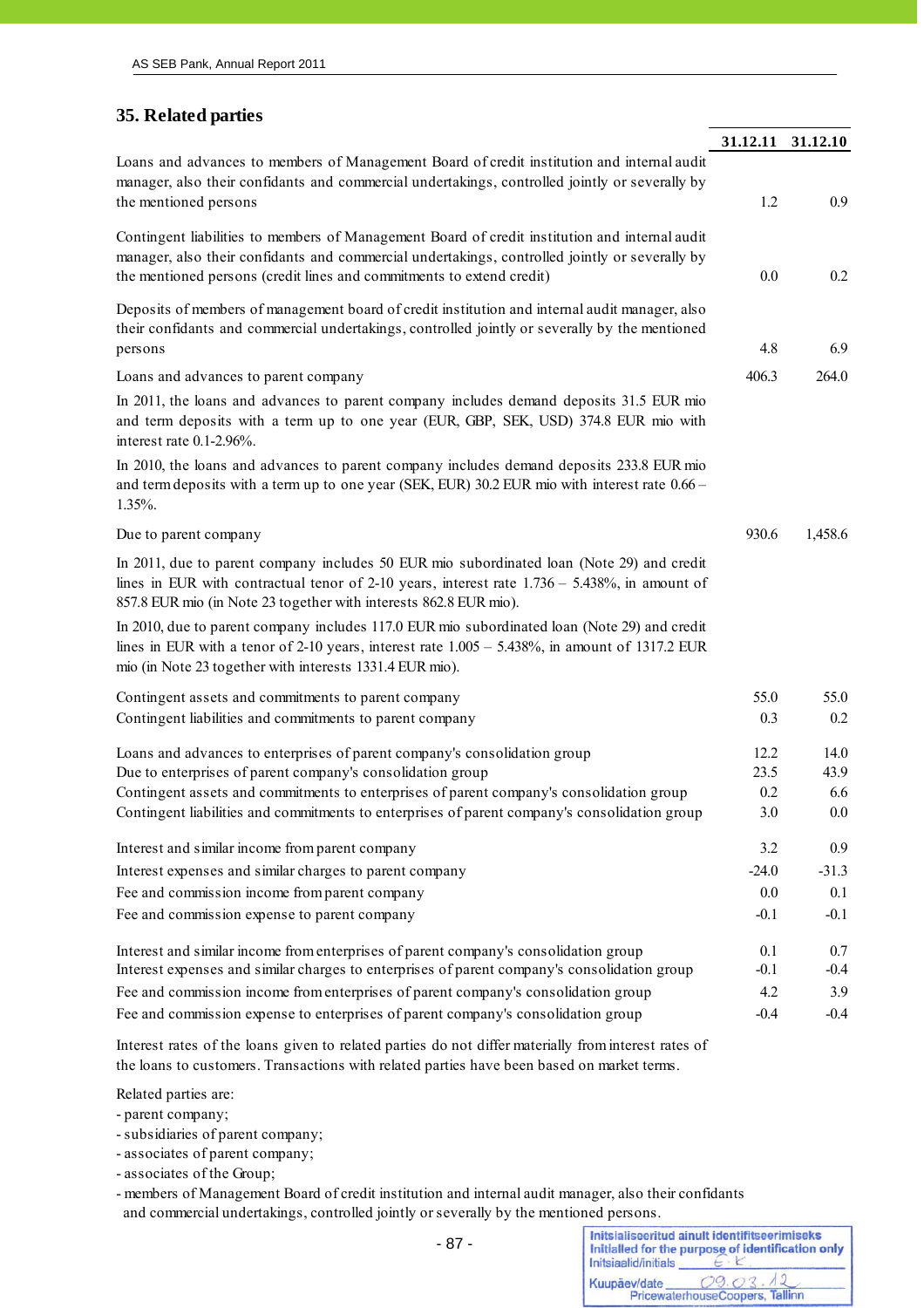|                                                                              | 2011 | 2010 |
|------------------------------------------------------------------------------|------|------|
| Salaries and other benefits to the management in AS SEB Pank                 |      |      |
| Members of Management Board                                                  | 0.7  | 0.5  |
| - salaries                                                                   | 0.6  | 0.4  |
| - other benefits to the key management                                       | 0.1  | 0.1  |
| Salaries and other benefits to the management in subsidiaries of AS SEB Pank |      |      |
| Members of Management Board                                                  | 0.3  | 0.5  |
| - salaries                                                                   | 0.3  | 0.5  |

Members of Supervisory Boards in AS SEB Pank and in it's subsidiaries have no salaries or other benefits in 2011 and 2010.

#### Remuneration and compensations to key management personnel

Management Board members of AS SEB Pank and its subsidiaries are paid compensation amounting up to 12 times average monthly pay, if they are not elected to the management board for a new term or if they are removed from office pre-term. Compensation will not be paid, if the person continues to work in a company belonging to the SEB group under contract of employment or is elected to the management board of another company belonging to the SEB group or the agreement is terminated due to violation of obligations by the member of the management board.

The members of AS SEB Pank's Management Board and members of the Management Team have an initial allotment of 163,590 perfomance shares as of 31.12.2010, with 3 year qualification period. The members of AS SEB Pank's Management Board and members of the Management Team have an initial allotment of 13,173 saving shares as of 31.12.2011. The closing price of Skandinaviska Enskilda Banken AB (publ) share as of 29.12.2011 was 40.02 SEK.

| Initsiaalid/initials | Initsialiseeritud ainult identifitseerimiseks<br>Initialled for the purpose of identification only |
|----------------------|----------------------------------------------------------------------------------------------------|
| Kuupäev/date         | 09.03<br>PricewaterhouseCoopers, Tallinn                                                           |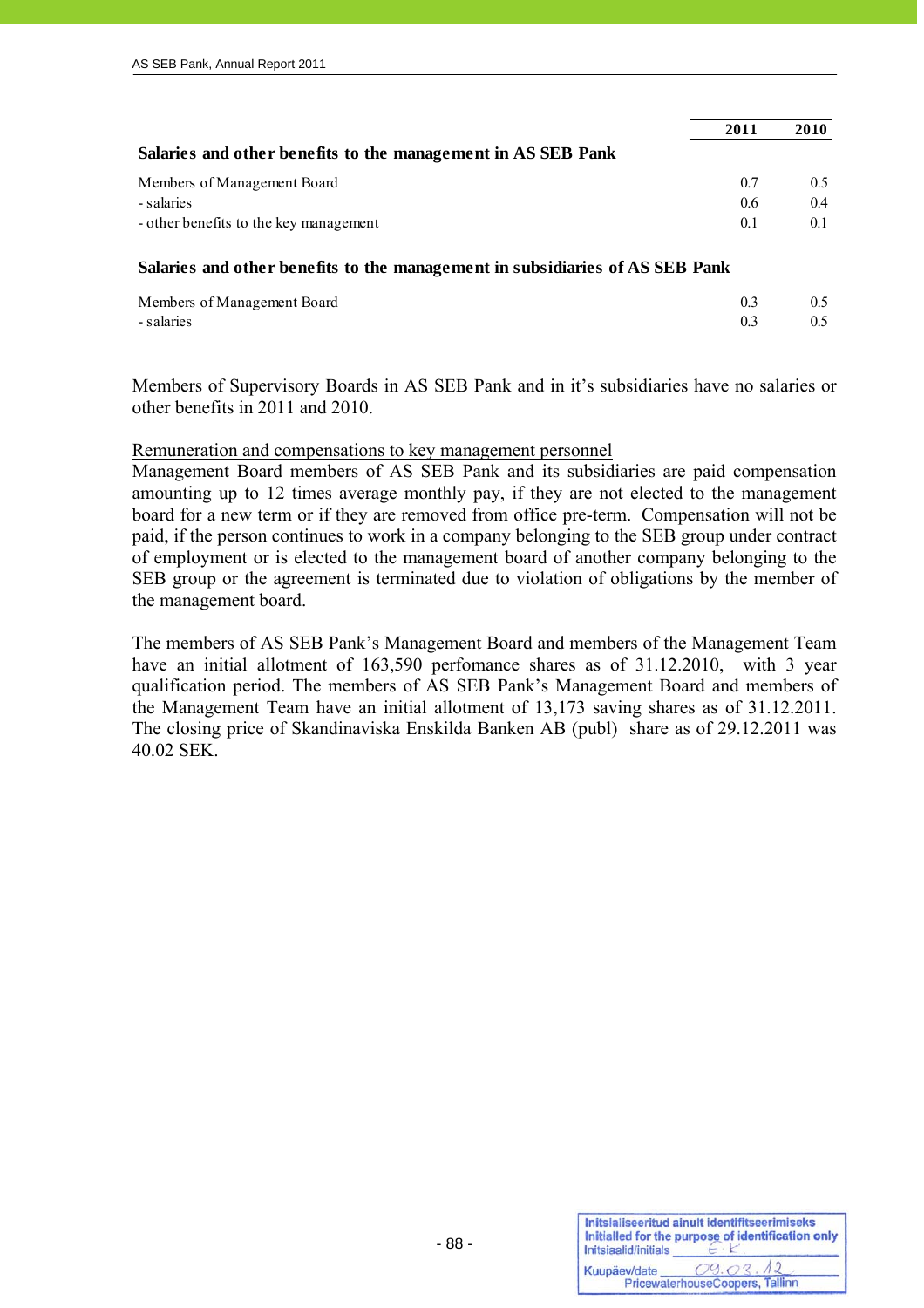## **36. Primary statements of parent company as a separate entity**

In accordance with the Estonian Accounting Act information on the separate primary financial statements of a consolidated entity shall be disclosed in the notes to the financial statements.

### **1. Income statement, Bank**

| (millions of EUR)                                                                                        |              |              |
|----------------------------------------------------------------------------------------------------------|--------------|--------------|
|                                                                                                          | 2011         | <b>2010</b>  |
| Interest and similar income                                                                              | 111.5        | 105.3        |
| Interest expenses and similar charges                                                                    | $-32.1$      | $-40.0$      |
| Net Interest Income                                                                                      | 79.4         | 65.3         |
| Fee and commission income                                                                                | 40.7         | 42.2         |
| Fee and commission expense                                                                               | $-12.0$      | $-12.3$      |
| Net fee and commission income                                                                            | 28.7         | 29.9         |
| Net income from foreign exchange                                                                         | 4.8          | 7.7          |
| Gains less losses from financial assets at fair value through profit or loss                             | 2.2          | $-2.2$       |
| Income from dividends                                                                                    | 0.0          | 0.1          |
| Gains less losses from investment securities                                                             | 1.1          | 13.7         |
| Share of profit of associates                                                                            | 0.0          | 0.1          |
| Other income                                                                                             | 0.5          | 5.2          |
| Personnel expenses                                                                                       | $-32.7$      | $-31.4$      |
| Other expenses                                                                                           | $-18.3$      | $-22.4$      |
| Depreciation, amortisation and impairment of tangible and intangible assets                              | $-3.0$       | $-3.4$       |
| Profit before impairment losses on loans and advances                                                    | 62.7         | 62.6         |
| Impairment losses on loans and advances                                                                  | 18.7         | $-6.6$       |
| Profit before income tax                                                                                 | 81.4         | 56.0         |
| Net profit                                                                                               | 81.4         | 56.0         |
| Profit attributable to the sole equity holder                                                            | 81.4         | 56.0         |
| 2. Statement of comprehensive income, Bank                                                               |              |              |
| (millions of EUR)                                                                                        | 2011         | 2010         |
| Net profit<br>Other comprehensive income/expense                                                         | 81.4         | 56.0         |
| Revaluation of available-for-sale financial assets                                                       | 0.1          | $-0.3$       |
| Total other comprehensive income/expense                                                                 | 0.1          | $-0.3$       |
| Total comprehensive income                                                                               | 81.5         | 55.7         |
|                                                                                                          |              |              |
| Sole equity holder of the parent entity (total)<br>-Total comprehensive income from continued operations | 81.5<br>81.5 | 55.7<br>55.7 |
|                                                                                                          | 81.5         | 55.7         |

Initialiseeritud ainult identifitseerimiseks<br>
Initialled for the purpose of identification only<br>
Initializabid/initials<br>  $\begin{bmatrix} C & C \end{bmatrix}$  $09.03.12$ Kuupäev/date PricewaterhouseCoopers, Tallinn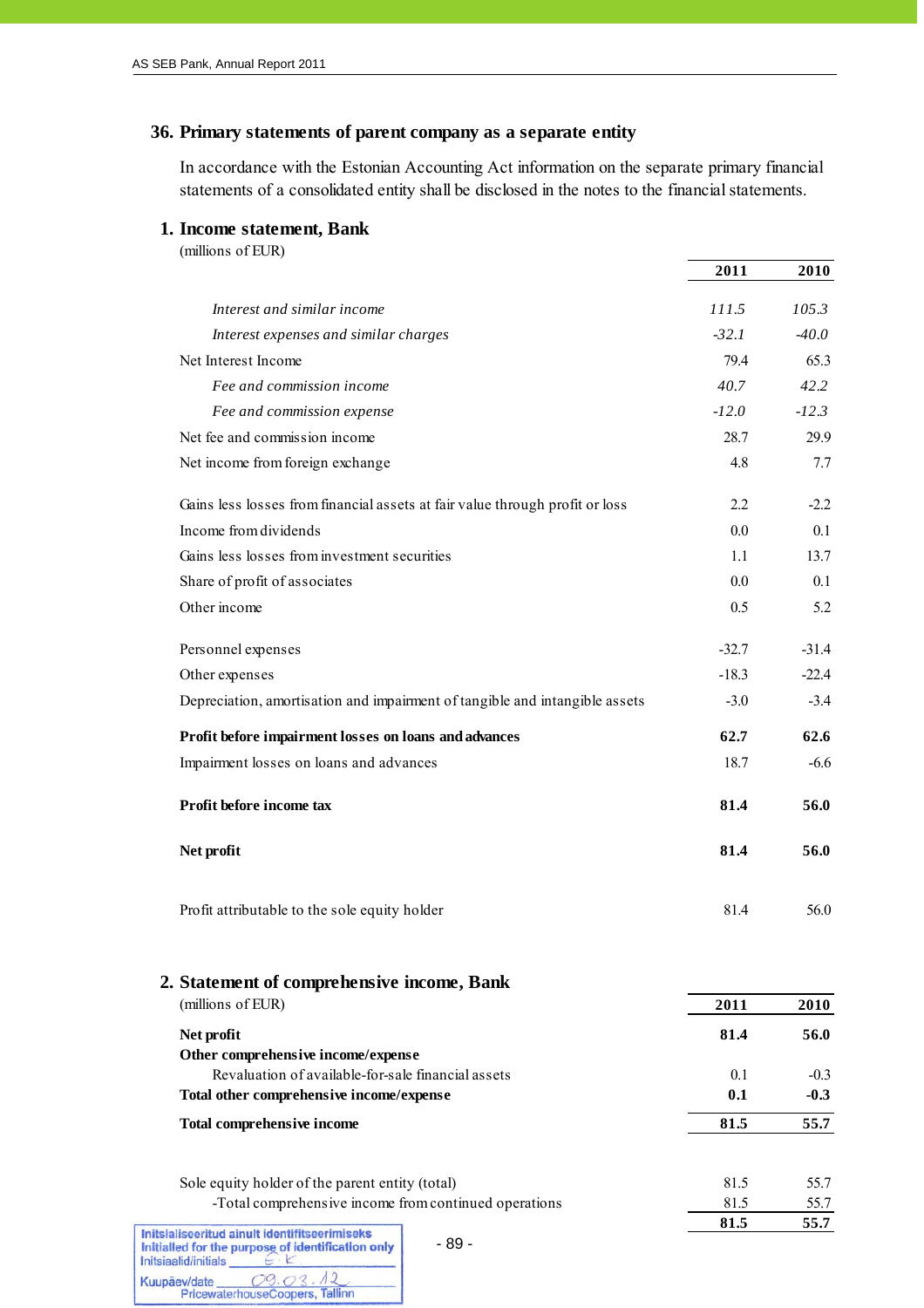# **3. Statement of financial position, Bank**

(millions of EUR)

|                                                            | 31.12.11 | 31.12.10 |
|------------------------------------------------------------|----------|----------|
|                                                            |          |          |
| <b>ASSETS</b>                                              |          |          |
| Cash                                                       | 38.7     | 38.9     |
| Balances with central bank                                 | 49.5     | 316.2    |
| Loans and advances to credit institutions                  | 423.0    | 279.5    |
| Loans and advances to customers                            | 3,141.3  | 3,218.4  |
| Financial assets held for trading                          | 21.0     | 21.9     |
| Available-for-sale financial assets                        | 0.9      | 0.6      |
| Other assets                                               | 13.5     | 41.9     |
| Investments in subsidiaries and associates                 | 5.5      | 6.3      |
| Intangible assets                                          | 0.4      | 0.5      |
| Property, plant and equipment                              | 7.5      | 7.0      |
| <b>TOTAL ASSETS</b>                                        | 3,701.3  | 3,931.2  |
|                                                            |          |          |
| <b>LIABILITIES AND SHAREHOLDERS' EQUITY</b>                |          |          |
| Due to credit institutions                                 | 658.5    | 1,129.7  |
| Due to customers                                           | 2,424.2  | 2,180.7  |
| Loan funds                                                 | 15.5     | 11.5     |
| Other liabilities                                          | 40.3     | 62.1     |
| Financial liabilities at fair value through profit or loss | 20.5     | 22.3     |
| Provisions                                                 | 2.9      | 0.4      |
| Subordinated loans                                         | 50.1     | 117.2    |
| <b>Total Liabilities</b>                                   | 3,212.0  | 3,523.9  |
|                                                            |          |          |
| Share capital                                              | 42.5     | 42.5     |
| Share premium                                              | 86.1     | 86.1     |
| Other reserves                                             | 19.3     | 19.2     |
| Retained earnings                                          | 341.4    | 259.5    |
| Total shareholders' equity                                 | 489.3    | 407.3    |

| <b>TOTAL LIABILITIES AND SHAREHOLDERS' EQUITY</b> | 3,701.3 | 3,931.2 |
|---------------------------------------------------|---------|---------|
|                                                   |         |         |

| Initsiaalid/initials | Initsialiseeritud ainult identifitseerimiseks<br>Initialled for the purpose of identification only<br>ı |
|----------------------|---------------------------------------------------------------------------------------------------------|
| Kuupäev/date         | 09.02<br>PricewaterhouseCoopers, Tallinn                                                                |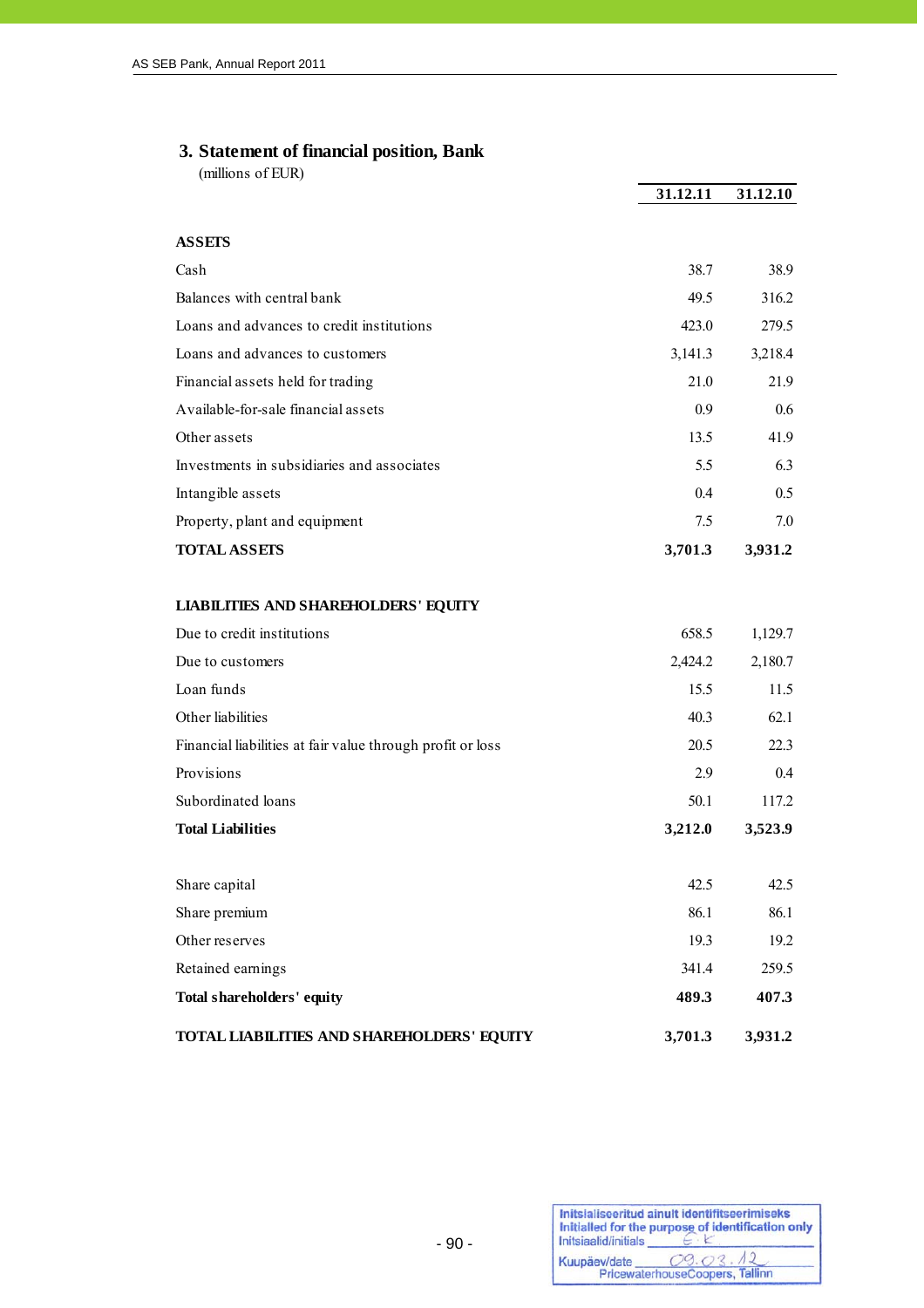# **4. Statement of cash flows, Bank**

| (millions of EUR) |  |
|-------------------|--|

|                                                                                 | 2011     | 2010     |
|---------------------------------------------------------------------------------|----------|----------|
| I. Cash flows from operating activities                                         |          |          |
| Interest received                                                               | 110.7    | 106.6    |
| Interest paid                                                                   | $-32.5$  | $-44.4$  |
| Dividends received                                                              | 0.0      | 0.1      |
| Fee and commission received                                                     | 40.7     | 42.2     |
| Fee and commission paid                                                         | $-12.0$  | $-12.3$  |
| Net trading income and other operating income                                   | 16.0     | 77.5     |
| Personnel expenses and other operating expenses                                 | $-58.8$  | $-58.1$  |
| Cash flows from operating activities before changes in the operating assets and |          |          |
| liabilities                                                                     | 64.1     | 111.6    |
| <b>Changes in operating assets:</b>                                             |          |          |
| Loans and advances to credit institutions and mandatory reserve in central bank | $-321.7$ | 162.0    |
| Loans and advances to customers                                                 | 95.7     | 124.5    |
| Other assets                                                                    | 0.4      | 1.6      |
| <b>Changes of operating liabilities:</b>                                        |          |          |
| Due to credit institutions                                                      | $-488.0$ | $-310.4$ |
| Due to customers                                                                | 242.7    | 98.0     |
| Loan funds                                                                      | 3.9      | 2.5      |
| Other liabilities                                                               | $-3.1$   | 2.7      |
| Cash flow from (used in) operating activities                                   | $-406.0$ | 192.5    |
| II. Cash flows from investing activities                                        |          |          |
| Net increase-/decrease+ of investment portfolio securities                      | $-0.5$   | 2.3      |
| Proceeds from sale and liquidation of subsidiaries                              | 2.1      | 17.2     |
| Purchase of investment properties, tangible and intangible assets               | $-3.3$   | $-4.4$   |
| Proceeds from sale of investment properties, tangible and intangible assets     | 0.0      | 0.4      |
| Cash flow from (used in) investing activities, continued operations             | $-1.7$   | 15.5     |
| III. Cash flows from financing activities                                       |          |          |
| Repurchasing of debt securities                                                 | 0.0      | $-0.8$   |
| Repayments of subordinated loans                                                | $-67.0$  | $-50.0$  |
| Cash used in financing activities                                               | $-67.0$  | $-50.8$  |
| Net decrease/increase in cash and cash equivalents                              | $-474.7$ | 157.2    |
| Cash and cash equivalents at the beginning of period                            | 562.0    | 405.3    |
| Effect of exchange rate changes on cash and cash equivalents                    | 0.0      | $-0.5$   |
|                                                                                 |          |          |
| Cash and cash equivalents at the end of period                                  | 87.3     | 562.0    |
| Cash and cash equivalents includes:                                             | 31.12.11 | 31.12.10 |
| Cash on hand                                                                    | 38.7     | 38.9     |
| Balances with the central bank without mandatory reserve                        | 0.0      | 272.8    |
| Liquid deposits in other credit institutions                                    | 47.4     | 248.9    |
| Trading portfolio                                                               | 1.2      | 1.4      |
|                                                                                 | 87.3     | 562.0    |

All cash eqivalents are freely available for use by the Group with maturity of less than 3 months.

| Initsiaalid/initials | Initsialiseeritud ainult identifitseerimiseks<br>Initialled for the purpose of identification only |
|----------------------|----------------------------------------------------------------------------------------------------|
| Kuupäev/date         | 09.03<br>PricewaterhouseCoopers, Tallinn                                                           |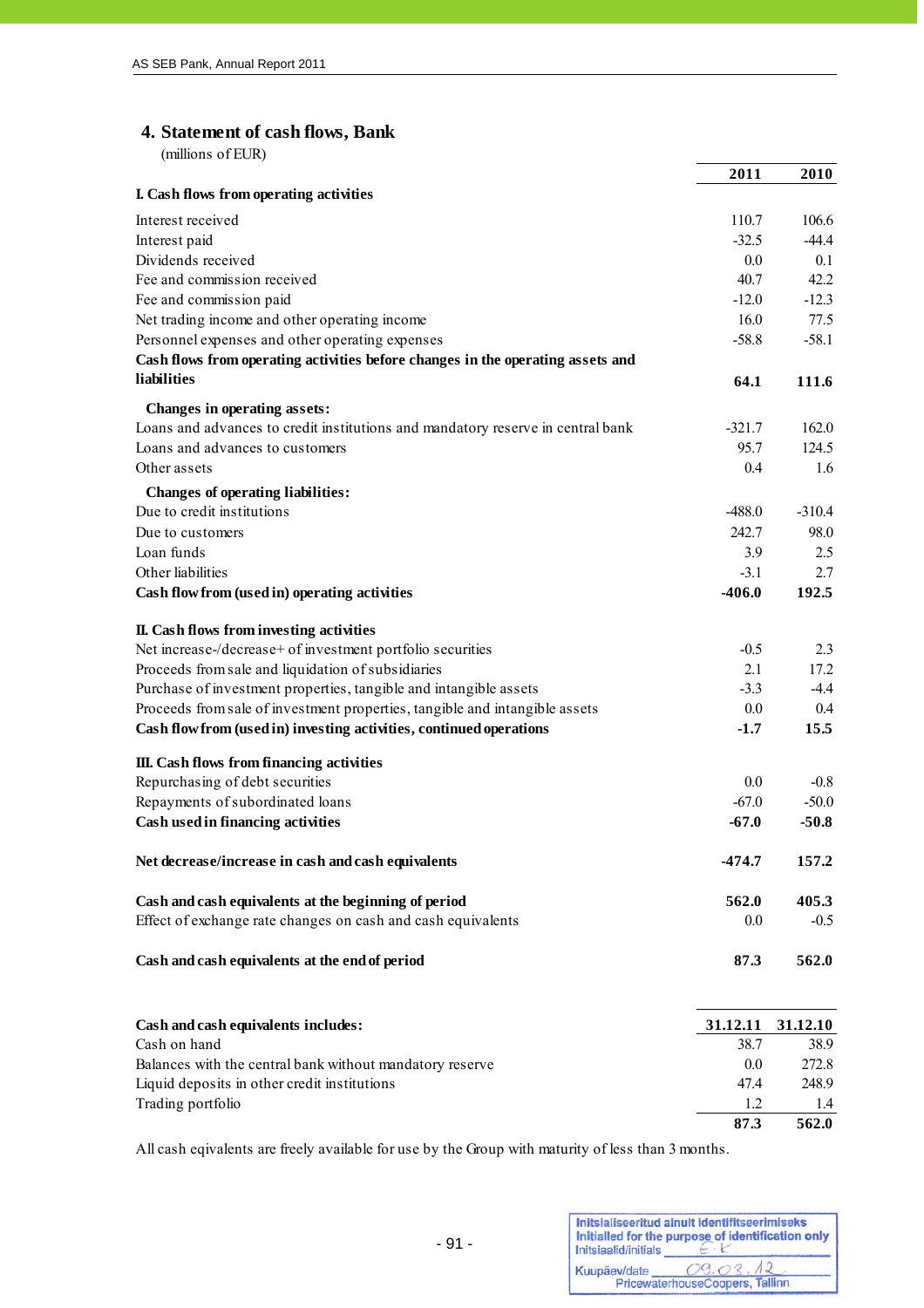# **5. Statement of changes in shareholders' equity, Bank**

(millions of EUR)

j

| Year beginning 01.01.2010<br>Other<br>Net profit<br>Other comprehensive expense:<br>Net change in available-for-sale financial assets<br>Total other comprehensive expense<br>Total comprehensive income/expense<br><b>Final balance 31.12.2010</b> | <b>Share</b><br>capital<br>(Note 30)<br>42.5<br>0.0<br>0.0<br>0.0<br>0.0<br>0.0<br>42.5 | <b>Share</b><br>premium<br>86.1<br>0.0<br>0.0<br>0.0<br>0.0<br>0.0<br>86.1 | Other<br>reserves<br>(Note 32)<br>19.5<br>0.0<br>0.0<br>$-0.3$<br>$-0.3$<br>$-0.3$<br>19.2 | <b>Retained</b><br>earnings<br>203.3<br>0.2<br>56.0<br>0.0<br>0.0<br>56.0<br>259.5 | <b>Total share-</b><br>holders'<br>equity<br>351.4<br>0.2<br>56.0<br>$-0.3$<br>$-0.3$<br>55.7<br>407.3 |
|-----------------------------------------------------------------------------------------------------------------------------------------------------------------------------------------------------------------------------------------------------|-----------------------------------------------------------------------------------------|----------------------------------------------------------------------------|--------------------------------------------------------------------------------------------|------------------------------------------------------------------------------------|--------------------------------------------------------------------------------------------------------|
| Book value of holdings under control or significant<br>influence                                                                                                                                                                                    |                                                                                         |                                                                            |                                                                                            |                                                                                    | 6.3                                                                                                    |
| Value of holdings under control or significant<br>influence, calculated by equity method                                                                                                                                                            |                                                                                         |                                                                            |                                                                                            |                                                                                    | 130.8                                                                                                  |
| Adjusted unconsolidated equity as at 31.12.2010                                                                                                                                                                                                     | 42.5                                                                                    | 86.1                                                                       | 19.2                                                                                       | 259.5                                                                              | 531.8                                                                                                  |
| Year beginning 01.01.2011                                                                                                                                                                                                                           | 42.5                                                                                    | 86.1                                                                       | 19.2                                                                                       | 259.5                                                                              | 407.3                                                                                                  |
| Other                                                                                                                                                                                                                                               | 0.0                                                                                     | 0.0                                                                        | 0.0                                                                                        | 0.5                                                                                | 0.5                                                                                                    |
| Net profit                                                                                                                                                                                                                                          | 0.0                                                                                     | 0.0                                                                        | 0.0                                                                                        | 81.4                                                                               | 81.4                                                                                                   |
| Other comprehensive income:                                                                                                                                                                                                                         |                                                                                         |                                                                            |                                                                                            |                                                                                    |                                                                                                        |
| Net change in available-for-sale financial assets                                                                                                                                                                                                   | 0.0                                                                                     | 0.0                                                                        | 0.1                                                                                        | 0.0                                                                                | 0.1                                                                                                    |
| Total other comprehensive income                                                                                                                                                                                                                    | 0.0                                                                                     | 0.0                                                                        | 0.1                                                                                        | 0.0                                                                                | 0.1                                                                                                    |
| <b>Total comprehensive income</b>                                                                                                                                                                                                                   | 0.0                                                                                     | 0.0                                                                        | 0.1                                                                                        | 81.4                                                                               | 81.5                                                                                                   |
| <b>Final balance 31.12.2011</b>                                                                                                                                                                                                                     | 42.5                                                                                    | 86.1                                                                       | 19.3                                                                                       | 341.4                                                                              | 489.3                                                                                                  |
| Book value of holdings under control or significant<br>influence                                                                                                                                                                                    |                                                                                         |                                                                            |                                                                                            |                                                                                    | 5.5                                                                                                    |
| Value of holdings under control or significant<br>influence, calculated by equity method                                                                                                                                                            |                                                                                         |                                                                            |                                                                                            |                                                                                    | 146.5                                                                                                  |
| Adjusted unconsolidated equity as at 31.12.2011                                                                                                                                                                                                     | 42.5                                                                                    | 86.1                                                                       | 19.3                                                                                       | 341.4                                                                              | 630.3                                                                                                  |

| Initsiaalid/initials | Initsialiseeritud ainult identifitseerimiseks<br>Initialled for the purpose of identification only |
|----------------------|----------------------------------------------------------------------------------------------------|
| Kuupäev/date         | 09.03.12<br>PricewaterhouseCoopers, Tallinn                                                        |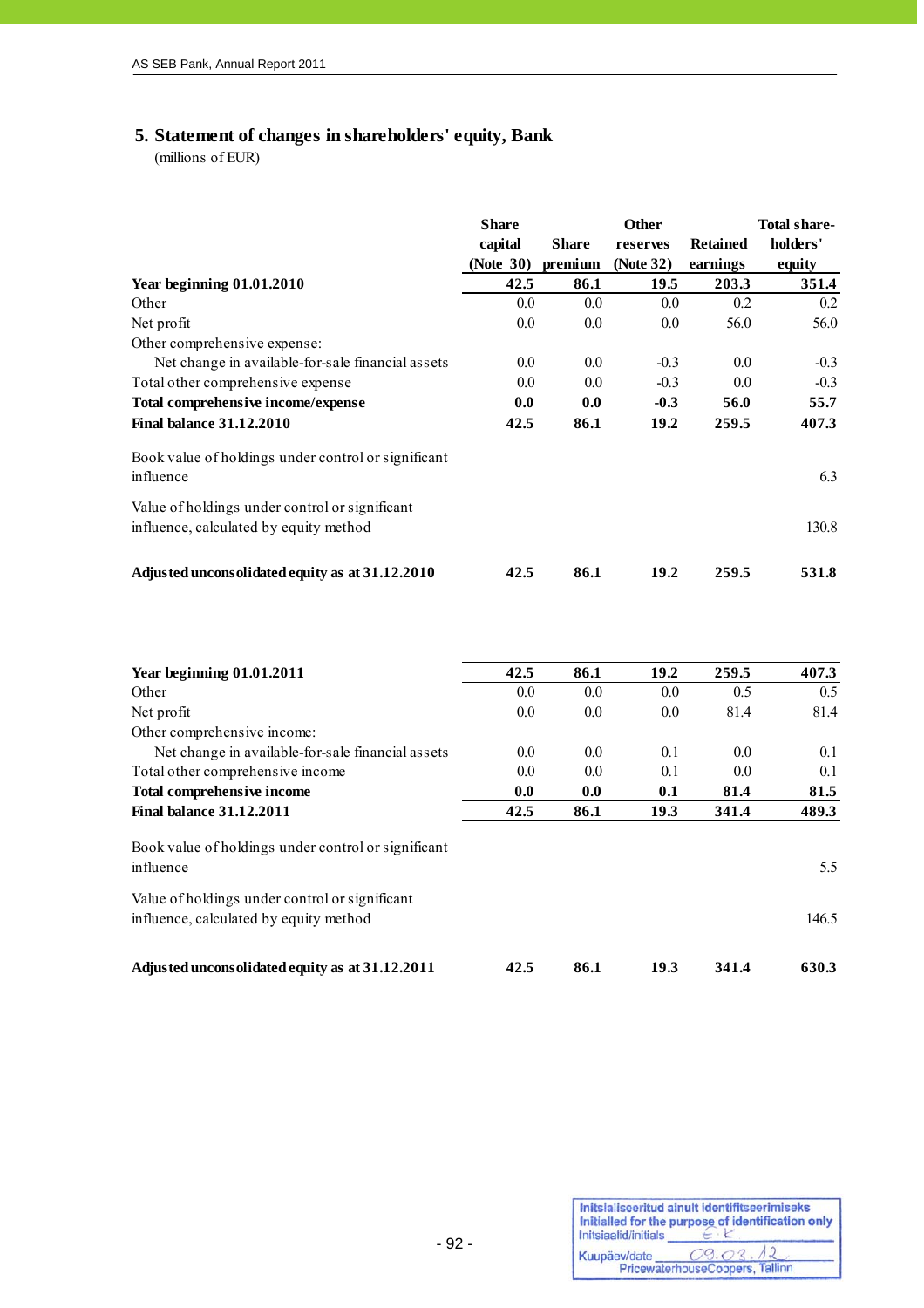**Independent Auditor's Report (page 1)**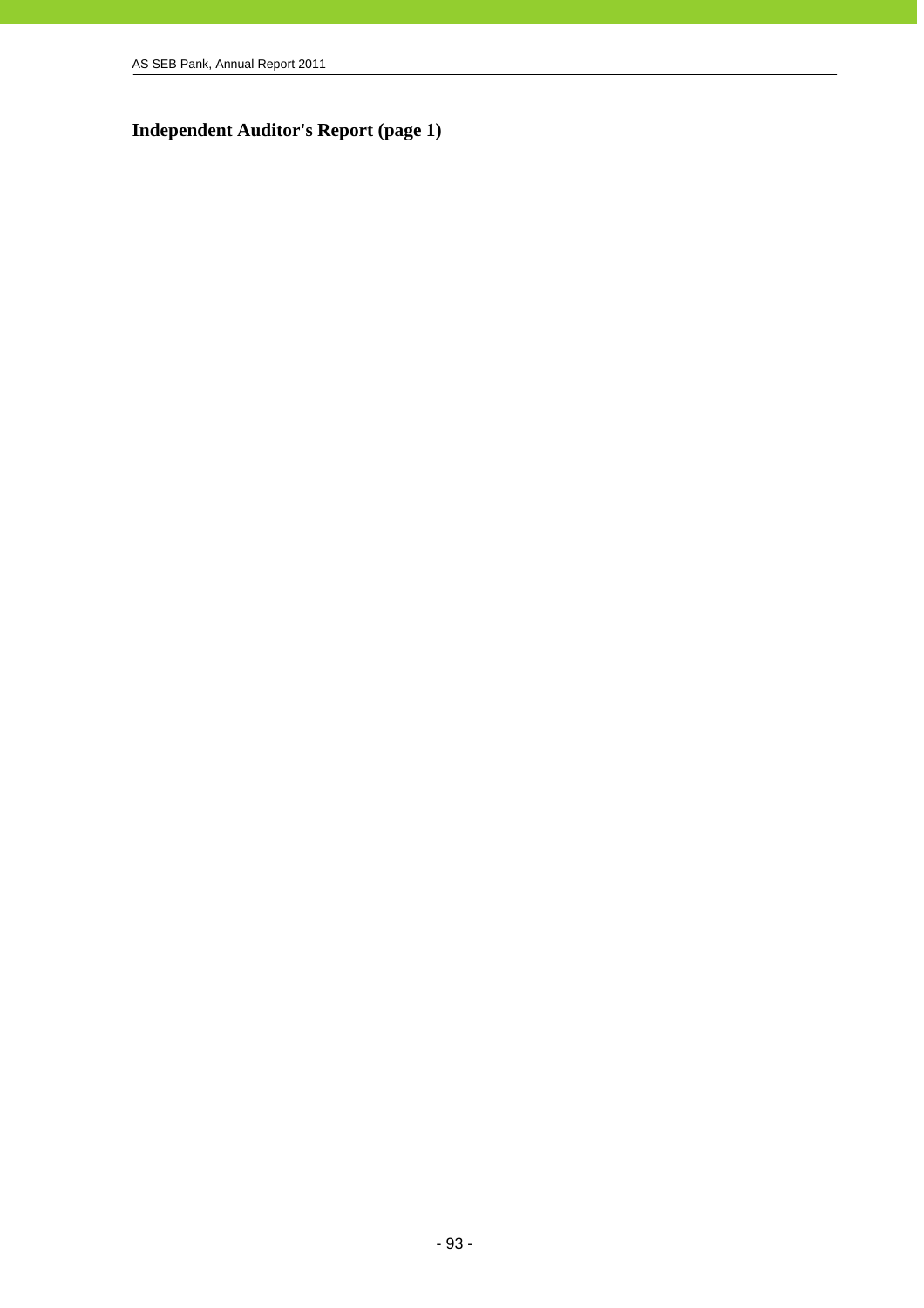**Independent Auditor's Report (page 2)**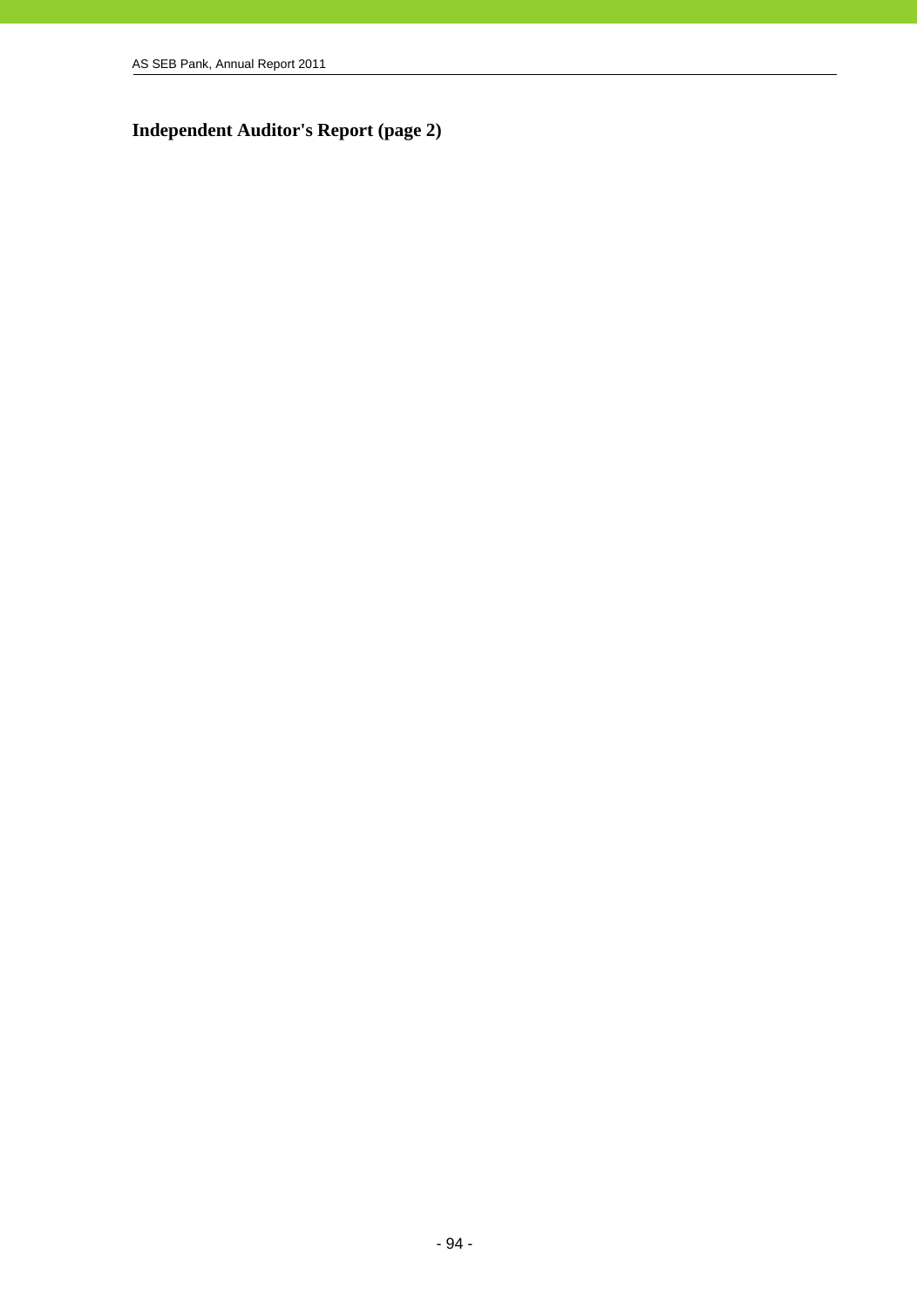# **AS SEB PANK**  Located at Tornimäe 2, Tallinn **MANAGEMENT BOARD RESOLUTION NO 33**

j

In Tallinn March  $5<sup>th</sup>$ , 2012

## **Distribution of the profit of the financial year 2011**

1. To make a proposal to the sole shareholder not to distribute the profit of the financial year 2011 in the amount of 81,437,334 EUR (eighty-one million, four hundred and thirtyseven thousand, three hundred and thirty-four euros).

2. To submit the present resolution to the Supervisory Board of AS SEB Pank for review.

Allan Parik Member of the Management Board